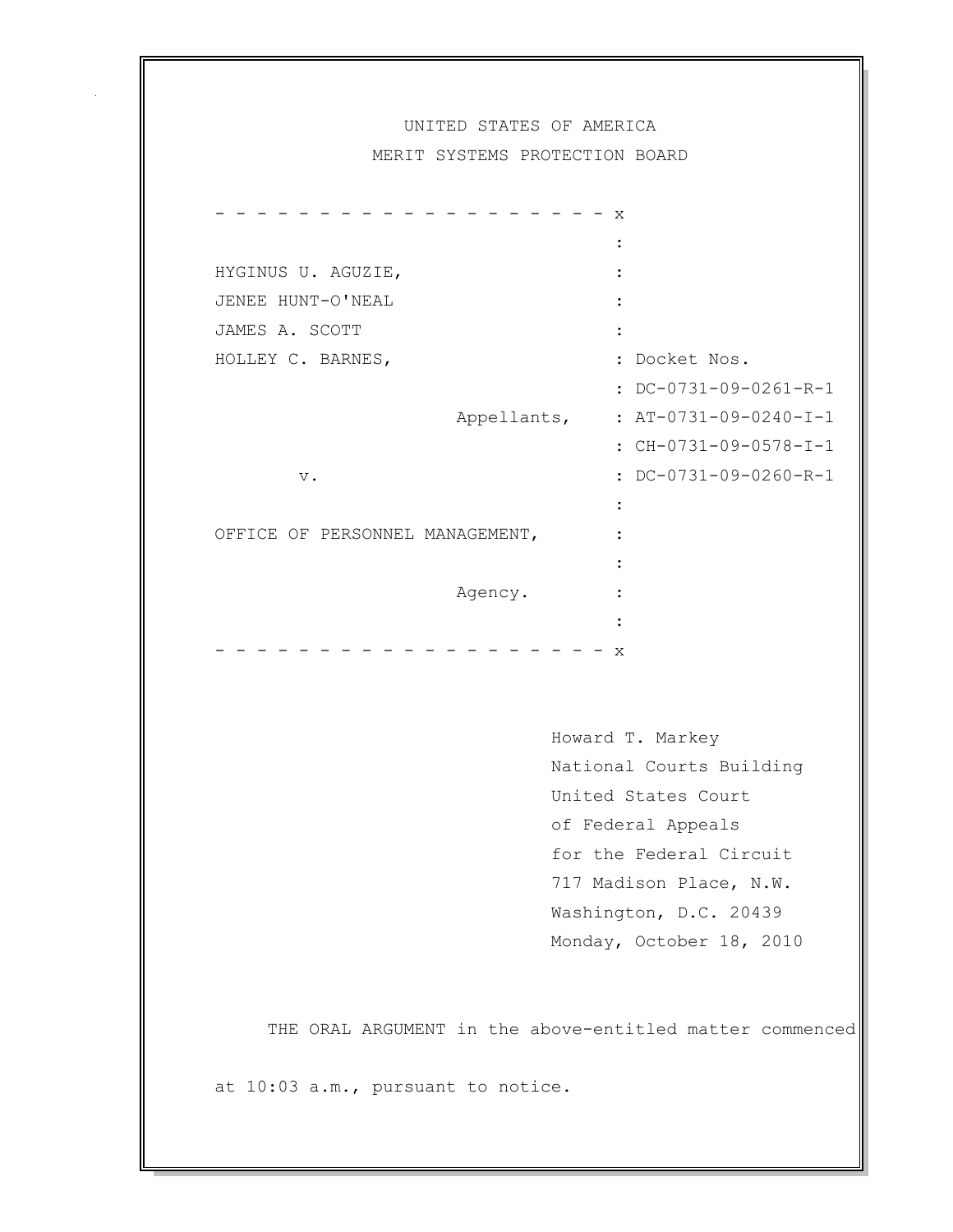Page 2

APPEARANCES:

Merit Systems Protection Board Members:

SUSAN TSUI GRUNDMANN, CHAIRMAN

ANNE WAGNER, VICE CHAIRMAN

MARY ROSE, MEMBER

On Behalf of the Appellant:

JOSEPH V, KAPLAN, ESQ.

KRISTIN D. ALDEN, ESQ.

JEFFREY G. LETTS, ESQ.

JOHN E. CARPENTER, ESQ.

On Behalf of the Agency:

ELAINE KAPLAN, ESQ.

 OFFICE OF PERSONNEL MANAGEMENT Amicus Curiae:

> LARRY ADKINS, ESQ. Amicus Curiae NTEU

 ANDY GRAJALES, ESQ. Amicus Curiae AFGE

 GREGG AVITABILE, ESQ. Amicus Curiae Department of the Treasury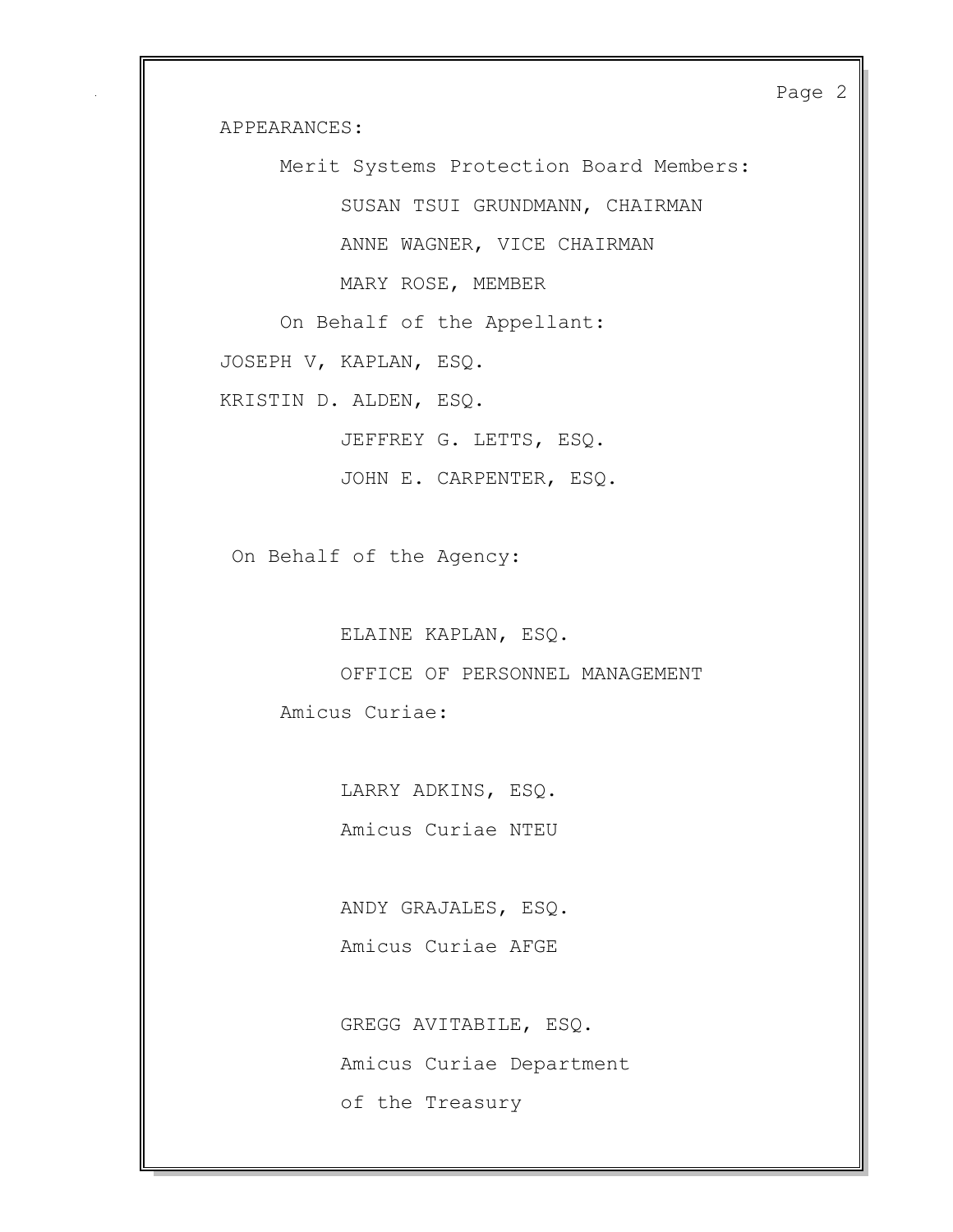Page 3 P R O C E E D I N G S 2 THE CLERK: Please be seated. MS. TSUI GRUNDMANN: Good morning. We're on the record. The U.S. Merit Systems Protection Board will now hear oral argument in the cases of Aguzie, Barnes, Scott, and Hunt-O'Neal versus the Office of Personnel Management, MSPB Docket Numbers DC-731-09-260 and 261-R-I-1; CH-731-09-0578-I- 1, and AT-731-09-024-I-1. This hearing is conducted pursuant to 5 CFR 1201.117(a)2. Here today is the full Board of the MSPB, Vice Chair Ann Wagner, Member Mary Rose, and myself, Susan Tsui Grundmann, the Chairman presiding. As a result of briefing by the parties, it is undisputed that all the Appellants, with the possible exception of Appellant Hunt-O'Neal, are tenured employees, as defined in 5 USC 7511(a)1. OPM has objected to the consolidation of the appeal of Appellant Hunt-O'Neal as the issue of whether she is an employee under the statute is unresolved. We further note that Appellant Scott has objected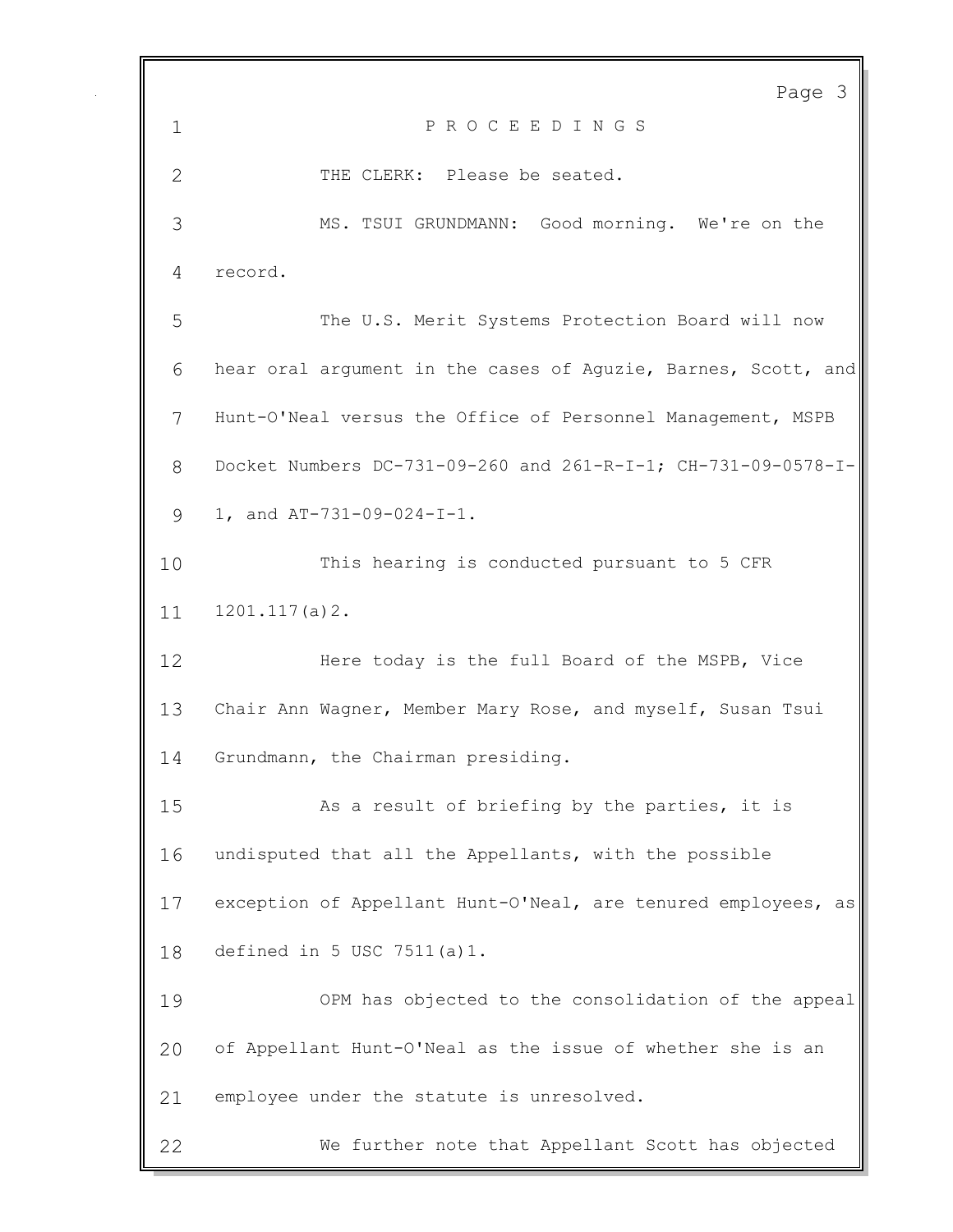Page 4 to the consolidation of his appeal in this oral argument. The parties are represented by counsel. Counsel of the Board will hear first from Mr. Kaplan on behalf of Appellant Barnes. Good morning, Mr. Kaplan. MR. KAPLAN: Good morning, Madame Chairman. And may it please the Board. I'd like to address three issues this morning. The first issue will be related to express statutory authority granted to OPM to direct the actions at issue here. The second will be the Board's jurisdiction of the debarment and cancellation of eligibilities issue. And thirdly, I'd like to address the remedy in this case. Most of the briefings below have addressed the express statutory language of 5 USC Chapter 74, Subchapter 2. 17 But I believe the primary focus of the Board, and the starting place must be with the statutory authority that OPM claims it has to undergird the regulations at issue here, and to direct the actions that it took here. And when we look at 5 CFR 731, OPM states that it's authority emanates from 5 USC 3301.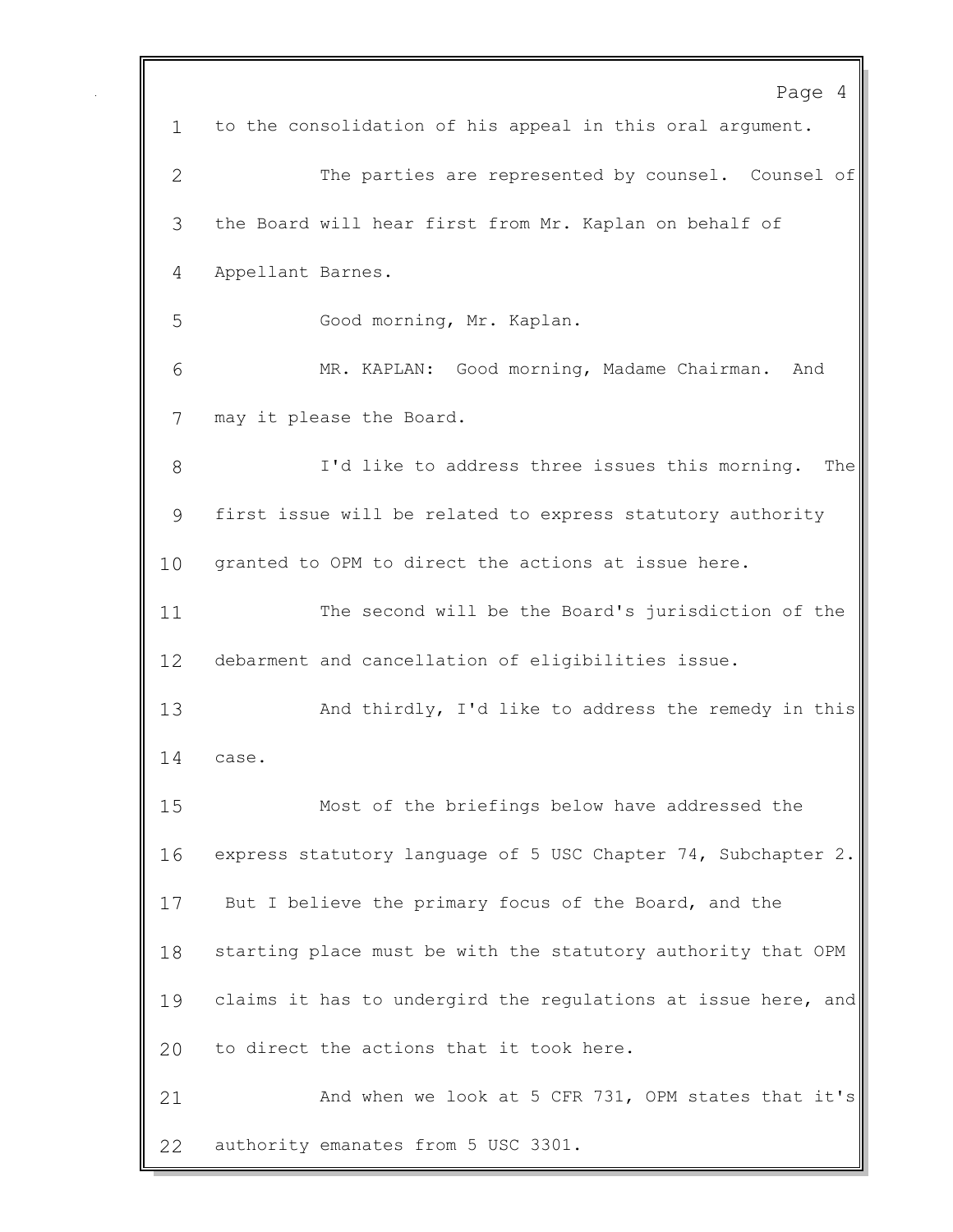Page 5 1 So let's take a look at that statute. Under 5 USC 3301, there are two relevant provisions: Provision No. 1 is that the President may prescribe such regulations for admission of individuals into the Civil Service. This case is not about admissions of individuals into the Civil Service. Non-probationers have already been admitted. They've been hired, they have passed the examination process, which is also a part of the probationary process. They're past that part. Appellant Barnes was more than two years into her employment. So this -- MS. TSUI GRUNDMANN: Wouldn't you, in some cases -- and I don't know if it would be the Barnes case -- does it not make more sense to give OPM a longer period of time to do that suitability evaluation? For instance, in particular one of the cases that we're hearing today, we had an Appellant who had on three occasions over a one-year period, offered confusing, misleading statements to OPM in response to questions that OPM posed.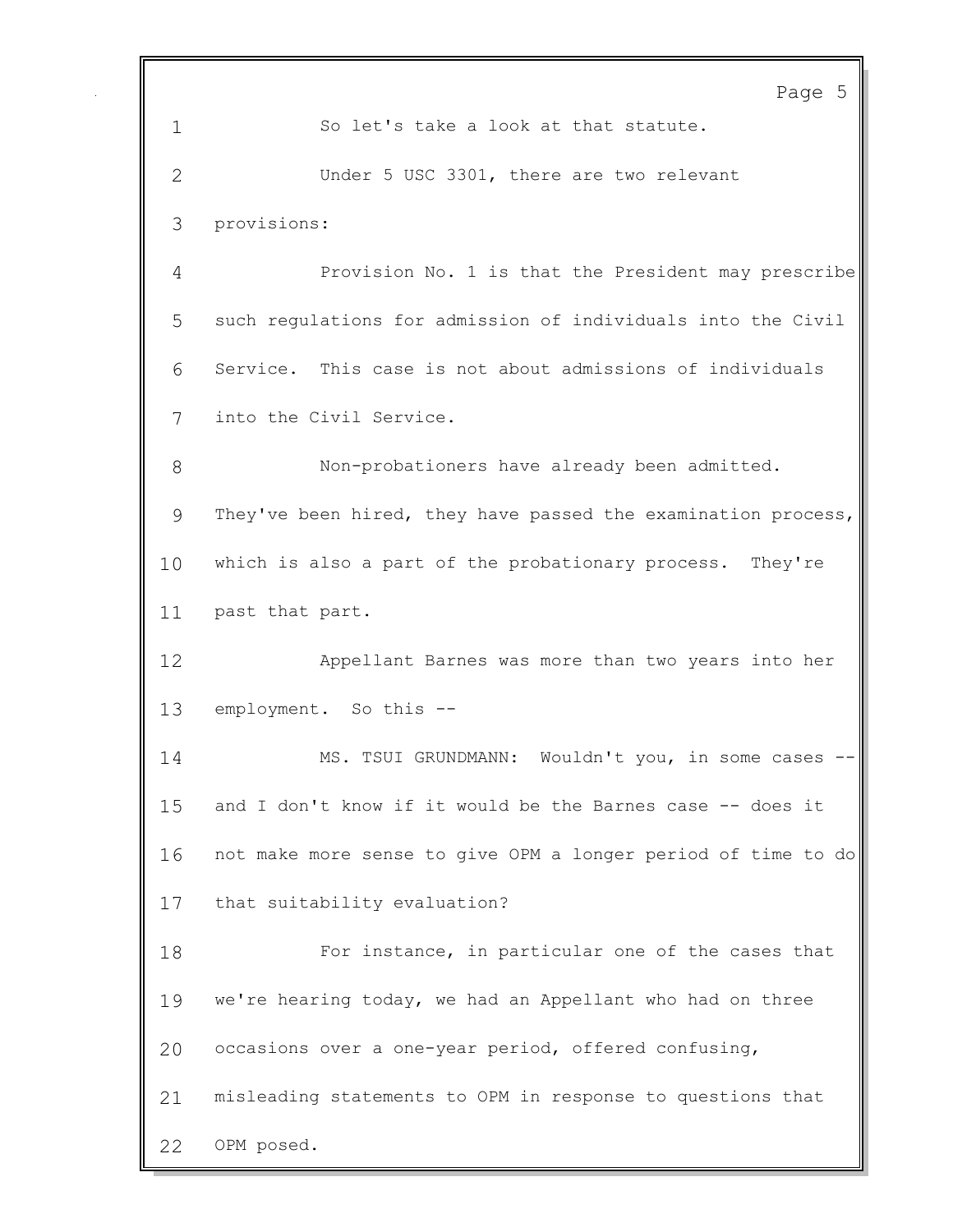Page 6 1 So it would take longer than a year. MR. KAPLAN: Madame Chairman, if it takes longer than a year, if OPM, whether because of staffing, budgeting inefficiencies, or whatever, cannot undertake the examination process within that probationary period, then the fix is not with the Merit Systems Protection Board. OPM needs to go to the Office of Management and Budget, or it needs to go to the Congress. But it's not for the Board to rewrite the statute to give OPM authority it doesn't have. Now going back to 3301 -- MS. WAGNER: But isn't it true that it's, when you talk about 3301 being focused on admission, it's admission subject to investigation. Is it not? MR. KAPLAN: The actual statutory language just says, "Prescribe such regulations for admission of individuals into the Civil Service." We're no longer talking about admission. These words have to be given their plain meaning. MS. WAGNER: But if OPM in issuing regulations, has said that these are appointments subject to investigation,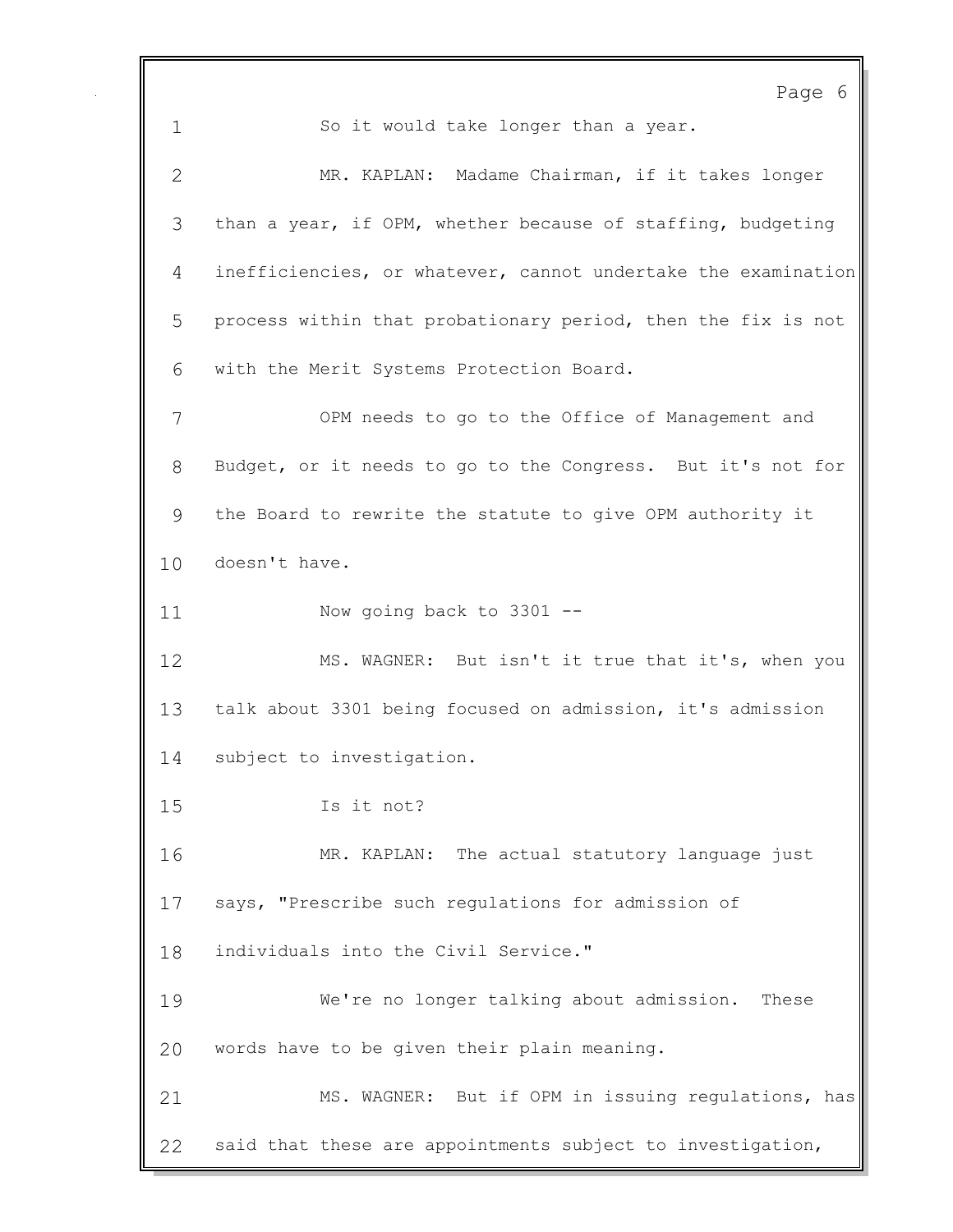Page 7 and the investigation isn't completed yet, how can you say that this is still not part of the admission process? MR. KAPLAN: Well, because I figure it stands the plain meaning on its head. And then the other thing it would do, it would turn the entire meaning of probationary period on its head and make it illusory. You could then claim that OPM could take a year, what five years, ten years, 15 years, in order to take this examination process. Someone on the verge of retirement could be subject to unsuitability for something that happened 29 years ago? I don't think so. And I don't think that could be consistent with the plain meaning of the statute. MS. TSUI GRUNDMANN: But if it goes to the heart of federal employee overall, how can you deprive OPM of that authority? MR. KAPLAN: I don't deprive OPM of the authority. I'm not the source of their authority. The Board's not the source of OPM's authority. It is the Congress that is the source of OPM's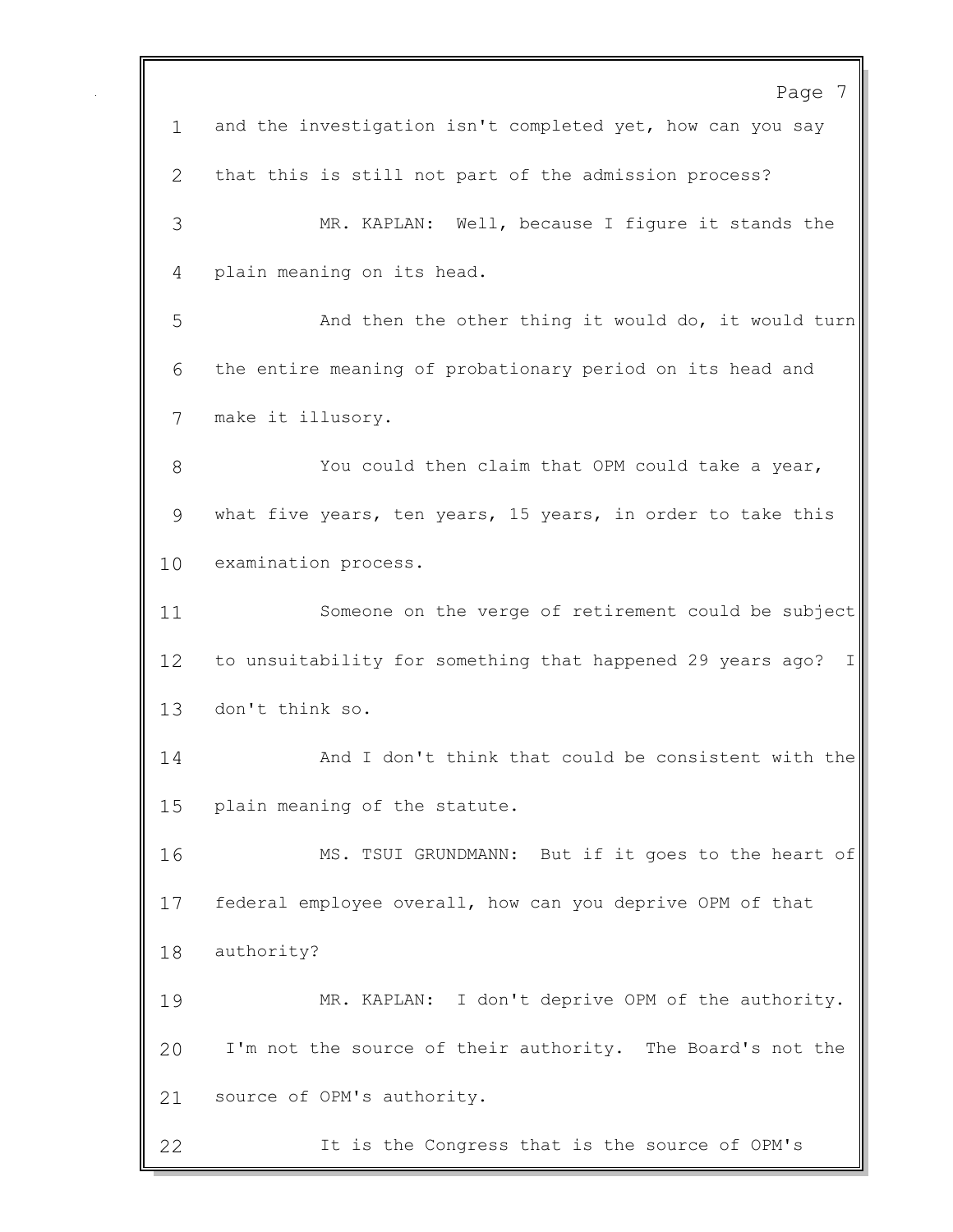Page 8 authority. And it's from the Congress that OPM needs to go, if it needs this authority that it presently doesn't have in statute. VICE CHAIRMAN WAGNER: But Congress hasn't said that OPM has a limited period of time, under 3301, to conduct a suitability investigation. Has it? MR. KAPLAN: Well, that issue put that way has never been addressed. But what Congress has done is set the probationary period for employees, and then said what appeal rights those employees have. CHAIRMAN TSUI GRUNDMANN: Wait. Congress has set the probationary period at one year? MR. KAPLAN: I believe that's correct. Yes. And then for excepted-service employees, two years, of course. The other provision in 3301 is that OPM has the ability to ascertain the fitness of applicants. Again, using just plain language, the plain meaning, non-probationers are not applicants, if they've through that process, if they've through the examination process. So I don't think there's any way that 3301 can be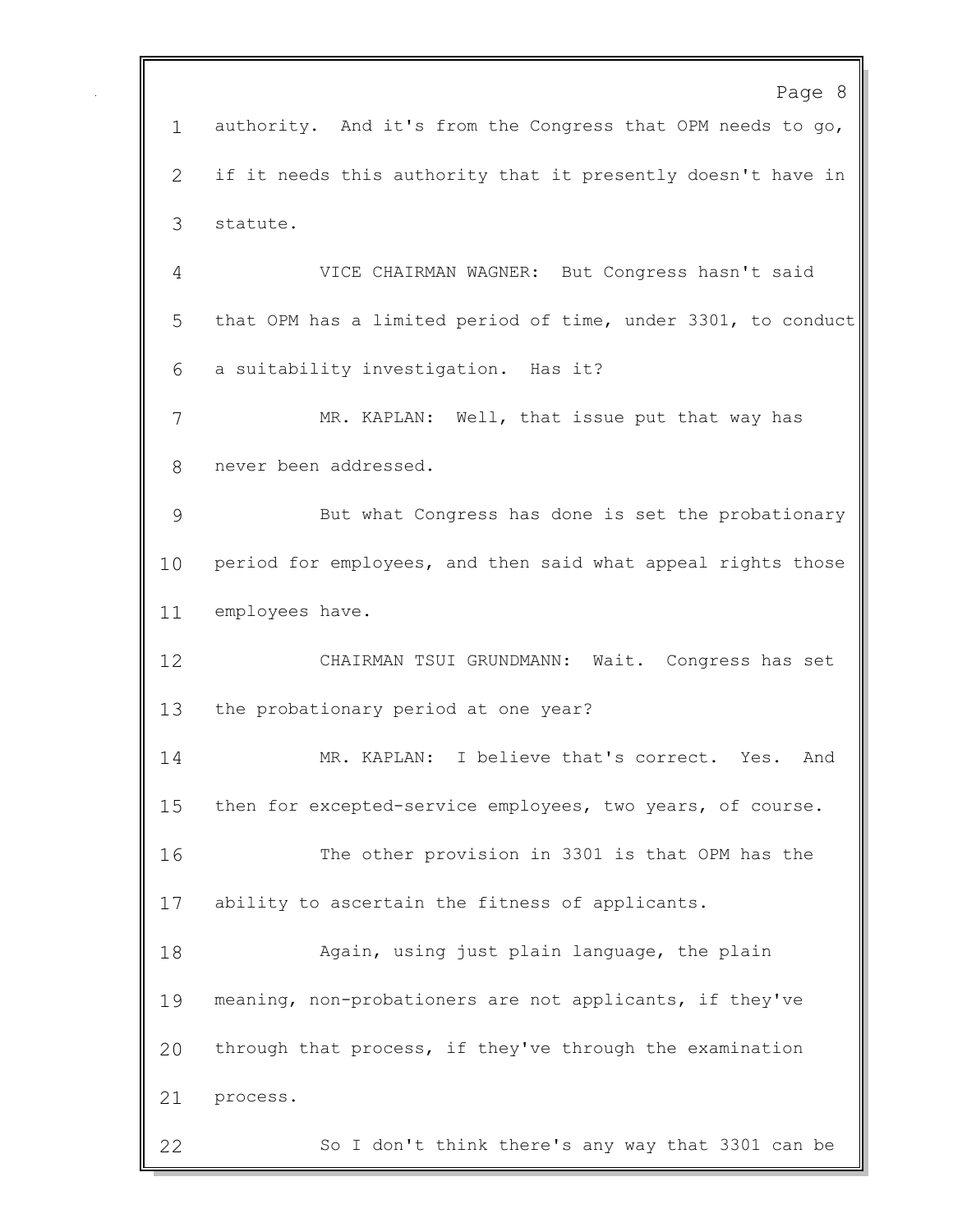Page 9 read to give OPM statutory authority. 2 And I think the proof of that, if I may, is in OPM's rebuttal brief to that argument. If you look at page 6 of OPM's September 22nd supplemental reply brief, it does not contradict the argument we made that 3301 deals with the application in the admission process. Instead, what does OPM say? It says, "Oh, there are two other statutes that we rely on for our authority. 3301 is not the sole." And on page 6, the bottom, they say, "These regulations are also authorized by delegations under 5 USC 7301 and 5 USC 1302." Well, let us turn to those briefly. 5 USC 7301 allows the President to prescribe regulations for the conduct 15 of employees in the executive branch. And it's very clear, when we look at the types of regulations that have been passed, pursuant to that statutory authority, that we're talking about what happens day to day on the job. So regulations about the drug use, regulations about government ethics, financial disclosures, those sorts of things, that's what 7301 deals with. It's unavailing to OPM as authority to direct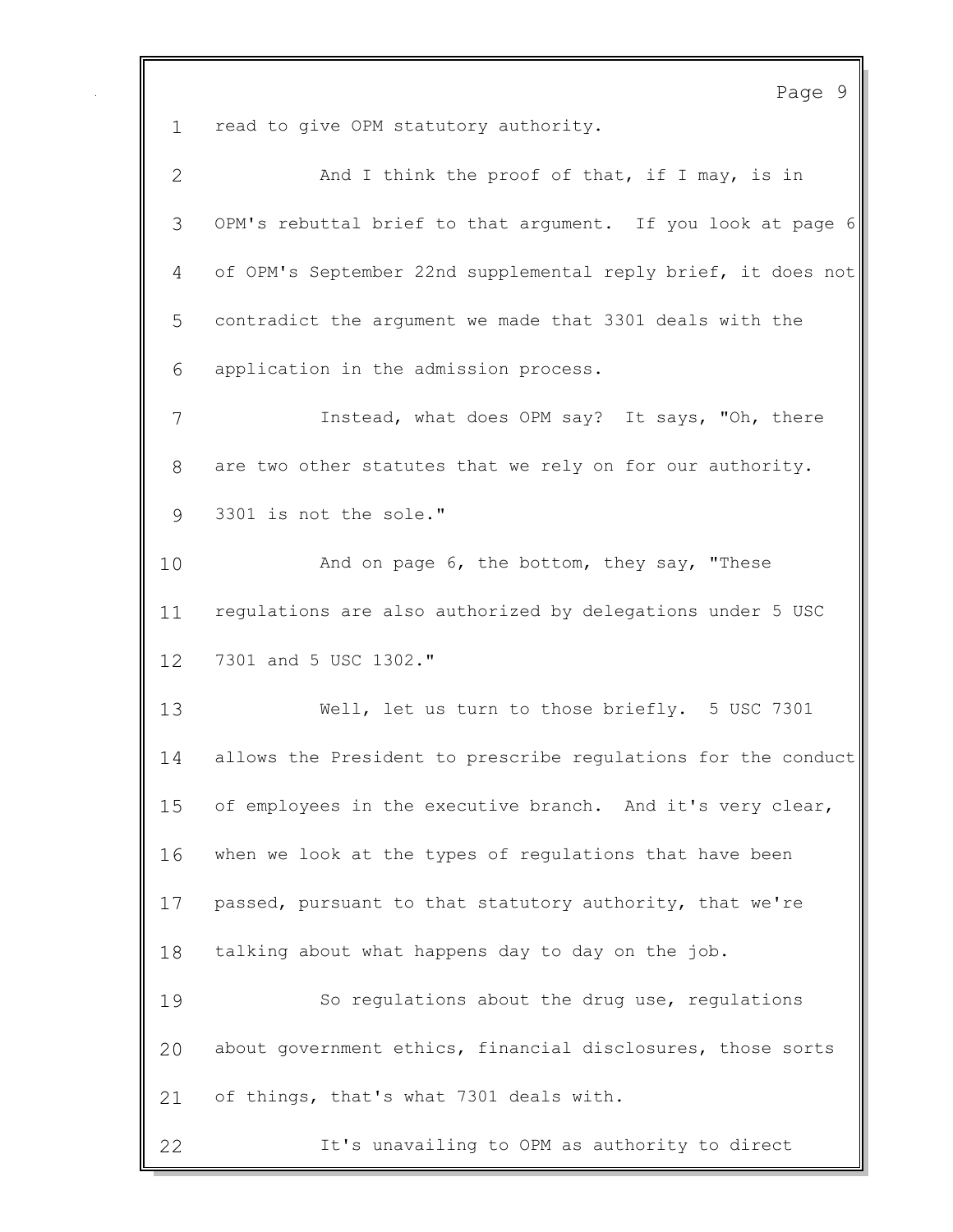Page 10 employees to be removed for unsuitability. And the last statutory provision they cite is 5 USC 1302. And again, that gives OPM the right to issue regulations concerning examinations for competitive service. And as we've already discussed, this is not about examination. That examination ended when Ms. Barnes' probationary period ended. CHAIRMAN TSUI GRUNDMANN: But doesn't the examination begin anew every time, perhaps, an employee applies for another position in federal government? MR. KAPLAN: I don't believe so, because the holding of the Federal Circuit has been that once an employee satisfies the probationary period, that the employee into the competitive service, the employee need not satisfy another one, which I believe means: Once the examination is over, the examination is over. And then what the employee is left with is the adverse action rights under 5 USC Chapter 75. I may also add -- CHAIRMAN TSUI GRUNDMANN: Let me ask you a question about case law. MR. KAPLAN: Sure.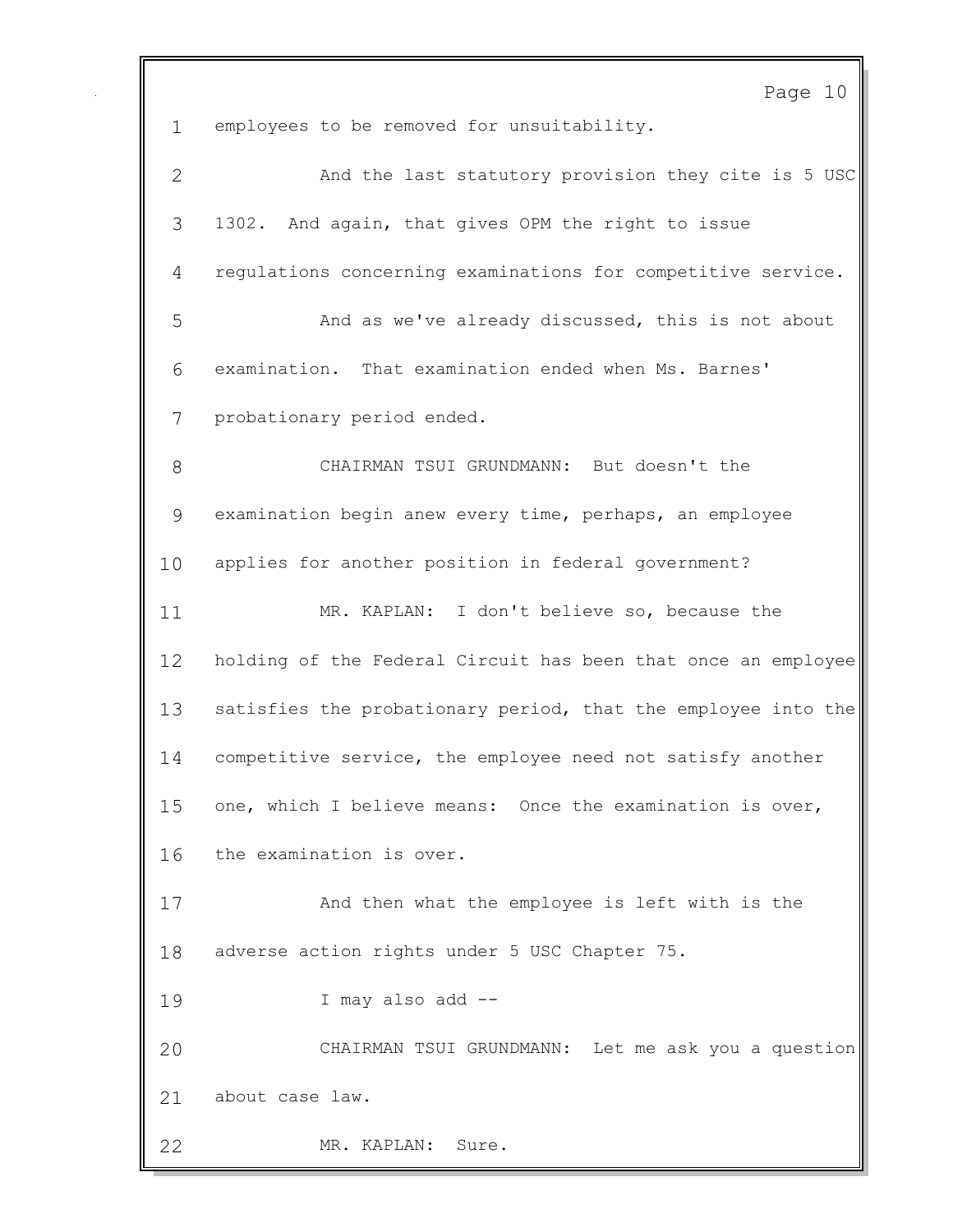Page 11

 CHAIRMAN TSUI GRUNDMANN: Because I mean, both parties cite the Folio case. And OPM specifically cites that Congress granted OPM the authority to define the scope of the Board's authority. So the Appellants argue consistently that Folio doesn't apply because Folio was an applicant and not a tenured employee. But the Court never makes that distinction in its case. So other than the fact that Folio was an applicant, why shouldn't we view Folio as controlling? MR. KAPLAN: Because Folio would only apply to OPM's grant to Board jurisdiction, where the Board doesn't otherwise have jurisdiction. 14 And there are many places where that happens. Removals for pre-employment reasons, OPM has granted the Board that type of jurisdiction, but OPM didn't have to. 17 So that that would be our response there. So what we have here is: There is no express statutory authority, allowing OPM to direct employees to remove non-probationers. But in contrast to that, we have specific express statutory language regarding the rights of non-probationer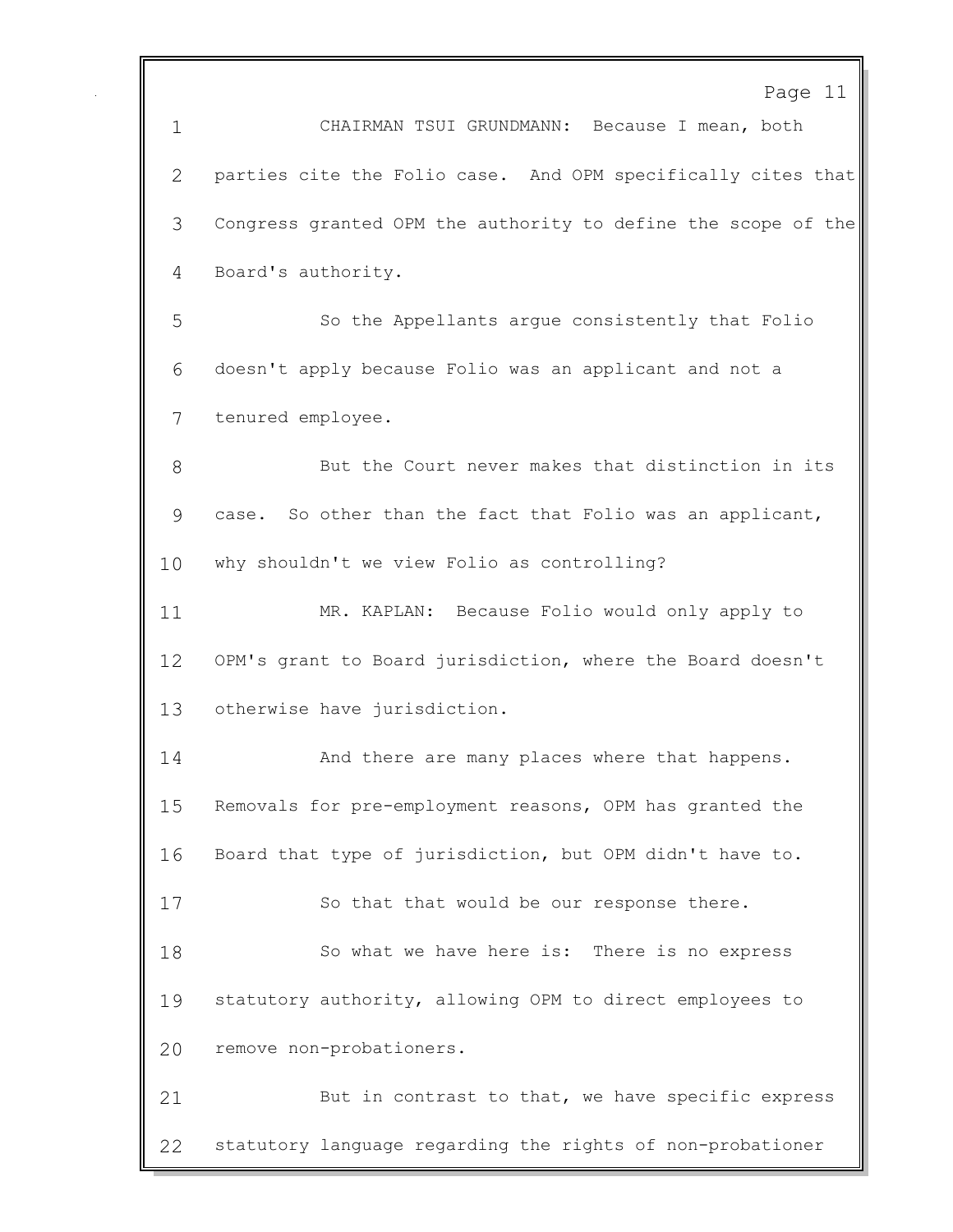Page 12 Appellants. And that, of course, is Chapter 75, Subchapter 2. And what I would like to point out is that in Section 7512, Congress demonstrated its ability to carve out certain removals from the Chapter 75 process, when it wanted to. It carved out, for examples, removals under 7532, for national security. It carved out separations for reduction in force. It -- CHAIRMAN TSUI GRUNDMANN: Let's say we agree with you, all right? So apart from Chapter 75, let's take it one step further. Is there any legislative history that Congress intended to limit OPM's suitability -- MR. KAPLAN: There is. And I believe Ms. Alden is going to discuss that, because she raised that in her brief. So I would like to leave it to her. 18 But the answer is that yes, there is. CHAIRMAN TSUI GRUNDMANN: Okay. VICE CHAIRMAN WAGNER: Good. Mr. Kaplan, under 7513, Congress gave OPM regulatory authority to implement, according to OPM, Chapter 75, and to, according to OPM,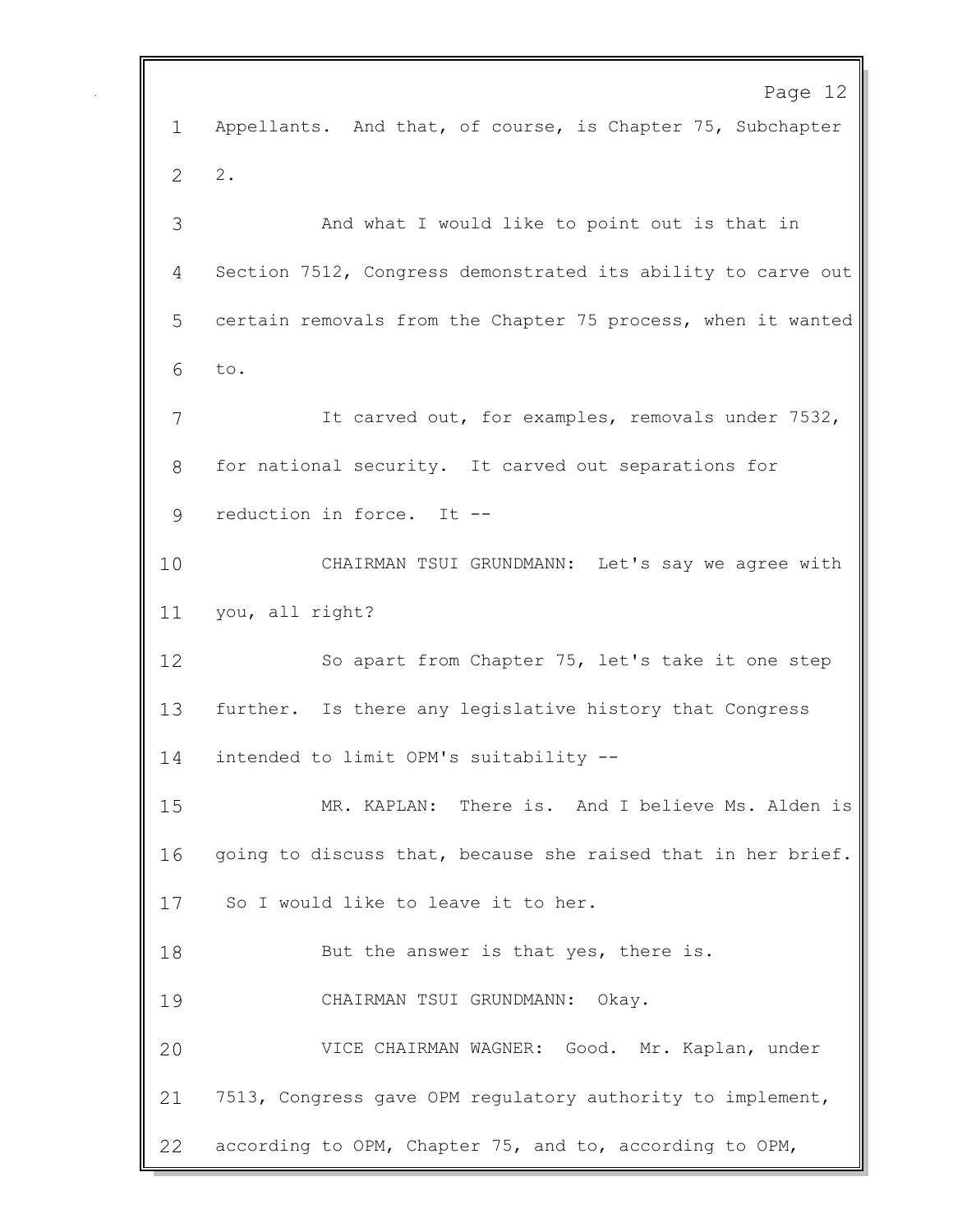Page 13 define what actions are covered by 7512. Do you agree with that? MR. KAPLAN: Well, I certainly don't agree that OPM has the authority to, by regulation, determine what is a covered action. That's covered by statute. Where the OPM has the ability due to by regulation -- and it has -- is to tell the agencies what must be done, say in the oral reply stage. So for example, OPM can talk about, if it's not within statute, the length of time an employee has to be given for reply. OPM's regulations state that there must be a record 13 of the oral and written reply, and that must be provided to the Appellant and to the Board. Those are the types of procedural regulations that OPM can promulgate under that authority. What the OPM cannot do is promulgate substantive regulations curtailing the jurisdiction of the Board. VICE CHAIRMAN WAGNER: But if you accept OPM's premise that there's ambiguity with regard to what removal is, under Chapter 75, would OPM then have the authority to issue regulations to define, to delineate and resolve the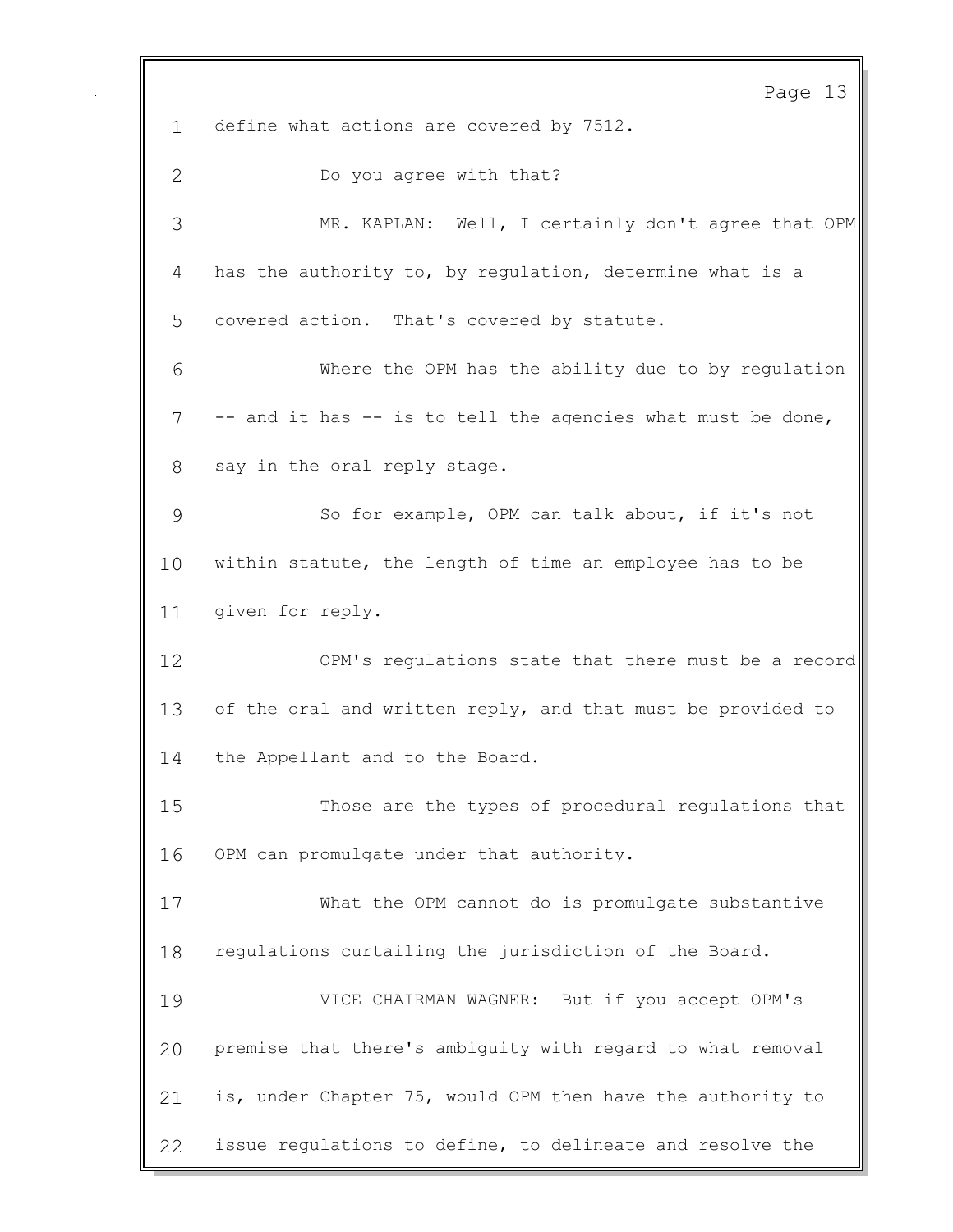Page 14 ambiguity? MR. KAPLAN: The problem with that question, Vice Chairman Wagner, is it's a premise that's important to accept. You can't accept the premise that the term of removal is ambiguous under the statute. It's clearly not. I'd like to turn, if I may, very, very quickly, to one issue which has been almost totally ignored, I believe, in the briefings, but was noted in the remand in Aguzie. And that is: Does the Board have jurisdiction over the debarment and the cancellation of eligibilities? 12 And I would just state, quite briefly, that under the unified penalty theory, that the Board does retain jurisdiction. The federal circuit, in Brewer v. American Battle Monuments Commission, clearly states that when the Agency takes more than one action, it's called a combined penalty. It's what the federal circuit calls it. And when that happens, and at least one of them is an adverse action, then the Board has jurisdiction to review all components of that penalty, in order to determine if it was an appropriate remedy.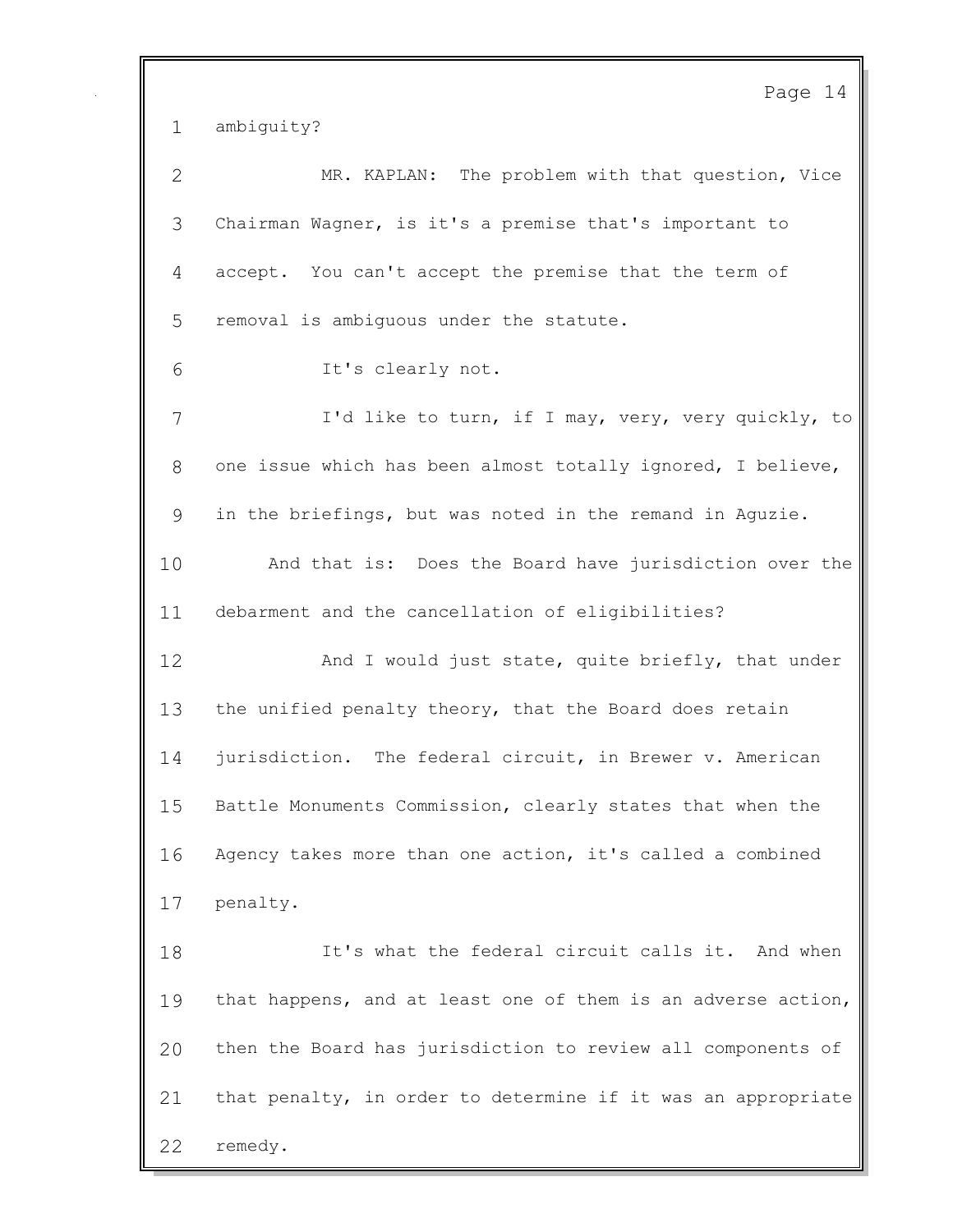Page 15 And in Brewer, the Agency not only reduced the employee in grade, but also reassigned the employee. And the federal circuit held that the Board could also look at the reassignment component of the penalty as part of the penalty determination. CHAIRMAN TSUI GRUNDMANN: But it wasn't a suitability case? MR. KAPLAN: It was not a suitability case. That's clear. And then the last thing I'd like to turn to is the issue of remedy in this case. Because the remedy in this case is not to remand this case to an administrative judge for application of the Douglas Factors to the penalty determination. Rather, the remedy in this case is to vacate the removal and to reinstate the Appellants. Now why do I say this? 18 As a non-probationer, Ms. Barnes is entitled to a constitutionally required pre-termination hearing. That pre- termination hearing concerns not just the facts which gave rise go the issue, but also to the penalty determination itself.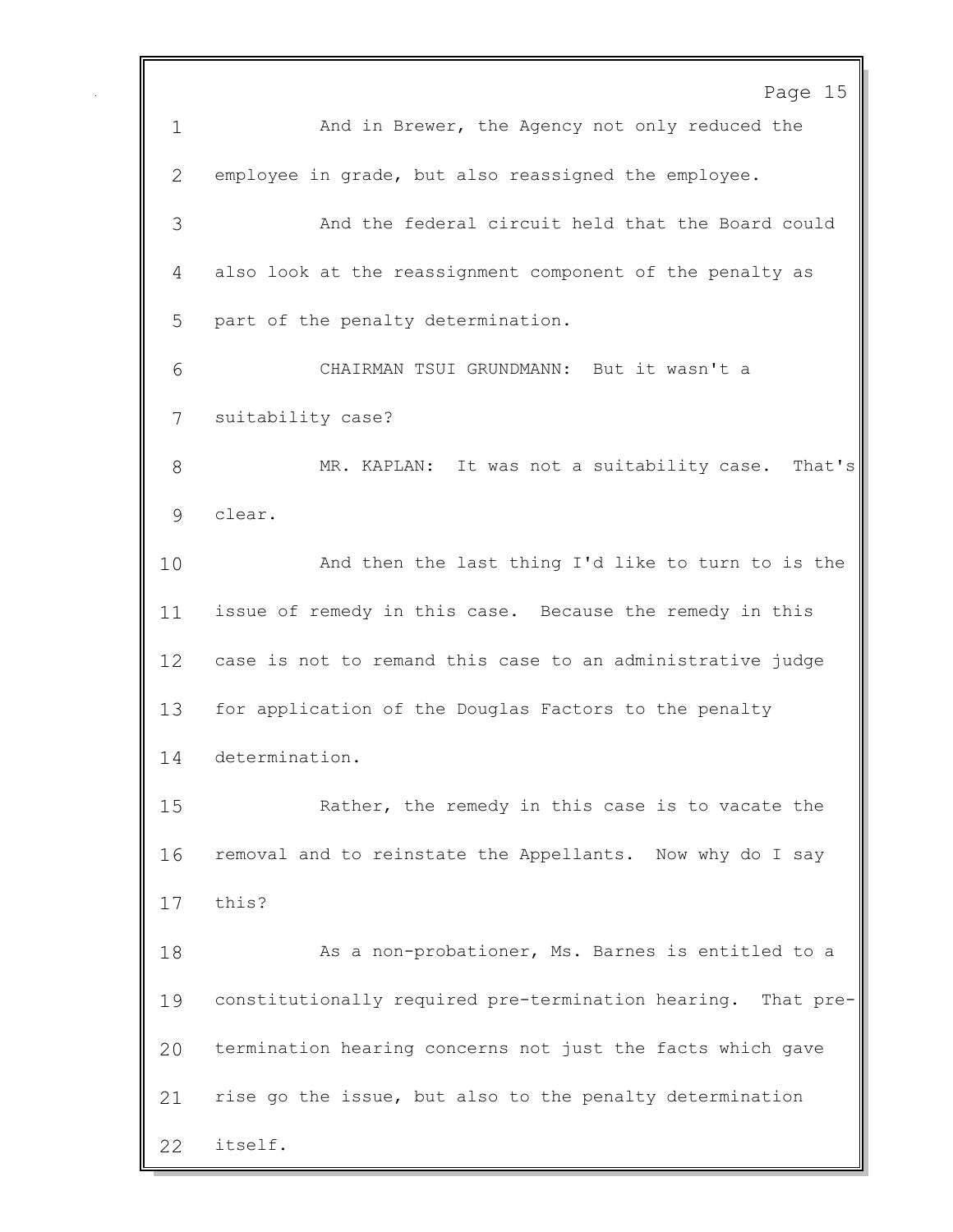|              | Page 16                                                      |
|--------------|--------------------------------------------------------------|
| $\mathbf 1$  | And we learned this from Cleveland Board of                  |
| $\mathbf{2}$ | Education versus Loudermill. And Justice White in that case, |
| 3            | writing a near-unanimous Supreme Court, said the following.  |
| 4            | This is at 105 Supreme Court 1494.                           |
| 5            | CHAIRMAN TSUI GRUNDMANN: Let's talk about                    |
| 6            | Loudermill for a second.                                     |
| 7            | MR. KAPLAN: Yes.                                             |
| 8            | CHAIRMAN TSUI GRUNDMANN: I mean, it talks about              |
| 9            | basic due process. And we understand that.                   |
| 10           | But doesn't OPM's suitability regulations -- I'm             |
| 11           | thinking Subpart C -- don't they provide for basic due       |
| 12           | process built into the regulations themselves? Thirty days'  |
| 13           | notice, reasonable time to respond, review of the record,    |
| 14           | access to employee representation, and a written decision,   |
| 15           | which is appealable to the Board?                            |
| 16           | MR. KAPLAN: I'm in my rebuttal time, but I                   |
| 17           | certainly will answer the question.                          |
| 18           | CHAIRMAN TSUI GRUNDMANN: Please.                             |
| 19           | MR. KAPLAN: And the answer is no, if we look at              |
| 20           | Loudermill. And this is what Justice White said in           |
| 21           | Loudermill:                                                  |
| 22           | Even where the facts are clear, the appropriateness          |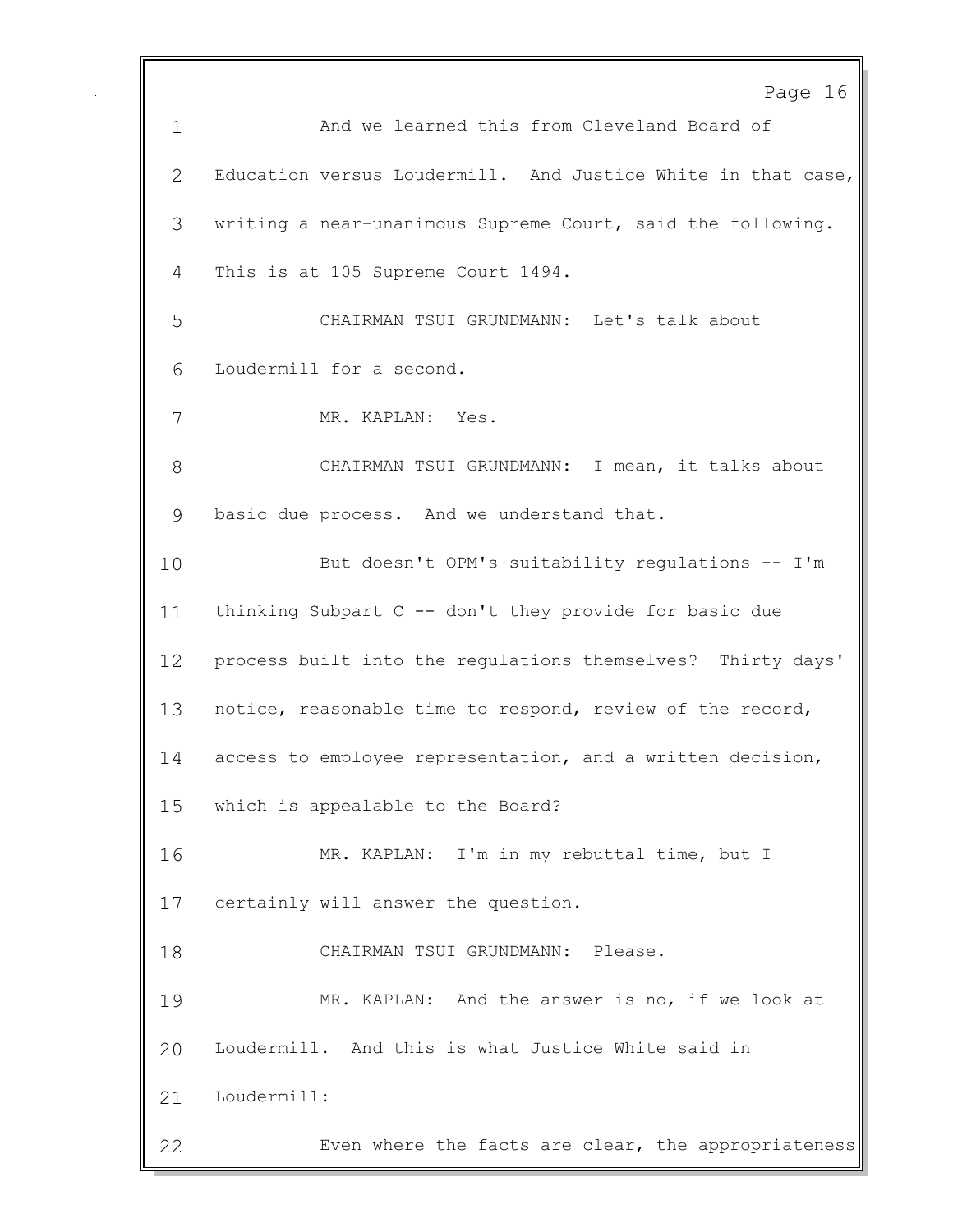Page 17 1 or necessity of the discharge may not be. In such cases, the only meaningful opportunity to invoke the discretion of the decision-maker is likely to be before the termination takes effect. 5 And in this case with respect to non-probationer, Ms. Barnes, she never was afforded the opportunity below to address the penalty and to assuage the decision-maker as to why removal would not be appropriate. And that's because under OPM's regulations, the penalty issue was off the table. It was not within the discretion of the Agency to discuss or to have Ms. Barnes or any non-probationer raise. So the teaching of Loudermill is that the issue of penalty determination is part of the constitutionally required pretermination process. That was denied here. VICE CHAIRMAN WAGNER: I've got a couple of questions, and I understand that we're getting into rebuttal time. MR. KAPLAN: My time is your time. VICE CHAIRMAN WAGNER: Okay. Okay. But 5 CFR 731.501 does contemplate that OPM and the Agency conceivably could mitigate a removal.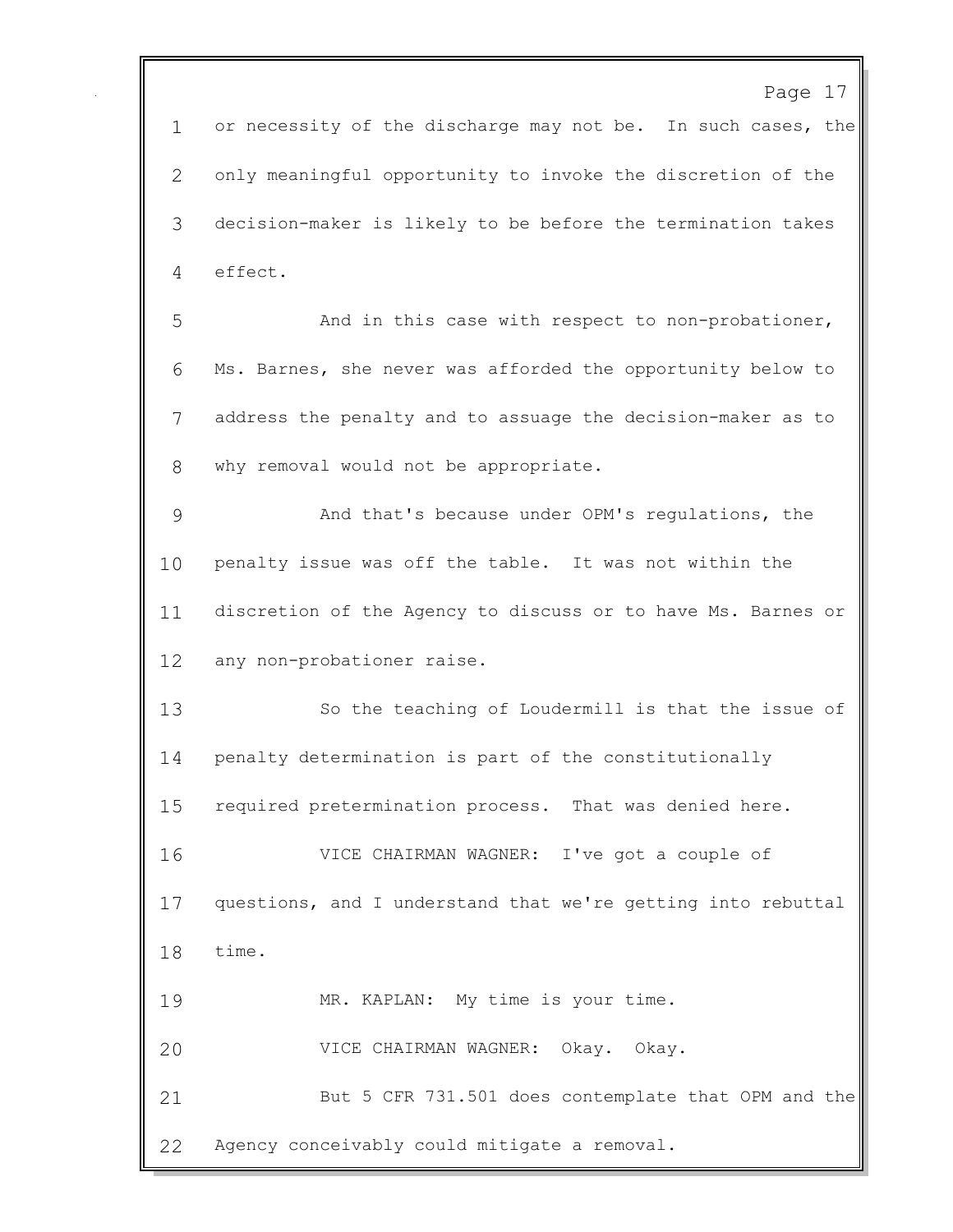Page 18 1 Doesn't that -- I mean, if, for example, on remand from the Board's assessment of the suitability determination, can't we assume that that contemplates the possibility that OPM would, in fact, mitigate if the Board did not sustain all the charges? MR. KAPLAN: Well, the problem is it was the Agency here that was directed to take the action. Now the Agency did not have the authority to mitigate a penalty, or to say to OPM, "Well, I know you're telling us to remove Ms. Barnes, 10 but we're not going to listen to you." So -- VICE CHAIRMAN WAGNER: But you're talking about Loudermill. Also the deciding official, I mean, presumably the Appellant, Ms. Barnes, could have spoken with OPM to discuss the penalty. I mean, are you saying that Loudermill requires that the Agency be the deciding official in this instance? MR. KAPLAN: OPM has no statutory authority to be the decision-maker in cases of non-probationary employees. So the discussion should be with the Agency. Because that's where the statutory authority lies. VICE CHAIRMAN WAGNER: Why do you say that OPM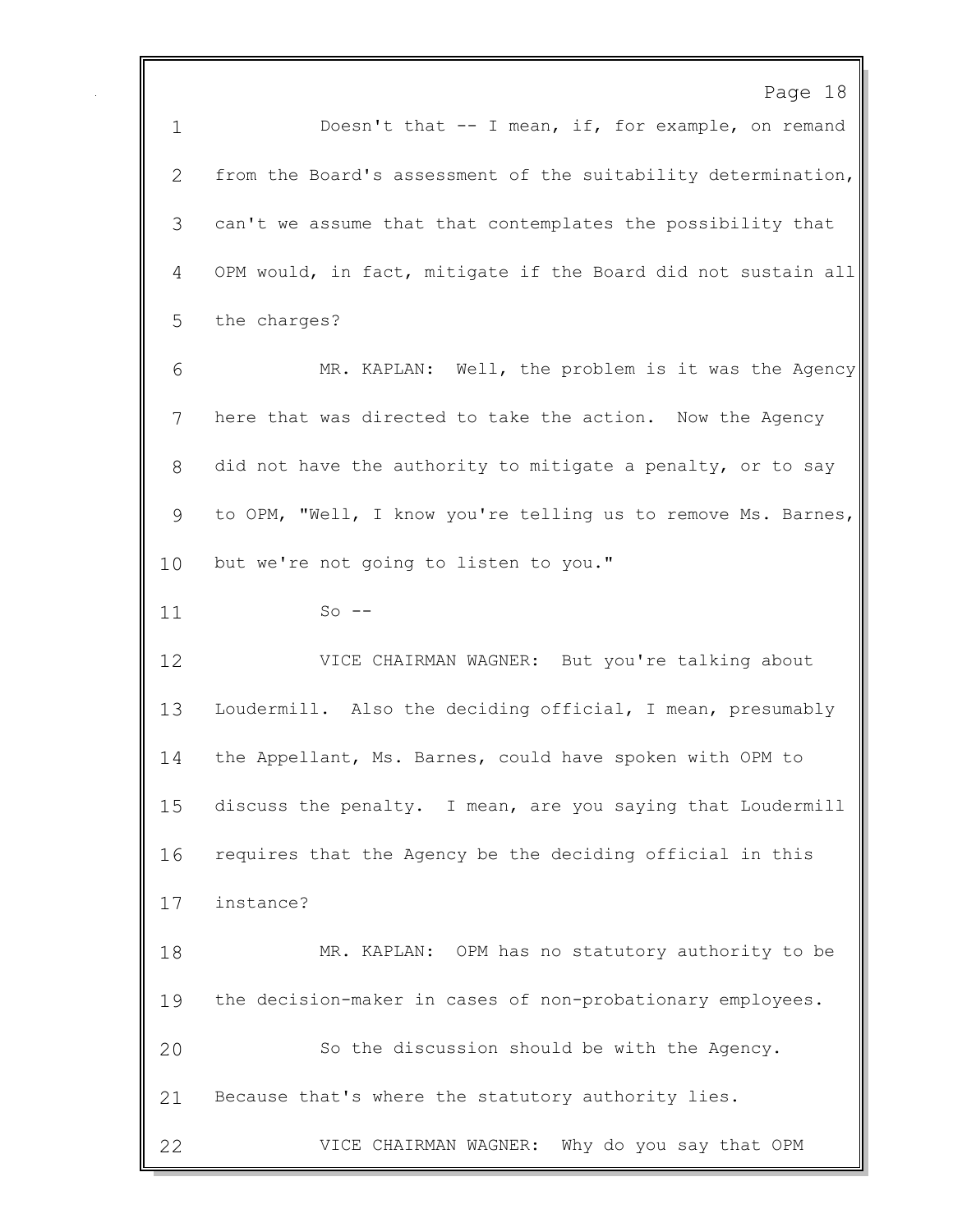Page 19 doesn't have any statutory authority? MR. KAPLAN: Well, it goes back to what I was stating, you know, originally, that OPM tells us right in the regulation what its statutory authority is: 3301. Now I went through that in detail, to indicate that there is nothing in 3301 that would govern someone who's past the application, past the admission process. And if  $-$  VICE CHAIRMAN WAGNER: But there's nothing in Chapter 75 that prohibits OPM from being the Agency taking an adverse action. MR. KAPLAN: When it's its own employees, it's certainly can -- VICE CHAIRMAN WAGNER: No, there's nothing in the express language of that provision that limits, that defines the Agency as only the employer Agency. CHAIRMAN TSUI GRUNDMANN: Do you agree that OPM could take a suitability action under Chapter 75? MR. KAPLAN: That OPM could take a suitability action under Chapter 75? No. CHAIRMAN TSUI GRUNDMANN: Okay. MR. KAPLAN: I do not.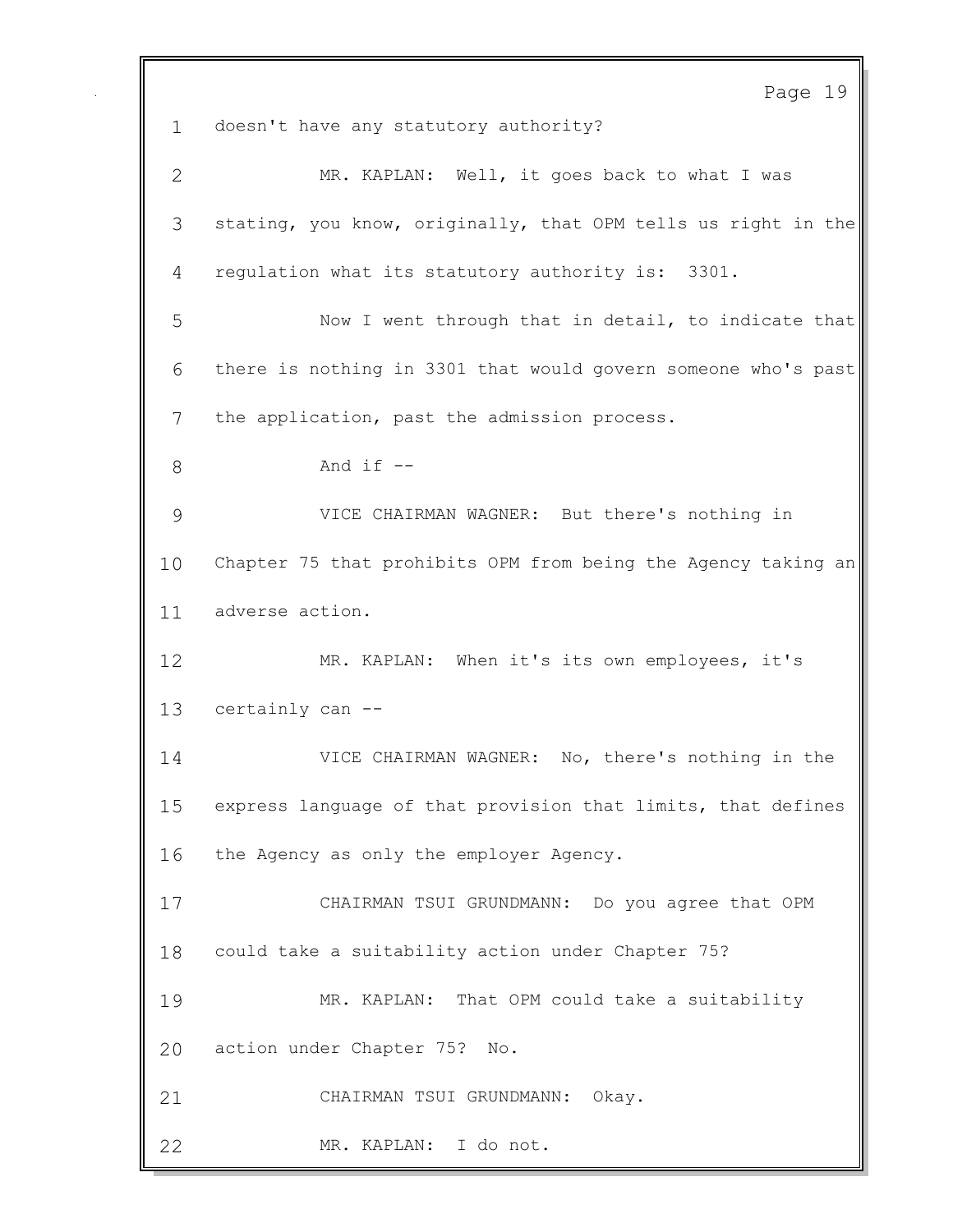Page 20 VICE CHAIRMAN WAGNER: Just one more question. Sorry. MR. KAPLAN: Certainly. VICE CHAIRMAN WAGNER: In your briefs, I mean, I know you haven't addressed it here. But you do make the argument, and spend some time making the argument, that the Board should invalidate OPM's regulations in this regard. What would be the basis of our authority to do that? MR. KAPLAN: Well, of course, under 7701(b)3, I believe it is, and also under 5 USC 1204, OPM has different statutory authorities to invalidate OPM regulations. I would also state that it's inherent within the Board's authority in ruling on whether or not a regulation is consistent with a statute, to hold that it's not. And therefore it's of no effect. VICE CHAIRMAN WAGNER: But the Board's authority to invalidate OPM regulations is specific. And in terms of if there's a, you know, prohibited personnel practice, or if it's an employment practice that's deemed to illegal. But what you're talking about is something more in the nature of an APA -- type of analysis. And I just would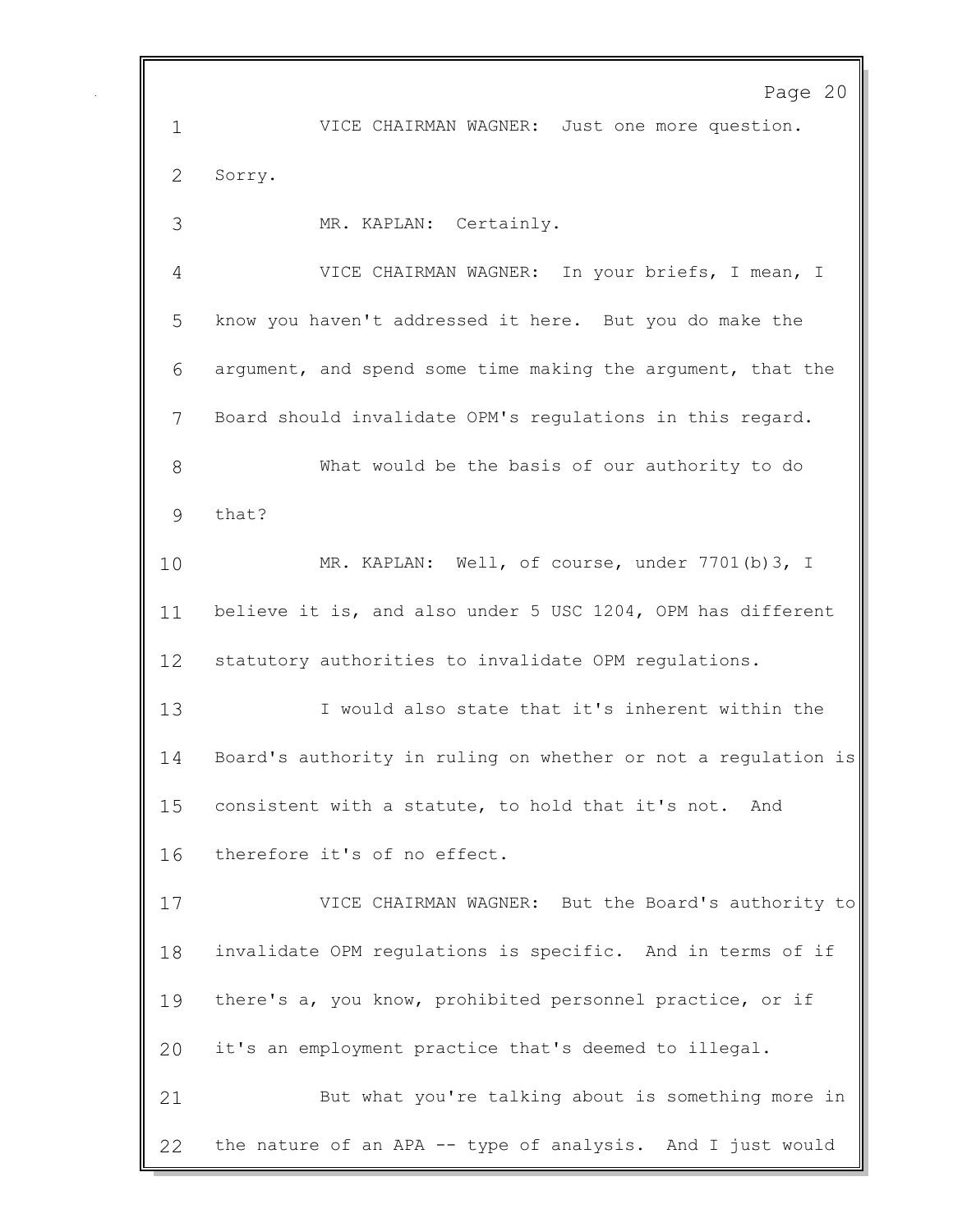Page 21 like to know what basis we would have to invalidate an OPM regulation on that ground? MR. KAPLAN: Well, I think you could certainly state that it violates Merit System principles to remove employees in violation of their statutory rights. I mean, one of the bases for MSPB review of Agency actions is whether or not it constitutes a prohibited personnel practice. That's part of the process. And in fact, when you look at -- I know we're getting way ahead of ourselves -- but when we look at like Allen criteria for reimbursement of attorney fees, one of the things we look at is whether or not the Agency's action was invalid because it violated prohibited personnel practice. So that I believe is how it would implicate the Board's jurisdiction here. CHAIRMAN TSUI GRUNDMANN: We'll give you two extra minutes. I know you'll have something to say after Ms. Alden. MR. KAPLAN: Thank you very much. CHAIRMAN TSUI GRUNDMANN: That's two minutes, MP clerk. THE CLERK: Next up, for Appellant Hunt-O'Neal,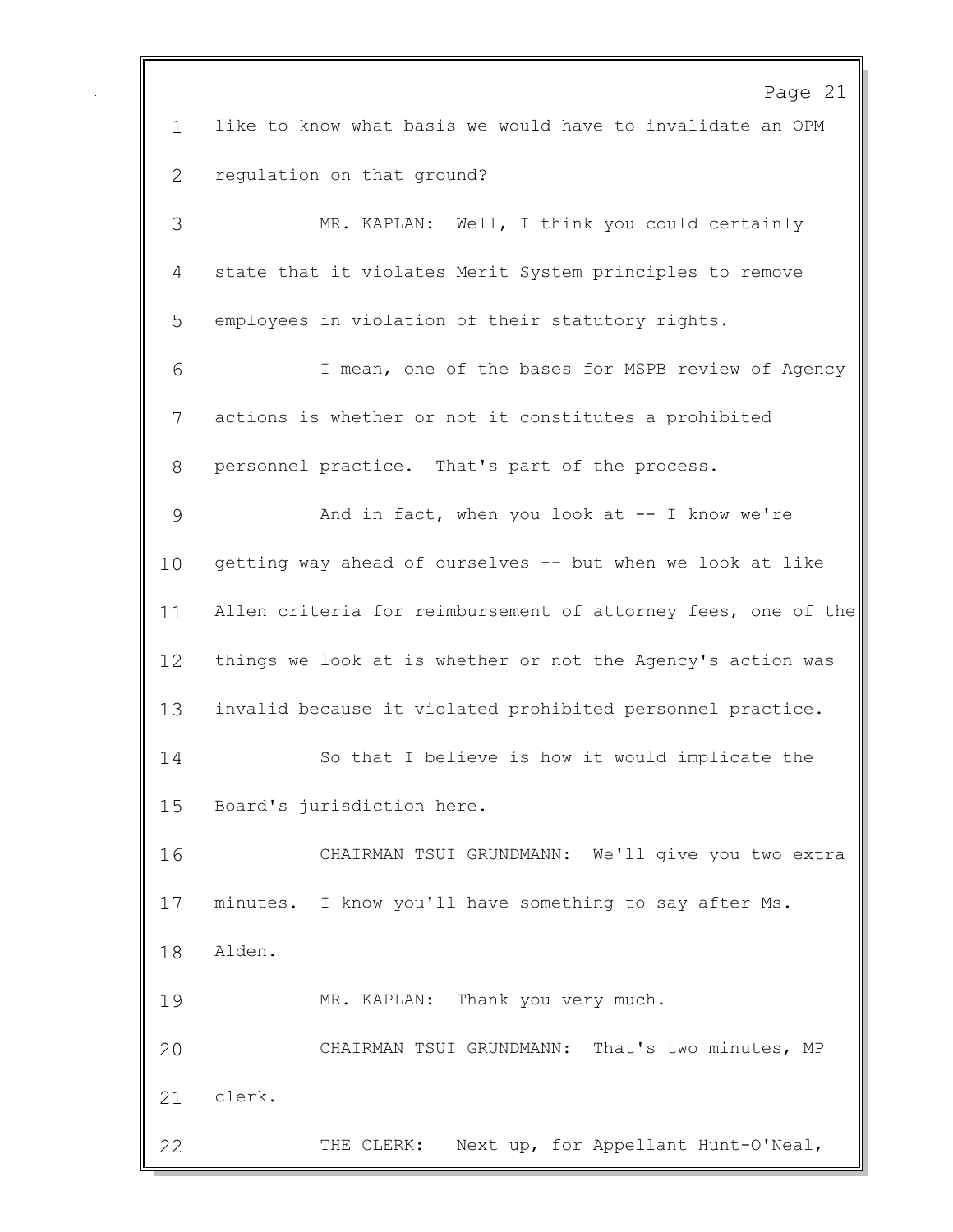Page 22 Ms. Alden. CHAIRMAN TSUI GRUNDMANN: Good morning. MS. ALDEN: Good morning. May it please the Board, I'm Kristin Alden. I represent Appellant Hunt-O'Neal. I'd like to start with responding to two questions that you asked a few moments ago. And they're interrelated actually. They are whether or not Congress provided any guidance in its legislative history on the point at issue; and whether OPM can take removal actions under Chapter 75 for non-probationary employees. And the legislative history is very helpful in this regard. In at least three ways the legislative history speaks directly to us. The first is that when Congress enacted the Reform Act, it explicitly considered and referenced suitability actions. We concede, as OPM focuses a lot, that the statute itself is silent on suitability. But the legislative history is not. The legislative history explicitly discusses suitability actions within the phrase of adverse actions.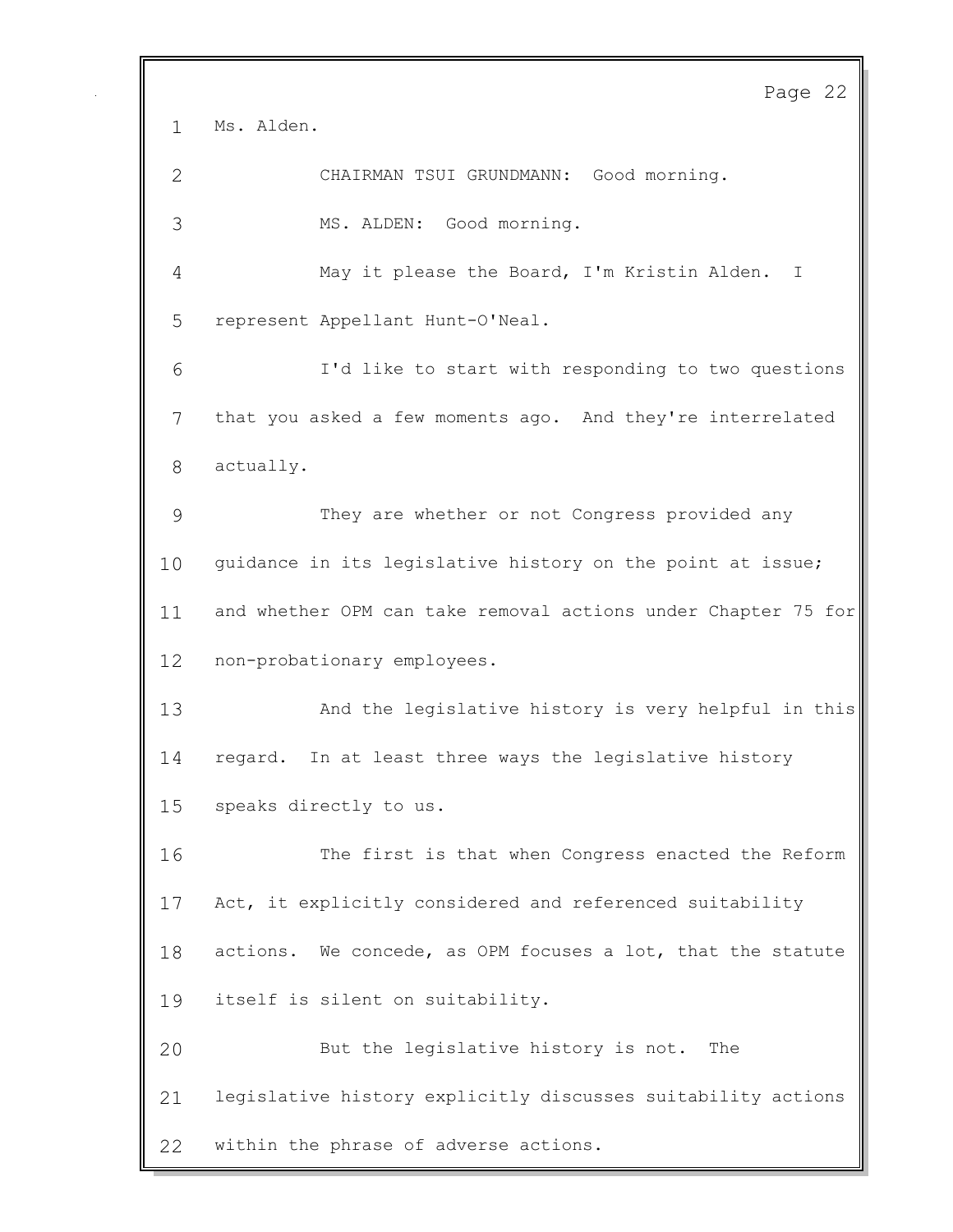Page 23 It considers a suitability action to be an adverse action. Although we raise this in our brief, OPM did not rebut it all in their counterbrief. Second, we point to adverse actions within Chapter 75, and 7511, and the legislative history specifically says that "Any such action where the basis of the Agency action is misconduct or any other cause besides unacceptable performance, is covered under Chapter 75." 10 It's very clear. Chapter 75 includes removals. There is no other place in the statute where removals are referenced. So going back to your question, then, of "Does OPM have authority to take removals under Chapter 75?" The answer is: Only of its own employees. OPM does not have authority to use the suitability mechanism to direct another Agency to fire a tenured employee. VICE CHAIRMAN WAGNER: Well, break that down a little bit, because I'm not following the logic there. The language of 7513 on its face talks about an Agency taking public action.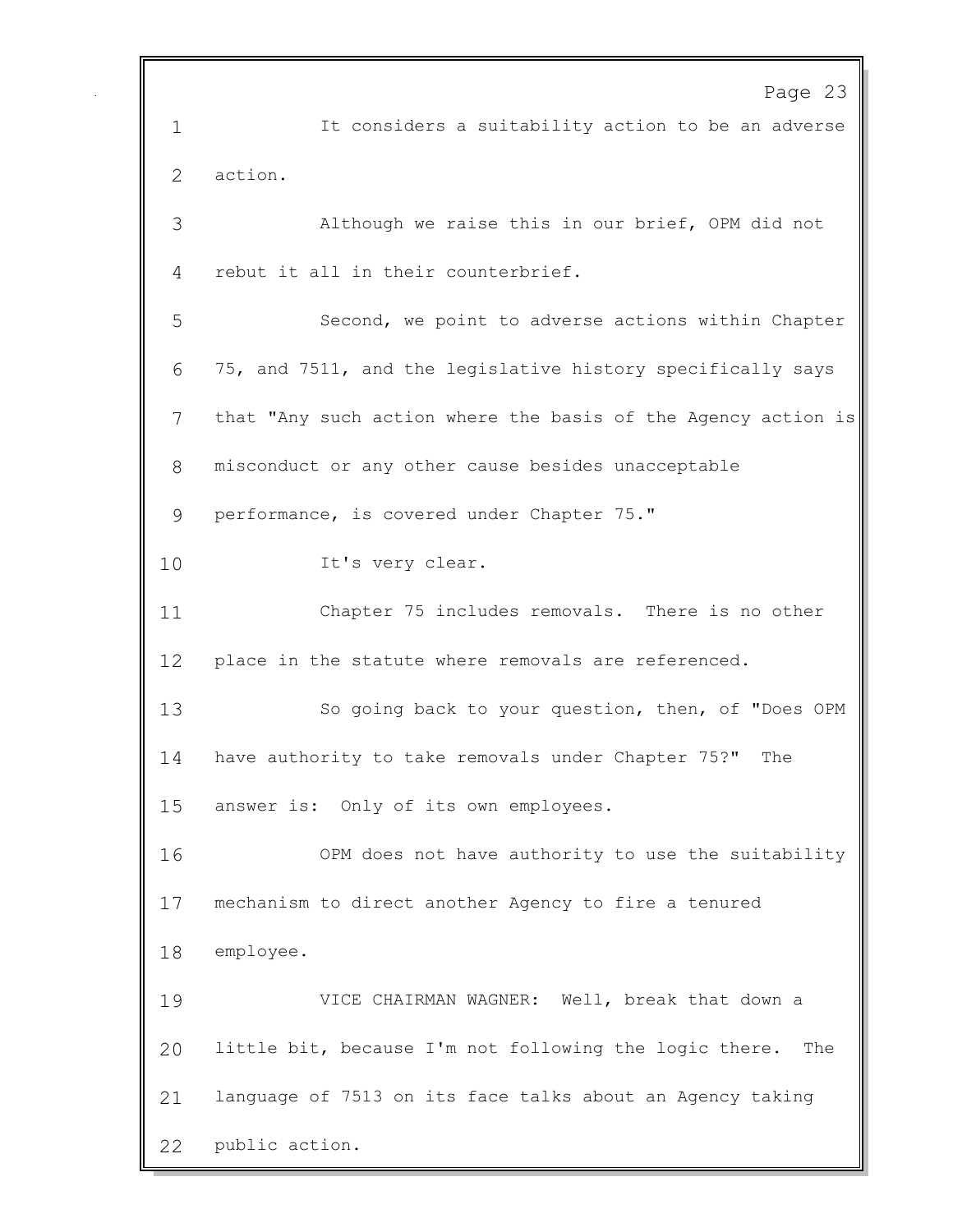Page 24 Correct? 2 MS. ALDEN: Yes. VICE CHAIRMAN WAGNER: Where does it say that the Agency has to be the employer Agency? Now I'm not talking about whether a, you know, tenured employees or not. I'm just talking about, you know, this idea that OPM is sort of the uber agency couldn't, you know, take an action that's covered under Chapter 75. MS. ALDEN: I appreciate the phrase of OPM as the uber agency. And I think that's a very important thing to keep in mind. The statute does not exclude OPM from having that authority. However, we go back to the legislative history. The legislative history is very helpful in this. And this is actually not in our brief. But the legislative history talks on the decentralization of the Civil Service reform process. It talks about the goal of the Act was to decentralize the government's personnel functions and eliminate unnecessary bureaucratic procedures with its agencies meeting their own needs under general OPM guidance. That's not my language. That's the language from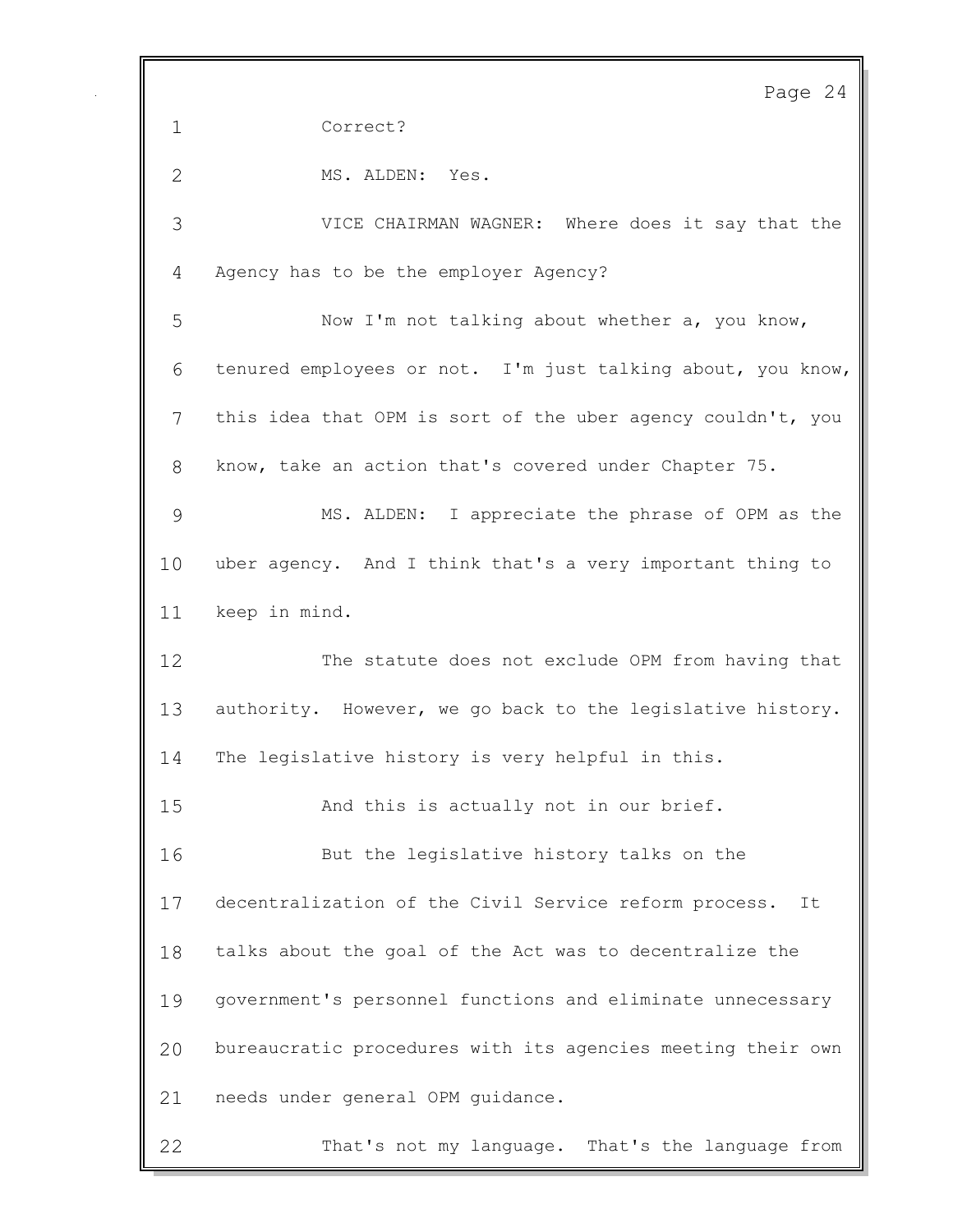Page 25 the legislative history. The legislative history provides that individual personnel actions will be delegated to departments and agencies. 5 So although the statute -- VICE CHAIRMAN WAGNER: "Will be delegated." Which means that it's resided in the first instance with whom? 8 MS. ALDEN: Prior to the Civil Service Reform Act, OPM had the authority to do the suitability determinations. But following the Civil Service Reform Act, for non- probationary employees, OPM no longer has authority. CHAIRMAN TSUI GRUNDMANN: So you're saying OPM can never remove an employee post a tenured employee. 14 MS. ALDEN: For suitability. CHAIRMAN TSUI GRUNDMANN: For suitability reasons. MS. ALDEN: Correct. I think the mechanism provided -- CHAIRMAN TSUI GRUNDMANN: Never, never, never? MS. ALDEN: Even following OPM's own regulations now, I think the mechanism to be consistent with Act, is that OPM may tell the Agency, "We have a problem with this individual's suitability."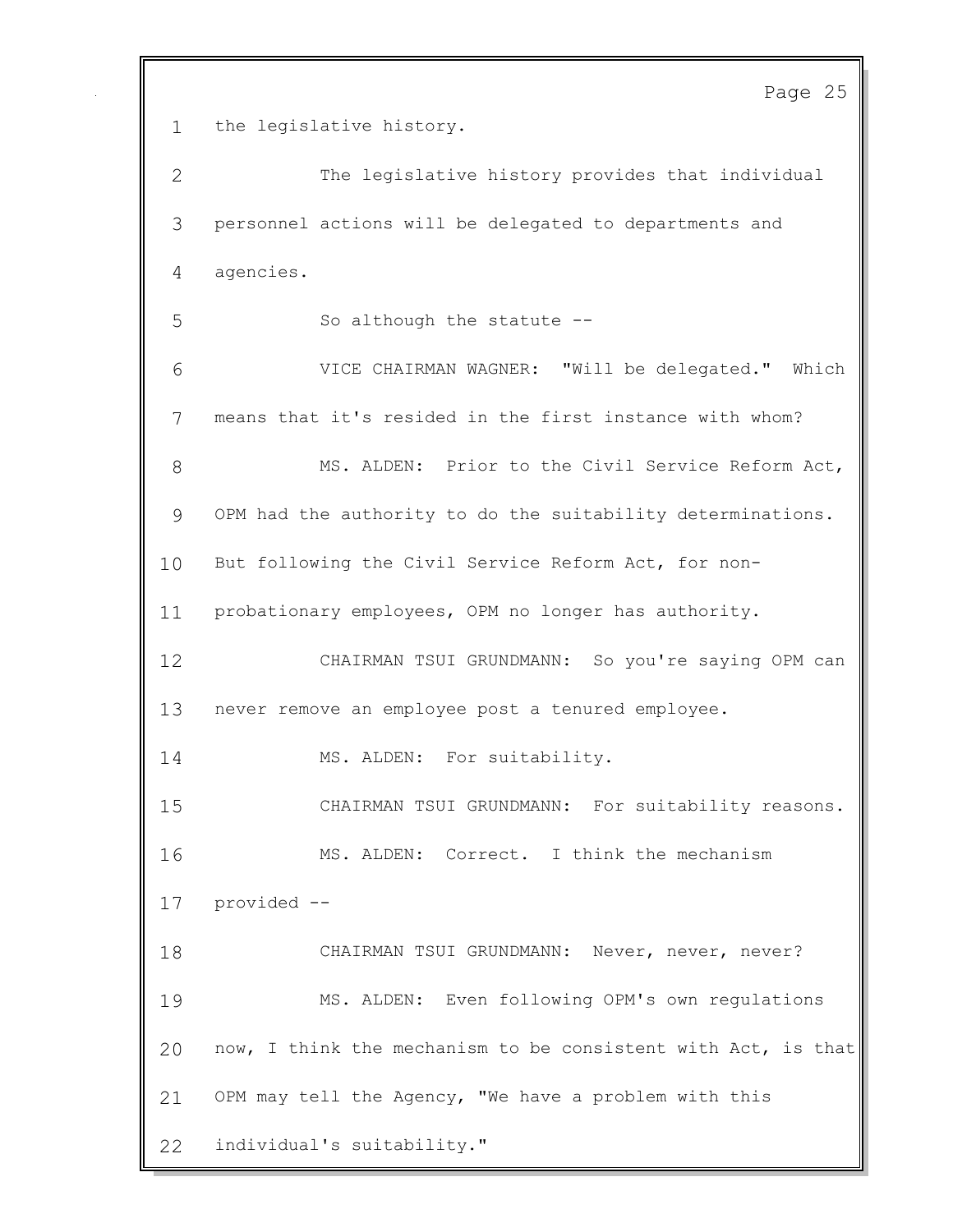Page 26 And then the Agency can make a determination on their own. CHAIRMAN TSUI GRUNDMANN: But if you go back to Rule 5 and the early rules that predate the CSRA, there is a mechanism built in, if the Agency doesn't agree with OPM, there is an internal mechanism. I think it goes to the comptroller general, or something like that. So there is some sort of anticipated conflict down the road. Doesn't that process resolve the issue? MS. ALDEN: I don't think that process is part of the issue, actually. I think that the Civil Service Reform 12 Act resolved the issue, by saying that removals are covered within Chapter 75, and if there is a removal, it includes suitability-based removals. So you don't need to rely upon the pre-Act regulations, or the pre-Act executive orders. They were superseded by the statute. 18 So we don't have that process any more, for tenured employees. I think that the legislative history also helps us out on this point, because it discusses that the goal of the Civil Service Reform Act was to have OPM be able to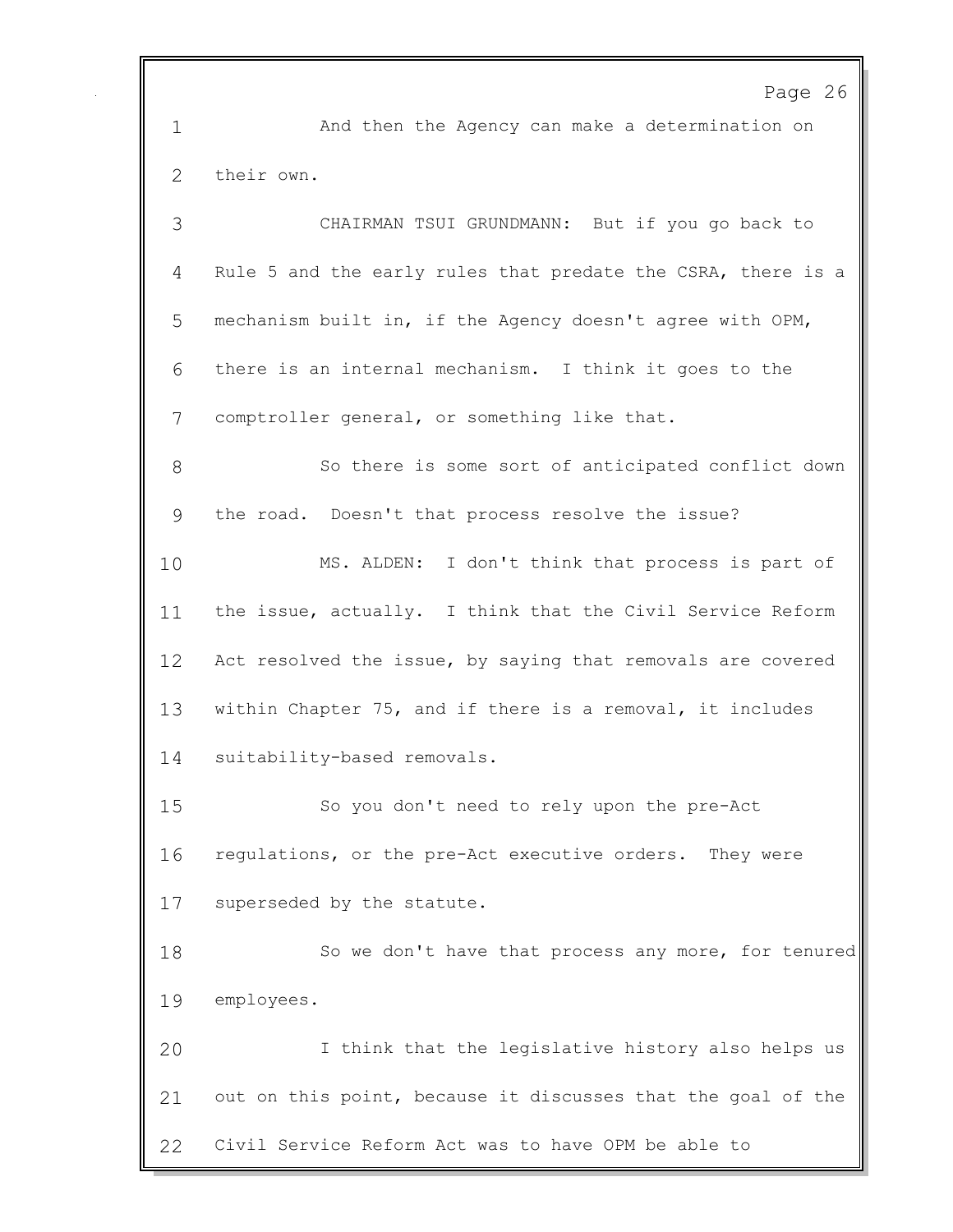|               | Page 27                                                        |
|---------------|----------------------------------------------------------------|
| $\mathbf{1}$  | concentrate its efforts on planning and administering an       |
| 2             | effective government-wide program, and not to focus on:<br>OPM |
| 3             | is to act "without the demands generated by a heavy day-to-    |
| 4             | day workload of individual personnel actions.                  |
| 5             | "OPM should provide the President, the Civil                   |
| 6             | Service, and the Nation with an imaginative public personnel   |
| 7             | administration."                                               |
| 8             | And this is the Senate Committee Report at 1470.               |
| $\mathcal{G}$ | The legislative history clearly articulates that               |
| 10            | OPM's not to be bogged down with the day-to-day workload of    |
| 11            | individual personnel actions.                                  |
| 12            | I think that goes directly to the Chairman's                   |
| 13            | earlier question about "Does Chapter 75 give OPM permission?"  |
| 14            | I don't think the key point is whether or not the              |
| 15            | statute says Agency shall include or shall not include OPM.    |
| 16            | I think the legislative history clearly articulates that OPM   |
| 17            | was designed to be an oversight Agency, giving the individual  |
| 18            | agencies guidance on how to perform their functions.           |
| 19            | These interpretations of the Act are actually borne            |
| 20            | out considerably in OPM's own arguments in their briefs.       |
| 21            | OPM offers that the Civil Service Reform Act                   |
| 22            | intended to identify and create three separate and distinct    |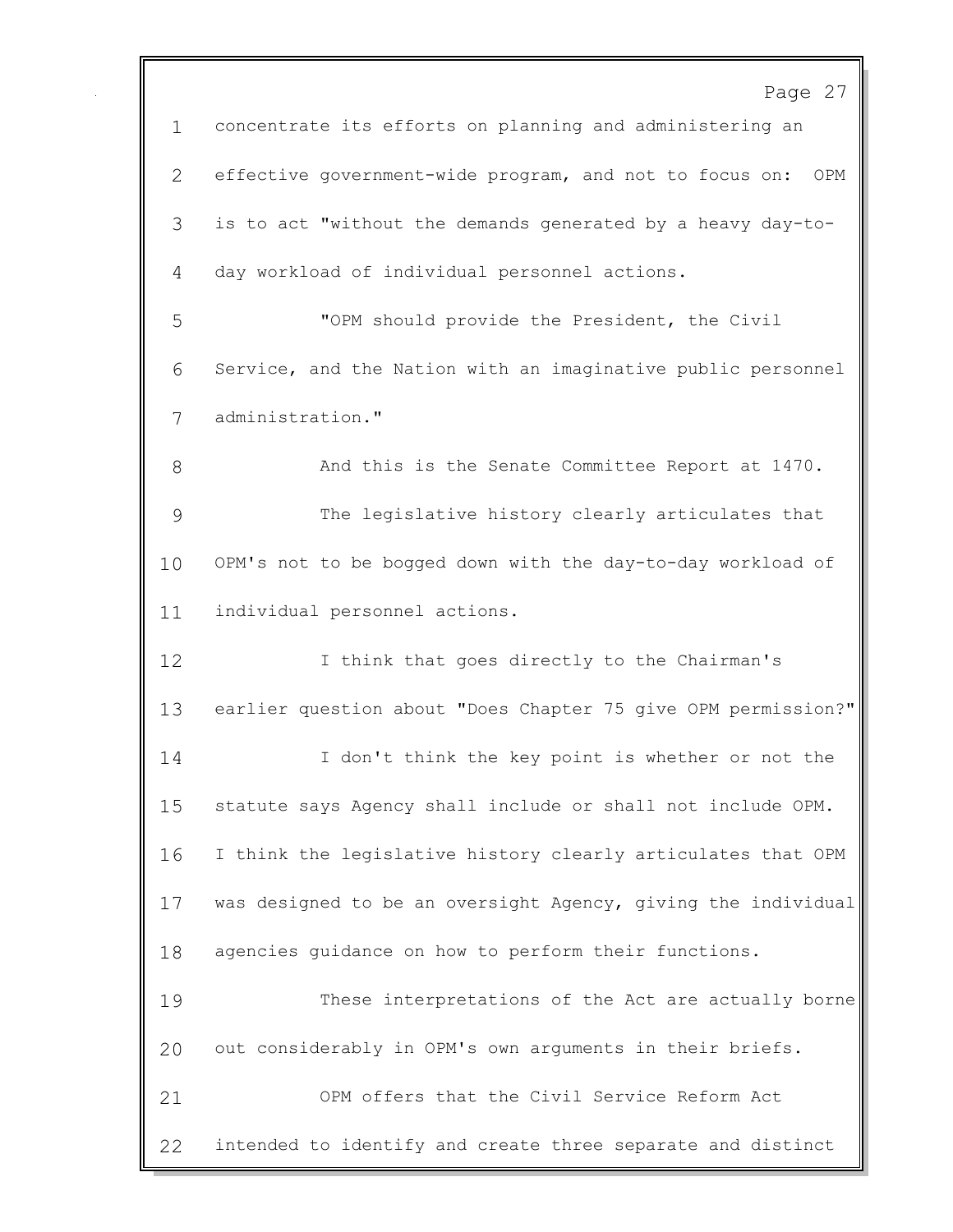Page 28 tracts for adverse actions. Or that's what their argument says. Now we know that there's Chapter 75 for conduct- based actions. There's Chapter 43 for performance-based actions. And that's what the Act provides. OPM would have us believe that there is Section 31, an additional separate confluence and grouping of rules and regulations that apply in only certain circumstances, and that all of these regulations have the full force and effect and authority as the statute. 11 But if Congress had intended that, Congress would have had a separate Chapter. If Congress had intended conduct actions, performance actions, and suitability actions to each have their own separate set of standards and review, it could have done that, it would have done that. VICE CHAIRMAN WAGNER: Pragmatically speaking, I'm having a hard time a little bit here, because even if 5 CFR 731 was the basis for the decision to remove the employee, 19 the fact is, is that even with that, the question to me is: Do we still have to follow Chapter 77 procedures? 21 Right? I mean, does it -- I mean, what's the ultimate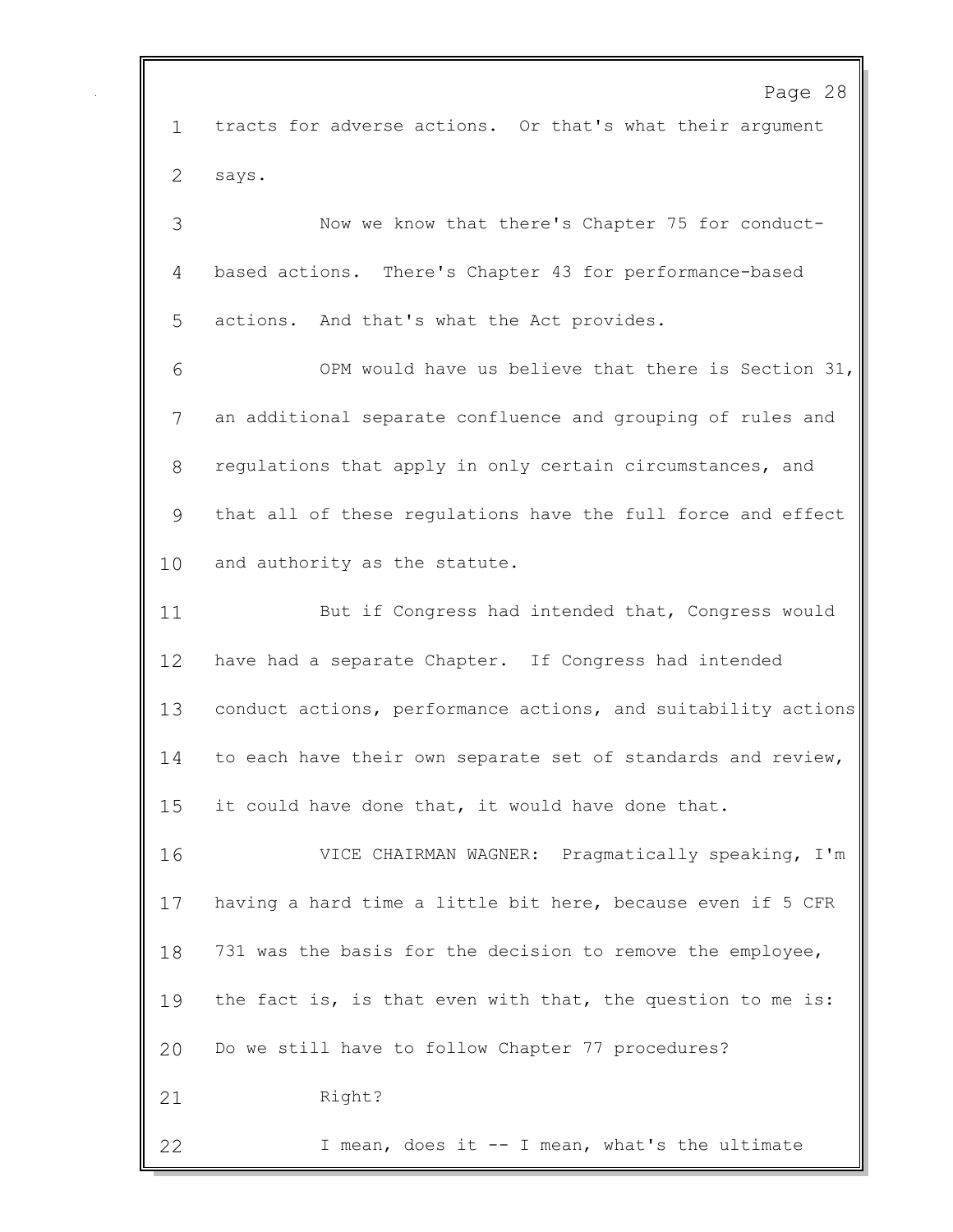Page 29 difference between it, if it's a Chapter, you know, 5 CFR 731 action or a Chapter 75 action, if in either instance -- and I believe that OPM has conceded this, you know, repeatedly in its brief -- that wherever it starts out, we end up at Chapter 7701, with the Board's procedures? And then the question become whether OPM can tell the Board how to carry out its statutory appellate functions under Chapter 7701. CHAIRMAN TSUI GRUNDMANN: And I think that's the real issue. VICE CHAIRMAN WAGNER: So what difference does it make whether we call it a removal under Chapter 75, or a removal, you know, a suitability removal under 731? MS. ALDEN: I think there's two answers to that: The first is Loudermill, as Mr. Kaplan already explained, and an employee's pretermination right to make their presentation; And the second is the statutory authority that the Board has now to review the ultimate penalty determination. Because the OPM regs, as they stand, they don't give the Board that authority. They deprive the Board of that authority.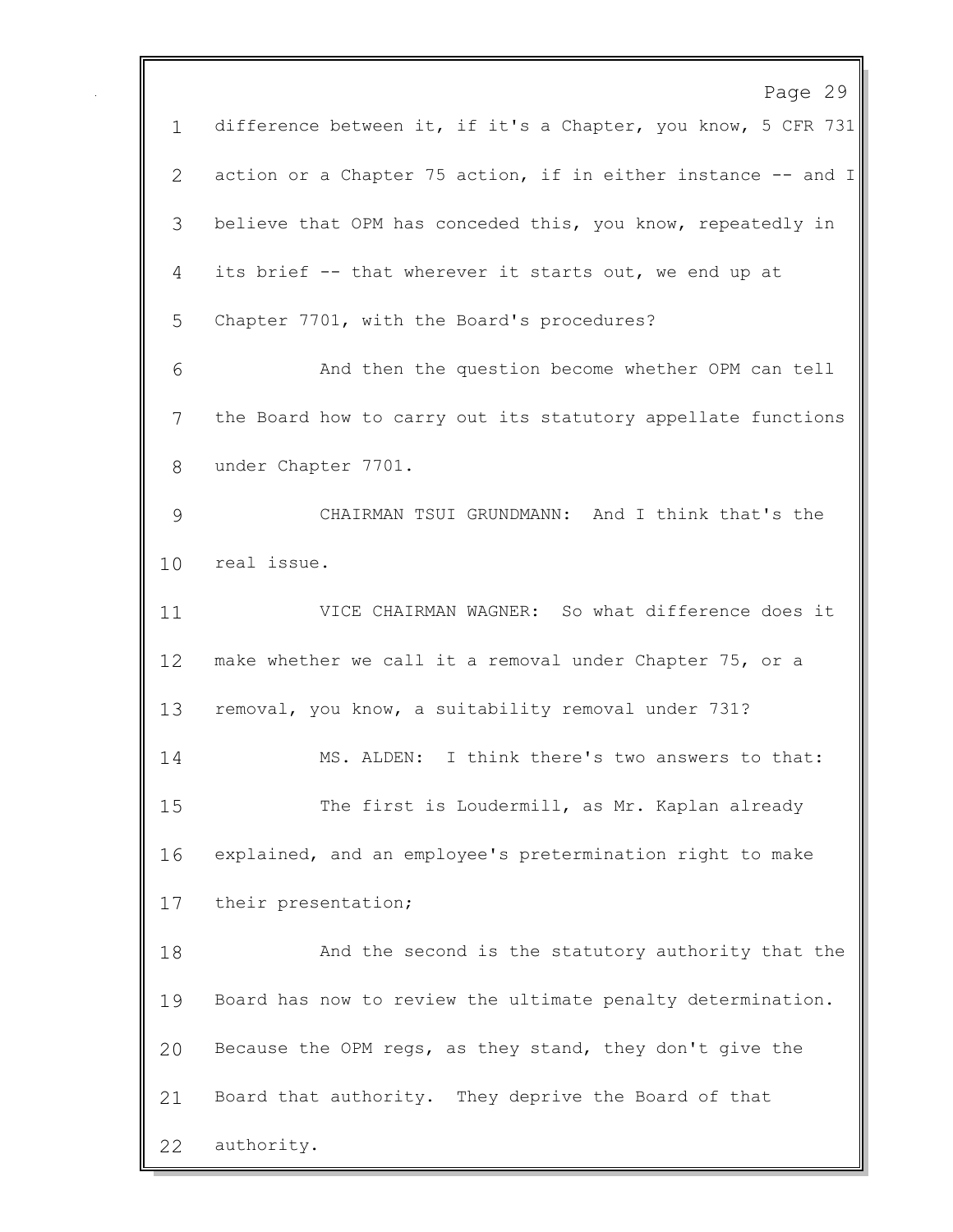Page 30 But that authority is provided to the Board by the statute. CHAIRMAN TSUI GRUNDMANN: Let's talk about debarment and that area is interesting. Let's say we find that we have the authority to review the removal under 75. And we find that the removal is unreasonable. Do we then have the ability to mitigate or reverse a disbarment or a cancellation of eligibility, or to mitigate either one of them? 10 Is that part of the remedy? MS. ALDEN: In your exact question, yes. Where the removal is accompanied by debarment or cancellation of eligibilities, yes. Because they fall under a unified penalty arising out of the set of circumstances for which the Appellant was initially found culpable. And that's the language that the Federal Circuit uses in Brewer. However, I would say that if it is just a debarment or a cancellation of eligibilities, not accompanied by a removal, then it would not, because those are not adverse actions under Chapter 75. CHAIRMAN TSUI GRUNDMANN: But Mr. Kaplan also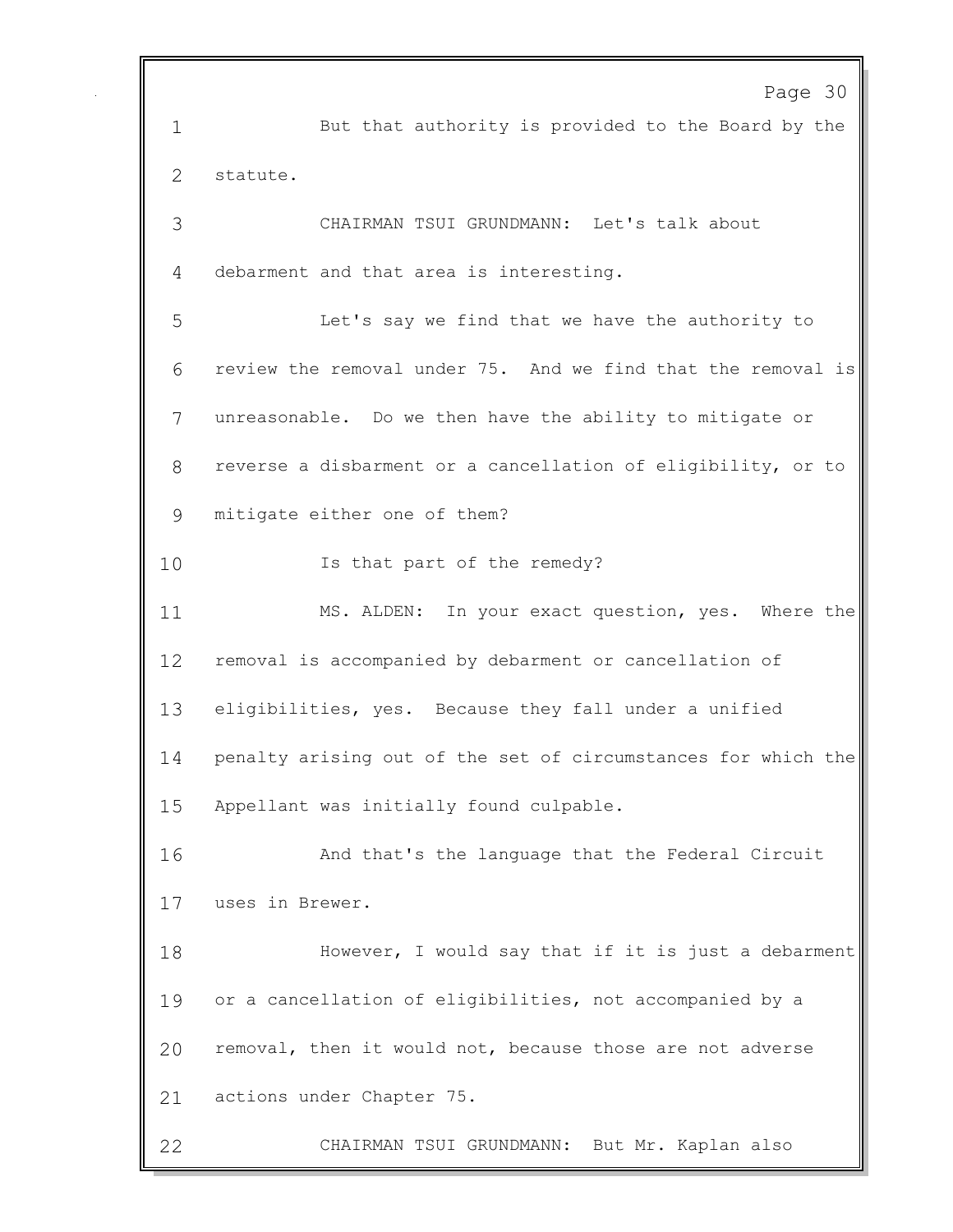Page 31 argued that the remedy in this case would be to restore the employee, regardless of those two. Do you agree with that? MS. ALDEN: For me, this case is Ms. Hunt-O'Neal, and I believe it has to be remanded for determination as to whether or not she was probationary at the time. Assuming she was not probationary, assuming Ms. Hunt-O'Neal was a tenured employee, and matches up with the other three Appellants, I believe that because OPM acted 10 after the employees were tenured, OPM did not have authority to order their removal. And therefore the removal actions themselves are a violation and have to rescinded. OPM can then go back and advise the Agency, the individual employing agencies, "We have suitability issues, we are concerned," and the Agency gets to do the entire pre- termination evaluation. VICE CHAIRMAN WAGNER: I'd like to go back to the Loudermill point that you made. Again, the question that I posed to Mr. Kaplan. You know, Loudermill obviously, you know, the whole case is contingent on the existence of a property right, which is in the case of federal employment, premised on a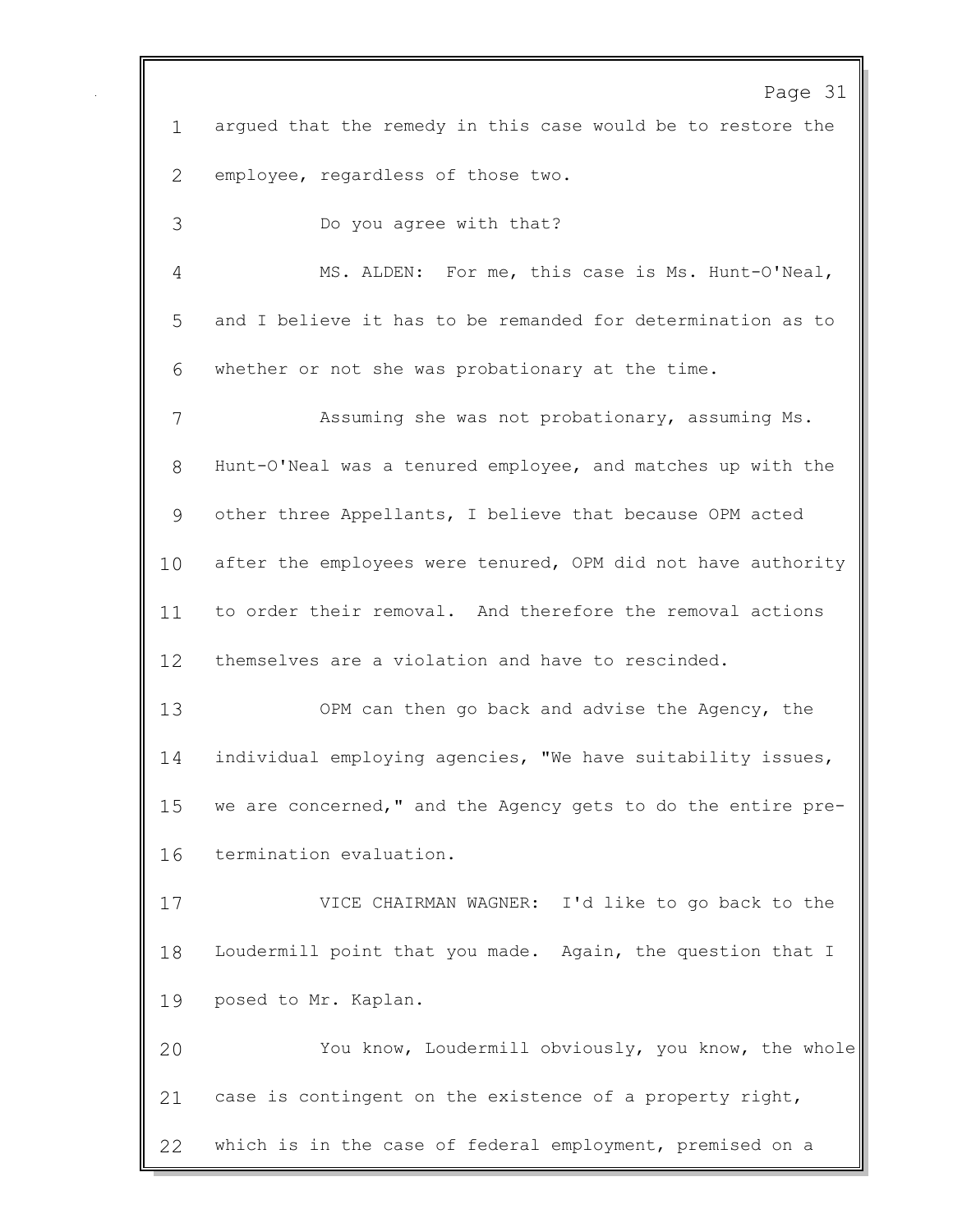Page 32 legitimate expectation of continued employment. How can you say that such a property right even exists, if the employee is, you know, in an appointment that's subject to an investigation that hasn't been completed yet? So how does Loudermill even get implicated in this? MS. ALDEN: I hope I'm answering your question. I think the problem with Loudermill and using it to answer all the questions that we have in these cases is that Loudermill made the assumption that the regulations were appropriate in their totality. And we argue that OPM's regulations, in part, are void. Loudermill relied upon those void regulations. It didn't consider whether or not they were legitimate. And I think when you look at the validity of OPM's regulations, that's where we distinguish ourselves from Loudermill. VICE CHAIRMAN WAGNER: Well, Loudermill is basically premised on the idea that the statute under Chapter 75 creates a -- because there's a for-cause formulation with regards to termination, that that creates a legitimate expectation of continued employee, absent just cause for removal; that without that sort of legitimate expectation,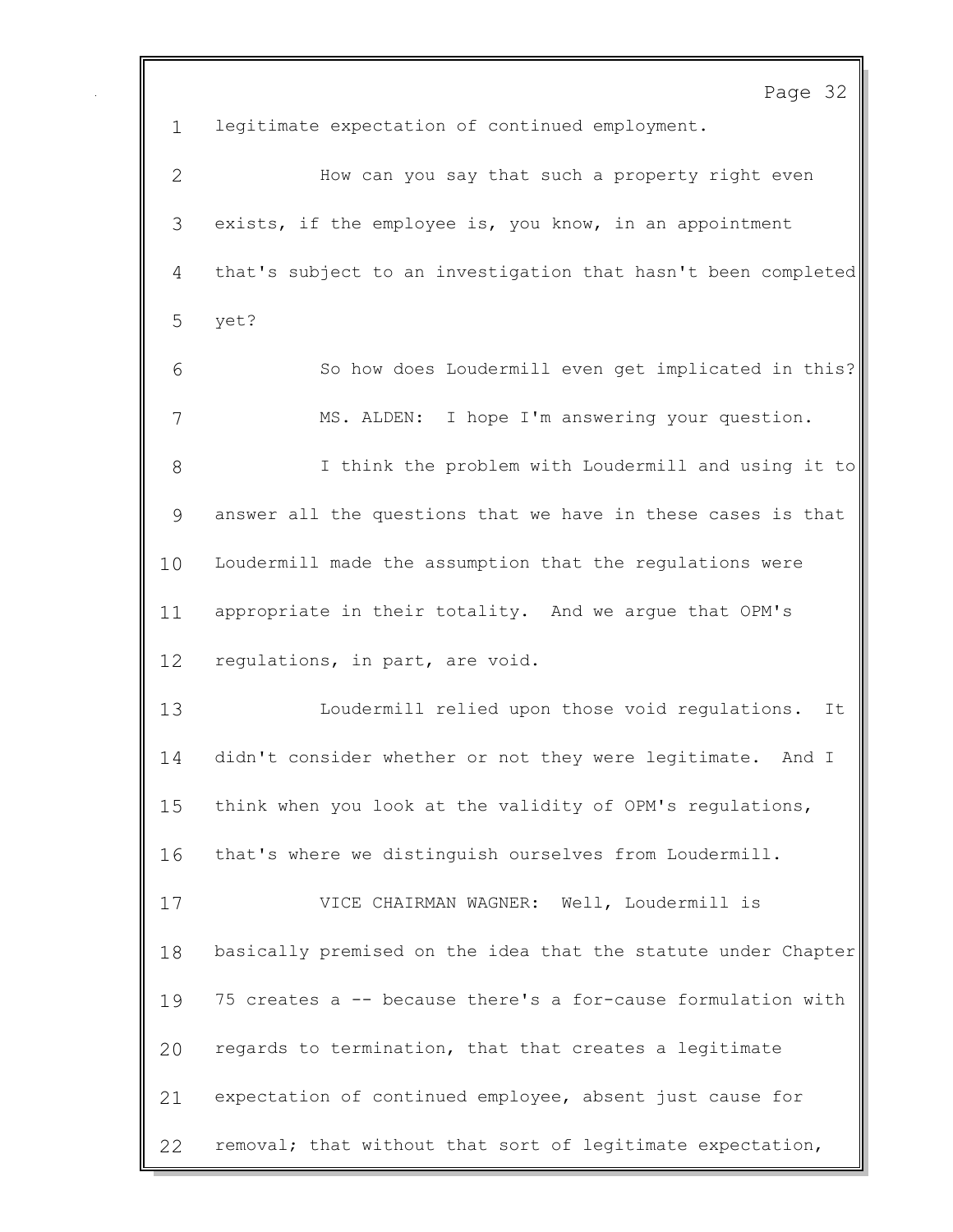Page 33 there is no property interest. And I'm just wondering, how do you get to the expectation of continued employee, if you've been appointed subject to investigation, and the investigation hasn't been completed yet? MS. ALDEN: I think the question assumes that all employees are probationary forever. The statute clearly identifies that you do have the property interest in your job in competitive service after a year. And to read Loudermill that way would negate the probationary period, and the fact that tenure does attach after a year. OPM cannot have free-reign to terminate an employee five, ten, 15, 20 years into their employment, because of something that happened pre-employment as part of the suitability determination. 17 I think that really -- CHAIRMAN TSUI GRUNDMANN: The Scott case actually terminated -- he was actually terminated as a result of something he did after his employment, which was fill out another application for his wife, this time.

MS. ALDEN: And we're not saying the government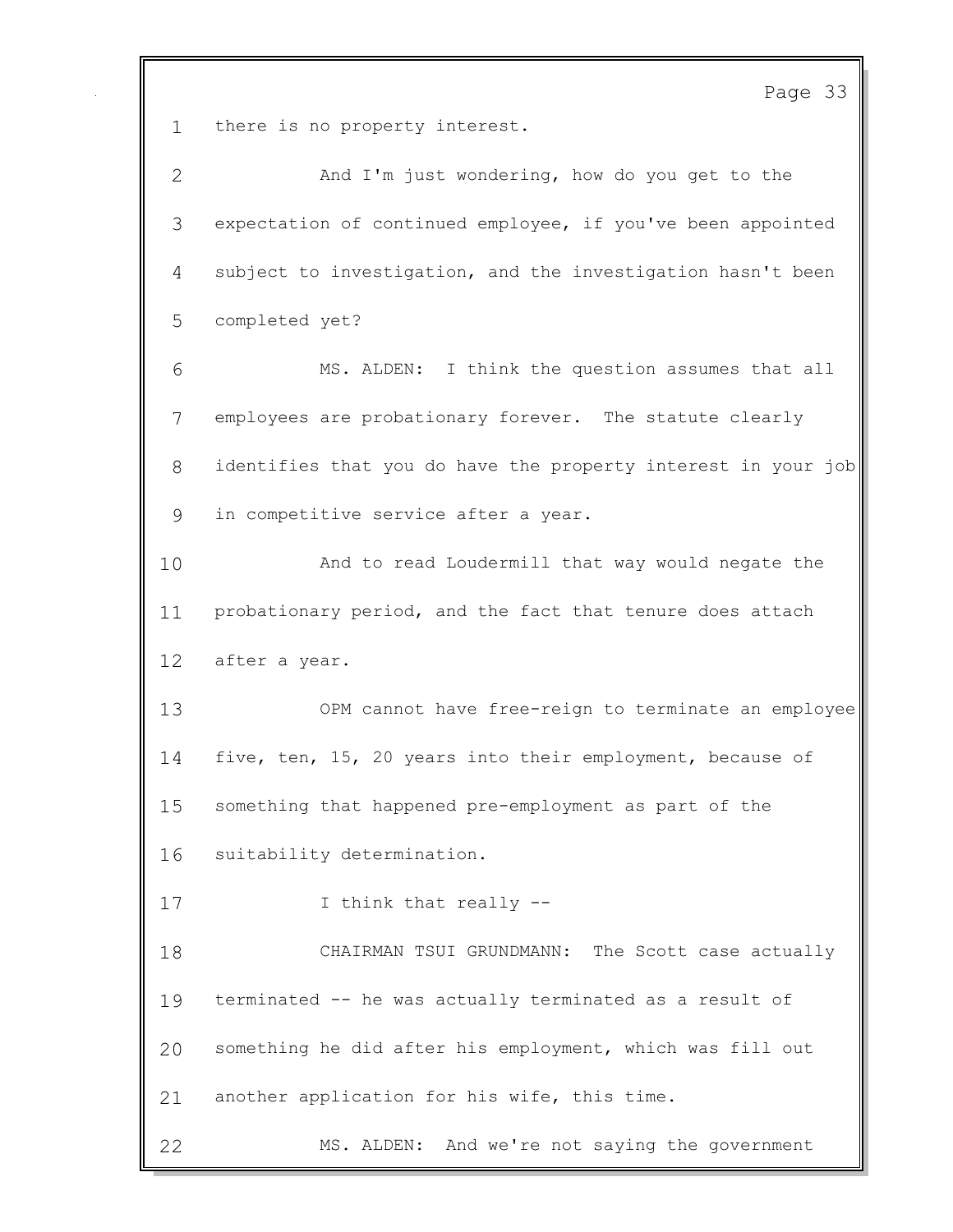Page 34 doesn't have the authority to remove him upon that, if the government feels that it's appropriate. But OPM does not have that authority. The employing Agency has the authority. And they can do it either as a suitability action, or as a conduct action. CHAIRMAN TSUI GRUNDMANN: Would you like another two minutes -- two more minutes. CHAIRMAN TSUI GRUNDMANN: On behalf of Appellant Scott, Mr. Letts. MR. LETTS: May it please the Board, my name is Jeff Letts. I'm representing James Scott. And I'd be happy to entertain any questions on Appellant Scott that come up. But I'd also like to talk about the issue of Loudermill and due process, in terms of the attachment of their property rights. 16 It is our argument and my argument that when they do complete the probationary period, there is the expectation of continued employee. As I think the co-counsel talked about in the initial argument that, you know, this would allow them to keep that open for five years, ten years, 15 years, I don't know that was ever the intent of Congress.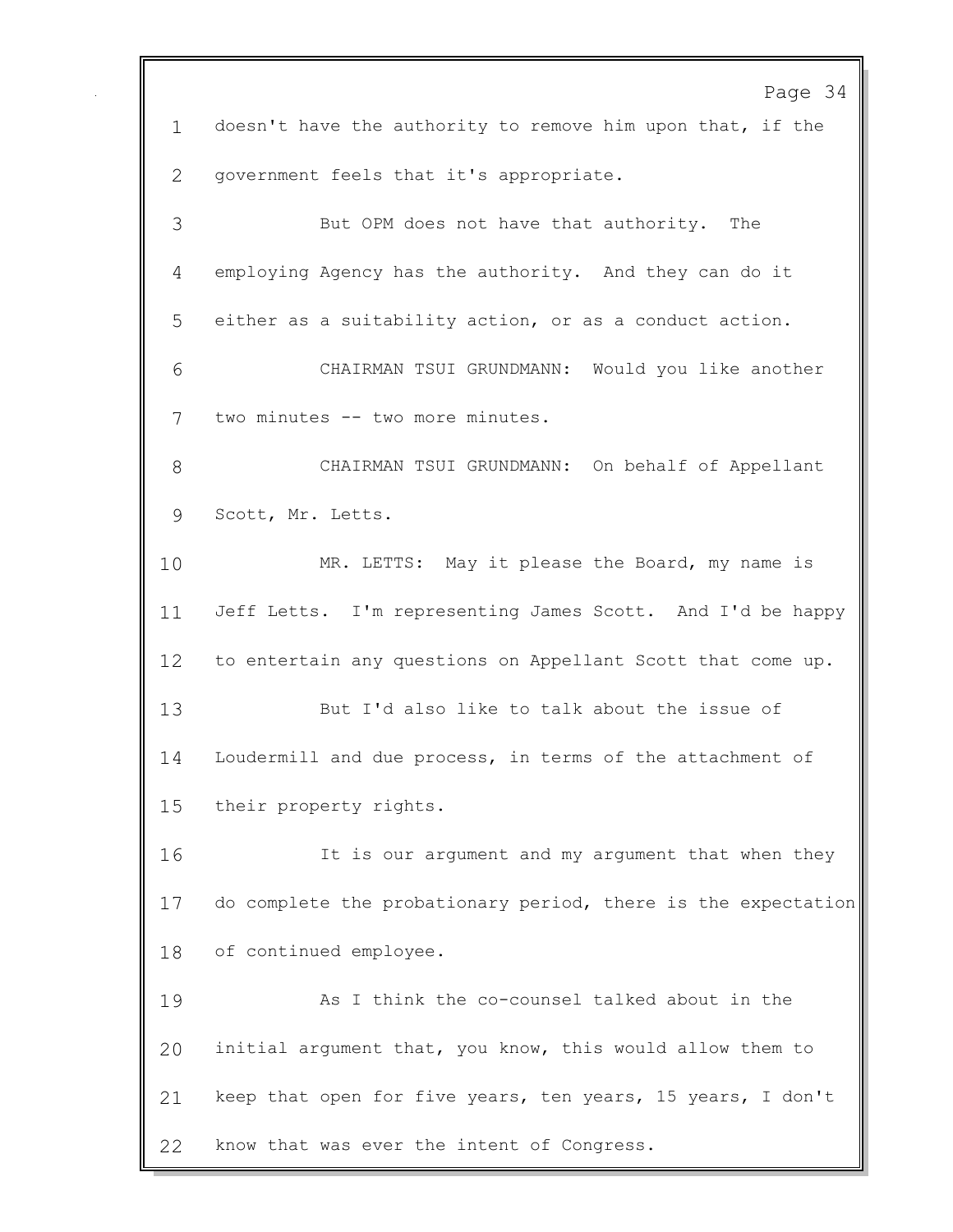Page 35 What Congress did in Chapter 75 was talk about, you know, who is an employee? There's no question. These three to four employee meet that definition. Then the issue is: Is it a removal under 7512? That is clearly what the action is. We've documented that in at least Appellant Scott's case. In the Agency Exhibit 2(a), there's an SF-50. Under 5(b) it says "Nature of Action: 8 Removal." So to -- that. And then your 715 13 7513 appeal rights attach. And what our concern is in terms of the due process and why these cases should be overturned in their entirety, is that if the deciding official didn't undertake a question on whether this action promotes the efficiency of the service, then to me, their opportunity to respond is meaningless. And that's what the Board has in front of it to determine under B(2) the response that it does, in fact promote the efficiency of the service. Clearly the deciding official for the Agency has to have that same language. And -- CHAIRMAN TSUI GRUNDMANN: What do you think about the additional qualifications OPM puts in their regulation, which is to protect the integrity, or the efficiency of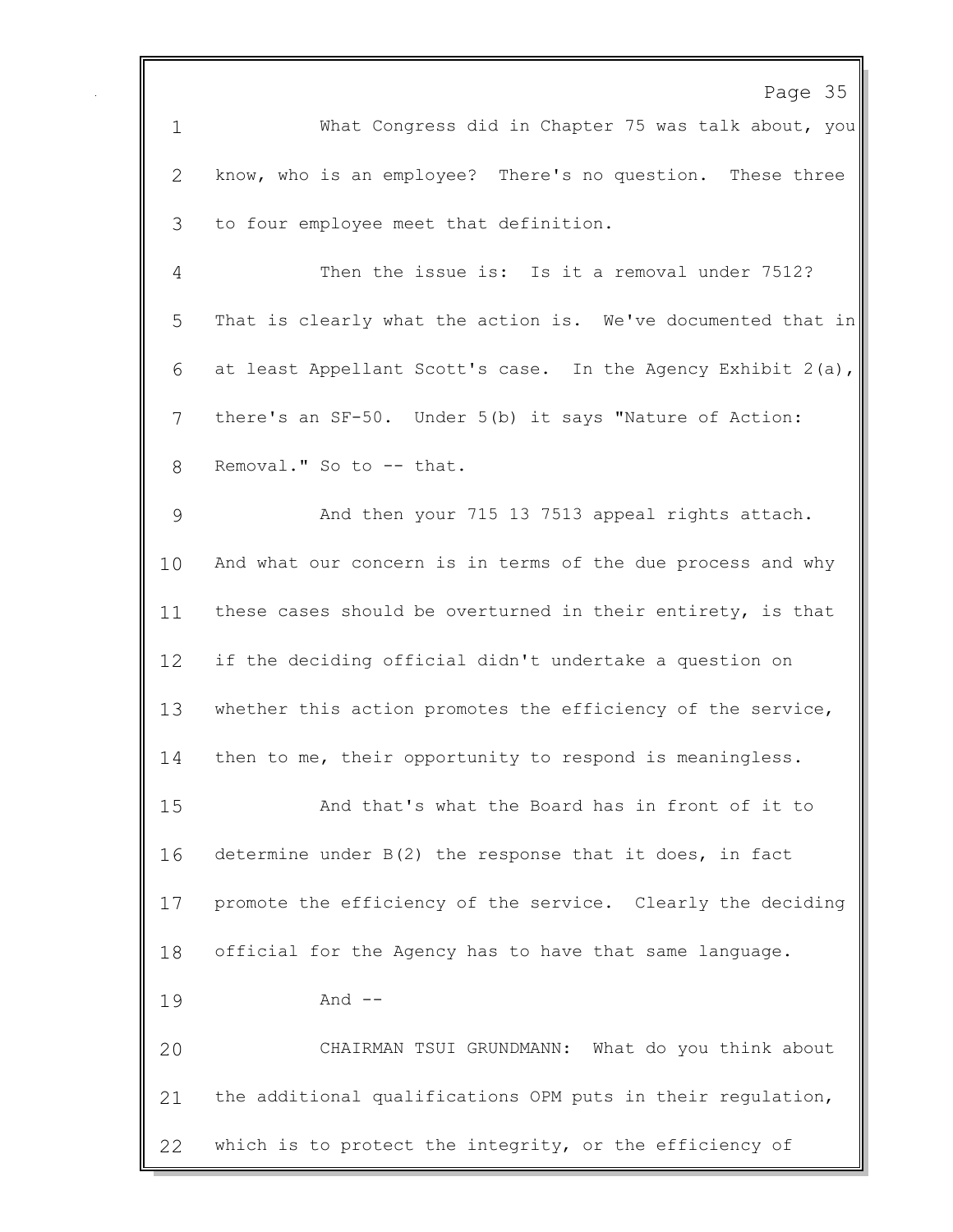Page 36 service? 2 Is it the same in your mind? MR. LETTS: Well, no. And I actually, in my brief (laughing) -- and it's not before the Court today -- I think the extent of language on that. I think part of that is actually unconstitutional, which I've argued in the prior brief. But I don't think so. I think what we're looking at here under -- 75 rights go to the employee. CHAIRMAN TSUI GRUNDMANN: It's just the efficiency of service. 12 MR. LETTS: Yeah. CHAIRMAN TSUI GRUNDMANN: Nothing else. MR. LETTS: Exactly. And I think that goes back to the legislative history. You could look at that, when that issue ever comes up. But those 75 rights go to the employee. And once you get that one year in, the Agency has had the opportunity every day to look at these people, to make an assessment. Is this a person who wasn't coming into work again tomorrow? VICE CHAIRMAN WAGNER: What is actually the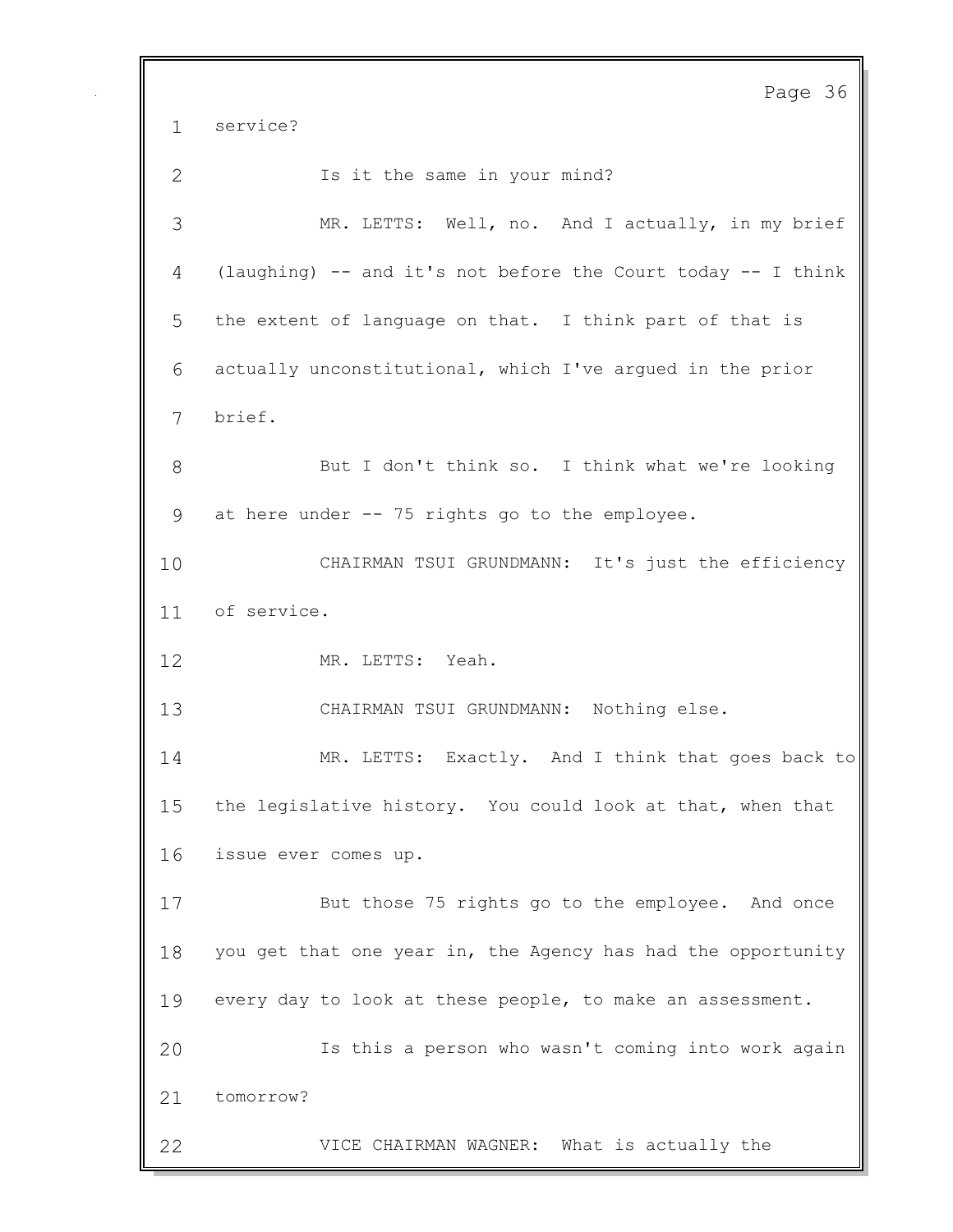Page 37 process? Because under OPM regs? 2 MR. LETTS: Mm-hmm. VICE CHAIRMAN WAGNER: Under 501, it does appear that the -- and that's right in Chapter 731 -- that the Appellant, the employee does have an opportunity to respond to OPM's suitability determination. And so is it your argument that because it's not to the Agency official, that somehow Loudermill is being -- you know, that the rights under the constitutional due process are being violated? MR. LETTS: I would make two arguments there. One, 12 when it goes to OPM, and you know, the response does go to an OPM suitability official, not an Agency -- and in my case was DFAS, Defense Finance and Accounting -- they're not viewing this action on whether the action promotes the efficiency of the service. And that is what's required under 7513(a). So if 18 they didn't even use that framework in that bar, then to me, the response is meaningless. So, (a) they should have done that. And I don't think they will contest that they didn't. They didn't think they had to, they didn't think 75 applied in this case.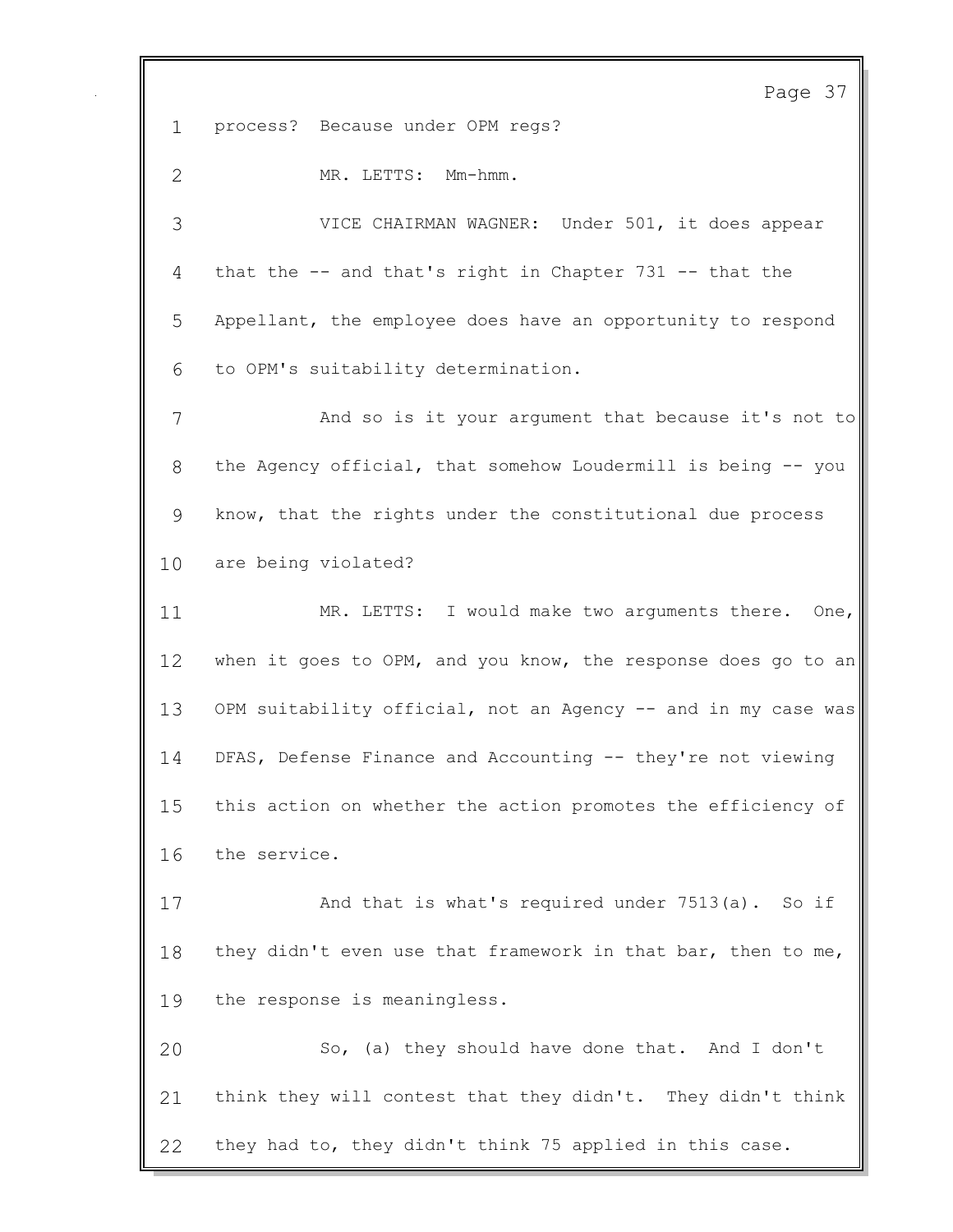Page 38 1 And then (b), I think it should be an Agency official, because the Fed Circuit in Lachance v Devall talked about that the efficiency of the service is best determined by the employing Agency. That's a '99 case, where they acknowledge that because you've had the opportunity day in and day out -- and in the case of Mr. Scott, it was well over two years, and as was just pointed out by the Chair, it was for post-employment an issue -- that they didn't want to lose this guy. Scott -- 16. The administrator talked about what a good employee, how popular he was, how his bosses liked him. All those sort of things -- CHAIRMAN TSUI GRUNDMANN: Yeah. But if you're 14 going to get into the details of the case, there was a determination made that what he did was dishonest. I mean, he embellished his wife's record. He copied wholesale out of the DFAS vacancy announcement. So that inherently makes him -- you can't trust him anymore. And that goes to the heart of his employment, as OPM argues, not just as being a DFAS employee. MR. LETTS: But if that is the determination, that should have been a determination of DFAS. That should have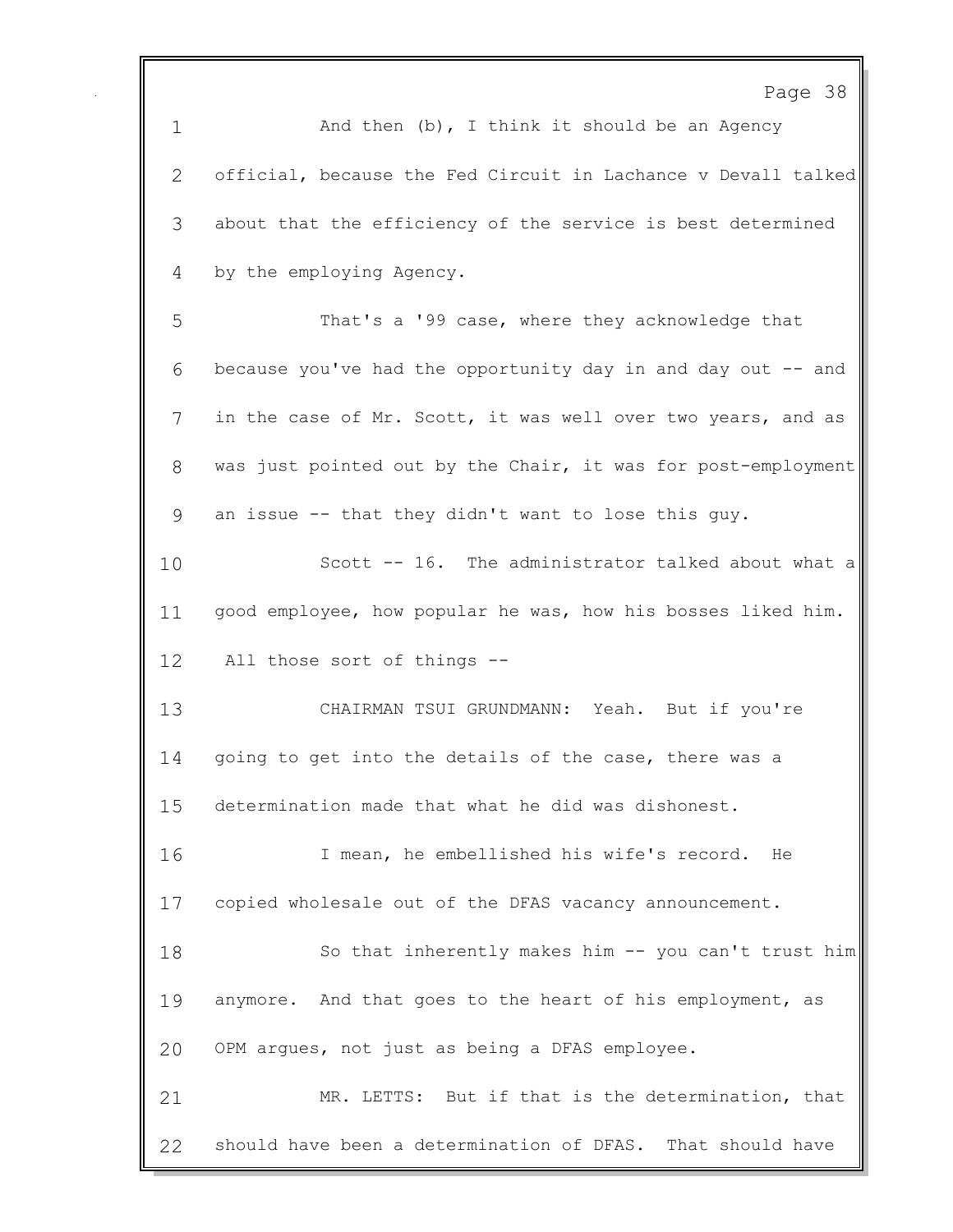Page 39

been their determination.

 And it wasn't their determination. Everybody at DFAS thought the guy was terrific. He's retired Army, he's a terrific guy. So that's a DFAS determination, not OPM. When he got through that first year, it's a 75 action, it's a Chapter 75 action. It's a Chapter 75 action. And he gets the efficiency of the service issue, which was not present here. 10 And that's why I think the case should be overturned is that because they never even considered it under that frame that it's efficiency of the service. They didn't think they had to. 14 And I also arque, under, well Lachance v Devall, that it should have been the employing Agency to make that call. And that Agency did not make that call. They absolutely did not. There is no person in DFAS who wanted this gentleman gone. They all wanted him to stay. Day in and day out, he did a great job for them. 21 So to me, that's where OPM, you know, sitting afar as the uber agency that we've talked about, they don't know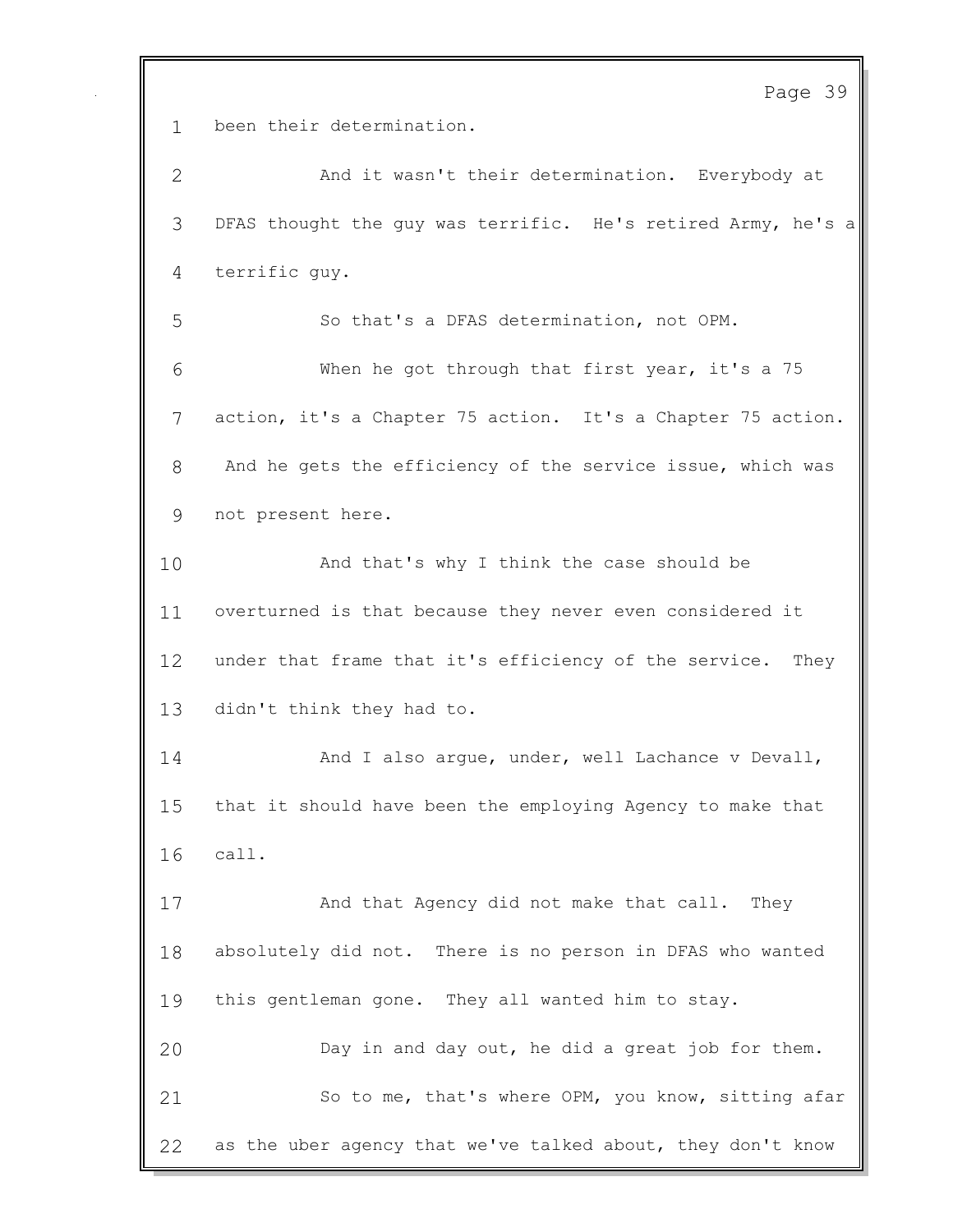Page 40 these people. You know, the whole point of the probationary period is an Agency has the opportunity eight hours a day for a year to look at this person and say, "Is this the person that we trust? Do we trust their judgment, their capability, their skills?" 7 And DFAS said, "Yes, we trust him." And they still trust him to this day. VICE CHAIRMAN WAGNER: But what if the information -- let's say OPM was efficient and expedient in carrying out its suitability assessments. But just by virtue of the perhaps some, you know, effort by the Appellant -- I'm not saying this -- CHAIRMAN TSUI GRUNDMANN: This it the Barnes case. VICE CHAIRMAN WAGNER: No, no. No, it's not really a case. But, you know, if the Appellant undertook some 18 effort to hide the information, but five years later, it comes to light that there was a misrepresentation, intentional misrepresentation on the SF-85 or the application, are you saying that OPM cannot take, you know, some suitability --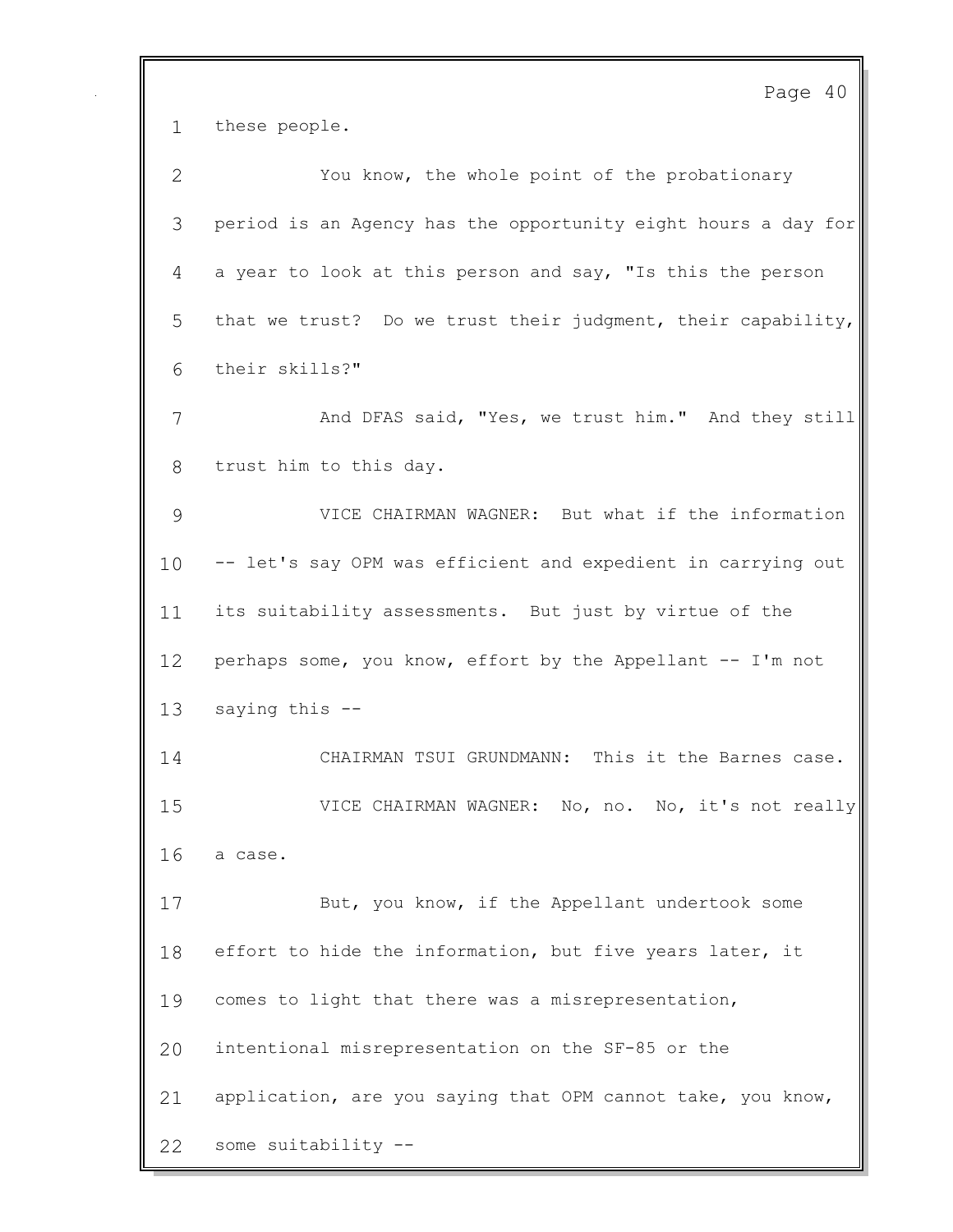Page 41 MR. LETTS: Yes. I'm saying that. That's a clear 75 action. I think the Board case law is replete with cases on pre-employee misconduct. That's a classic 75 -- CHAIRMAN TSUI GRUNDMANN: What's happening throughout the investigation process, the employee started work -- 8 MR. LETTS: Mm-hmm -- CHAIRMAN TSUI GRUNDMANN: Less than a year, maybe two years. But he or she is providing misleading statements in response to OPM inquiries. 12 And those are after EOD date. MR. LETTS: I would still argue -- CHAIRMAN TSUI GRUNDMANN: The employee could feasibly delay the removal one year, two years. Possibly further. MR. LETTS: I would still take the position that 18 after your first year, it's an Agency action. 19 And like I said, the Board case law is clear. You could be successful. The government's successful in removing those employees. If they, in fact, falsify or lie during the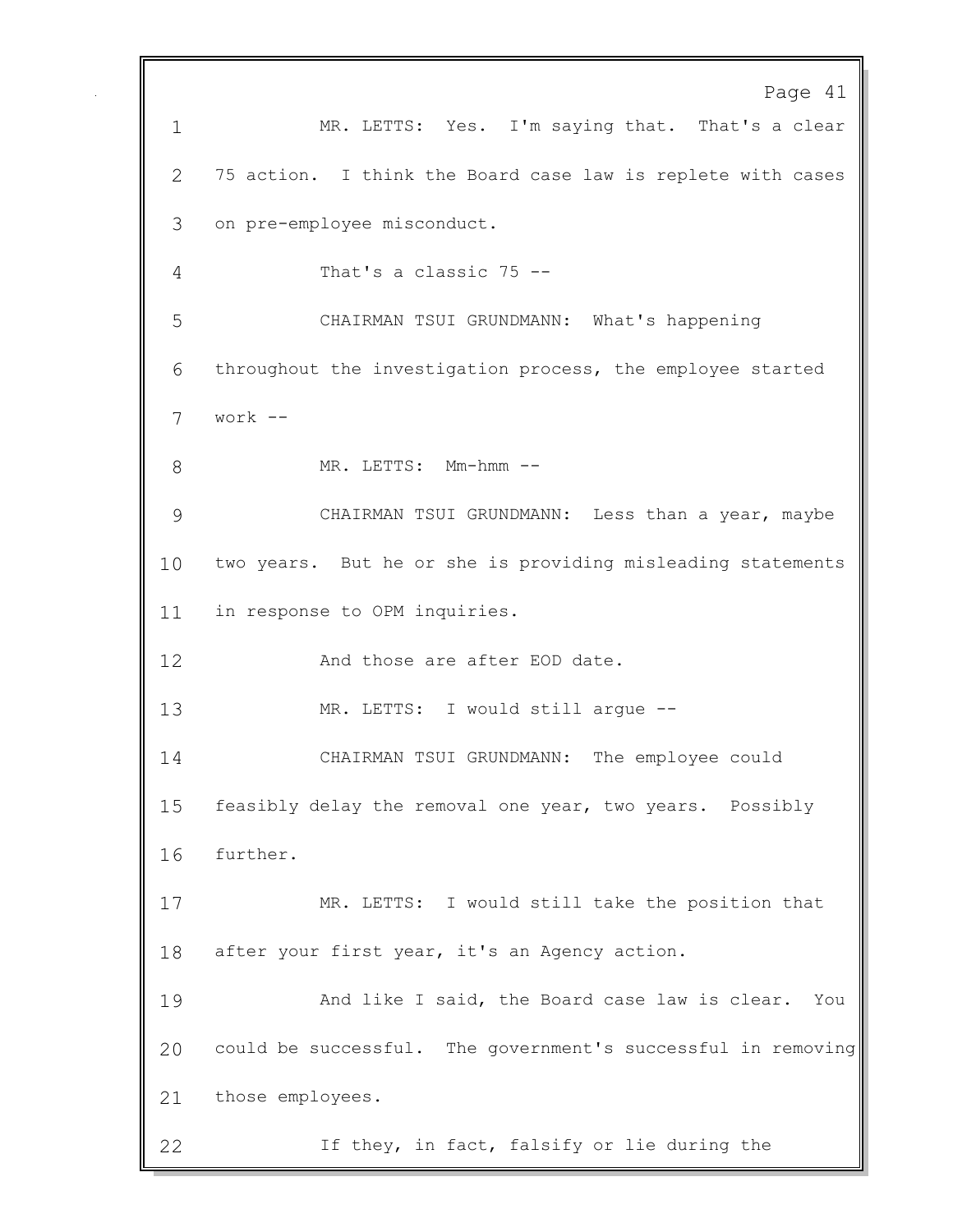Page 42 investigation, there's, I think, a number of cases on that point. So it would be a Agency action. CHAIRMAN TSUI GRUNDMANN: But DFAS loves Mr. Scott. MR. LETTS: Yep. CHAIRMAN TSUI GRUNDMANN: So even though this happened, and say that we change the facts around, and it was Mr. Scott who is providing these misleading types of answers -- MR. LETTS: Yeah -- CHAIRMAN TSUI GRUNDMANN: And DFAS still loved him, would you say that even though he's been dishonest in the suitability process, he should be retained, because it's solely within the employing Agency's determination, and OPM's out? MR. LETTS: The short answer's yes. That's what I 17 think, going back to the Civil Service Reform Act -- and we haven't talked about that -- I mean, the idea was to get a more -- if you look into Section 3 and the Statements of Purpose and Findings, you know, the first issue is to get a 21 more efficient work force; Second issue is to use merit system principles;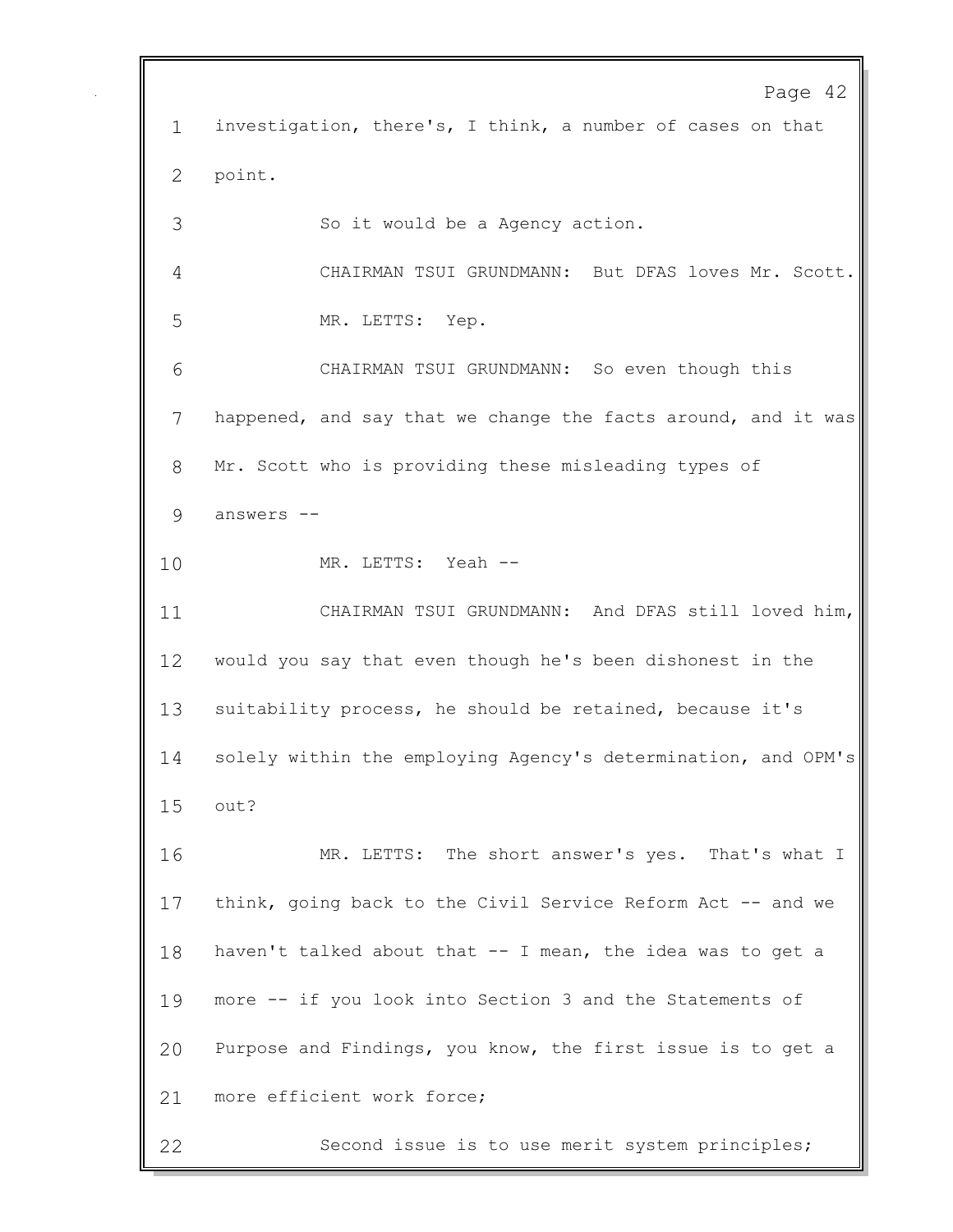|             | Page 43                                                      |
|-------------|--------------------------------------------------------------|
| $\mathbf 1$ | And the third is employee protections and the                |
| 2           | increased authority of the MSPB.                             |
| 3           | That's what the Civil Service Reform Act is about.           |
| 4           | If this guy is doing a great job, and his Agency is happy    |
| 5           | with him, why is the uber agency getting involved in that?   |
| 6           | CHAIRMAN TSUI GRUNDMANN: So the uber agency stops            |
| 7           | being the uber agency after one year?                        |
| 8           | MR. LETTS: Yeah. Then it's a 75 action, and                  |
| 9           | that's why I cited the Fed Circuit in 1999 saying the        |
| 10          | employing Agency is the one to make that call on what        |
| 11          | promotes the efficiency of the service.                      |
| 12          | I think that's clear that they're the ones who are           |
| 13          | positioned.                                                  |
| 14          | That might be a better<br>VICE CHAIRMAN WAGNER:              |
|             | 15 policy.                                                   |
| 16          | My question is simply that the language of the               |
| 17          | statute doesn't delineate it that way at all. It doesn't say |
| 18          | that an Agency can only be the employer Agency.              |
| 19          | MR. LETTS: I -- you know -- and now I'm going to             |
| 20          | apologize and defer. But I mean, I think OPM in their two    |
| 21          | briefs almost acknowledged -- and that's part of the problem |
| 22          | with how our approach is -- that it would be the employing   |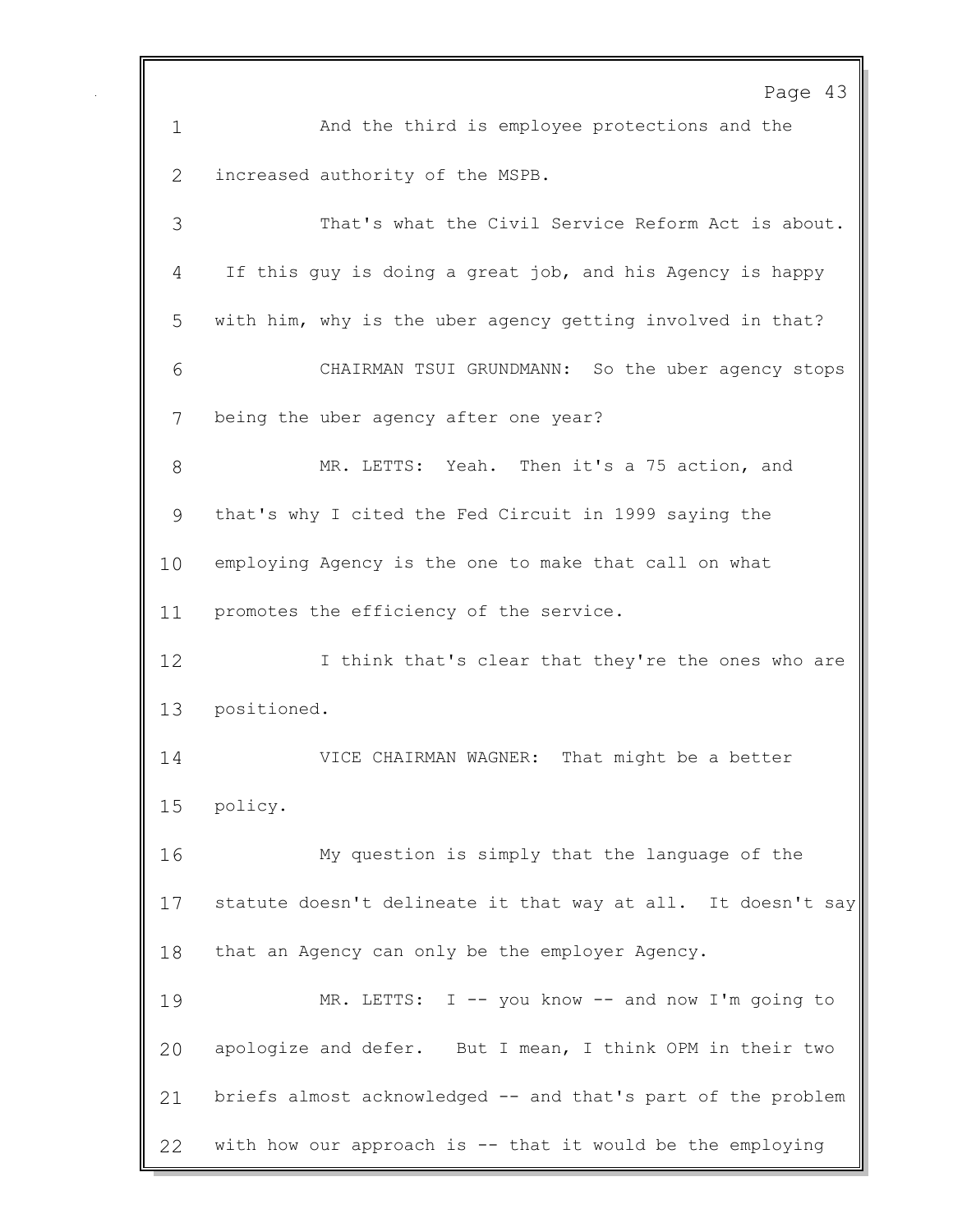Page 44 Agency. 2 I mean, there's some tension there. You know, the issue is: Did they get the opportunity to consider whether it promotes the efficiency of the service? And in all four of our cases, the answer is "No," because the OPM officials didn't think they had to, and the Agencies were left out of it completely. And it's because of that that I think we get back to Loudermill and due process. 11 If you don't have, you know, our response, Mr. Scott's response -- and he talked about his 20 years in the Army and honorable discharge -- and statements from fellow 14 employees and supervisors, and all those things, that are, you know, Douglas-type Factors and efficiency of the service -- and if that's not even a factor here, then to me that's not a meaningful response. 18 And I'm out of time. I thank you so much. VICE CHAIRMAN WAGNER: Thank you. CHAIRMAN TSUI GRUNDMANN: Thank you. The Board will hear from the Amici next. I'd like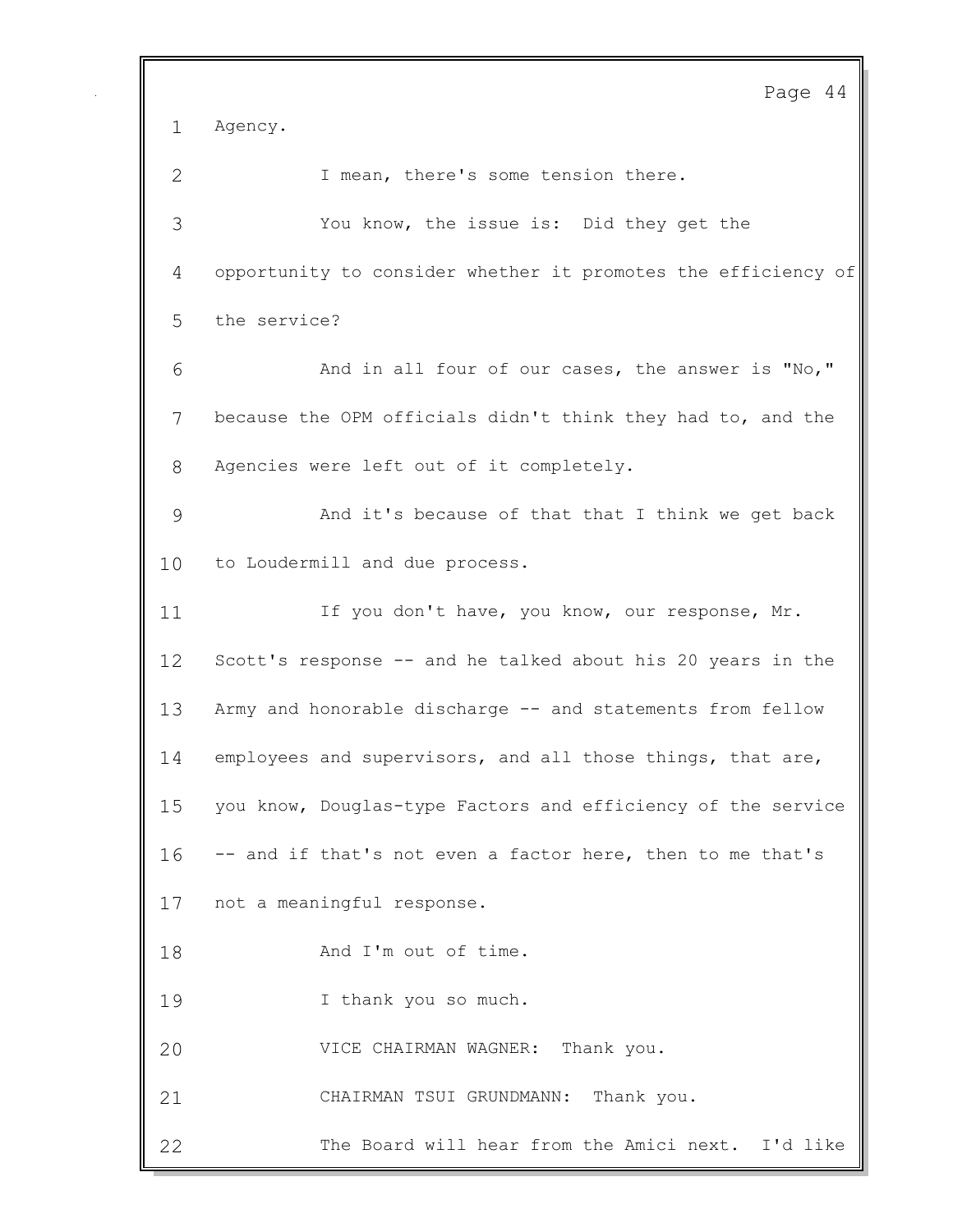Page 45 first Mr. Adkins, NTEU. Good morning, sir. MR. ADKINS: Good morning. May it please the Board, I am Larry Adkins, Counsel for National Treasury Employees Union, coming as amicus today. And NTEU thanks the Board for the opportunity to appear and participate in today's argument. As those who have proceeded me to the podium have discussed, and I think established, Chapter 75 by its terms, by its text, applies to suitability-based removals. Now once you reach that conclusion, there's only 11 one way for OPM to get around it. They have to demonstrate an extraordinary showing in the legislative history that Congress meant to exclude suitability-based removals, and actually meant Chapter 75 to say something other than it actually says. OPM has not made that show, and it's not offered extraordinary showing in the legislative history that Congress meant to say anything other than what it actually said. In fact, as Ms. Alden mentioned a few moments ago, there is legislative history in support of Chapter 75 actually applying specifically to suitability-based removals,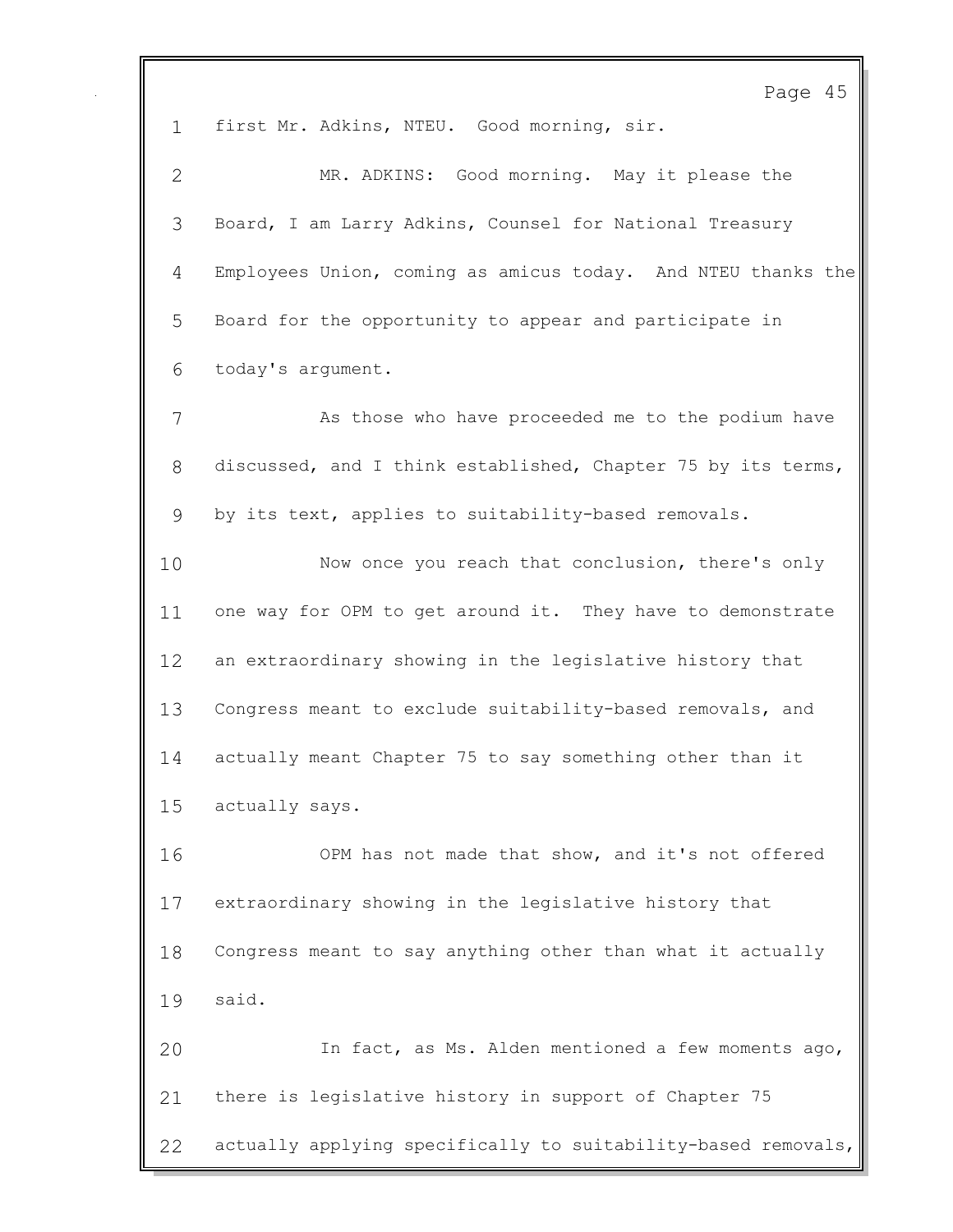Page 46 as she discussed. Congress indicated that it was aware that there was such a thing as a suitability-based removal. And Congress concluded that other than Chapter 43 actions for unacceptable performance, it intended the provisions of Chapter 75 to apply to all other types of removals. So that's certainly an indication that Congress in its legislative history meant the statute to be read consistent with its literal terms. VICE CHAIRMAN WAGNER: Mr. Adkins, could you please answer the question I think that was posed before, which is that: Whether you proceed under 5 CFR 731 or Chapter 75, you still get to 5 USC 7701? Correct? MR. ADKINS: But there's a difference. VICE CHAIRMAN WAGNER: Okay. MR. ADKINS: Under 5 USC 7701, when the Board exercises its full authority the Congress meant it to have, the Board has the ability to mitigate penalties. That doesn't apply under Part 731. Under Part 731, the Board can consider the basis for the suitability determination, but it has no authority to --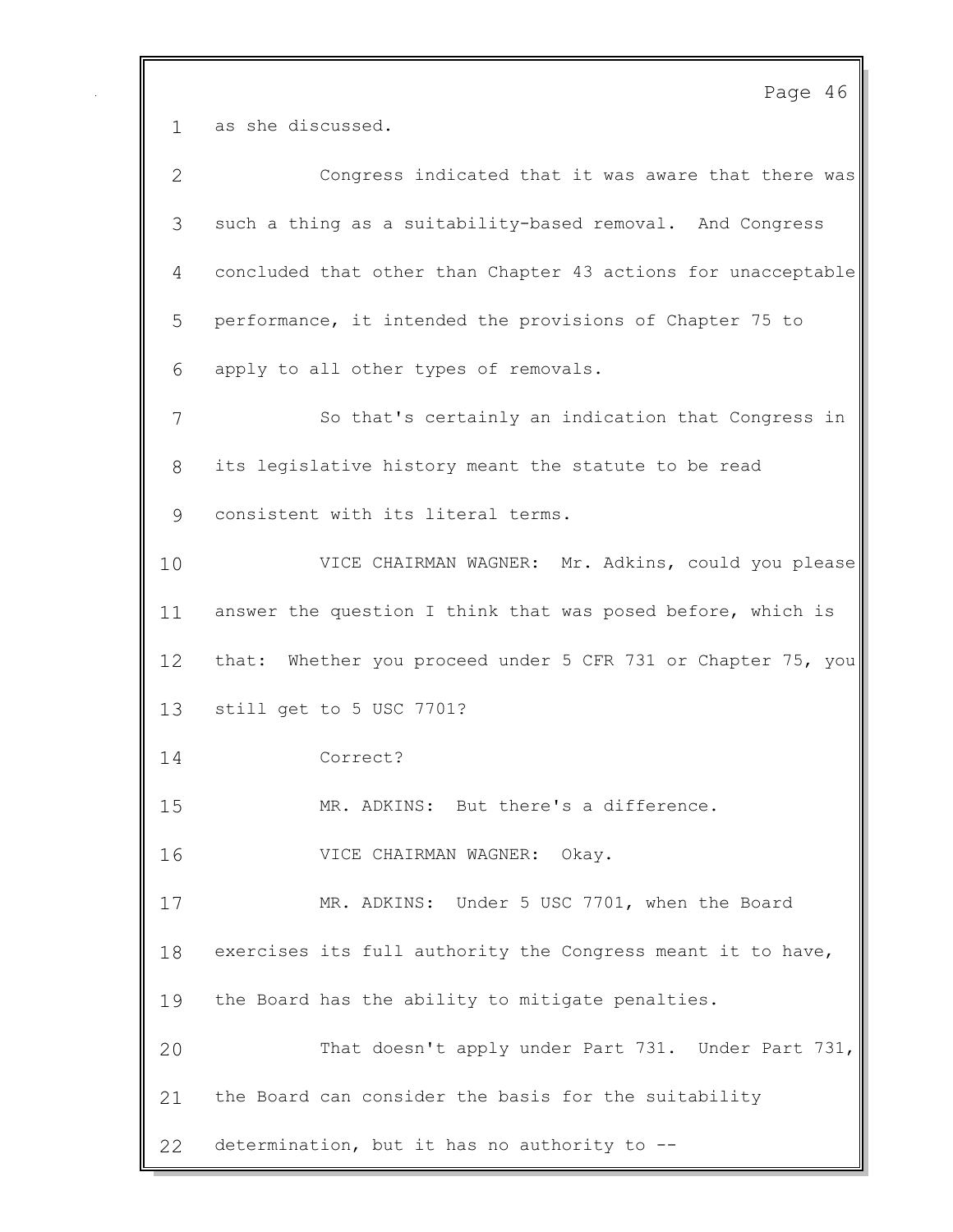Page 47 VICE CHAIRMAN WAGNER: No. I guess what I'm saying is that  $-$  MR. ADKINS: Okay -- VICE CHAIRMAN WAGNER: Under the statute, it says that the Board's jurisdiction extends to any matter over which it has jurisdiction by law, rule, or regulation. MR. ADKINS: Yes. VICE CHAIRMAN WAGNER: So say its jurisdiction over suitability removal stems from 731. You still get to 5 USC 10 7701, correct, in terms of -- so, you know, whether or not OPM can tell us how to do that, and carry out those procedures is a different question -- but do you agree that you get to 7701? MR. ADKINS: Yes. The Board exercises its authority under Chapter 77. There's no question about that. But the problem here is: Part 731 takes part of that away from the Board. Part 731 by its express terms, says the Board may not engage in an evaluation of the action itself. And that was consistent with the Federal Circuit's decision in Folio that the Board may undertake a review at suitability determination, but it may not undertake a review of the suitability action itself.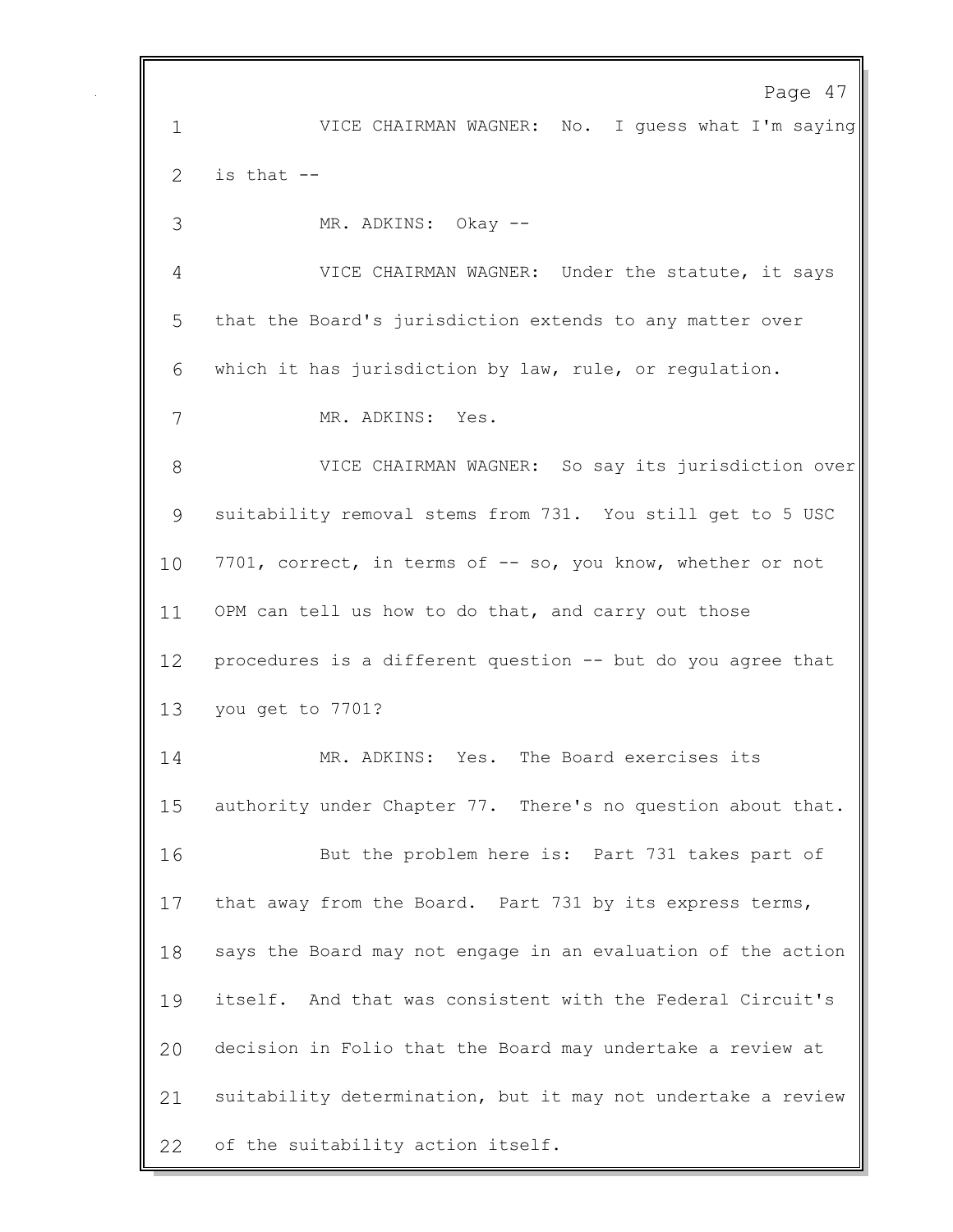Page 48 1 That stands as -- CHAIRMAN TSUI GRUNDMANN: So how do you get around Folio? MR. ADKINS: Pardon me? CHAIRMAN TSUI GRUNDMANN: How do you get around Folio? MR. ADKINS: Well, Folio stands for the proposition -- and an unremarkable proposition -- that the Board's jurisdiction can be derived from many sources. It can be derived from statute, and it can be derived from regulation. And Folio stands for the proposition that OPM does have the right to establish Board regulation, and in the absence of Chapter 75, had the Board said "We hereby vest the Board with the authority to review suitability determinations in Part 731," that would have been a sufficient grant to Board jurisdiction. But here there is something else. Board jurisdiction is a established by Chapter 75, the statute. OPM cannot rely on Folio for the proposition that it can regulate away. Jurisdiction has been vested in the Board by statute.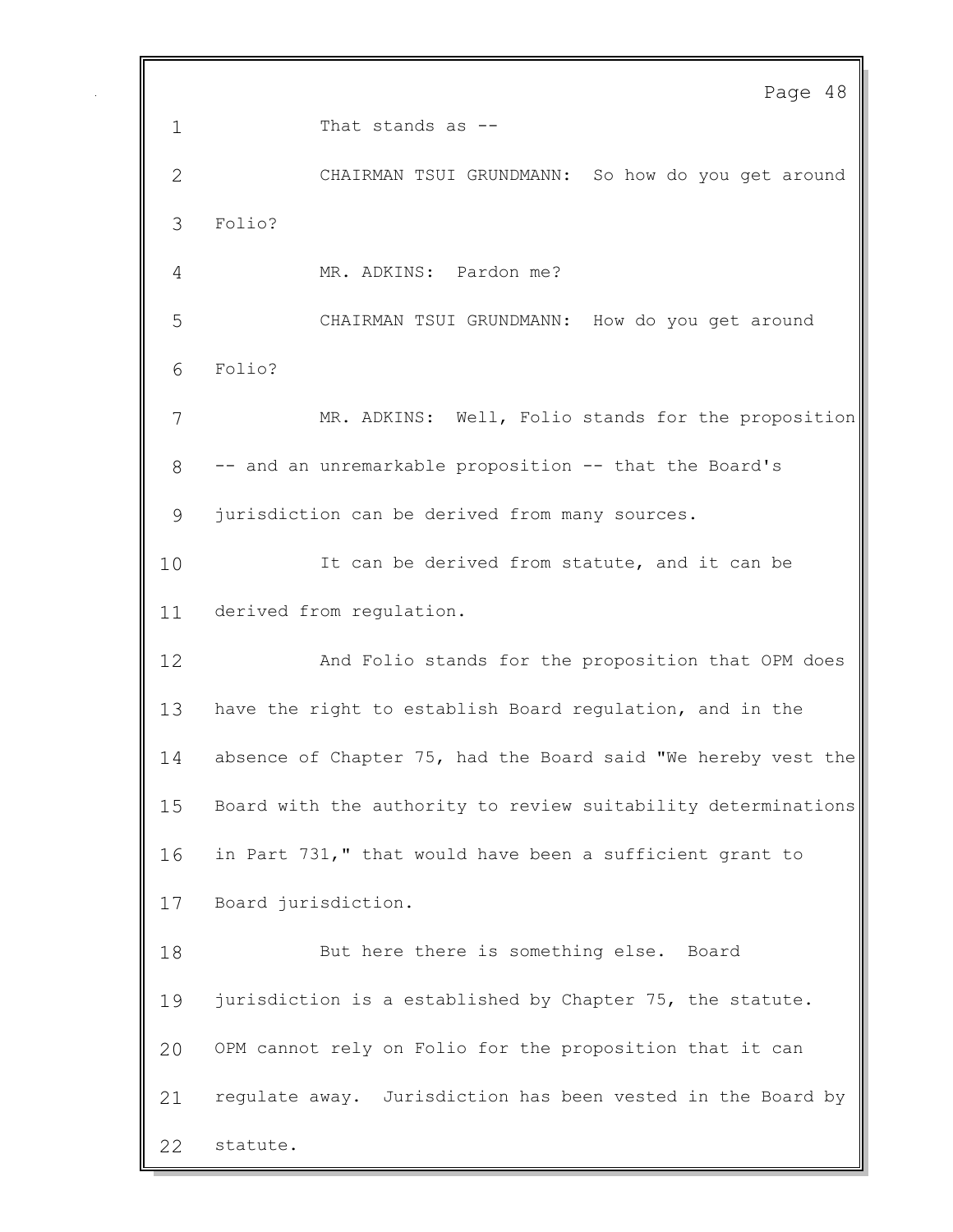Page 49 CHAIRMAN TSUI GRUNDMANN: But the Court never makes that distinction. MR. ADKINS: No. CHAIRMAN TSUI GRUNDMANN: I mean, it sort of glosses over it. MR. ADKINS: It does. And I think that's why Folio is not to be read as strongly in support of the OPM's position, as it would like the Board to read it. VICE CHAIRMAN WAGNER: And I didn't see this in any 11 of the briefs, but -- or I take that back, OPM did address it somewhat obliquely -- but the actual language in the regulation says that the MSPB has jurisdiction over the suitability action. And the OPM regs take pains to differentiate between suitability actions and suitability determinations. 17 I mean, what are we supposed to do with that? We've got the language on the face of the statute saying we do have -- and I believe that the language was amended after Folio, I believe. So I'm not sure that Folio was absolutely disposit on this for us anyway, at this point. Do you have anything to say to that?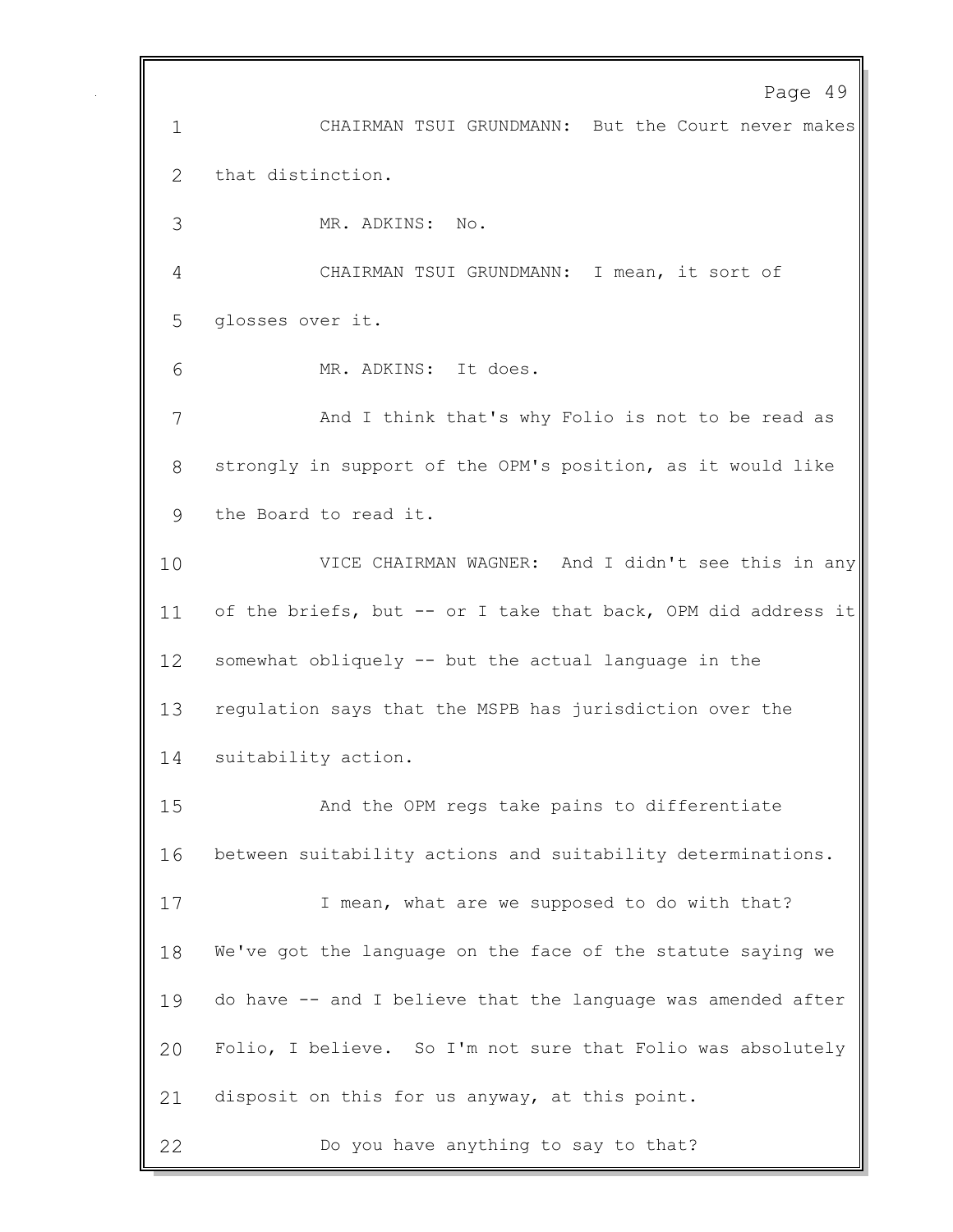|              | Page 50                                                       |
|--------------|---------------------------------------------------------------|
| $\mathbf 1$  | MR. ADKINS: Well, it makes no sense.                          |
| $\mathbf{2}$ | The Board's authority, the jurisdiction of the                |
| 3            | Board, is clearly established by statute. Chapter 75 and 77   |
| 4            | say that the Board has jurisdiction over appeals from people  |
| 5            | who satisfy the determination of employee in 7511, when they  |
| 6            | are removed.                                                  |
| 7            | That's what it says.                                          |
| 8            | And to the extent that the OPM regulations muddy              |
| 9            | that, I think you should disregard them. I think you should   |
| 10           | act, based on the authority given to you by the statute.      |
| 11           | And OPM says that you can't really do that, because           |
| 12           | it's impossible for what Congress had intended for            |
| 13           | suitability-based removals to have been mitigated.            |
| 14           | Well, that really misses the point. Under the                 |
| 15           | Board's authority in Chapter 75 and 77, it is only actions    |
| 16           | that are taken for such cause as to promote the efficiency of |
| 17           | the service that will be of help;                             |
| 18           | And if a suitability-based removal does promote the           |
| 19           | efficiency of the service, the Board has no authority, and    |
| 20           | will not mitigate the removal.                                |
| 21           | It will stand.                                                |
| 22           | The Douglas Factors only come into play in two                |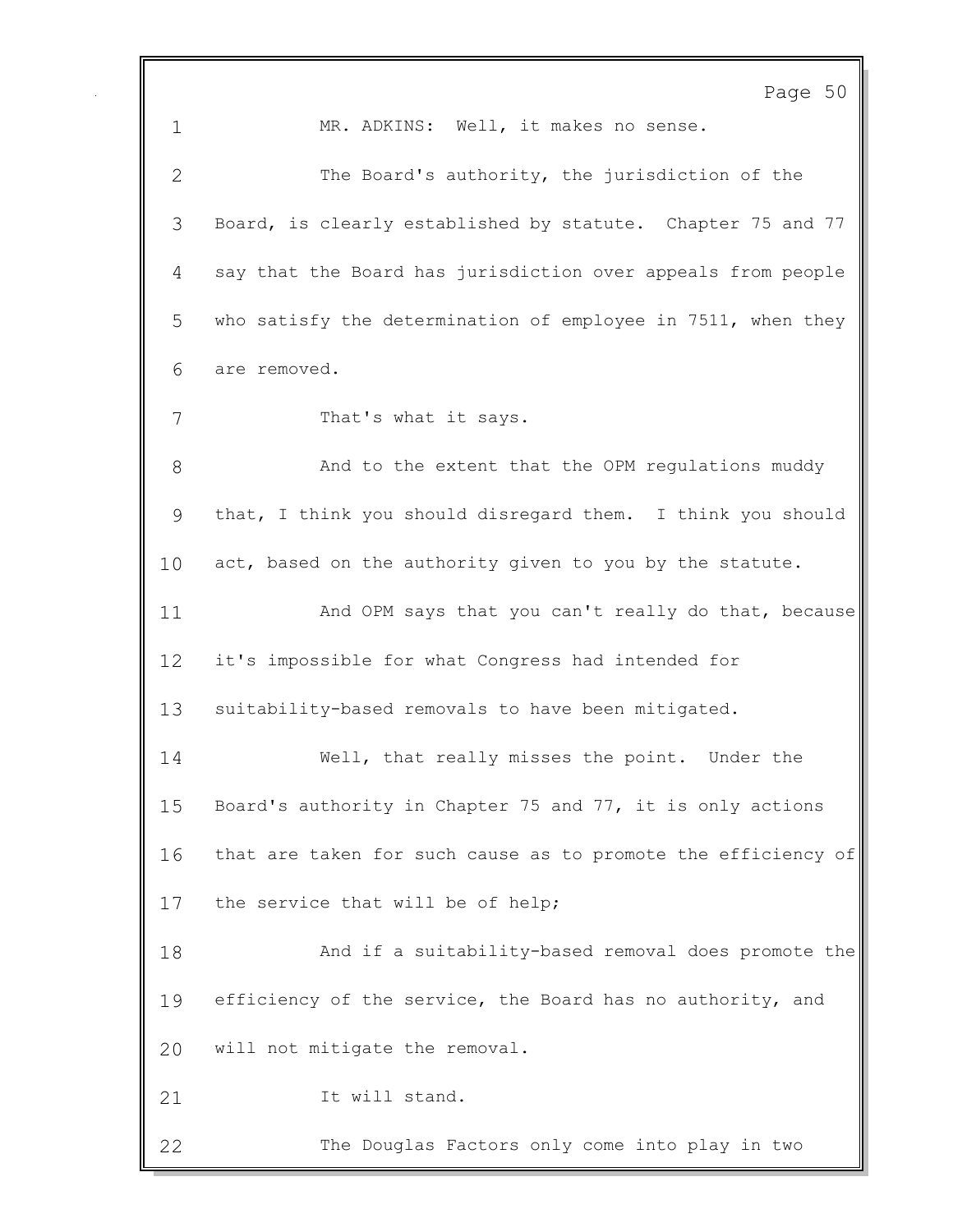Page 51 instances: Number one, where the Factors are not considered at all; And number two, when the Factors are implied such that the Board determines that a penalty of removal exceeds the tolerable limits of reasonableness. VICE CHAIRMAN WAGNER: Okay. I have a quick question before your time runs out. MR. ADKINS: It's already out. 10 VICE CHAIRMAN WAGNER: Do you know how, you know, when the Board has exercised its jurisdiction under Chapter 75 and 77 -- MR. ADKINS: Right -- VICE CHAIRMAN WAGNER: To review terminations due to intentional misrepresentation on applications -- which it has, you know, often in the past -- what percentage of removals get mitigated? 18 Do you have any idea, under -- MR. ADKINS: Well, I don't. But the question underscores an important point, Vice Chair Wagner. The fact is the Board routinely considers these types of things, when evaluating removal actions.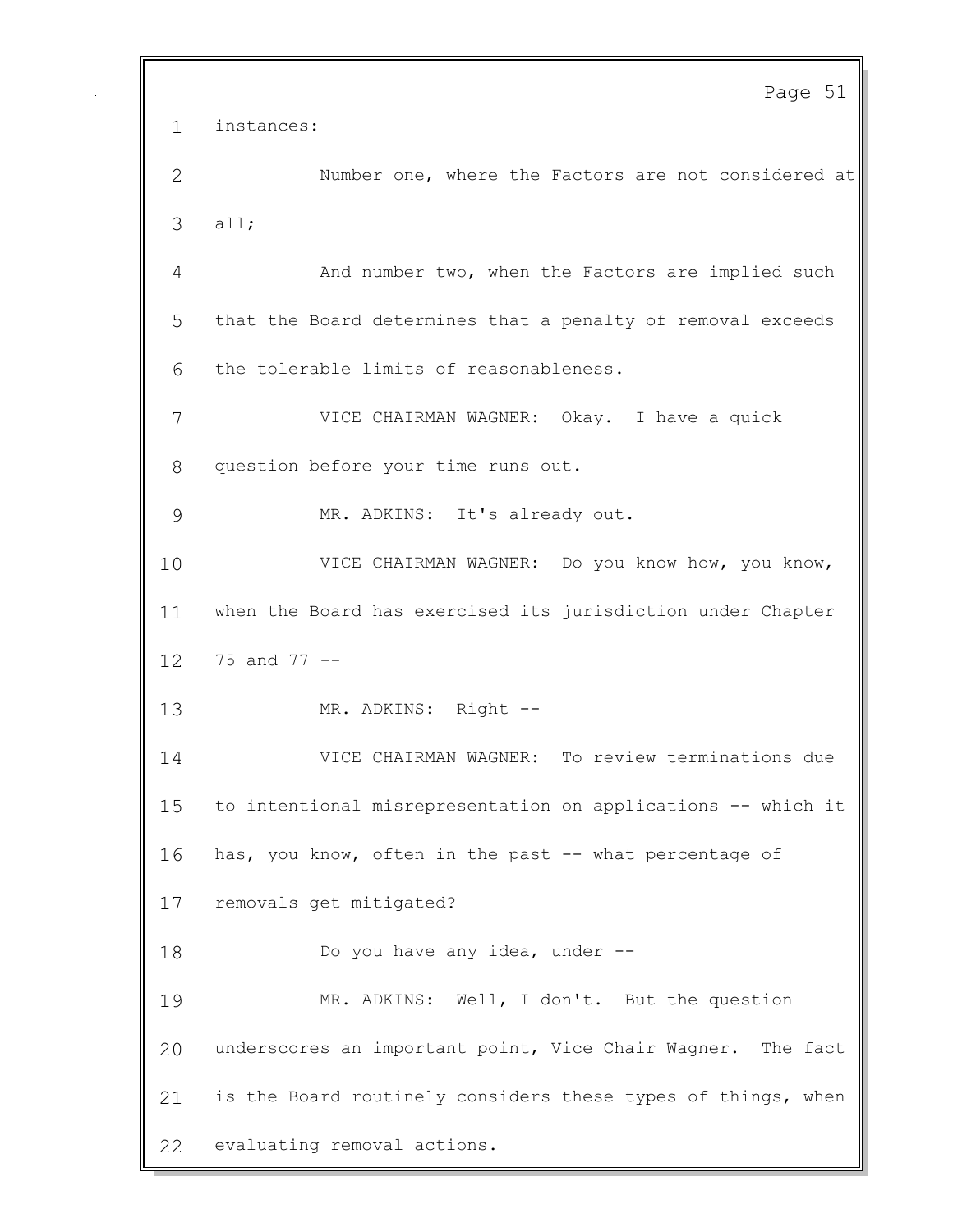Page 52 1 And in a sense, when you think about it, if the determination is based on falsification or dishonesty, the Board's actions toward a suitability-based removal on those terms, are really no different than the Board's actions based on an acknowledged adverse action for post-employment falsification, or something like that. The Board does look, and can look all the time at these removal cases, based on falsification, and applies the Douglas Factors. And if the application of the Douglas Factors shows that the penalty of removal that was imposed does not exceed the tolerable limits of reason, the Board will uphold it. CHAIRMAN TSUI GRUNDMANN: But doesn't OPM also have built into their regulations a mini-Douglas Factors? MR. ADKINS: There are some mini-Douglas Factors to be applied at the Board's sole discretion. It's not the same. CHAIRMAN TSUI GRUNDMANN: The Board's sole discretion? MR. ADKINS: That's what the regulations say. CHAIRMAN TSUI GRUNDMANN: Okay. MR. ADKINS: Not the Board's discretion. It should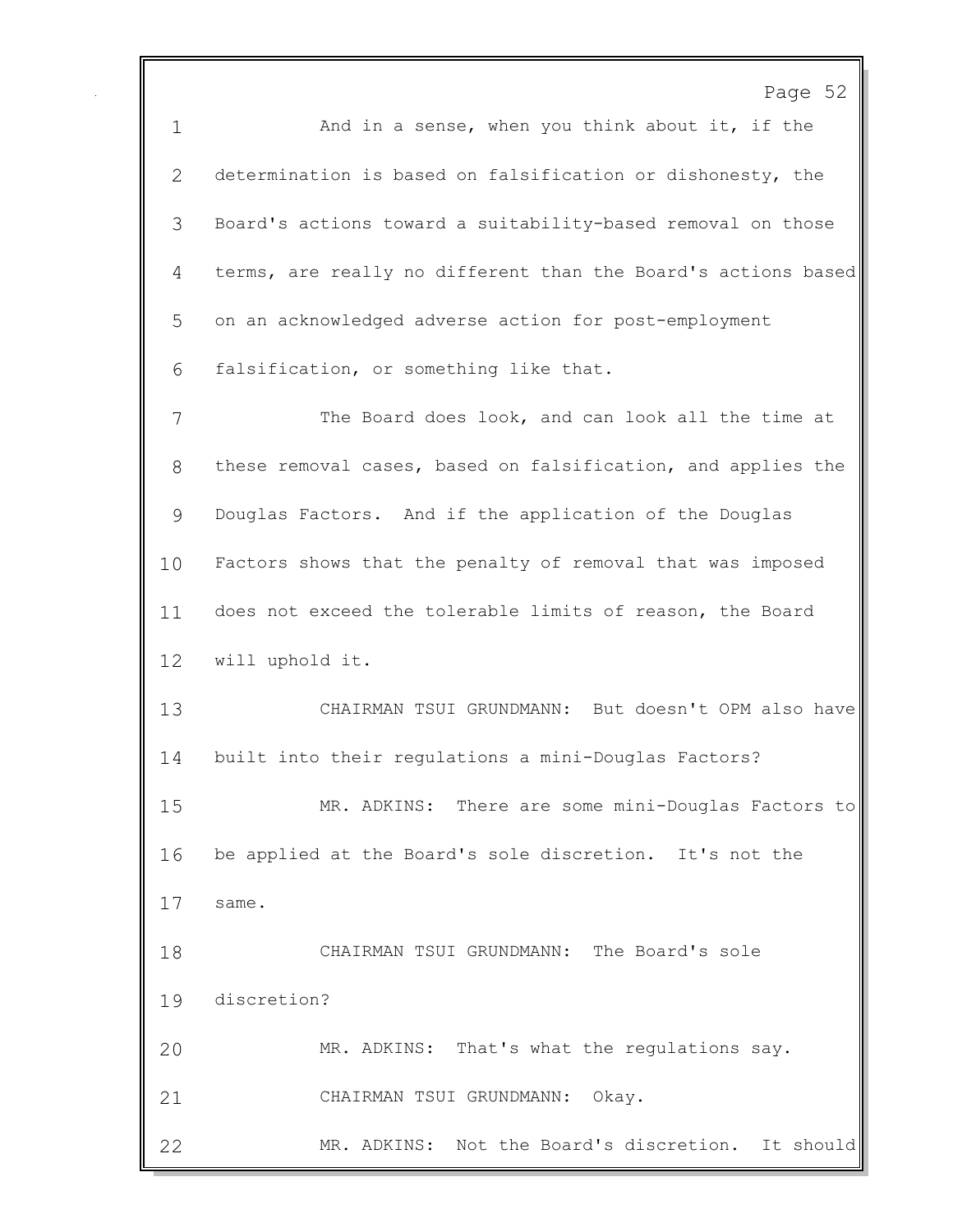Page 53 be OPM's sole discretion. I misspoke. Thank you. CHAIRMAN TSUI GRUNDMANN: Thank you, Mr. Adkins. MR. ADKINS: All right. Thank you for your -- VICE CHAIRMAN WAGNER: Thank you very much. CHAIRMAN TSUI GRUNDMANN: Next up for AFGE. Mr. Grajales? Welcome back. 8 MR. GRAJALES: Thank you. May it please the Board, I'm Andy Grajales, and I am here on behalf of the American Federation of Government Employees. There's one thing that we would like to pick up from what the Appellants argued, assuming arguendo, that OPM does have the power to take a removal action for suitability reasons. There is no parade of horribles here. We think it should be very clear that suitability removals are a subset of a subset of suitability actions taken by OPM. And applying Chapter 75 will not prevent OPM from taking a suitability action. All that applying Chapter 75 would do is allow the Board to conduct the review that it is statutorily obligated to conduct. And not to put too fine a point on it, this is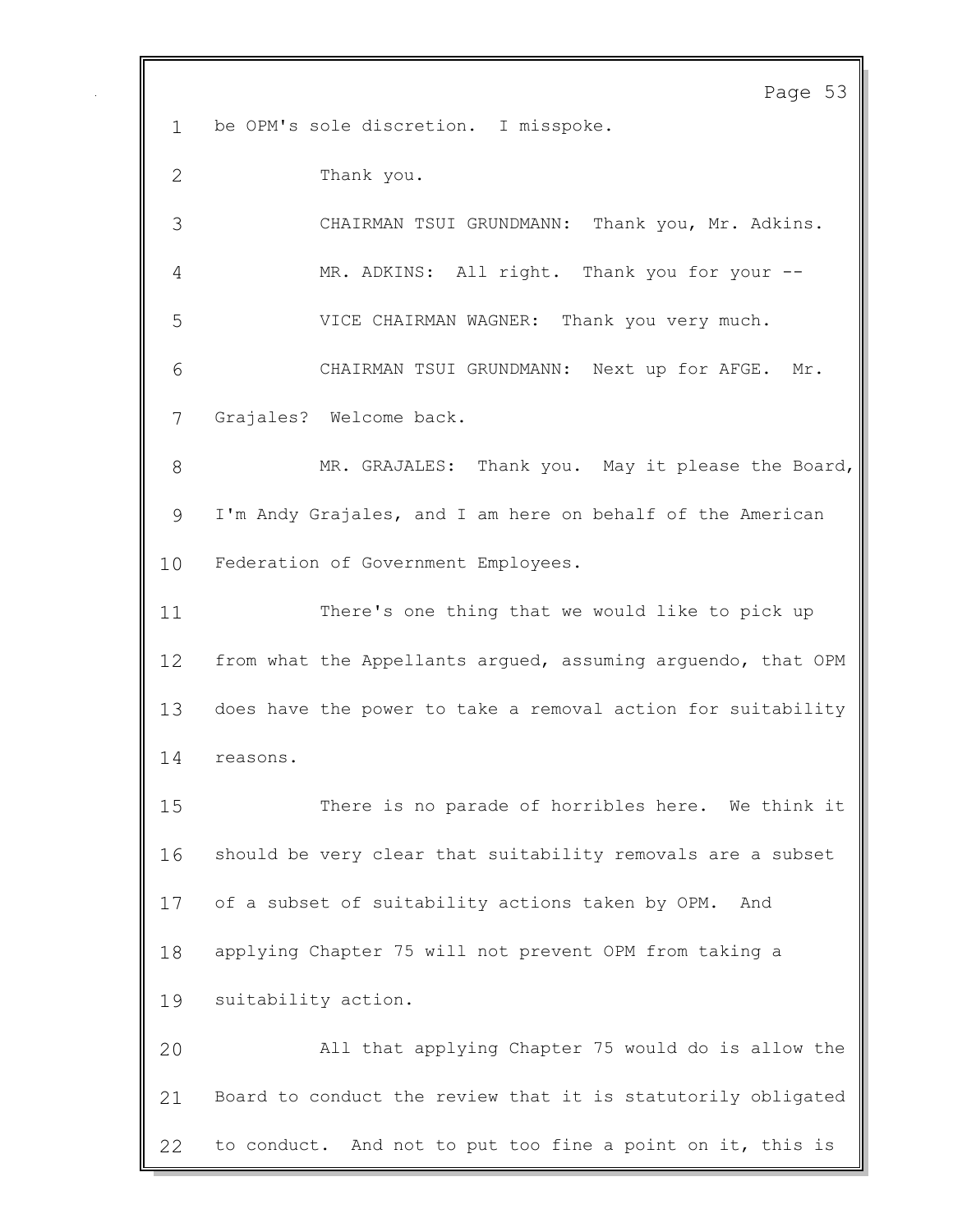Page 54 something I believe we have been reaching toward. OPM loses this issue at Chevron, Step 1. There is a collision between their regulations and the plain language of Chapter 75. OPM is not entitled to any deference. When it comes to Chapter 75 that deference -- to this Board, and there is nothing that gives OPM the authority to override what is given to this Board by statute. The suitability issue is a gate-keeping function. Once an individual becomes an employee, the power of this gate-keeping function as a barrier to entry into the federal service is diminished. The individual in question has entered the federal service as a tenured employee, and is entitled by statute to the rights that come with that employee's status. VICE CHAIRMAN WAGNER: So Congress hasn't actually given OPM a time limit for conducting an investigation to determine suitability? Is that correct? MR. GRAJALES: Congress has not done so directly, but what Congress hasn't said done is spoken 7511, by setting a time limit, and the circumstances under which an individual becomes an employee of the federal service.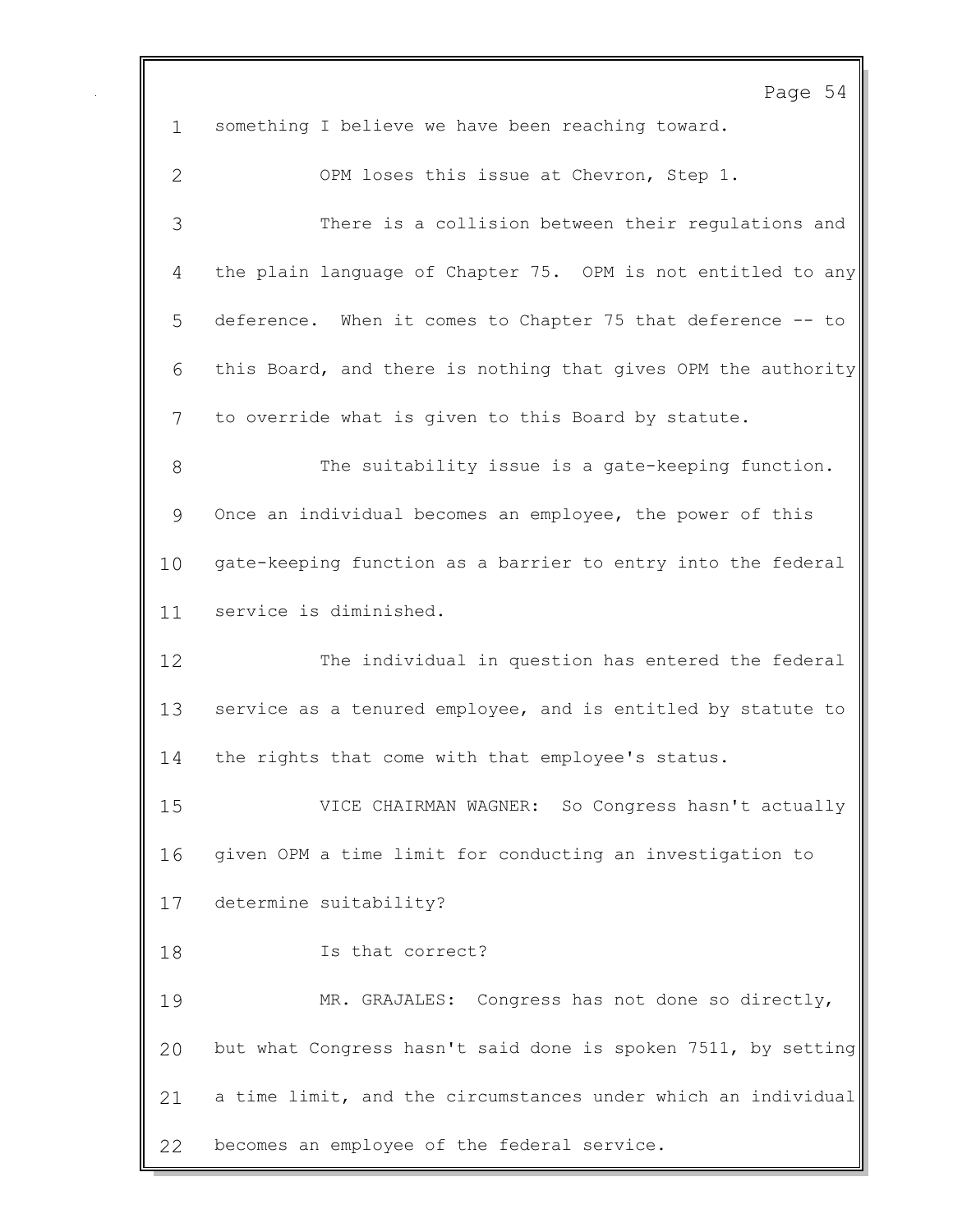Page 55 7511 is also where the employee derives the property interest from. That is where the time limit resides, and that is where the expectation of continued employment resides, in 7511. And so this means that in order to remain valid, OPM's power over suitability inquiries must be harmonized with the rights that are expressly granted to the employees by statute, by Chapter 75. In order to do this, the Board must apply Chapter 75 to the appeals of tenured federal employees, who are removed at the direction of OPM, following a suitability determination. VICE CHAIRMAN WAGNER: What everybody seems to agree here is that if you get to Chapter 75, the only thing that an Appellant gets is mitigation, a potential mitigation by the Board. Correct? MR. GRAJALES: I believe that also you get in addition to that, if you look at OPM's regulations at 731501(b), there are other changes in there from what an employee would get under Chapter 75, predominantly the fact that once the review is completed, the Board must remand in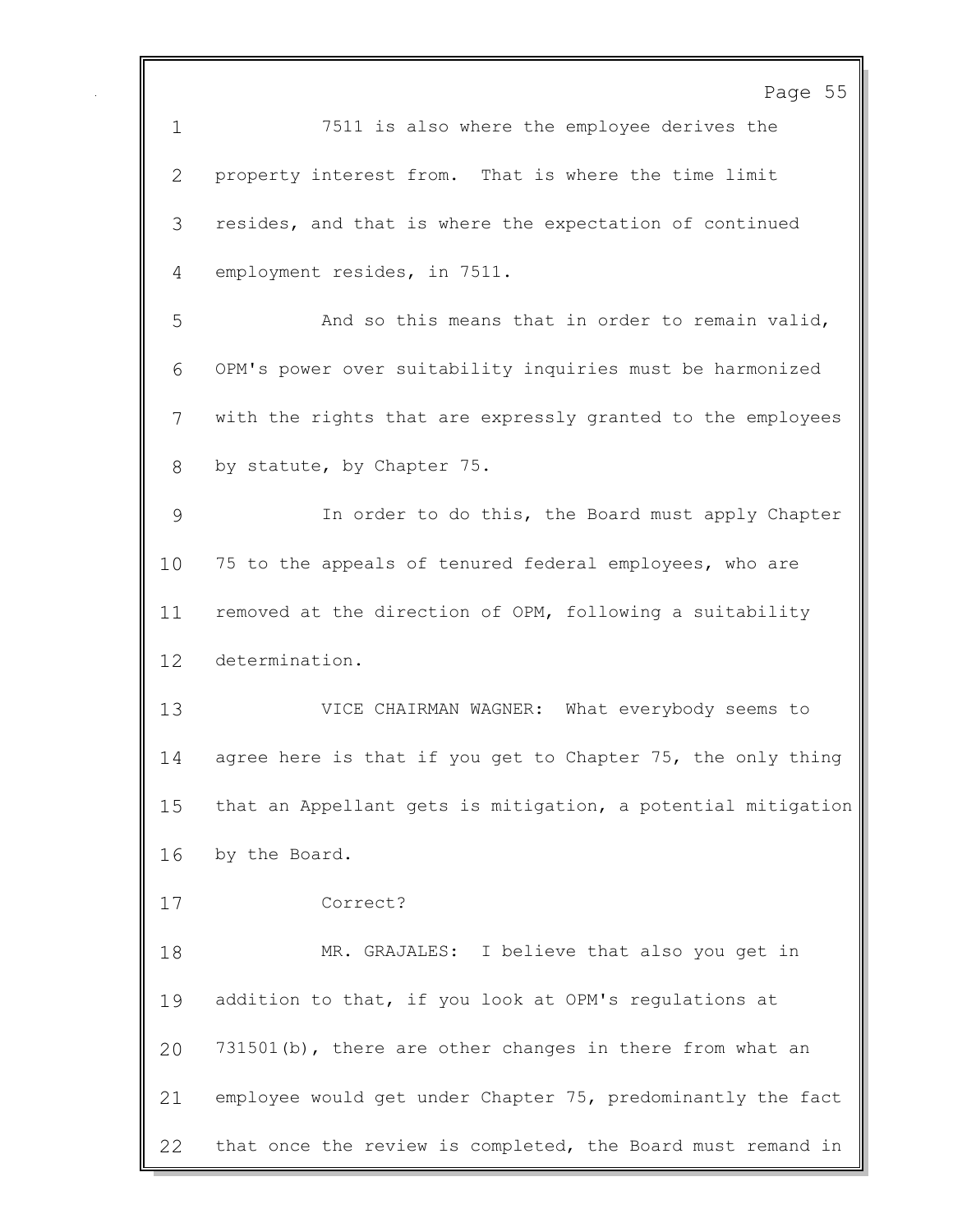Page 56 certain circumstances to an Agency or to OPM for action, if not all charges are sustained, that is then unreviewable. That cannot co-exist with what Chapter 75 and Chapter 77 say. It cannot. And since OPM does not have any statutory grant of authority to craft suitability regulations for tenured employees, the regulations must cede to the statutory rights. CHAIRMAN TSUI GRUNDMANN: Let me ask the question that's come up with the other Appellants, the question of remedy. Do you have any thoughts if we were to determine that the removal were unreasonable, could we reach mitigating debarment and cancellation of eligibility? Or throwing it out altogether? Can we restore an employee without debarment? And then can OPM turn around and institute another suitability action? Are they all related? MR. GRAJALES: I think you would have a collision 19 there. Because once the person is an employee, debarment and eligibility lose some relevance, because they're already a tenured employee. And so you would be unlikely to find a circumstance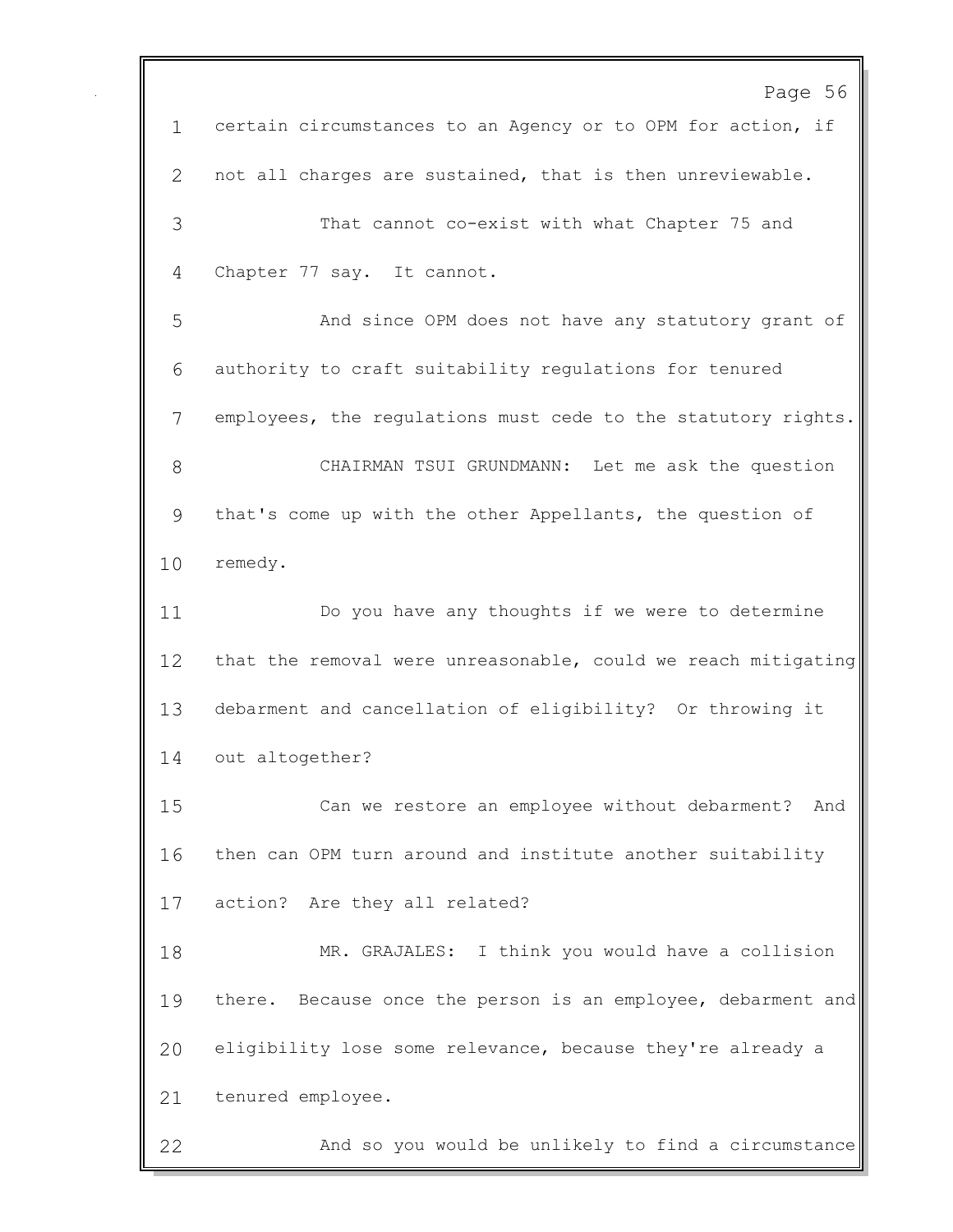Page 57 where you would have mitigation in conjunction with that. However, once the Board has jurisdiction or the power to reach the remedy, that would be part and parcel of the Board's power to craft a remedy. I see that I've exceeded already my time. And I thank the Board for their time. Thank you. 8 VICE CHAIRMAN WAGNER: Thank you. CHAIRMAN TSUI GRUNDMANN: Thank you. Now the Board will hear from the Office of Personnel Management. Ms. Kaplan? MS. KAPLAN: Good morning. And may it please the Board, I am Elaine Kaplan, and I represent what is, I'm sure, affectionately being termed the uber agency. (Laughter.) MS. KAPLAN: The Office of Personnel Management. Now for over 60 years, including the more than 30 years since the Civil Service Reform Act was enacted, OPM directed suitability removals, and Agency-initiated adverse actions have been adjudicated under separate procedures. OPM or Civil Service Commission-directed removals have never been processed under Chapter 75 of the Civil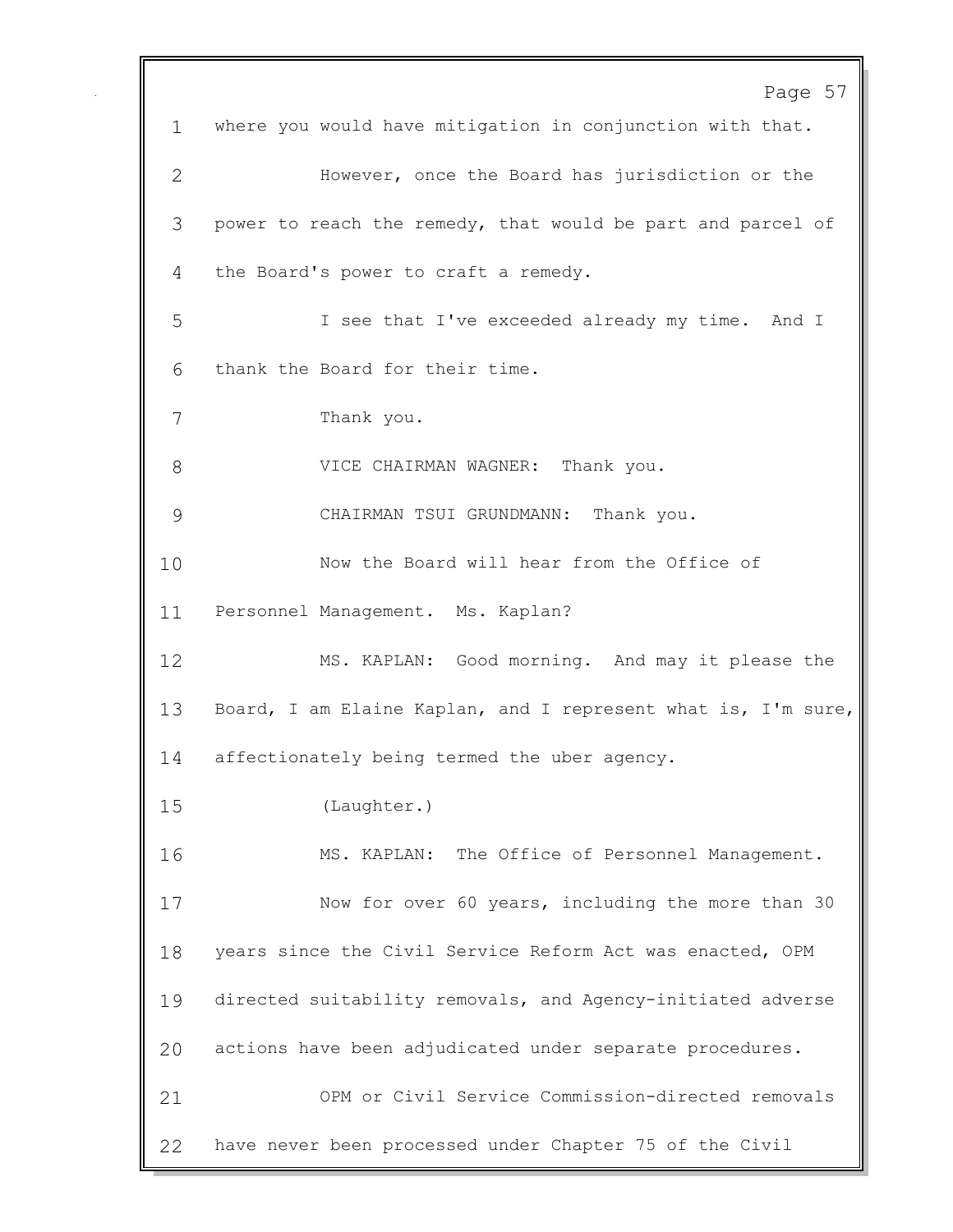Page 58 Service Reform Act, or under the regulatory provisions for Agency-initiated adverse actions. Since the passage of the Civil Service Reform Act, OPM's regulations, the MSPB's regulations, the decisions of both the Board and the Federal Circuit have always categorized and treated these cases as actions arising under Part 731, not Chapter 75. 8 Now despite this long and uninterrupted history, and the absence of any indication that Congress intended to alter this distinction -- and I will talk about Chapter 75 -- the Appellants and their Amici are arguing first that OPM lacks the authority to direct suitability removals by 13 statute. I think that's what Mr. Kaplan argued. And second, that the plain language of the statute requires that OPM's suitability actions be adjudicated under Chapter 75. And now I'm going to tell you why they're wrong. And there are a number of reasons. Let me start out with the argument that Mr. Kaplan was making, which I believe has really nothing to do with the Civil Service Reform Act. And the same argument probably could have been made before the Civil Service Reform Act was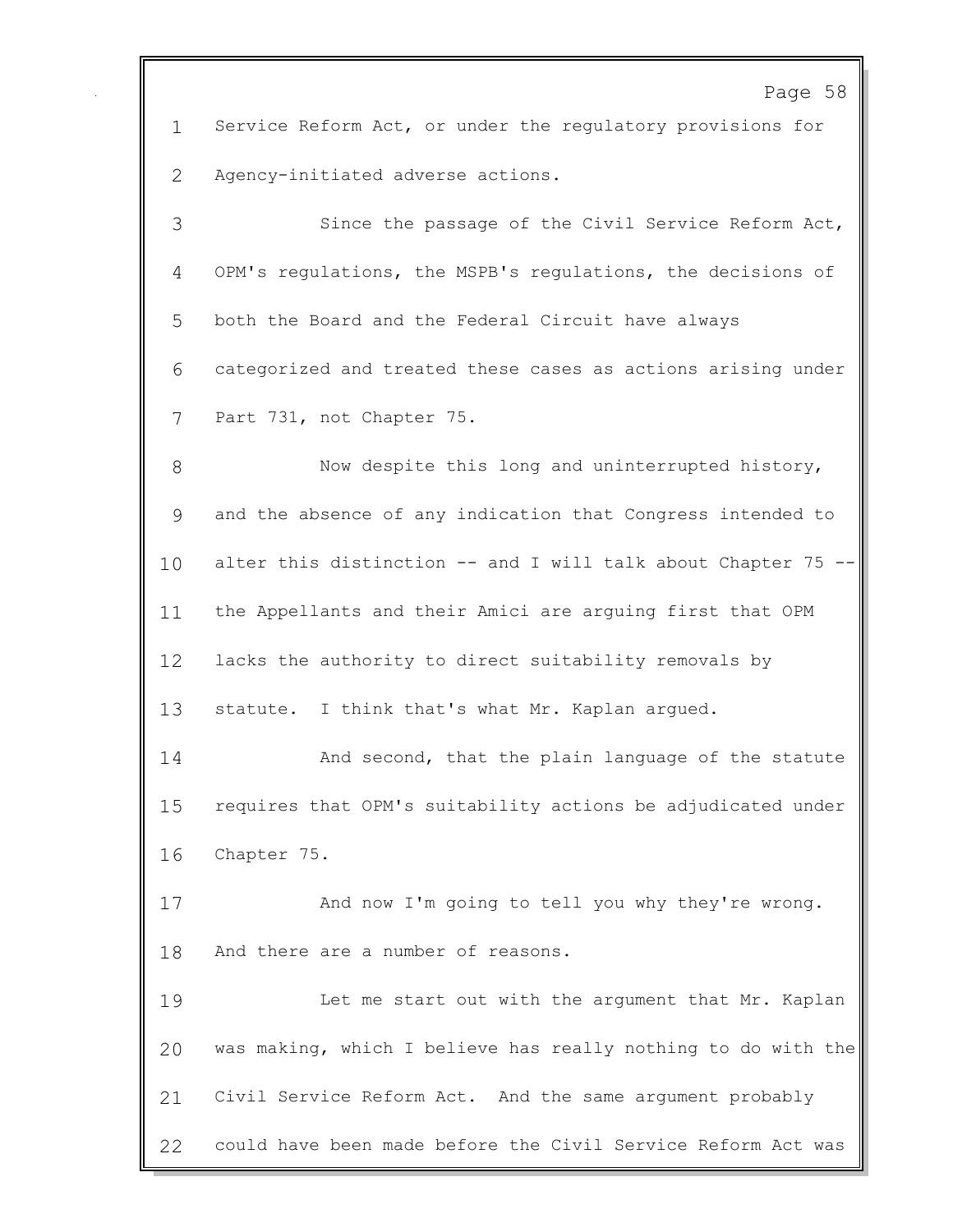|              | Page 59                                                       |
|--------------|---------------------------------------------------------------|
| $\mathbf{1}$ | enacted.                                                      |
| $\mathbf{2}$ | And that is that OPM doesn't have the authority to            |
| 3            | direct Agencies to remove tenured employees.                  |
| 4            | Well, if we go look at 5 USC 3301, what it says is            |
| 5            | that the President has the authority to "prescribe such       |
| 6            | regulations for the admission of persons into the Civil       |
| 7            | Service, as will best promote the efficiency of the Service." |
| 8            | The President has in turn delegated his authority             |
| 9            | to OPM to require that appointments be made after             |
| 10           | investigation in order to enable OPM to determine after       |
| 11           | appointment that the requirements of law are met.             |
| 12           | The President gave the Civil Service Commission               |
| 13           | before OPM existed, the authority to direct removal "whenever |
| 14           | the Commission finds that an employee serving under such an   |
| 15           | appointment is disqualified for federal employment. It may    |
| 16           | instruct the Agency to remove him."                           |
| 17           | CHAIRMAN TSUI GRUNDMANN: But doesn't your                     |
| 18           | statutory scheme under 1103 also contain an exception with    |
| 19           | respect to functions for which the MSPB and the Office of     |
| 20           | Special Counsel have primary responsibility?                  |
| 21           | It's an exception in the statute?                             |
| 22           | In 3301?<br>MS. KAPLAN:                                       |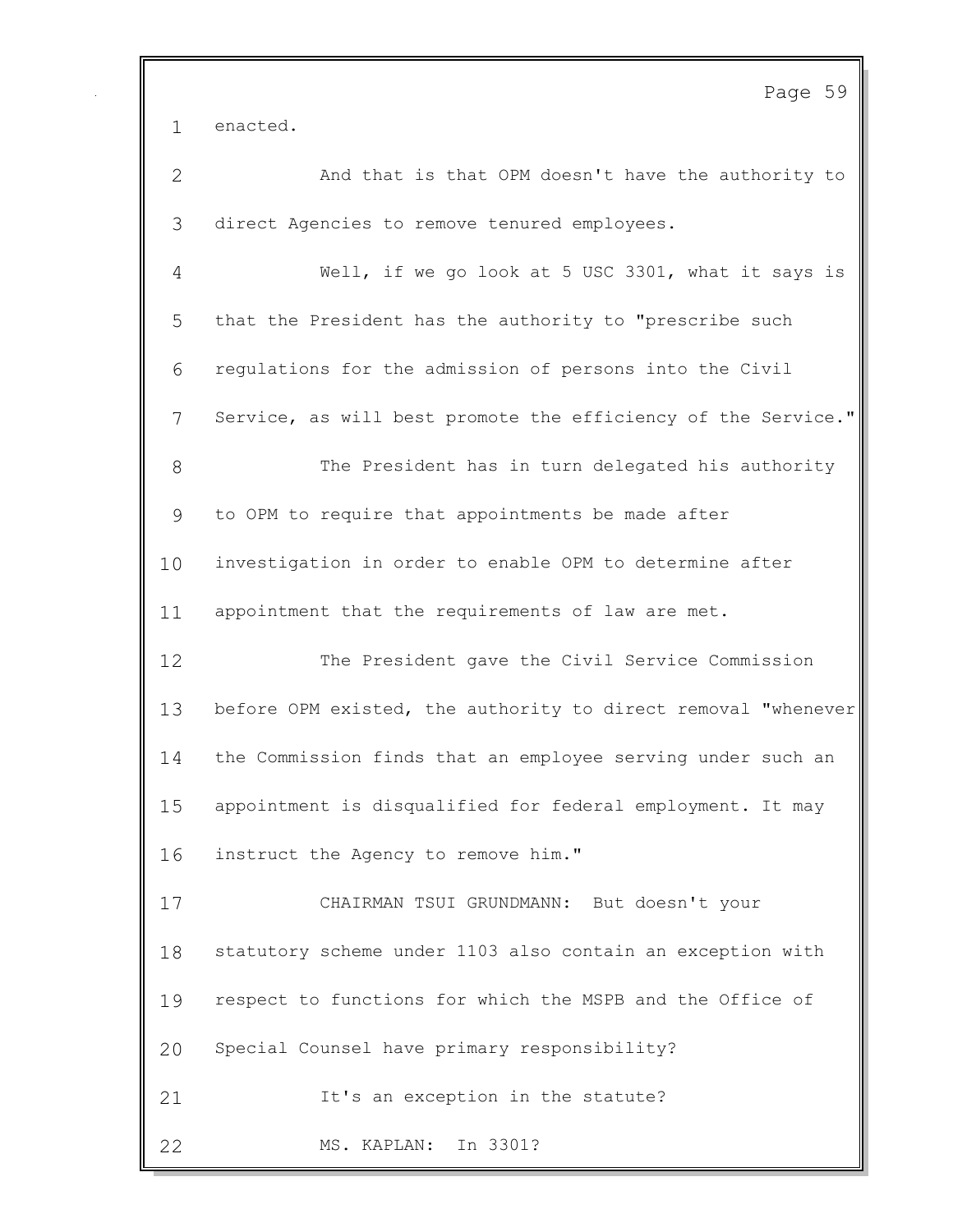Page 60 CHAIRMAN TSUI GRUNDMANN: 1103. MS. KAPLAN: Okay. CHAIRMAN TSUI GRUNDMANN: Which is the basis of your authority to execute, administer, and enforce Civil Service rules. MS. KAPLAN: So 1103. I'm sorry, could you give me this? CHAIRMAN TSUI GRUNDMANN: Mm-hmm, 1103. MS. KAPLAN: Okay (examining document.) Well, 1103 -- 11 CHAIRMAN TSUI GRUNDMANN: a(5). 12 MS. KAPLAN: a(5). Okay. Okay. Well, neither the Merit Systems Protection Board or the Office of Special Counsel is primarily responsible for investigating qualifications to be admitted to the Civil Service. That's a function that's given to the President. So that's not primarily a function of -- VICE CHAIRMAN WAGNER: Well, it is primarily the function to adjudicate employee appeals from adverse actions. That's the Board's function. And the --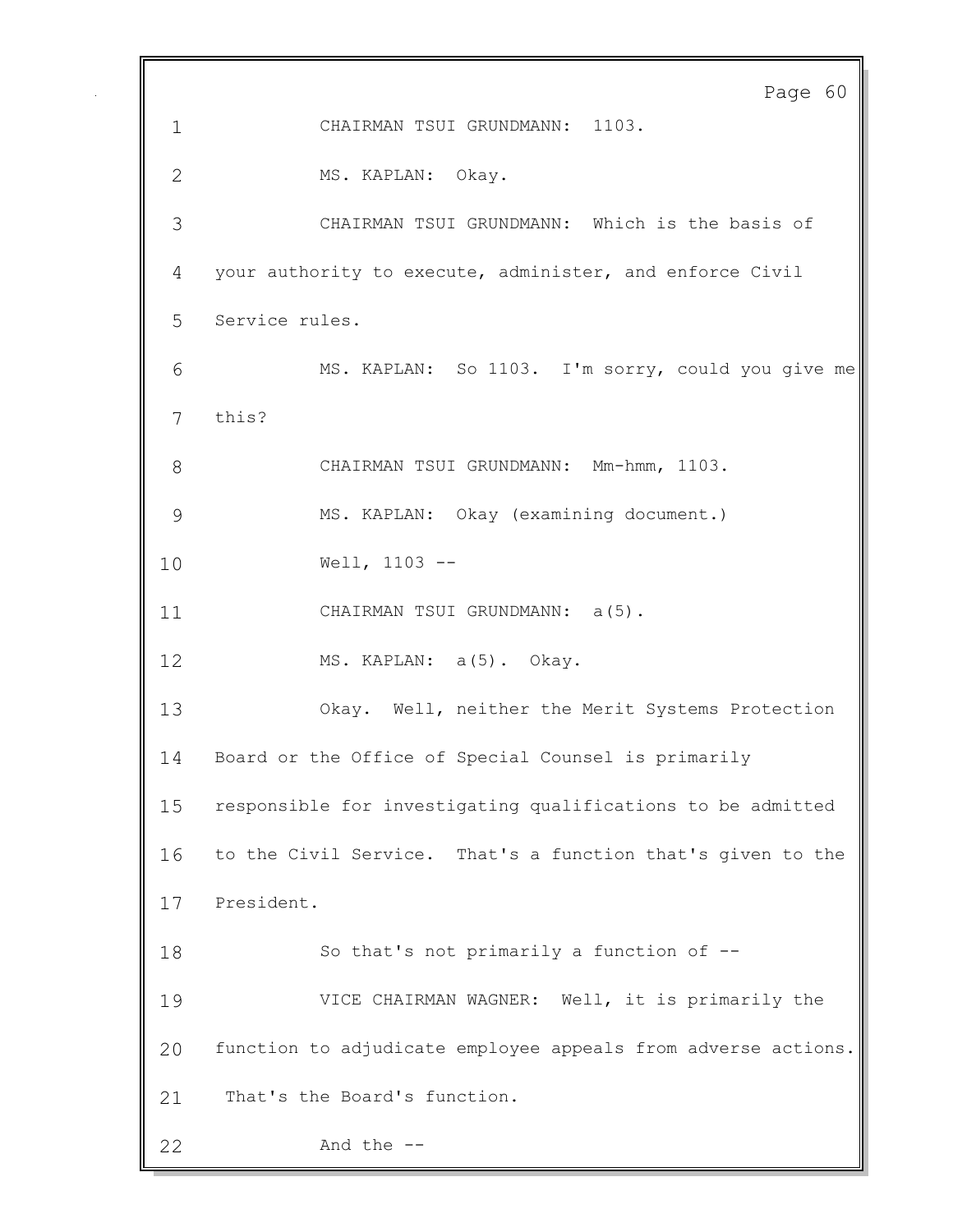Page 61 MS. KAPLAN: Well, that's right. VICE CHAIRMAN WAGNER: And the Board has statutory authority to issue regulations governing that process. And it would appear that -- MS. KAPLAN: That's right -- VICE CHAIRMAN WAGNER: OPM is exceeding its authority in directing us in how we are to handle employee appeals in removal cases. MS. KAPLAN: Well, okay. There are several things going on here. One, we're not relying on Section 1103 as grant of authority. CHAIRMAN TSUI GRUNDMANN: But it's part of the statutory scheme. MS. KAPLAN: Well, it is, but -- (Simultaneous conversation.) MS. KAPLAN: There's a separate section, which is 3301, which provides to the President the authority to issue rules governing the admission of persons to the Civil Service. And he has in turn delegated that authority to OPM. So we're not relying on our separate authority under Section 1101.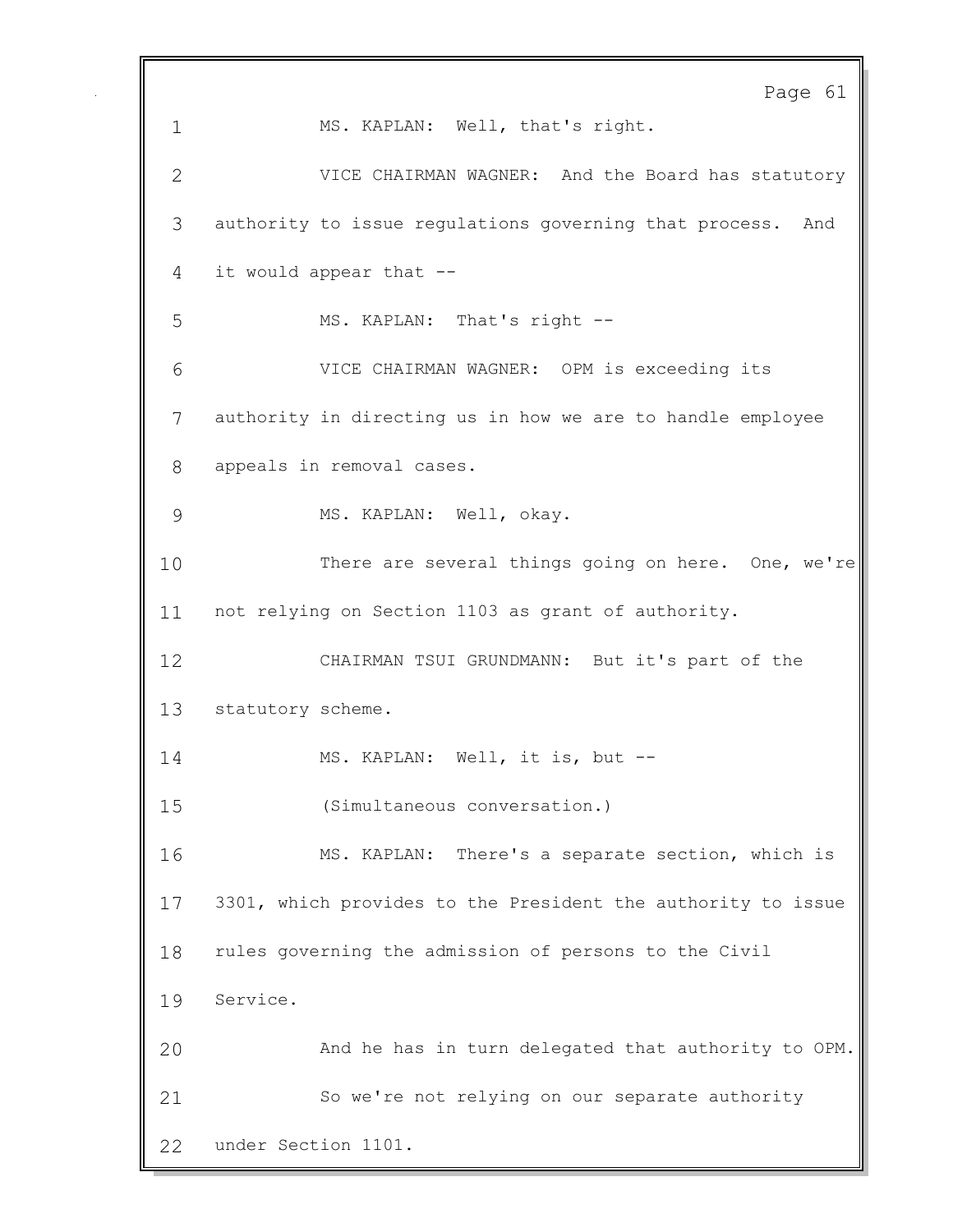Page 62 CHAIRMAN TSUI GRUNDMANN: So you're just going to ignore it? MS. KAPLAN: Well, I'm not ignoring it. I'm saying we don't have to rely on it. What we're relying on is the grant of authority that we get in Section 3301, which is a derivative of the authority that the statute grants to the President. And it's the authority that has always been relied upon by OPM, and previously the Civil Service Commission in order to direct removals. VICE CHAIRMAN WAGNER: And I want to go to that. Because OPM in its brief argues, I think, that in enacting the Civil Service Reform Act, Congress in essence ratified the existing regulations governing the suitability. Is that correct? MS. KAPLAN: What we said was that there's a savings provisions in the Civil Service Reform Act, which provides that except as expressly provided in the statute that the existing authorities of the President under the Civil Service laws, are preserved, yes. We are relying upon that. VICE CHAIRMAN WAGNER: Can I just follow through on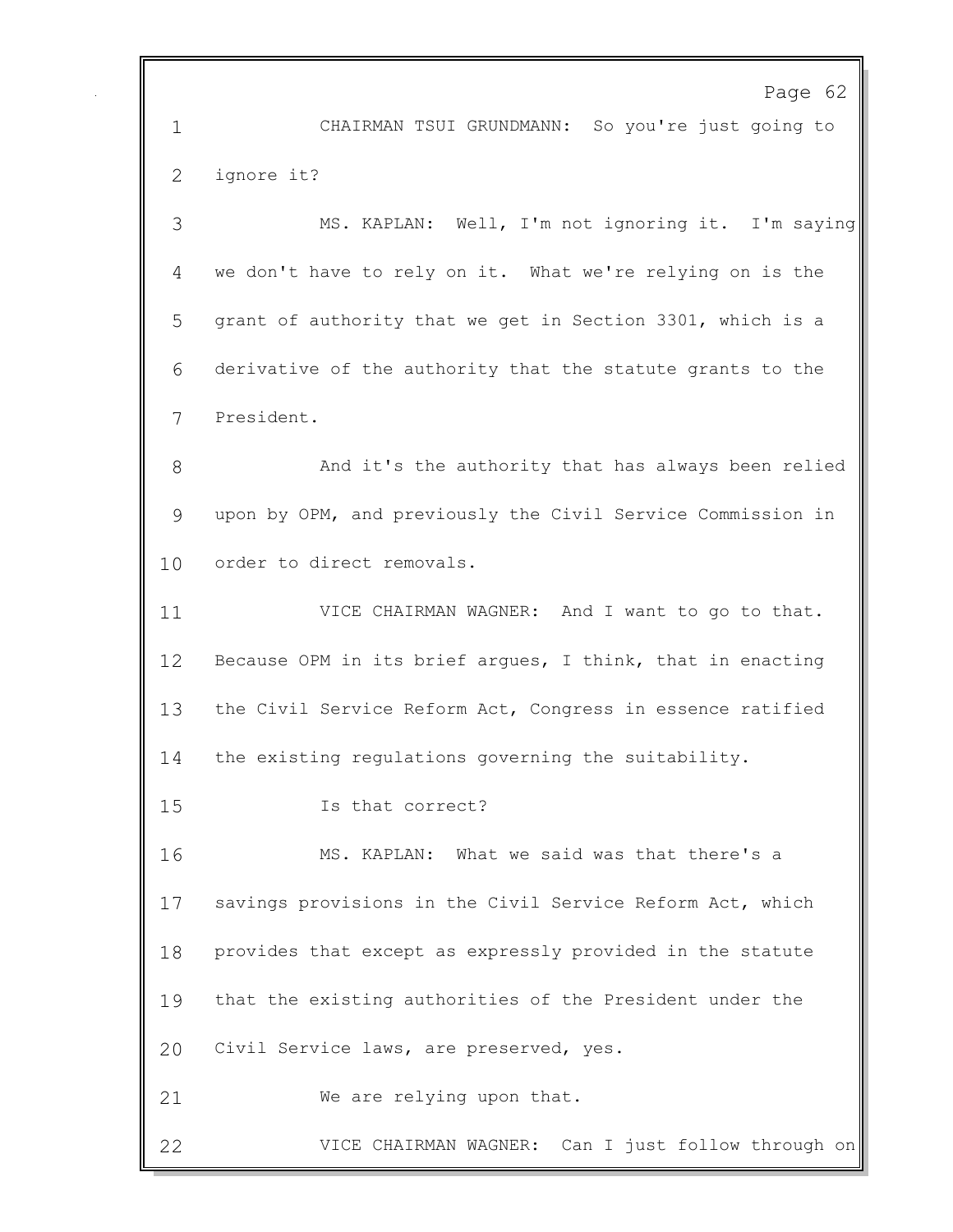that?

MS. KAPLAN: Yes.

 VICE CHAIRMAN WAGNER: Because actually the pre- existing regulations provided that there was an automatic expiration of the investigatory period after one year of an appointment.

 And so if, in fact, the existing parameters of the authority on OPM and previous to that in the Civil Service Commission were to be incorporated into the statute, why shouldn't we assume that Congress intended to limit OPM's authority with regard to suitability investigations to a year?

 MS. KAPLAN: Well, let's talk about Chapter 75, because in some ways it always circles back to the question of: What does Chapter 75 mean? And was it intended to be all-encompassing, so that an employee could never be removed except pursuant to the provisions of Chapter 75? In some ways, some of this other stuff starts to beg the question. I started out by responding to what Mr. Kaplan said about whether OPM has this authority to remove employees,

pursuant to 3301, derivative of the President's authority.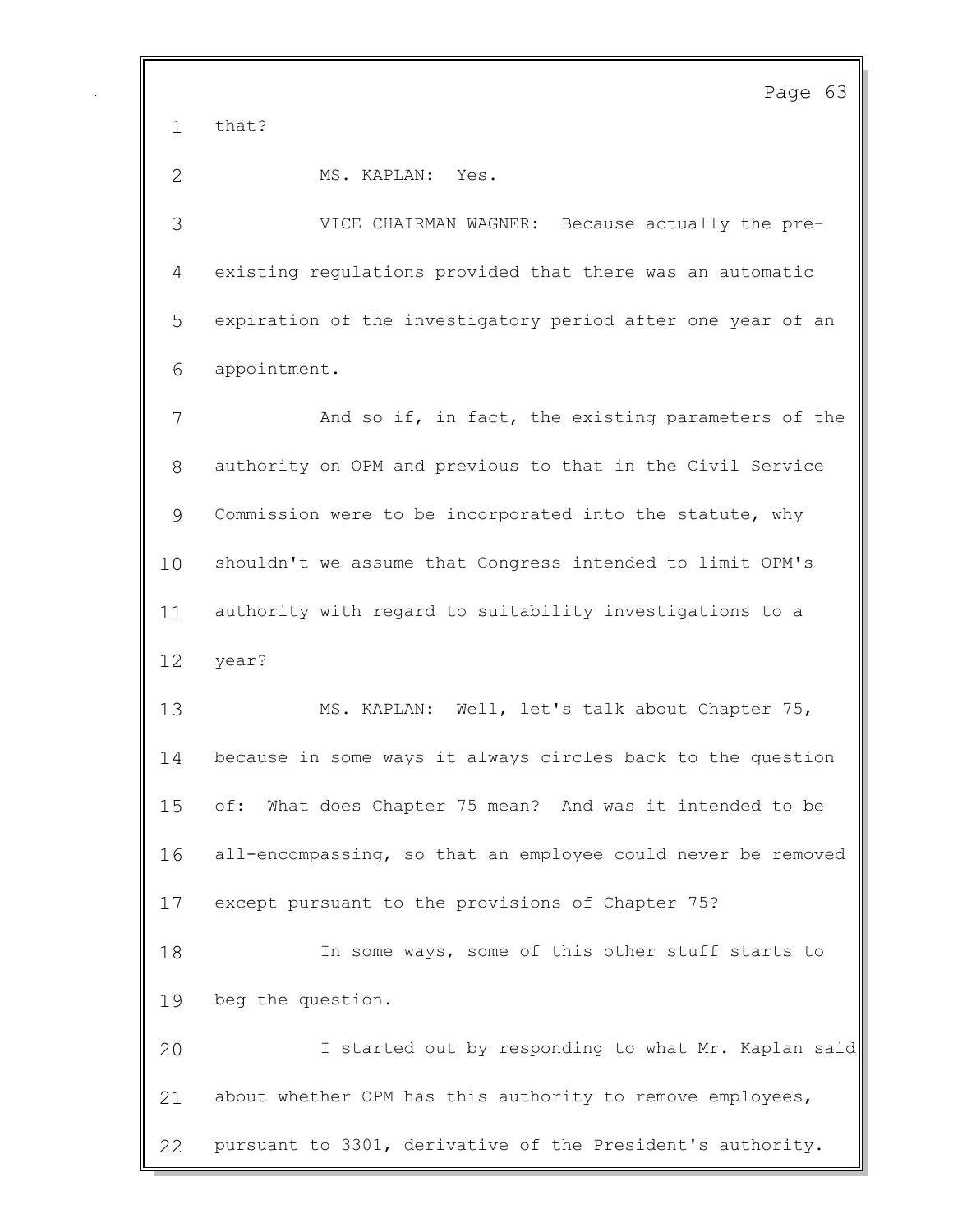Page 64 But we always end up circling back to, "Well, didn't the Civil Service Reform Act change that, because Chapter 75 talks about removal?" So let me talk about Chapter 75. And I think that our response to the argument is that when an employee is removed at the direction of OPM, it is OPM and not the employing Agency that is taking the action. And under Chapter 75, 7513, 7512, 7514, it's clear to us that the text, its structure, and its language show that it was intended to provide the procedures that must be followed when an action is taken against an employee by their employing Agency and not by OPM. It says that under Rules Prescribed by OPM, an Agency may take an action against an employee, and then sets forth the procedures that the Agency must follow when it's taking such action. "Agency" in this context has to mean the employing Agency. That's what it meant all along, before the Civil Service Reform Act was passed. And if the Congress had intended the procedures to apply to OPM-directed suitability actions, then we believe it would have so specified.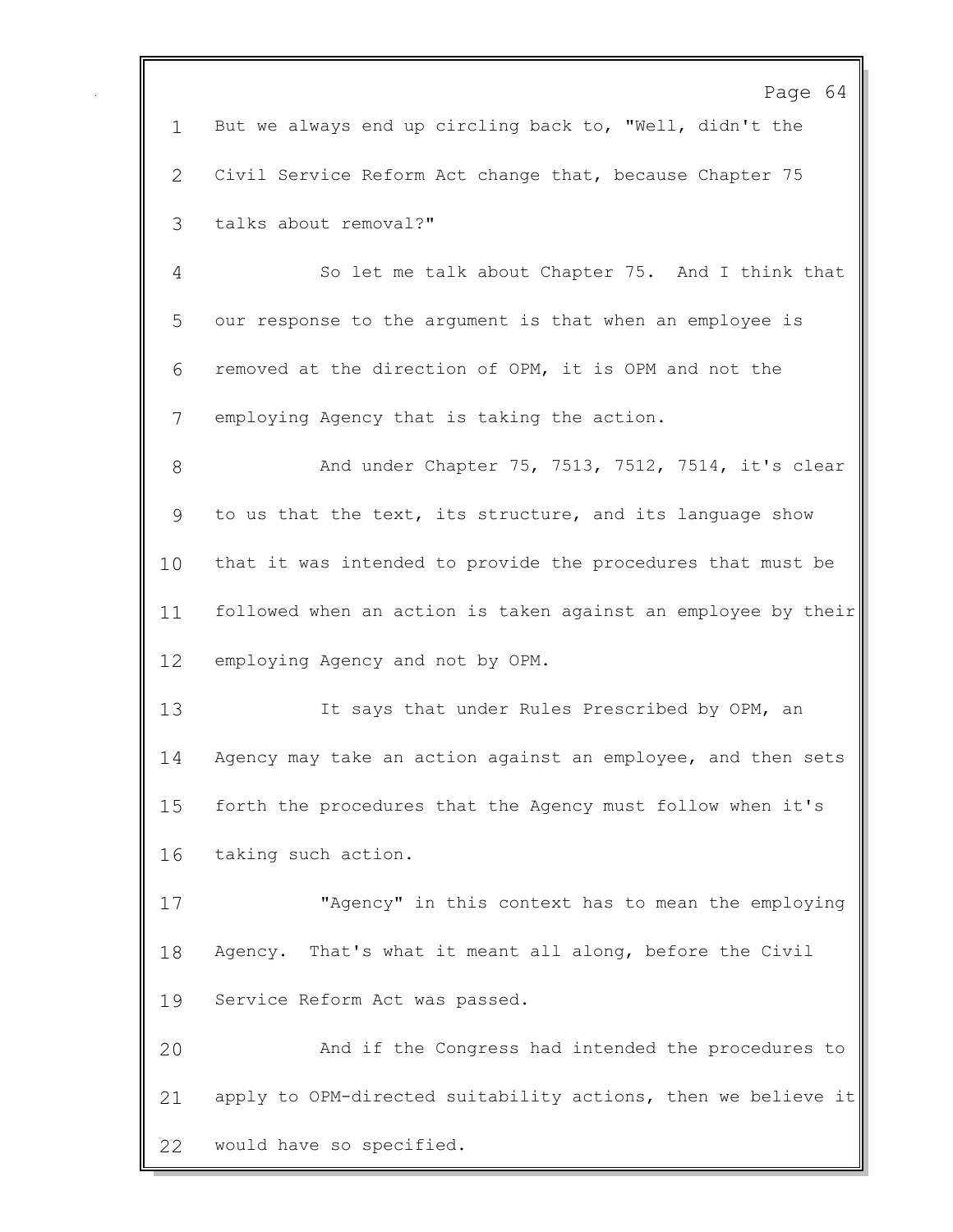|             | Page 65                                                       |
|-------------|---------------------------------------------------------------|
| $\mathbf 1$ | Up until the Civil Service Reform Act was enacted,            |
| 2           | the requlations clearly distinguished between Agency-         |
| 3           | initiated adverse actions and those initiated by the Civil    |
| 4           | Service Commission.                                           |
| 5           | VICE CHAIRMAN WAGNER: Then what was the basis for             |
| 6           | that distinction? I mean, could it have been -- and I don't   |
| 7           | know, because it really wasn't addressed in the briefs -- but |
| 8           | prior to that, the Civil Service Commission had a process     |
| 9           | whereby if it directed a suitability removal, the appeal went |
| 10          | to the Federal Employee Appeals Authority.                    |
| 11          | Correct?                                                      |
| 12          | MS. KAPLAN: Right.                                            |
| 13          | VICE CHAIRMAN WAGNER: And again, under those                  |
| 14          | regulations, there was no restriction on that entity's        |
| 15          | ability to review the suitability removal.                    |
| 16          | So is it possible that the distinction between the            |
| 17          | two types of removals, you know, misconduct and suitability,  |
| 18          | was simply because the Civil Service Commission did not want  |
| 19          | to be in that sort of compromising situation of reviewing an  |
| 20          | action that it itself had directed?                           |
| 21          | MS. KAPLAN: Well, actually the Civil Service                  |
| 22          | Commission, or part of the Civil Service Commission was       |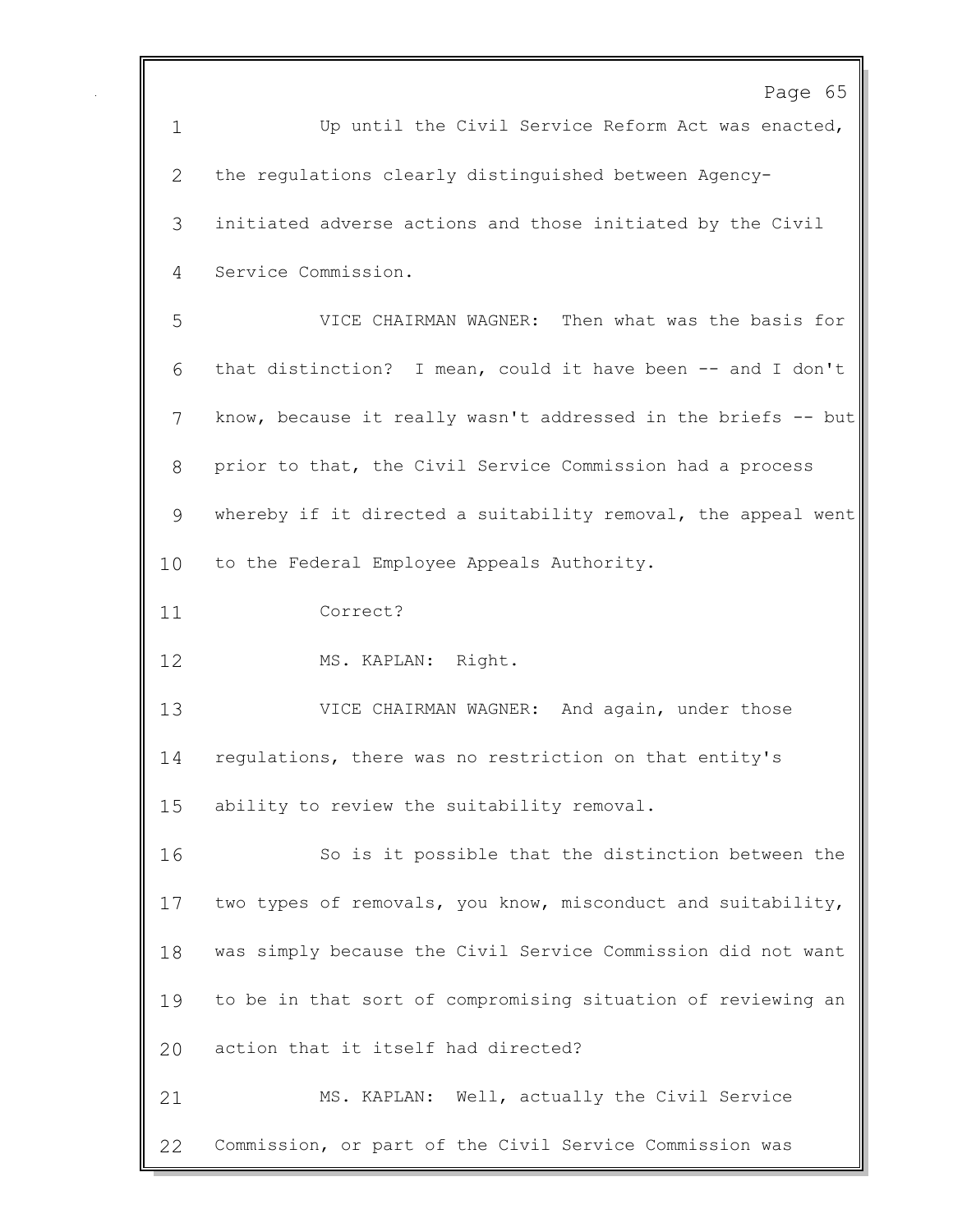Page 66 responsible for reviewing the suitability of removals of employees before the Civil Service Reform Act was passed. So it's not as though it were not reviewable. And it continues to be the case that the MSPB, now standing in the shoes of the Civil Service Commission, is getting to review these suitability removals. It's just under a slightly different procedural posture. 8 And -- yes? MS. ROSE: What you were saying about Chapter 75, you said that this is the statute, this is the law. But the regulations do not trump statute. And are we to assume what Congress thinks, or is Congress responsible for making it clear what they think? I'm -- MS. KAPLAN: Oh, we're not arguing that our regulations trump the statute. That would be a stupid argument (laughing). What we're arguing is that the meaning of the statute is different than the meaning that is being ascribed to it by the Appellants. And what we're arguing is that if look at Chapter 75, what's it all about, if you look at it in its history and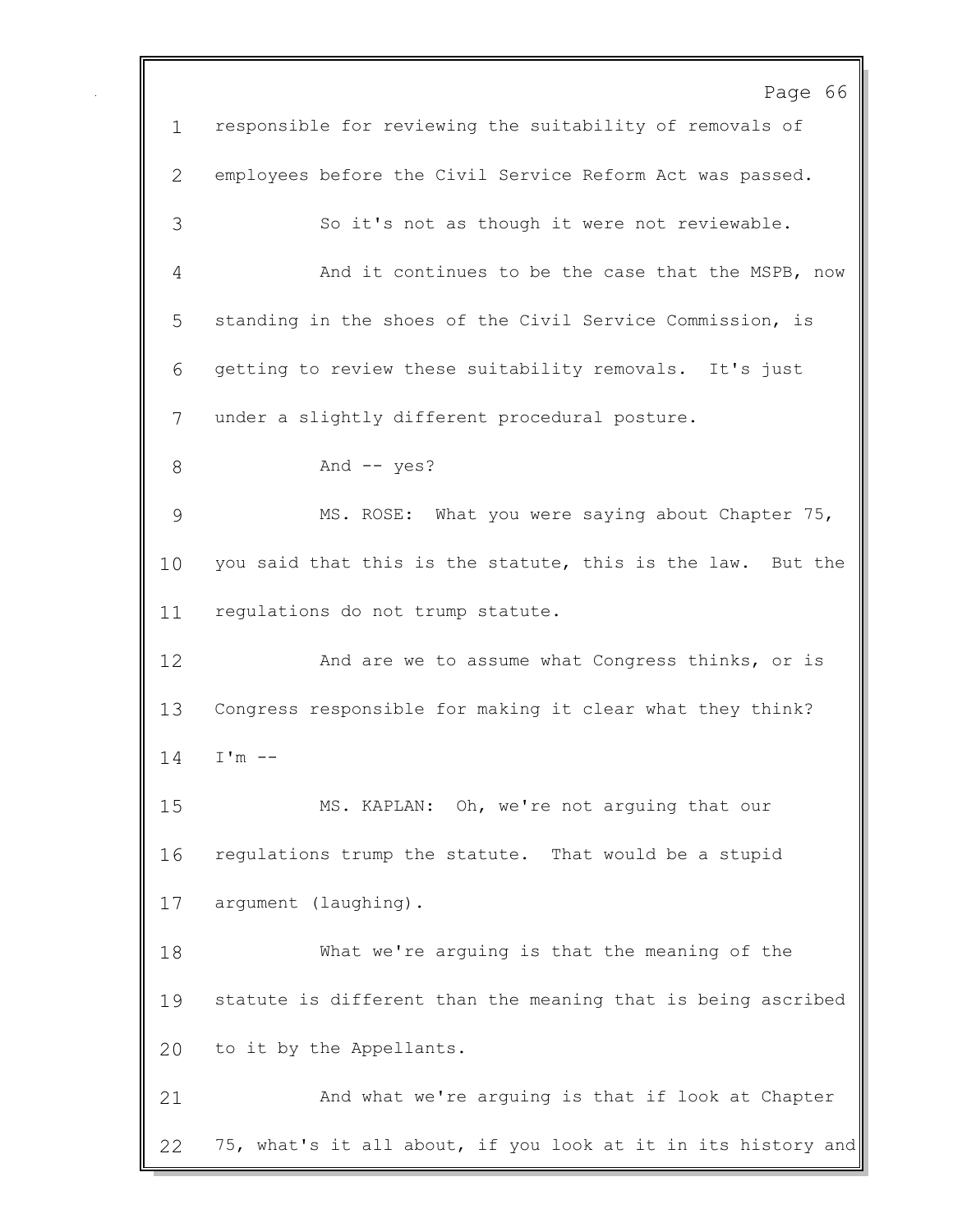Page 67 you look at its text, it's clearly about actions taken by Agencies against their own employees. It doesn't make any sense otherwise. Because if we apply the statute to OPM-directed removals -- unless we also want to categorize OPM as an Agency, which I think is something that you were suggesting before, Vice Chair Wagner -- I'm not sure whether that's what the Appellants are saying. They're saying several different things. It sounds to me like what they're saying is: Well, the Agency is taking the action. OPM-directs the Agency to take the action, but in effect the Agency is taking the 13 action. And thereafter, all the procedures apply, so that there's a response to the Agency. And the Agency gets to look at the response, and so forth. But that doesn't make any sense, because it's really not the Agency taking the action in these cases. It's clearly OPM taking the action. All the Agency is doing is: It's basically cutting the paperwork. It's affecting the action. And if that's true, then Appellant's construction of the statute is really not helpful to the employees,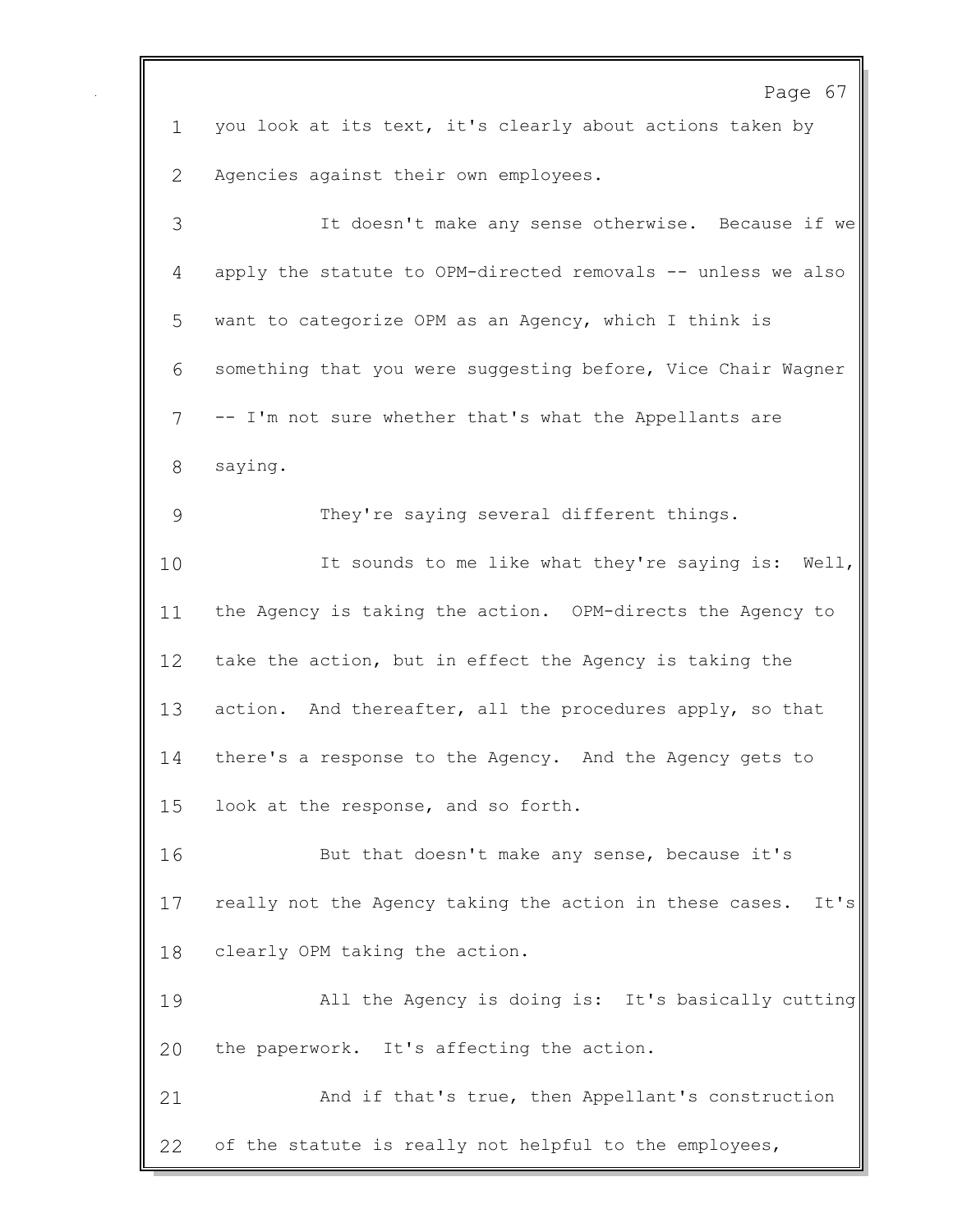Page 68 because it's putting the employees in a position where the response to the action taken by OPM has to go to their employing Agency. Their employing Agency lacks the authority to reverse OPM's action. And therefore their employing Agency -- that whole part of the due process is completely meaningless. Because the employee provides a response to the employing Agency, and the employing Agency says "That's interesting, but OPM has directed us to take this action. We're going to have to take this action anyway" In addition, it would require the employing Agency to defend OPM's determination before the MSPB. CHAIRMAN TSUI GRUNDMANN: Can we get back to what the Vice Chair was asking a little bit earlier? MS. KAPLAN: Yes. CHAIRMAN TSUI GRUNDMANN: We were talking about ratification through your savings clause. The question is: At the time that the CSRA was passed, your regulation provided for a one-year investigation period. And there's no dispute now that we're beyond the year two, three, whatever.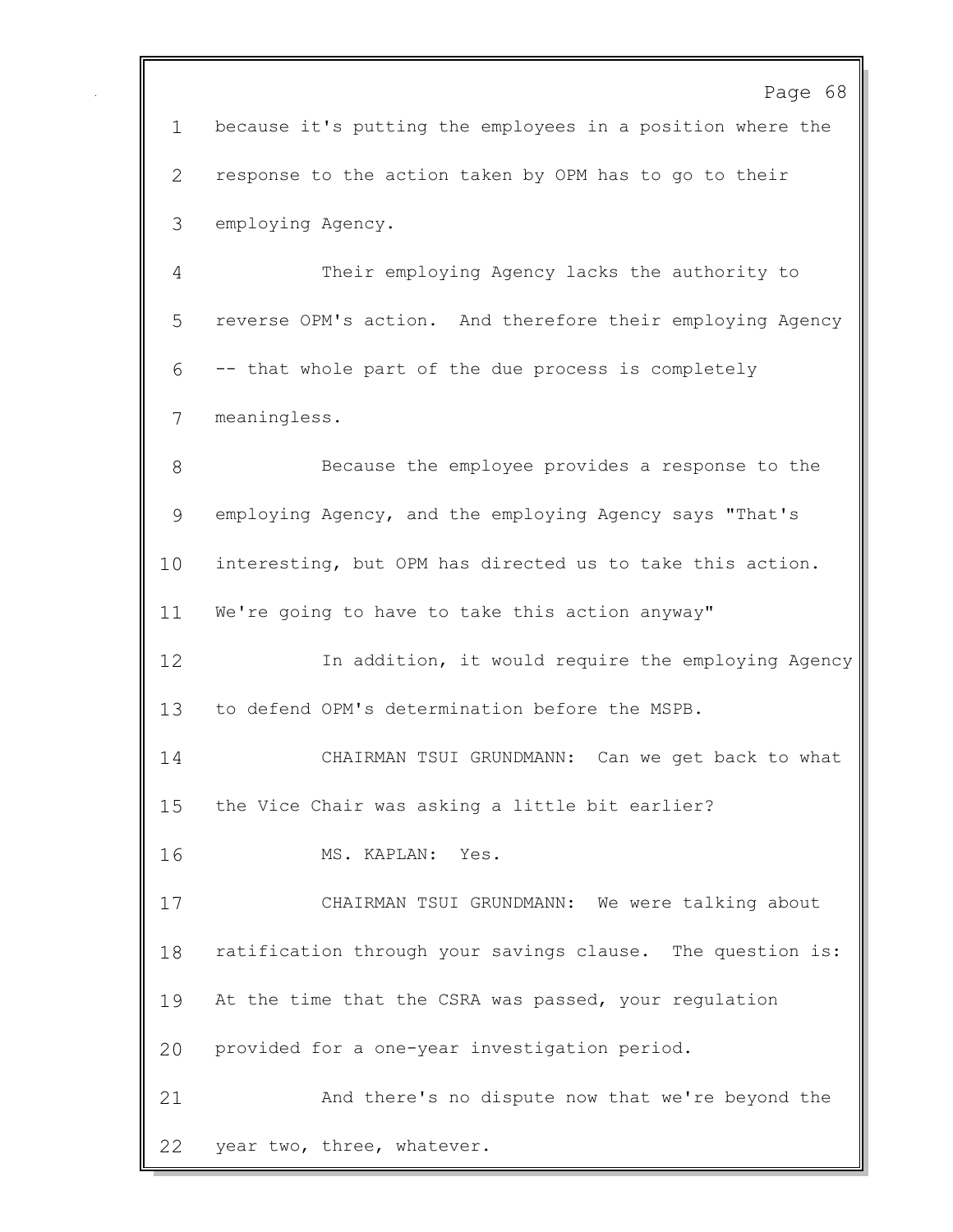Page 69 1 MS. KAPLAN: Right. CHAIRMAN TSUI GRUNDMANN: To what extent, then -- can it be argued that Congress ratified the one year? MS. KAPLAN: Well, my understanding -- perhaps I may have -- maybe I'm wrong about this -- but my understanding of the previous regulations was that the investigation that an employee could be removed after the one-year period was over, for suitability reasons, just as we're arguing is the case today. And that is my understanding. And that's what we're urging here should continue 12 to be the case. Now if I understand you correctly, there's 13 arguments about probationary status and so forth, and so on. 14 As you can see, I'm receiving some assistance from -- from the peanut gallery. (Laughter.) MS. KAPLAN: Even if the investigation ends, that doesn't have a bearing, really, on the action that can be taken after a year. And I guess my point was that the actions were still being taken after the one-year period was over. VICE CHAIRMAN WAGNER: Well, and I think it was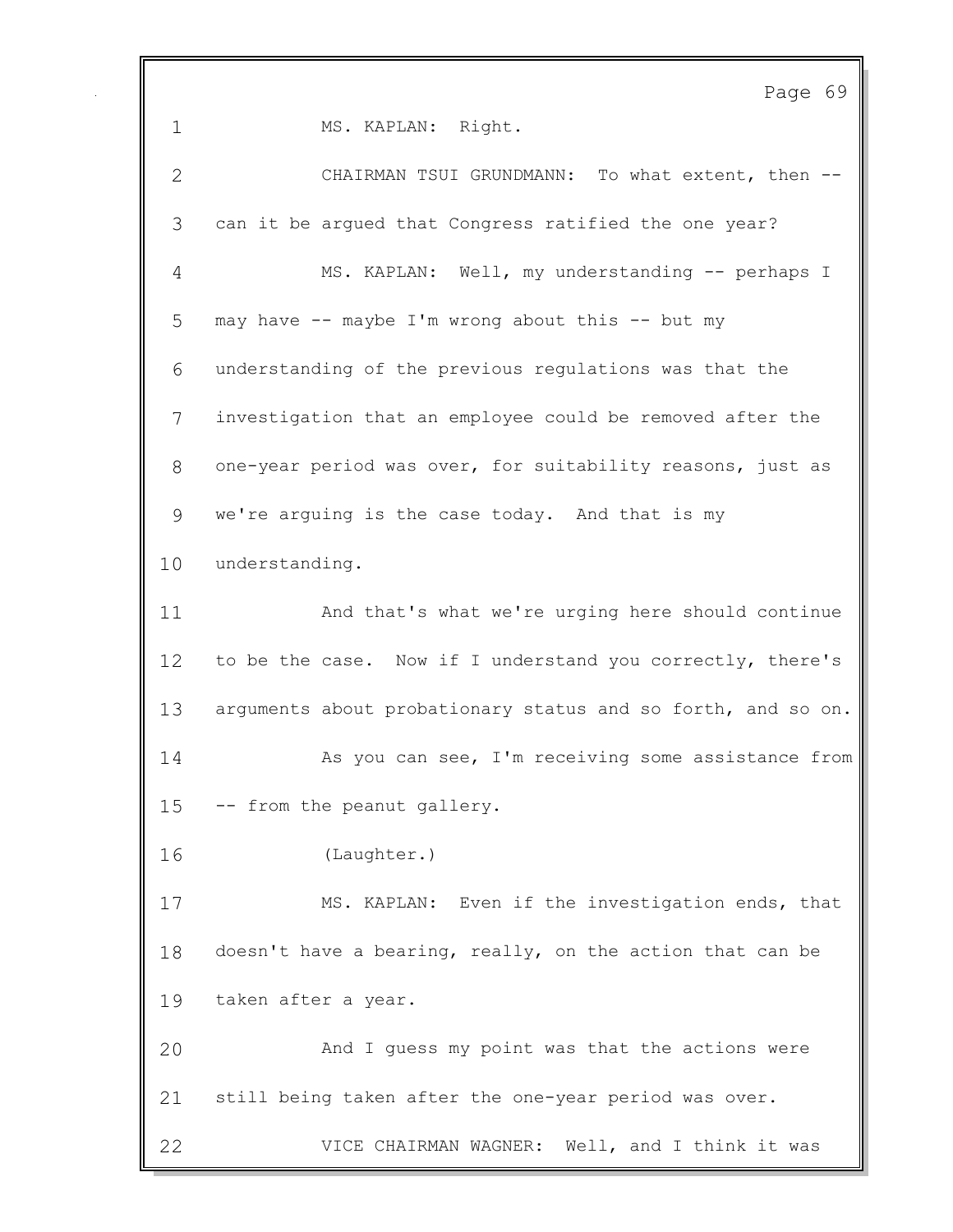Page 70 limited though, as the current regulations are somewhat too. MS. KAPLAN: Yeah. VICE CHAIRMAN WAGNER: Only if there was an intentional misrepresentation -- 5 MS. KAPLAN: That's correct -- VICE CHAIRMAN WAGNER: In regard to the application. 8 MS. KAPLAN: That's right. VICE CHAIRMAN WAGNER: Okay. 10 And, you know, even under the current regs, I think that OPM's ability to direct removal of a tenured employee is limited to that circumstance, if there's a statutory bar? 13 MS. KAPLAN: Right. 14 There are three circumstances: Fraud, or dishonesty in the examination; a statutory bar to employment; and refusal to furnish testimony to the MSPB, or to the Office of Special Counsel. CHAIRMAN TSUI GRUNDMANN: So does it ever end, though? VICE CHAIRMAN WAGNER: Yeah. Does it have a limit? CHAIRMAN TSUI GRUNDMANN: Yeah, I mean, Scott is a 22 good example. I mean, here you have an employee -- and it's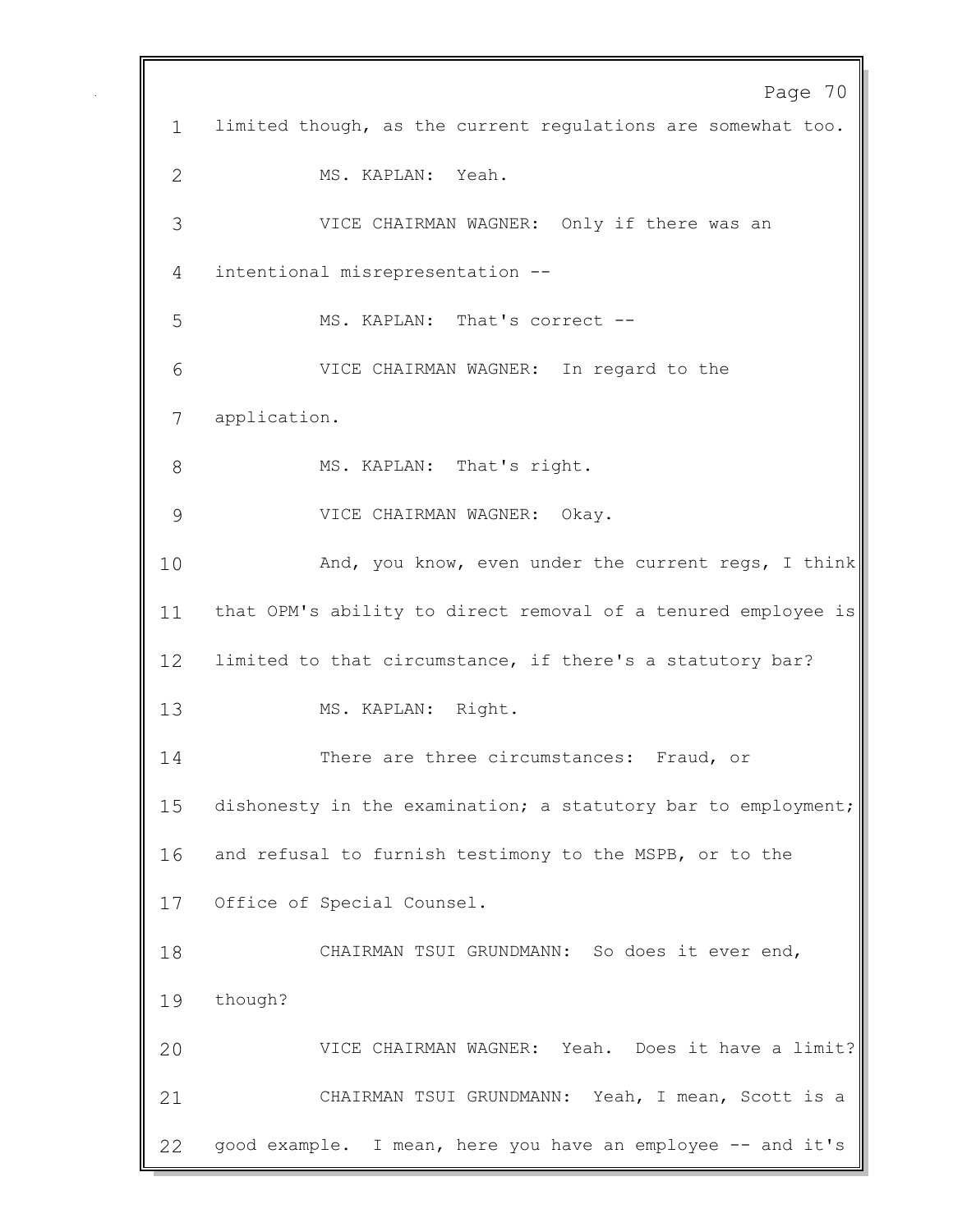Page 71 not his application that's being questioned, it's his wife's application. MS. KAPLAN: Well, you know, Scott is going to be briefed separately. Scott is a little bit different, because the misconduct occurred after the employee was on the job. Okay? So let's leave Scott aside, because these other cases -- CHAIRMAN TSUI GRUNDMANN: Let's take Scott out for the time being. 11 MS. KAPLAN: Take Scott out. These other cases involve situations, where the misconduct occurred before the employee became an employee. And it's fraud in the examination, it's dishonesty. Those are the kinds of cases that OPM has reserved to itself to take removal actions, even after the one-year probationary period ends, because those go to the heart of -- CHAIRMAN TSUI GRUNDMANN: But is it four years? Is it five years? As Aguzie argues? It could be five, ten, 15, 30 years. When does it end? MS. KAPLAN: Well, I mean, it doesn't end. Because if there's been fraud in the examination -- if I procured my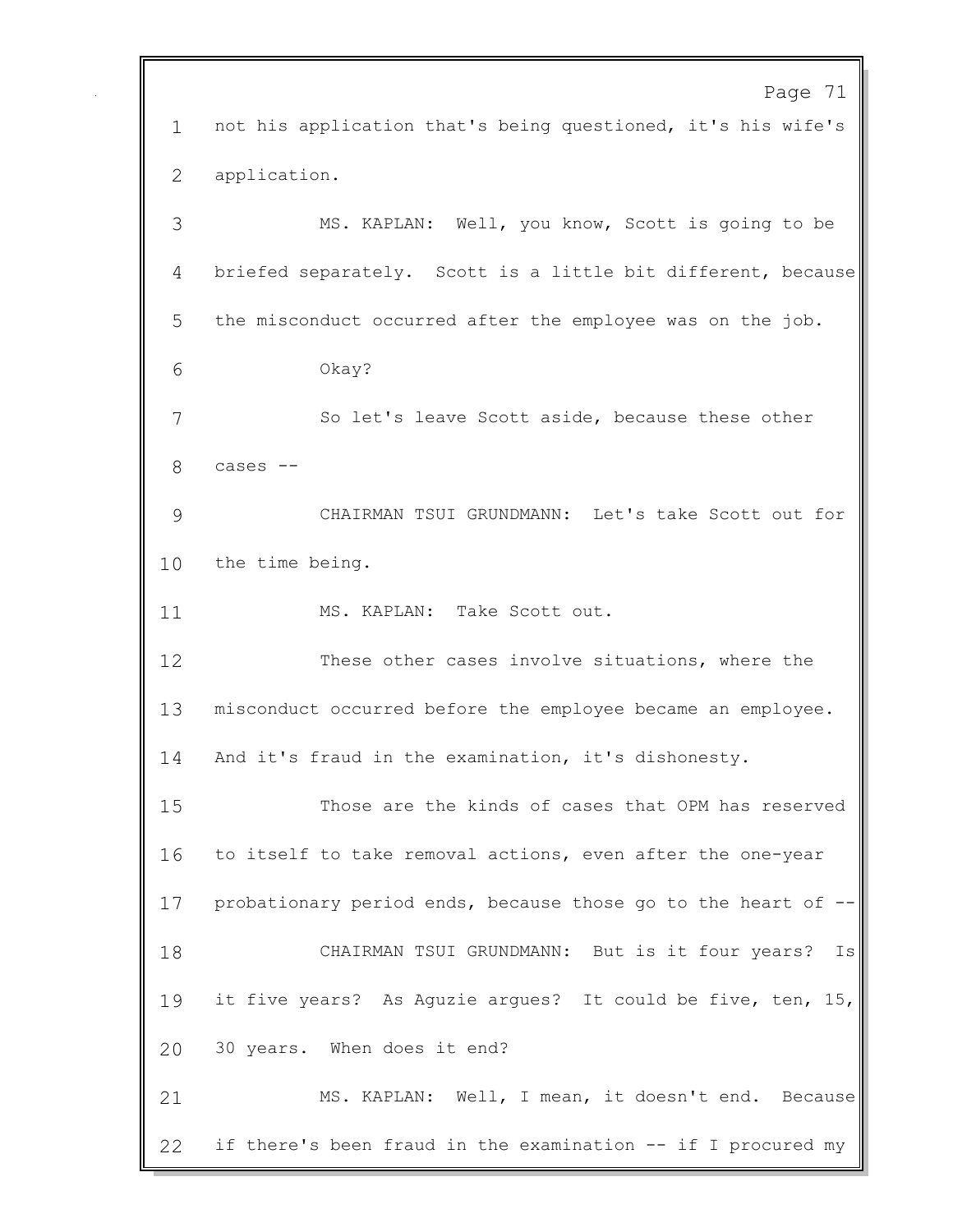Page 72 job through dishonesty, by embellishing my credentials, it really doesn't matter if I've been on the job for ten or 15 years. Go with me on this. CHAIRMAN TSUI GRUNDMANN: Okay. MS. KAPLAN: If I'm a really good employee, and I've really done a great job, and everybody likes me, okay, you got your job through fraud, you got your job through dishonesty. It undermines the credibility of the entire system, 11 if people can look and say, "Hey, if I can be really sneak 12 enough and I get my job through lying about my background, and I'm on the job for ten or 15 years, and I do a really 14 good job, I'm going to get a pass. And it's going to be up to the Agency. It's not going to be up to the uber agency. It's going to be up to the Agent employing me. CHAIRMAN TSUI GRUNDMANN: Okay. So but it's the uber agency. And this kind of ties into what Mr. Aguzie says in his brief. 21 1 I mean, this is just dilatory process on the part of the uber agency.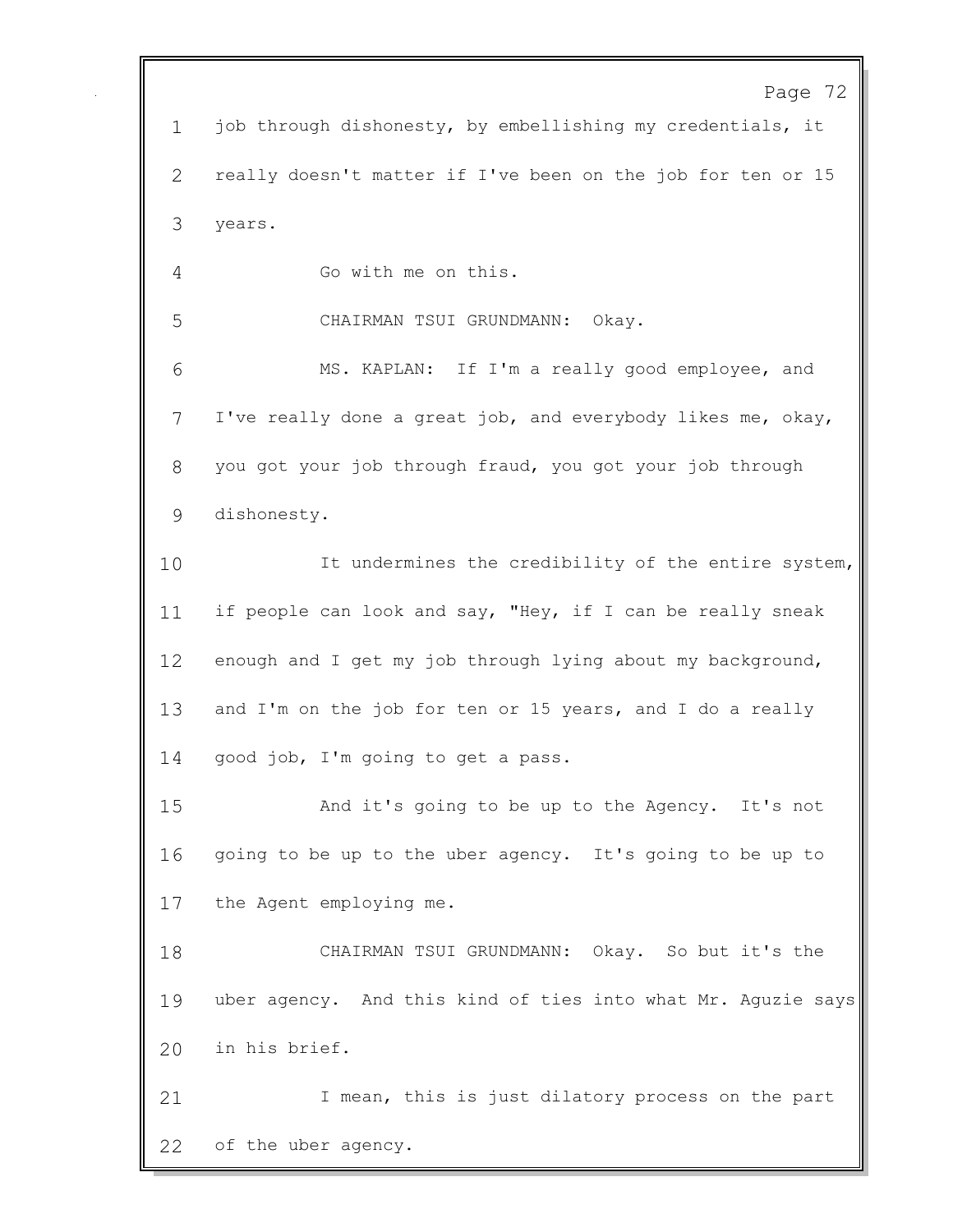Page 73 Why can't you accomplish it in a year? MS. KAPLAN: The uber agency is never dilatory. I'm sure -- (Laughter.) MS. KAPLAN: This is not -- well, it's not necessarily dilatory, frankly. I mean, it's going to depend on the circumstances. Fraud by definition, is something that people try to cover up. VICE CHAIRMAN WAGNER: Well, wait. 11 MS. KAPLAN: Yeah. VICE CHAIRMAN WAGNER: Ms. Barnes was accused of misrepresenting that she had been under academic suspension. How hard could it have been for somebody at OPM to call up Boston University and find that out? MS. KAPLAN: Well, I don't know what the situation was with respect to Ms. Barnes, with respect to why it took a little bit longer. And maybe it shouldn't have taken as long as it did. Maybe OPM should have done it more quickly. I don't know. But I do know that that really has nothing to do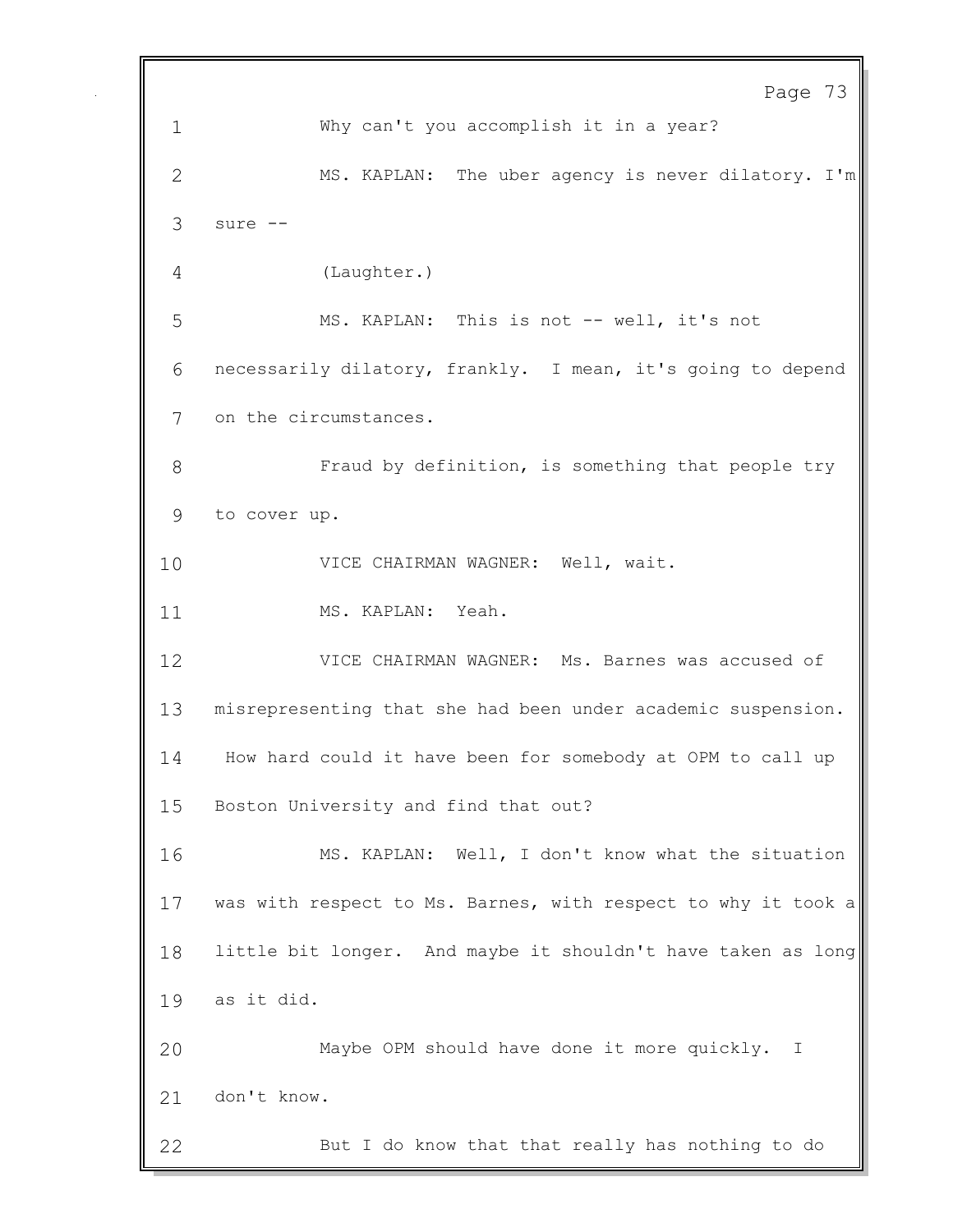Page 74 with the basic question here. VICE CHAIRMAN WAGNER: But it does, really, because what we're talking about is that the Congress has really said that there is a period of time, after which an employee does develop a legitimate expectation of continued employment. MS. KAPLAN: Right. VICE CHAIRMAN WAGNER: Congress defined it statutorily in terms of probationary periods, and what not. So there is sliding scale, or a sliding slope, or something sliding -- (Simultaneous conversation.) VICE CHAIRMAN WAGNER: It's a slippery slope or something, where you've got, you know, Congress saying, "Okay, it's you know, within that first year, the government has the -- you know, we're giving the benefit of the doubt to the government to, you know, make this assessment. After that, the employee has the benefit of the reasonable expectation of continued employment. MS. KAPLAN: Yeah. VICE CHAIRMAN WAGNER: So it does matter. MS. KAPLAN: Well, I think we're kind of mixing apples and oranges here. And this is a very -- a large part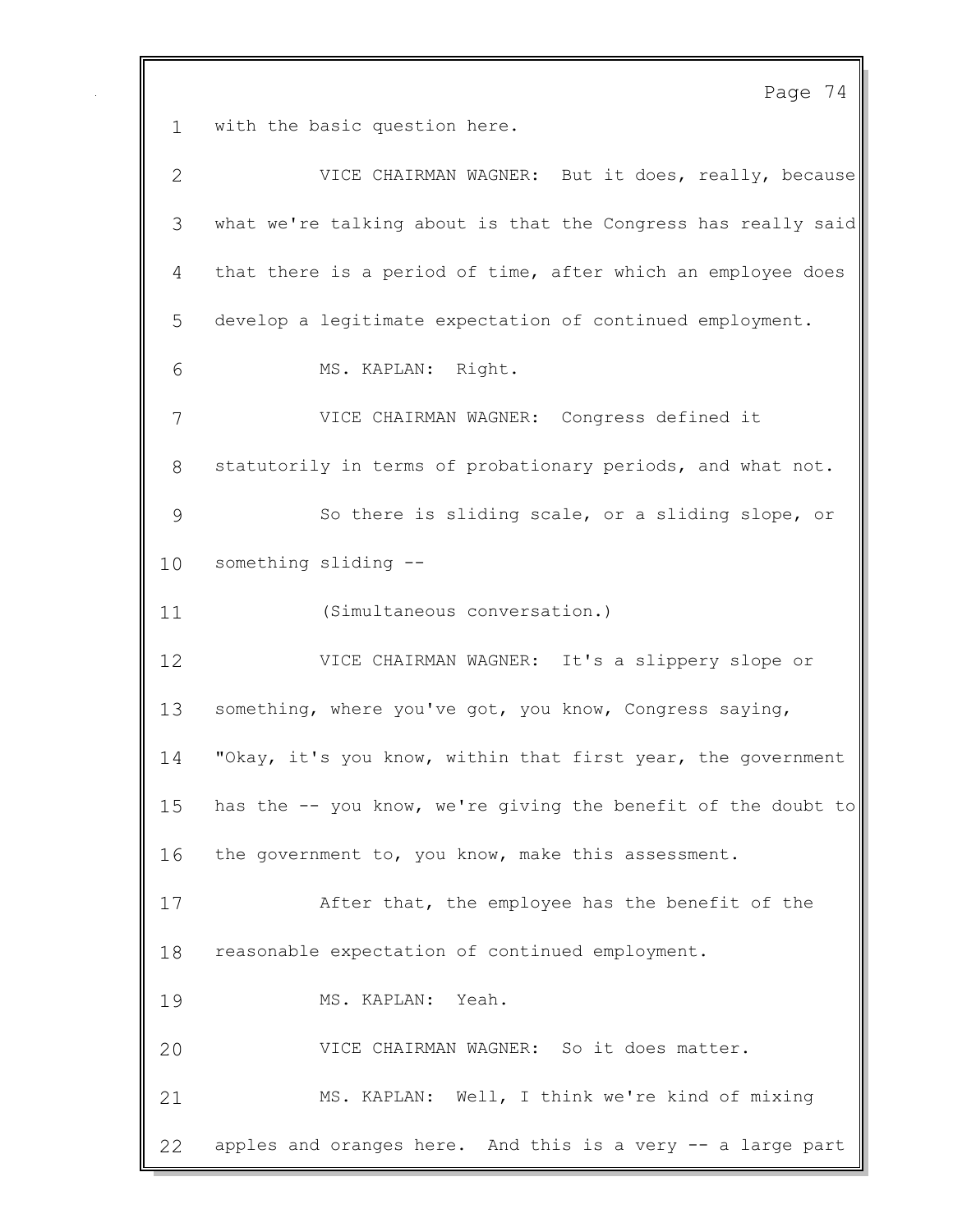Page 75 of the argument has to do with: What does it mean when you finish your probationary period, and you're a tenured employee? The upshot of the Appellant's argument is that if OPM doesn't discover the employee's fraud or ineligibility before the probationary period ends, it can take no action, because Congress intended employees to have tenure. But Congress -- VICE CHAIRMAN WAGNER: No. I mean, is that your understanding of their argument, that no -- MS. KAPLAN: Well, the Agency has to take the action. VICE CHAIRMAN WAGNER: Well, but it doesn't mean that the government cannot take an action. It just means that it gets reviewed as a Chapter 75 removal. It doesn't mean that the government is precluded from taking an action. MS. KAPLAN: That's right. But it's a little different, because then it gets up to the Agency, and the Agency can say, "This is a good employee, and I like the employee, and even though they got their job through dishonesty" --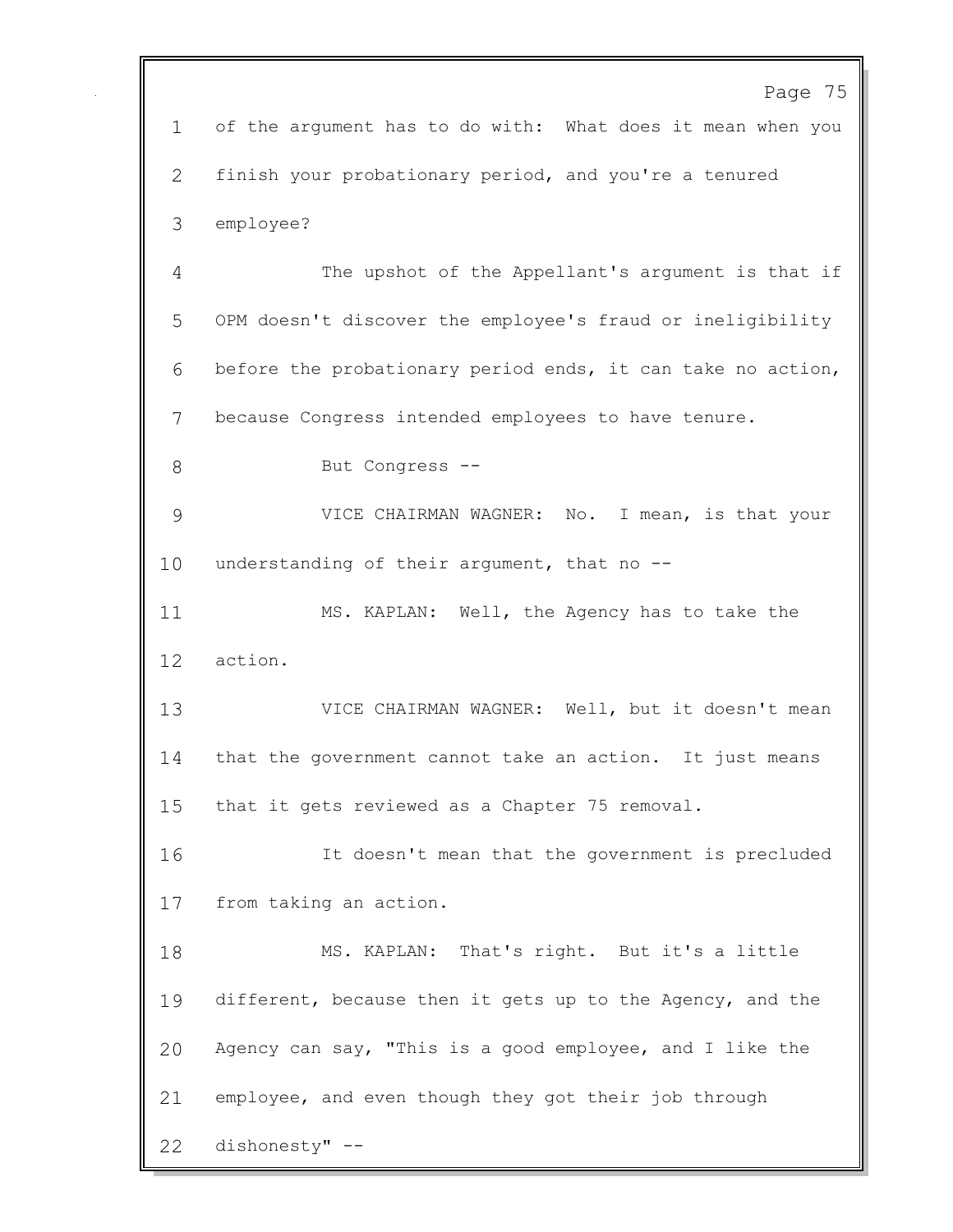Page 76 VICE CHAIRMAN WAGNER: Does that happen a lot? I mean, if the OPM were to go to the Agency and say, "Okay, and we found out that this guy, you know, procured his position through intentional misrepresentation." And do you get a lot of -- MS. KAPLAN: It happens sometimes. And that's why our regulations really treat the Agency as not an adverse party, but as a party that doesn't have interests coincident with OPM. 10 We let the Agency respond. 11 11 It does happen, yes. The Agency may disagree about whether they really think there was fraud. MS. ROSE: What if the Agency decides not to remove the employee? What happens? MS. KAPLAN: Well, if the Agency were to decide not to? Well, the way it works is, in assuming that the Agency determines or that OPM has determined that there has been fraud in the examination process, the case should be referred to OPM, because that's one of the things over which we reserve authority. The OPM will go through the due process procedure that's set forth in our regulations of notifying the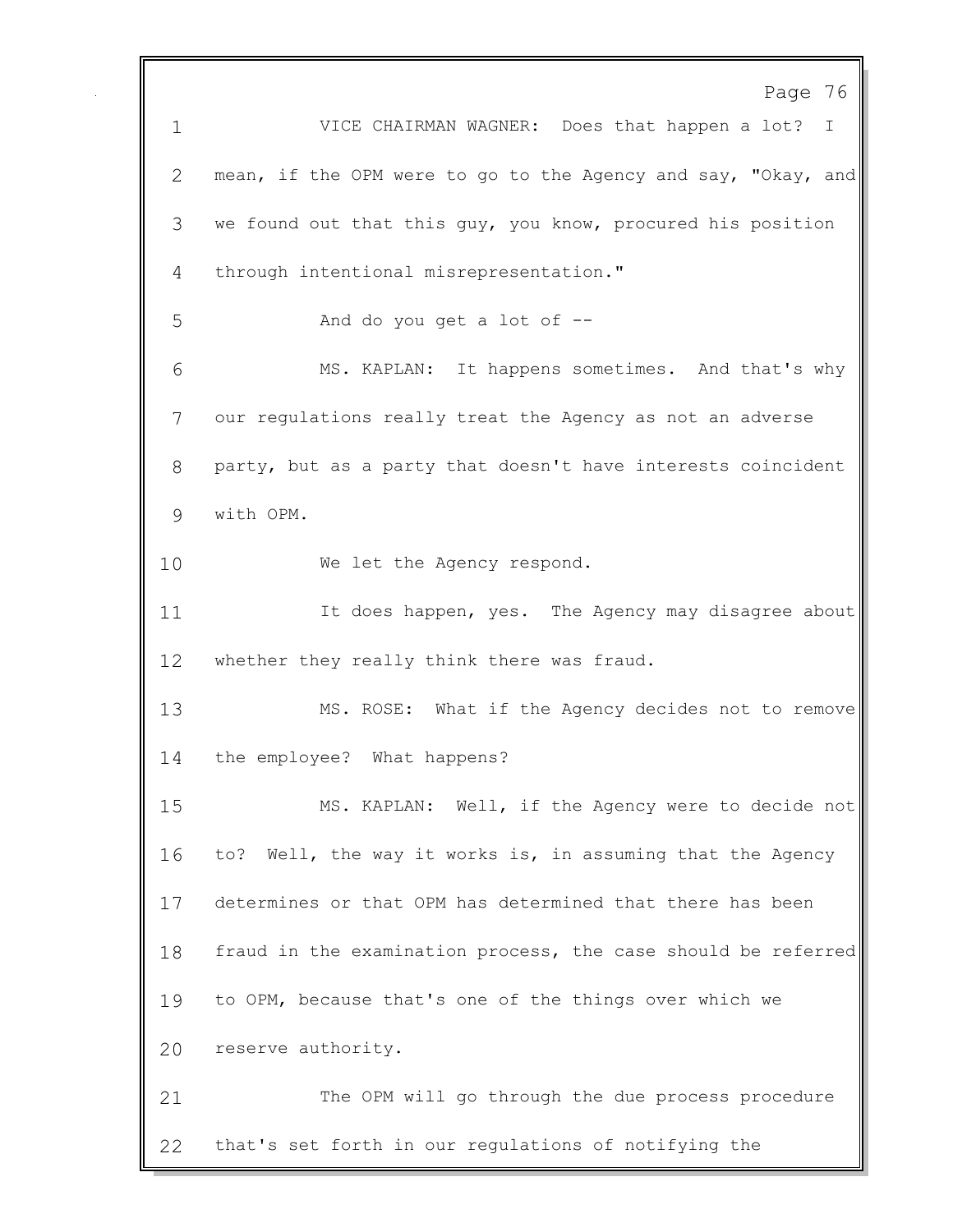Page 77 employee, if they're a current employee and they've passed their probationary period, that of what we've discovered, giving them an opportunity to reply. And the they end up in front of the Merit Systems Protection Board, if that's what they like. But let me just try to go back to this distinction between the probationary period and why the fact that someone has completed the probationary period doesn't really speak to whether OPM should be able to direct a suitability action against them. 11 As I said, the probationary period is intended as a trial period that allows agencies to decide whether new employees can perform their jobs, before giving them rights of tenure. OPM-direct suitability actions, on the other hand, are really about whether someone should have been admitted to the position to begin with, or whether they gained it through dishonesty or fraudulent conduct. Successful completion of a probationary period has no bearing on whether an employee secured their job through dishonesty or fraudulent conduct. So we can't mush these two separate concepts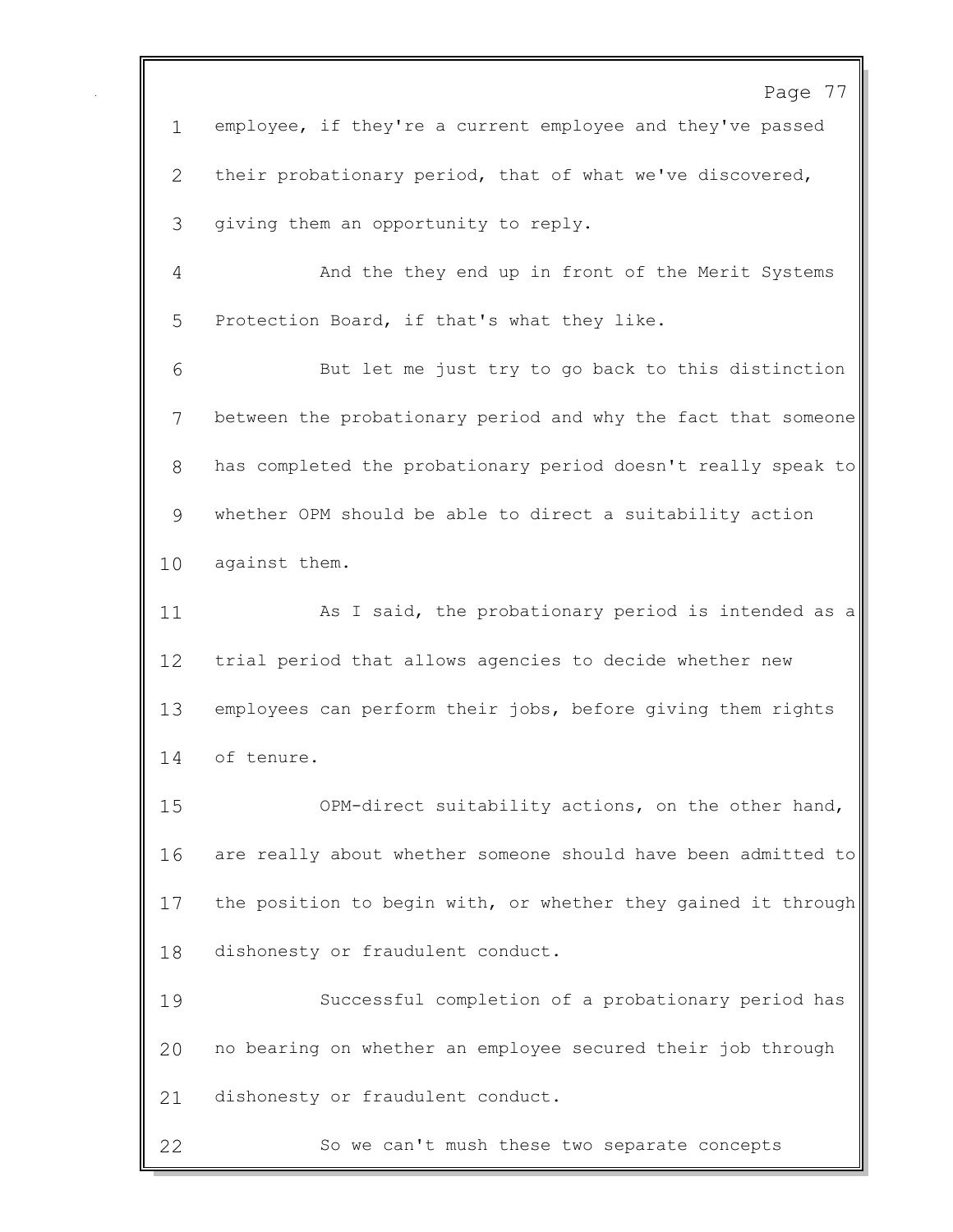|              | Page 78                                                       |
|--------------|---------------------------------------------------------------|
| $\mathbf{1}$ | together as the Appellants would like to do. It's never been  |
| 2            | done that way. And to do that would undermine in many ways    |
| 3            | the Merit System                                              |
| 4            | Because --                                                    |
| 5            | CHAIRMAN TSUI GRUNDMANN: Let me ask -- let's go               |
| 6            | with your argument. Let's say we agree with you.              |
| 7            | MS. KAPLAN: Yes.                                              |
| 8            | CHAIRMAN TSUI GRUNDMANN: Test how far this goes.              |
| 9            | All right? We have the existing regulation. Could you, say,   |
| 10           | tomorrow revise your regulations to preclude any review of    |
| 11           | suitability actions by the Board?                             |
| 12           | MS. KAPLAN: I think that someone might argue if we            |
| 13           | did that, if we precluded any suitability review of any MSPB. |
| 14           | Then somebody might have a Loudermill argument.               |
| 15           | CHAIRMAN TSUI GRUNDMANN: Okay.                                |
| 16           | Now let's flip it around. Can you now, tomorrow or            |
| 17           | day after tomorrow, revise your regulations to provide for a  |
| 18           | full review of suitability actions by the Board?              |
| 19           | MS. KAPLAN: Well, we almost have full review.<br>But          |
| 20           | yes, we can, because it's within OPM's prerogatives.          |
| 21           | CHAIRMAN TSUI GRUNDMANN: So you take final action             |
| 22           | on anything we remand to if we find at least one of the       |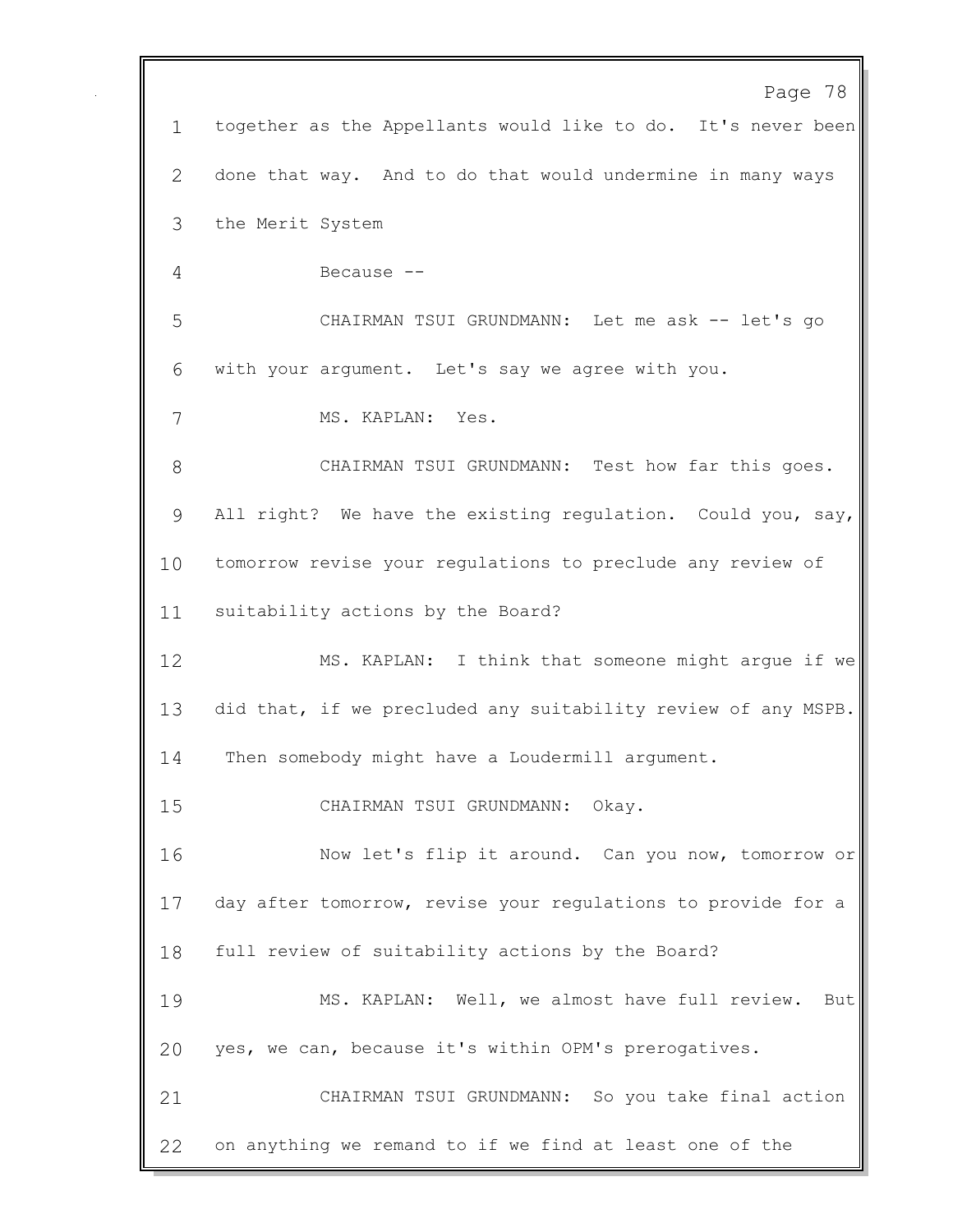Page 79 actions sustained? MS. KAPLAN: Right. If you find OPM shows by preponderant evidence that one of the actions is sustained and that one of the actions is sufficient to demonstrate that somebody's not suitable for their job, then it's up to OPM to decide whether they should be removed, or -- CHAIRMAN TSUI GRUNDMANN: But you could provide for full review as well? MS. KAPLAN: Yeah, we could. CHAIRMAN TSUI GRUNDMANN: Okay. 11 MS. KAPLAN: We could. VICE CHAIRMAN WAGNER: What happens if the Board finds that none of the charges is sustainable? MS. KAPLAN: If the Board finds that not, then OPM's determination of unsuitability is reversed. And there's no action that could be taken against them. VICE CHAIRMAN WAGNER: So it's all or nothing? MS. KAPLAN: Yeah. Although one or two of the charges could go away. Let's say there's two or three suit charges involved in the suitability removal. OPM might decide it's conceivable on remand, well you know, if the two of the most serious ones are gone, maybe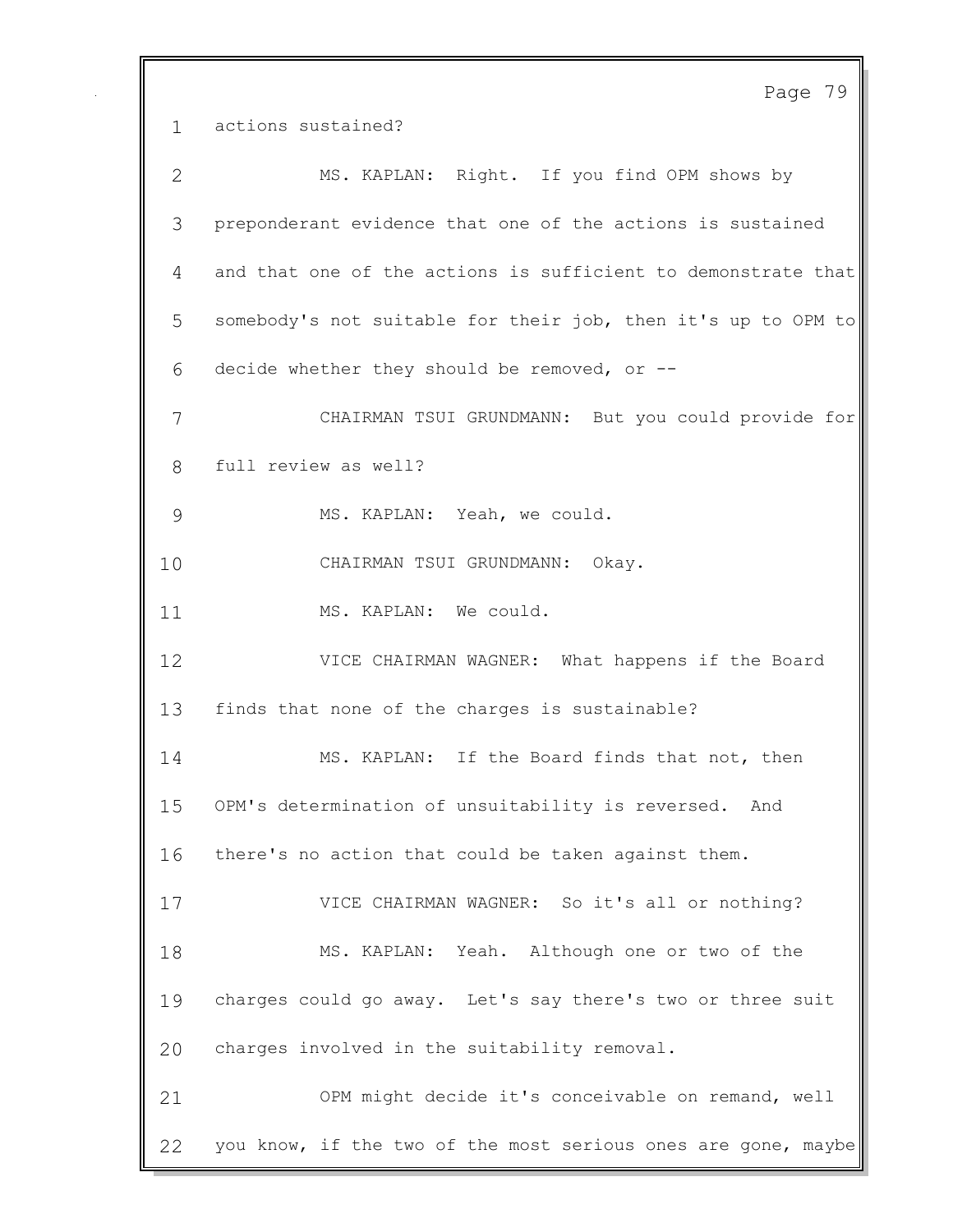Page 80 OPM would decide the one left is not enough -- VICE CHAIRMAN WAGNER: Can I have the mic? MS. KAPLAN: Yeah. VICE CHAIRMAN WAGNER: Hypothetical is the Board finds that there is no preponderant evidence to support any of the charges, then it's reversed, by the Board. MS. KAPLAN: Yes. VICE CHAIRMAN WAGNER: Okay. CHAIRMAN TSUI GRUNDMANN: So that is still within our jurisdiction? MS. KAPLAN: Yes. Yes. That's what Folio says is the Board has the authority to review the suitability determination. **And which, you know, to talk again about the**  Douglas Factors and how to some extent -- I mean, there is a difference, a little difference, but it's not a major difference, because the Board does have the authority -- OPM will review some of the factors similar to the Douglas Factors in reviewing whether someone is unsuitable for employee. CHAIRMAN TSUI GRUNDMANN: We don't apply a 201, though -- 202, which is your semi-pseudo-Douglas Factors?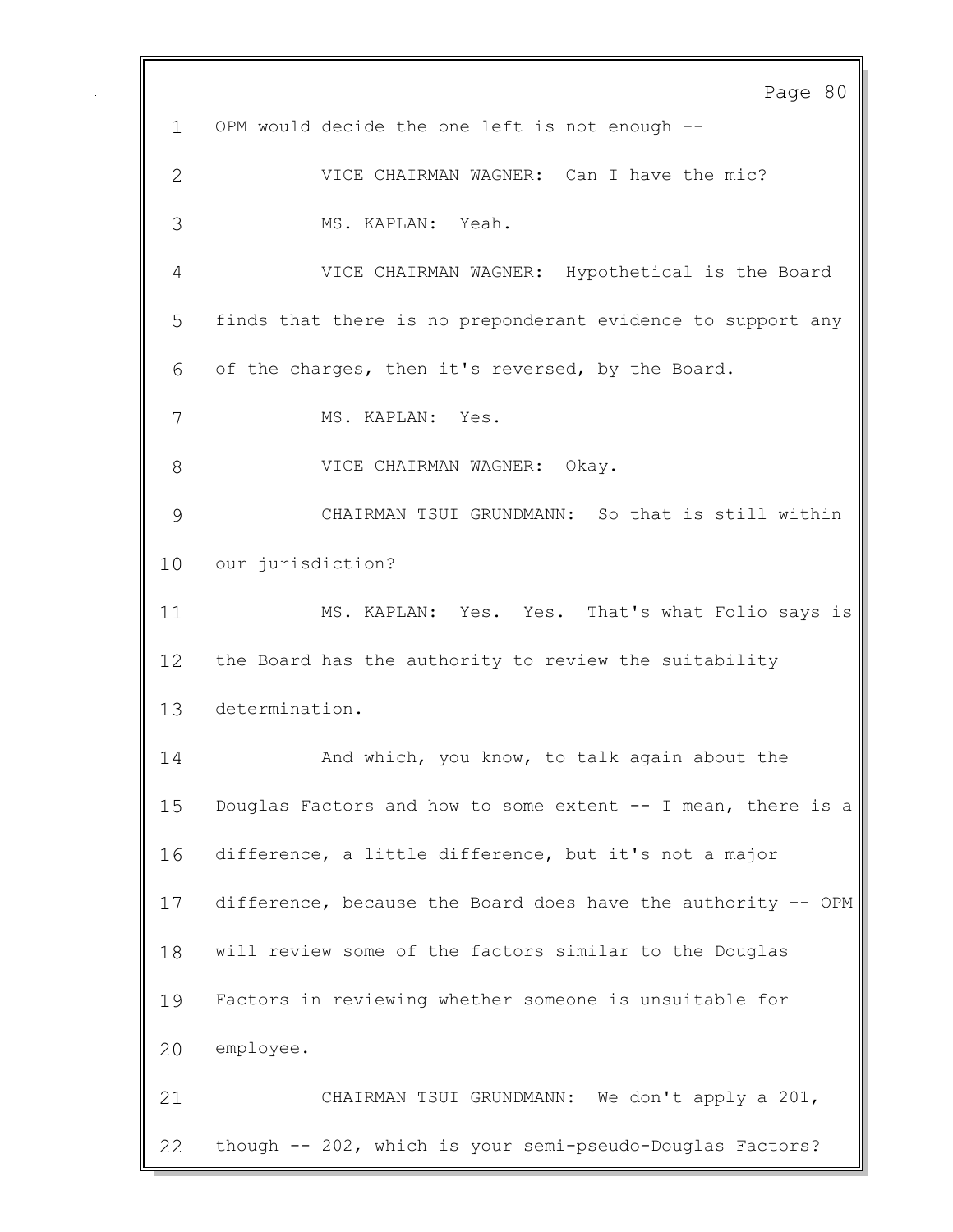Page 81 MS. KAPLAN: Well, no, you can review OPM's applications of our semi-pseudo-Douglas Factors. (Laughter.) MS. KAPLAN: As you like to call them. You know, the thing about -- (Simultaneous conversation.) CHAIRMAN TSUI GRUNDMANN: Are there not? There's rehabilitation that's built, in seriousness of misconduct? MS. KAPLAN: That's right. That's correct. CHAIRMAN TSUI GRUNDMANN: You know, length of time? 11 MS. KAPLAN: That's correct. And in some cases, it might -- you know, they may find this hard to believe -- but in some cases it actually can work to the benefit of the employee, because Douglas is not the most generous standard of review for employees. Douglas says that you can reverse the penalty, or mitigate the penalty, where it's beyond the bounds of reasonableness; Whereas, under the suitability regulations, some of the similar factors that are similar to Douglas really go into the determination itself, which we have to prove by preponderant evidence.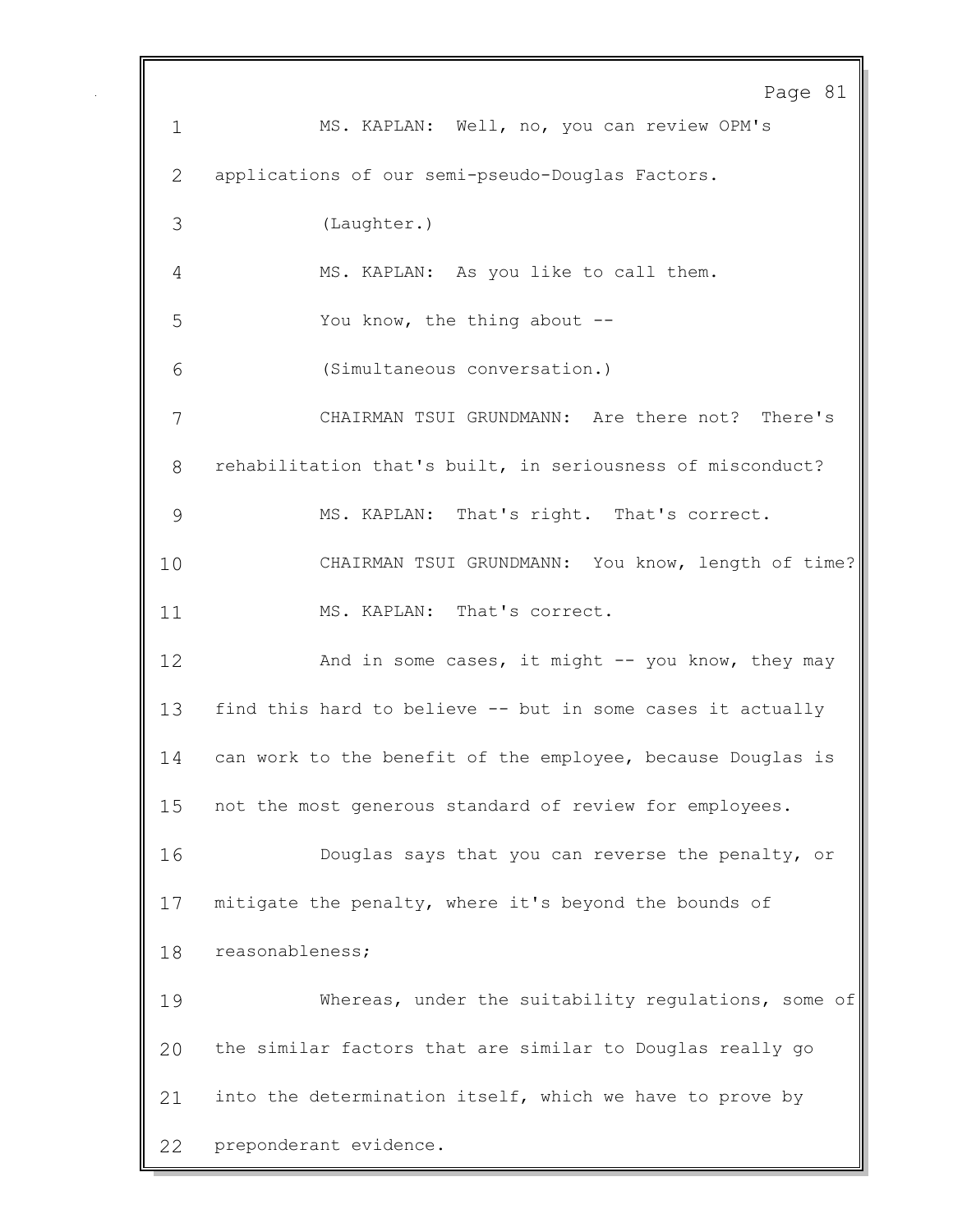Page 82 Now it's not always true, and there are some differences. But it's not a case where OPM, the uber agency, is coming in and trying to trample people and take away their due process rights, their rights under Loudermill. Now I understand your concern. I do understand your concern about people who have been on the job for a long period of time. And it is possible that it will -- you know, there may be someone who didn't cover up the fraud the whole time. 10 I don't know. And it may look unfair. Well, it's something that OPM can take into consideration, because one 12 of the considerations, I believe, is the recency of the conduct. So it's not completely irrelevant; it's something that OPM may want to look at. You know, but frankly, the Board itself and the Federal Circuit have upheld removals based on falsification, that are pretty old. And so it's not unheard of, and it's because of what  $-$  CHAIRMAN TSUI GRUNDMANN: Done that under Chapter 75.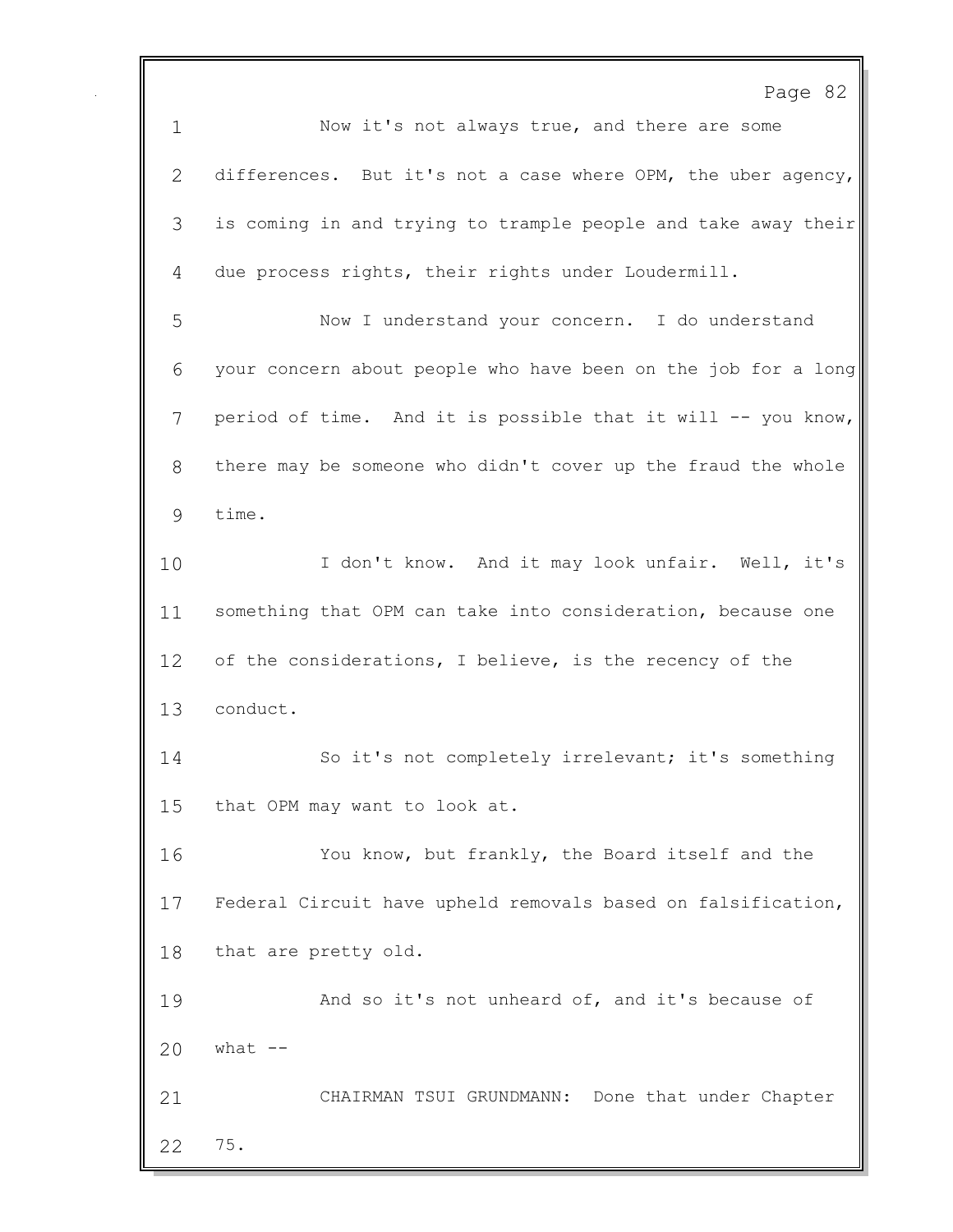Page 83 MS. KAPLAN: No. But it would the same -- it's a very, sort of a similar standard, it's an efficiency of the service, efficiency or integrity of the service standard. It's not really that different. And so my only point is that the fact that something occurs much later, particularly when it involves falsification, it may not be as unfair as some other kinds of things. And again, OPM is only reserving the authority in cases that go to the heart of the examination process, or to the Merit System. The one other thing is when someone refuses to furnish testimony to the Board, or to the Office of Special Counsel. Well, under this argument over here, the decision whether to take an action against an employee is solely that of the Agency. The Agency may stand to benefit from a refusal to furnish testimony. VICE CHAIRMAN WAGNER: But I want to be clear. So you're saying that OPM could actually expand that what now appears to be a somewhat limited list of factors for removing a tenured employee on a suitability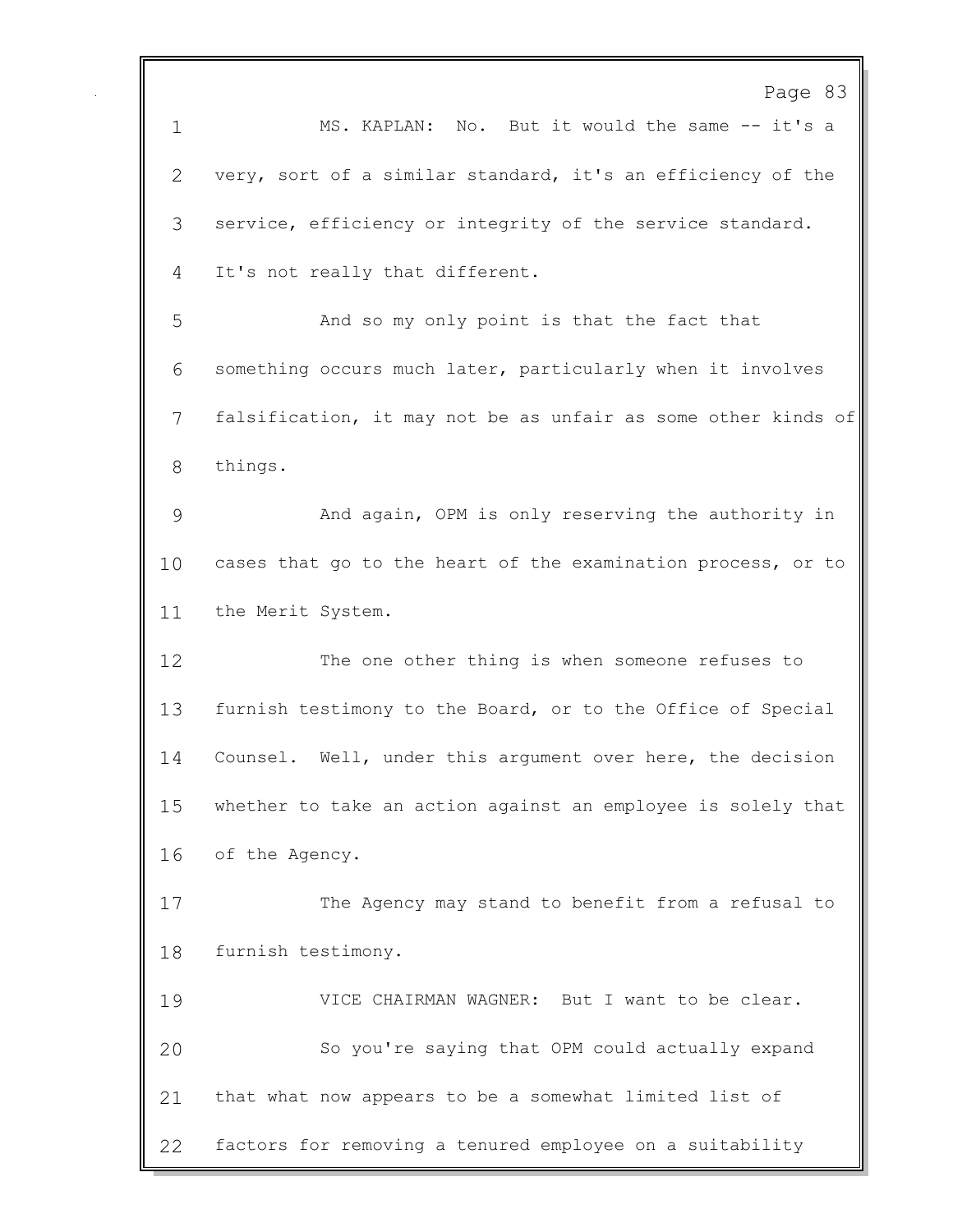basis?

 OPM reserves to itself the right to expand that list?

 MS. KAPLAN: Well, it's a part of our delegation of authority from 3301 to the President, OPM, is to you know, issue rules and regulations governing the admission of persons to the Civil Service.

8 And speaking of which, I did want to respond to something that Mr. Kaplan had said at the very outset, which is the argument that 3301 is not implicated, when OPM seeks to remove a current employee, because the current employees are already admitted to the Civil Service?

 Vice Chair Wagner, I think you pointed out that the appointment is subject to investigation.

 But even more than that, I think the argument is a bit of a -- is a non sequitur, because prescribing the rules governing of the admission of individuals to Civil Service, those rules may have to be enforced after an individual becomes an employee, where he or she procures his position through fraud.

 So it's not outside the scope of the statutory grant of authority for the action concerning the admission of

Page 84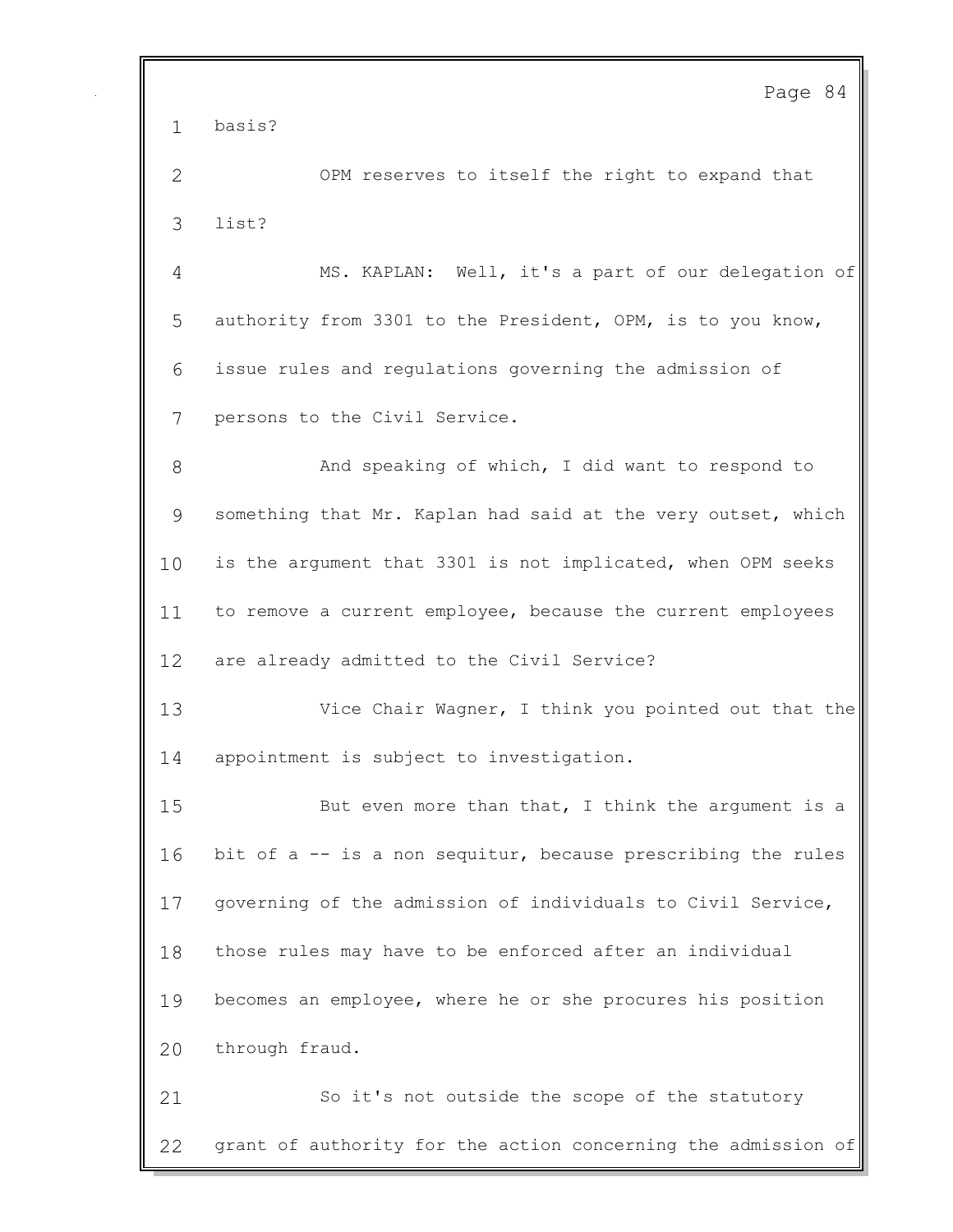Page 85 someone to the Civil Service to be taken after they have been on the job for a year. (Simultaneous conversation.) VICE CHAIRMAN WAGNER: But -- to hammer home the point. But I mean, we're not saying that a suitability issue such as that couldn't be addressed separate -- I mean, I don't hear the Appellants saying that. The question isn't: Can suitability issues escape review? It's that after a year, does the employee have a right to the full statutory reviews that -- Congress, you know, established for? MS. KAPLAN: Well, that's right. But when the Agency takes an action under Chapter 75, that's not a suitability action any more. That's an adverse action. So the standards that would apply to the Agency -- VICE CHAIRMAN WAGNER: But it's a removal -- I mean, if it's a removal -- MS. KAPLAN: It's a removal. VICE CHAIRMAN WAGNER: So whether we call it suitability or misconduct is not --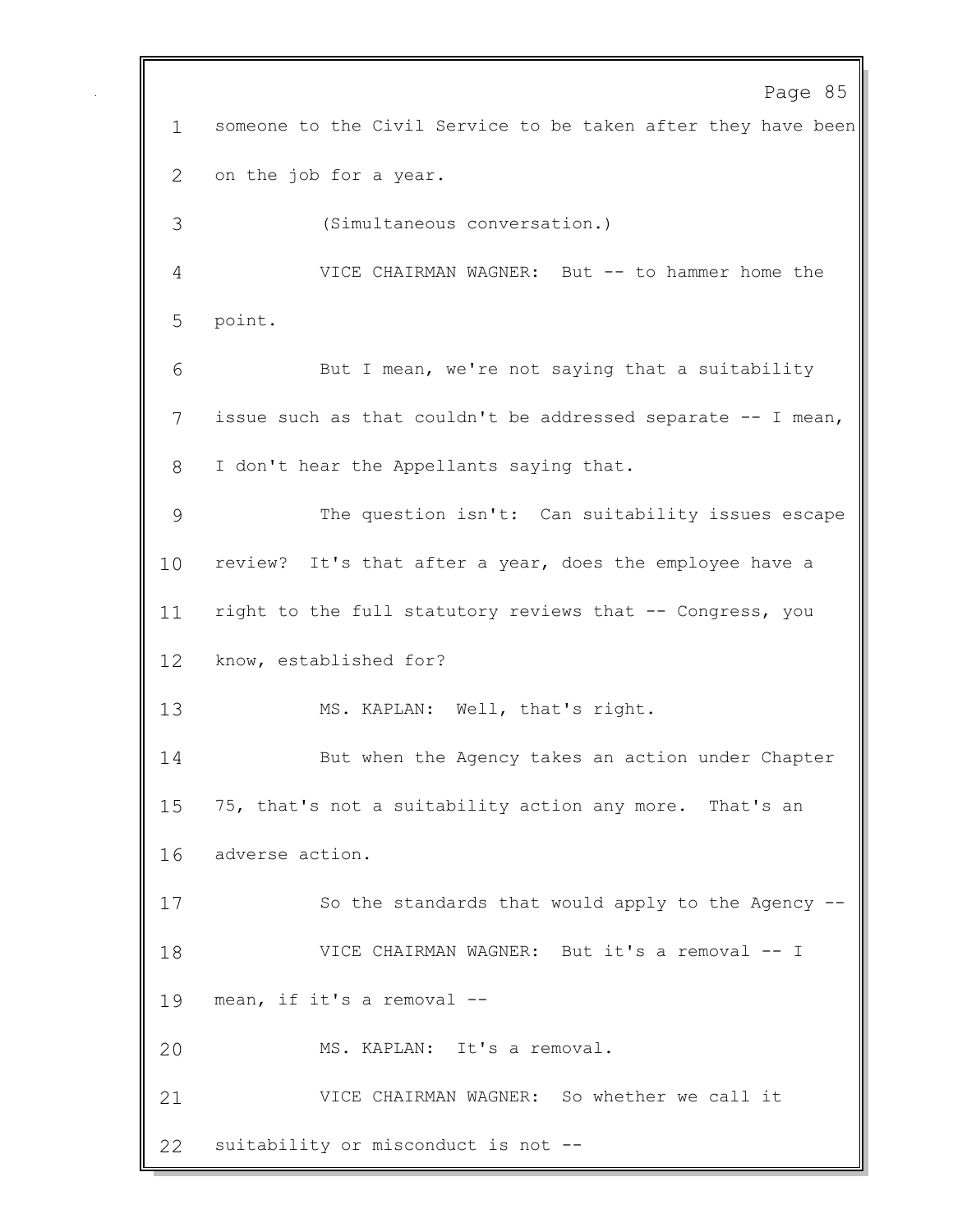Page 86 MS. KAPLAN: Well, it's a little bit different, because the Agency -- VICE CHAIRMAN WAGNER: To the employee I think it's a removal. MS. KAPLAN: Oh, it's the same to the employee, no question about it. It's a removal. But in terms of the procedures that have been set up, it is a little odd to turn it over exclusive -- it's not odd, we could have done it that way, okay? But there's a good reason for us to reserve the authority in this limited category of cases for OPM to make the determination about whether someone should be -- (Simultaneous conversation.) VICE CHAIRMAN WAGNER: The question that we have to answer is: What did Congress do? And -- MS. KAPLAN: Oh, yeah. VICE CHAIRMAN WAGNER: And what Congress appears to 18 have done is to actually give that, you know, to define -- it didn't support the definition of removal to, you know -- well it did in the sense of there were Chapter 43 removals for performance, and then everything else. MS. KAPLAN: Yeah. We're not --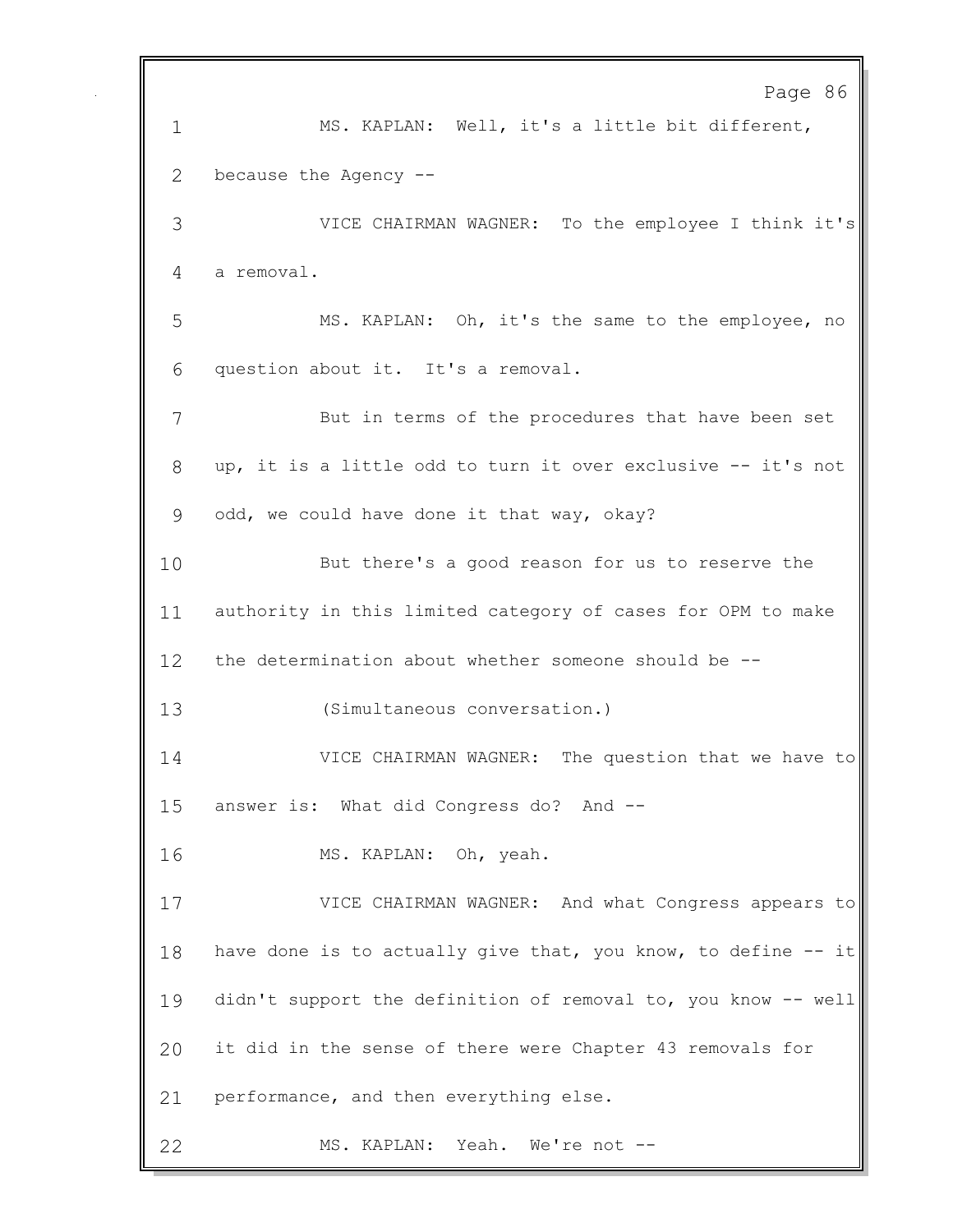Page 87 VICE CHAIRMAN WAGNER: But there's nothing else in this statute that supports this idea that there is actually this other third type of removal that's a suitability. MS. KAPLAN: Well, no. Actually I guess I have to disagree with that. I think that there's on question that the clients have been removed. There's no question that some of them were tenured employees. The question is whether it is a removal that has been done by an agency, whether that agency has removed the employee, as opposed to removal by OPM, and 11 whether OPM was supposed to be what Congress intended, when it enacted Chapter 75 to prescribe procedures for OPM taking a removal when it said an Agency may remove an employee. CHAIRMAN TSUI GRUNDMANN: Let's say, for instance, there may be -- perhaps it is a statutory mechanism for you to be involved as the uber agency. Doesn't 7701 allow the director to intervene pretty much as a manner of right in any kind of action where Civil Service rules, laws, regulations are being implicated, where OPM is strictly in charge of it? 21 The allows for that mechanism.

And it's almost a reciprocal mechanism, because we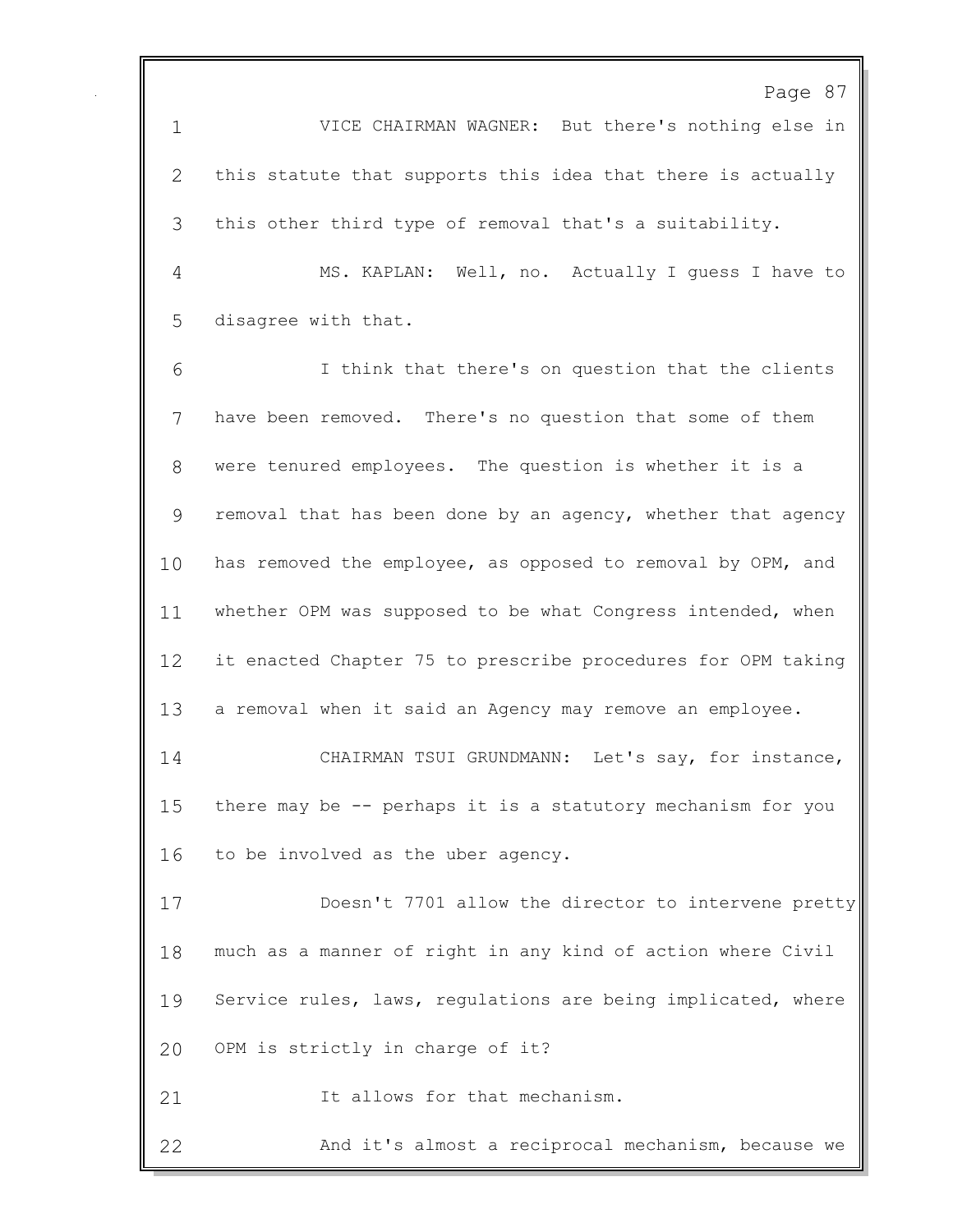Page 88 have to notify the director whatever an issue raises that type of concern. So hasn't Congress already provided for you in 75, 77, in our process to intervene and to speak and to actually participate as a party? MS. KAPLAN: Well, but that intervention is for a different purpose, I think. That intervention is for purposes of OPM weighing in when there is a decision that interprets a Civil Service law, rule, or regulation in a way that's going to have an impact on the whole Civil Service or on lots of people. The kinds of cases we're talking about here are not necessarily cases -- suitability removals don't necessarily involve broad issues of law. There, what we're doing is we're really affecting what we believe is also part of our function, which is to protect the examination process. And it may be very fact- specific. 19 It's not the kind of case, necessarily, for which the reconsideration function was designed. CHAIRMAN TSUI GRUNDMANN: So you're saying suitability is outside the 7701, where it specifically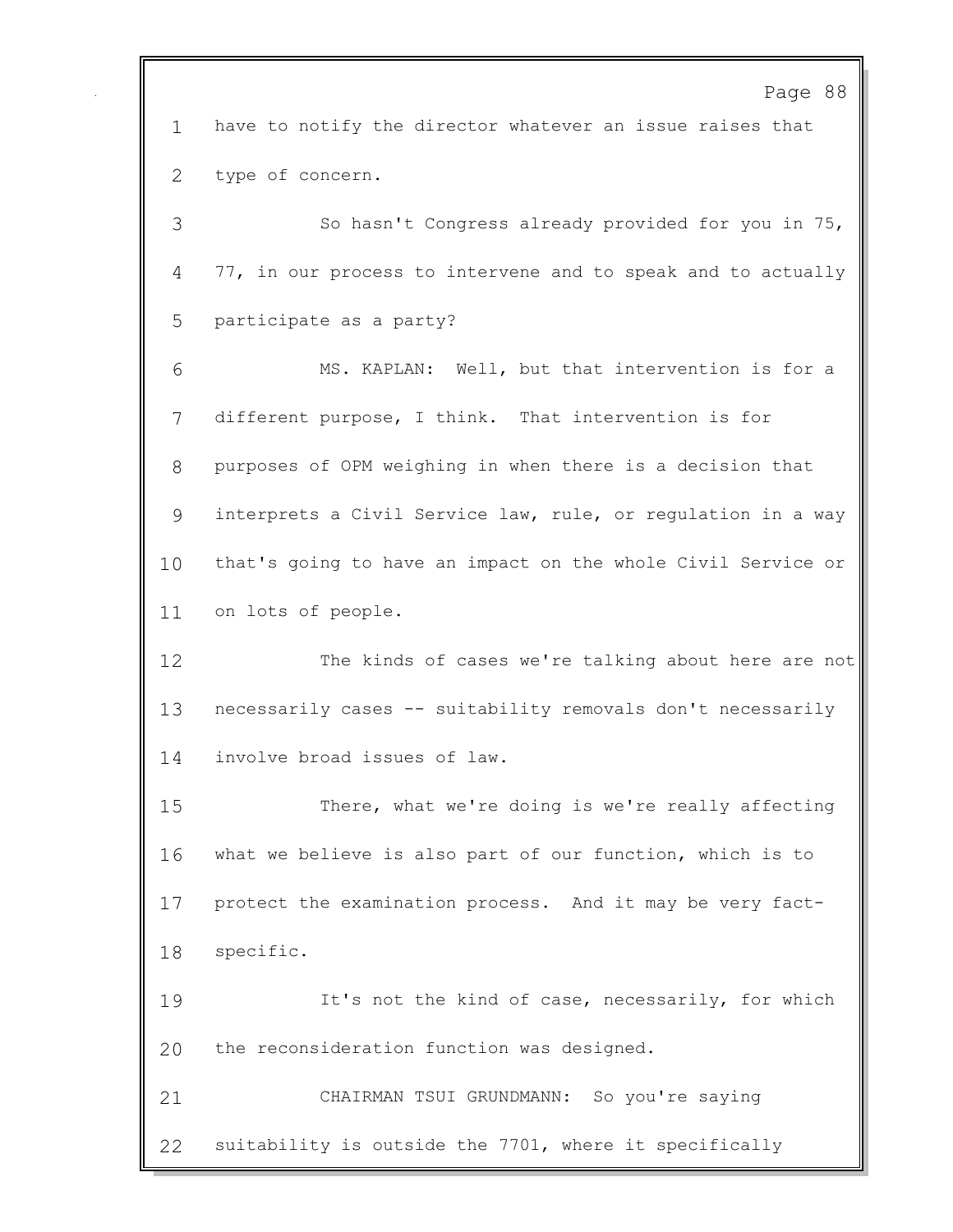Page 89 mentions the director? MS. KAPLAN: No, I'm not saying that. I think in a suitability case, if there were a decision by the MSPB in a suitability case, that interprets Civil Service law, rule, or regulations -- a case like this one, for example, God forbid (laughing)  $-$ 7 CHAIRMAN TSUI GRUNDMANN: Exactly -- MS. KAPLAN: That OPM could come in and, you know, seek reconsideration and take the case to the Court of Appeals. 11 But what I'm saying is that even in cases where it's not a big Civil Service issue, it's not a big legal issue, OPM has a role to play where the question is whether 14 someone should have gotten there job to begin with; Whether they have engaged in fraud in the examination, whether they have refused to provide testimony to the MSPB or the Office of Special Counsel. 18 And so that's what this is about. And I think that I understand the argument about how Chapter 75 talks about removals, and there is an exceptions clause, and all of that. 22 But I think it really begs the question of whether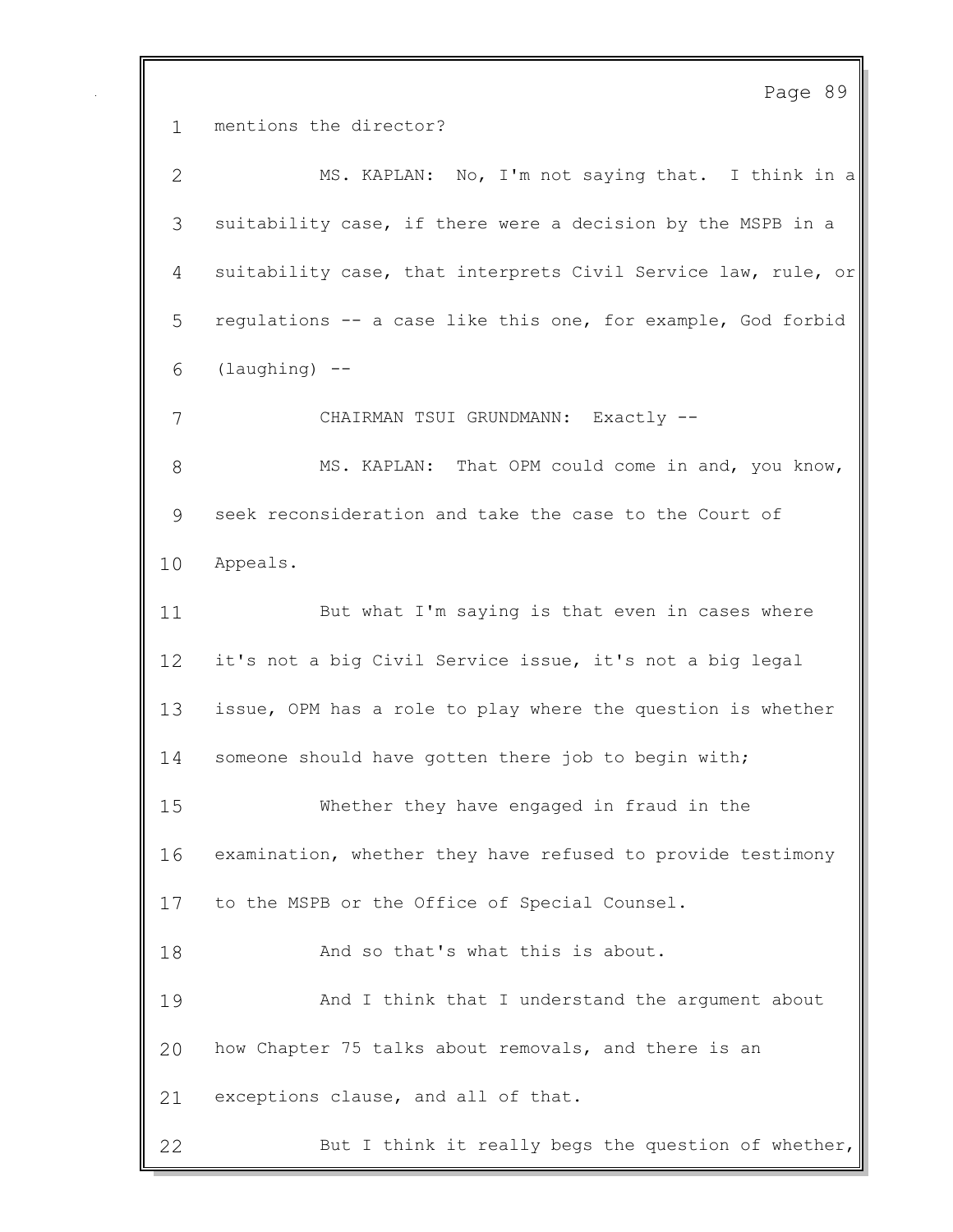when Congress enacted Chapter 75, what it had in mind was to reach OPM-directed suitability removals. And the reason I say that it didn't have that in

 mind, or it didn't necessarily have that in mind, is because when we look at the history proceeding the Civil Service Reform Act, the removals for these limited purposes were always treated differently than Agency-initiated adverse actions.

 And you don't have to read Chapter 75 the way that the Appellants are reading Chapter 75. You don't. Because you can read the reference to an Agency to mean an employing 12 agency, which is really the way it makes the most sense, if you look at the history.

**And so that being true, you don't have to read it**  the way that they read it. And if you do read it the way 16 that they read it, what you're doing is you're undermining this long-standing authority, you're almost invalidating 18 executive orders, as a matter of fact;

 Which provide that OPM can direct suitability removals. You're undermining that, because you're saying that, "Yes, OPM, you direct the suitability removal," but then somehow the employing agency comes in and gets in front

## Page 90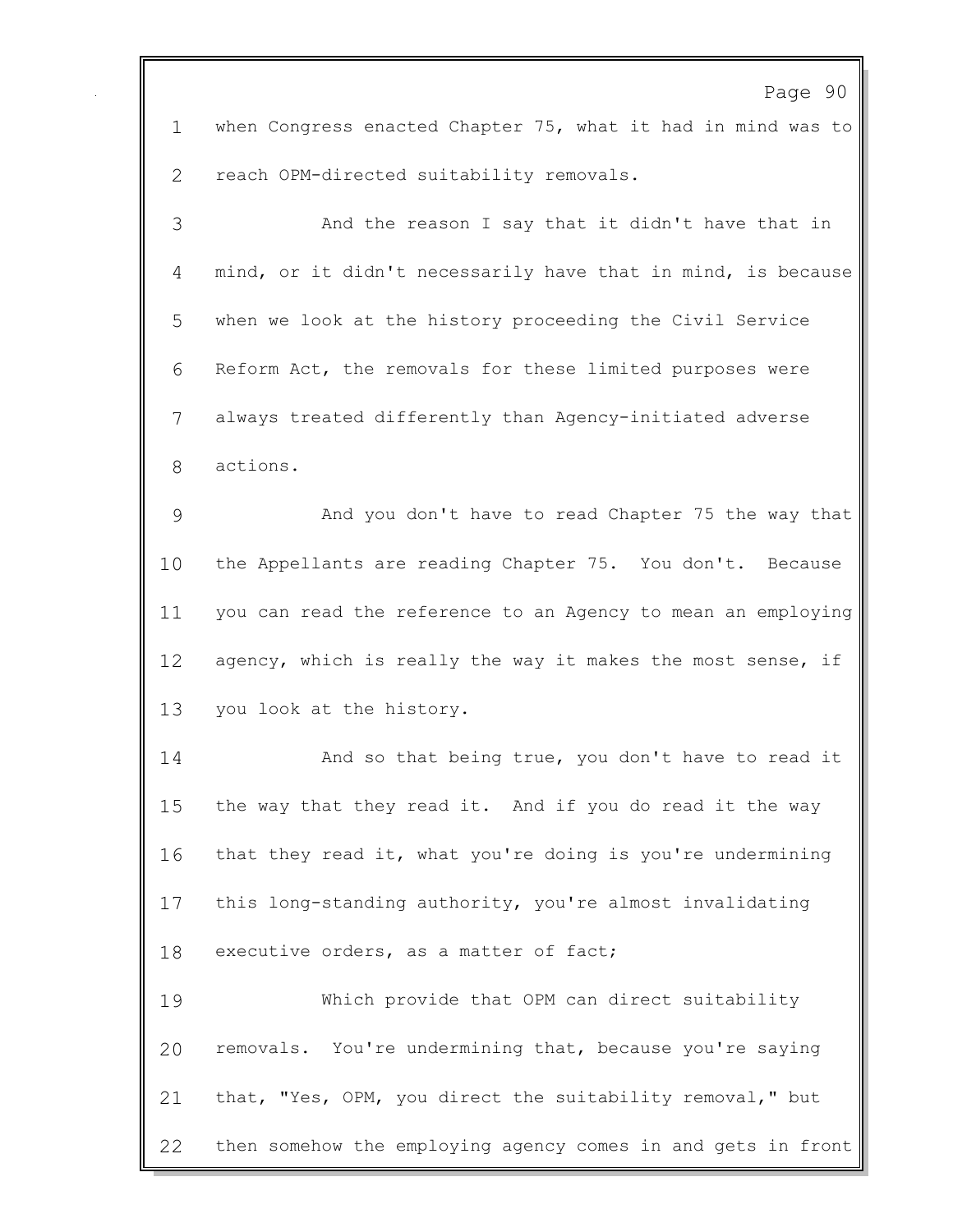Page 91 of it. It doesn't make any sense. And so our argument is: You don't read Chapter 75 the way that they read Chapter 75. We're not trying to override a statute with a regulation; we don't read the statute the way that they read the statute. The exceptions clause, which they rely upon, while it's very easy to reconcile the exceptions clause with the argument that we're making, what that is, is if you look at it, each of those exceptions are other statutory procedures for removal that Congress was creating when it passed the Civil Service Reform Act. It listed those. It listed those because it wanted to make it clear that an Agency doesn't have to remove somebody under 75 procedures. They can use these other procedures. It doesn't necessarily speak to the question of whether OPM's longstanding scheme of suitability removals, which are by regulation, which were not touched by the Civil Service Reform Act, survive, or whether they were intended to be covered by Chapter 75. So the plain language argument, which is the strongest argument of the Appellants, I think is very,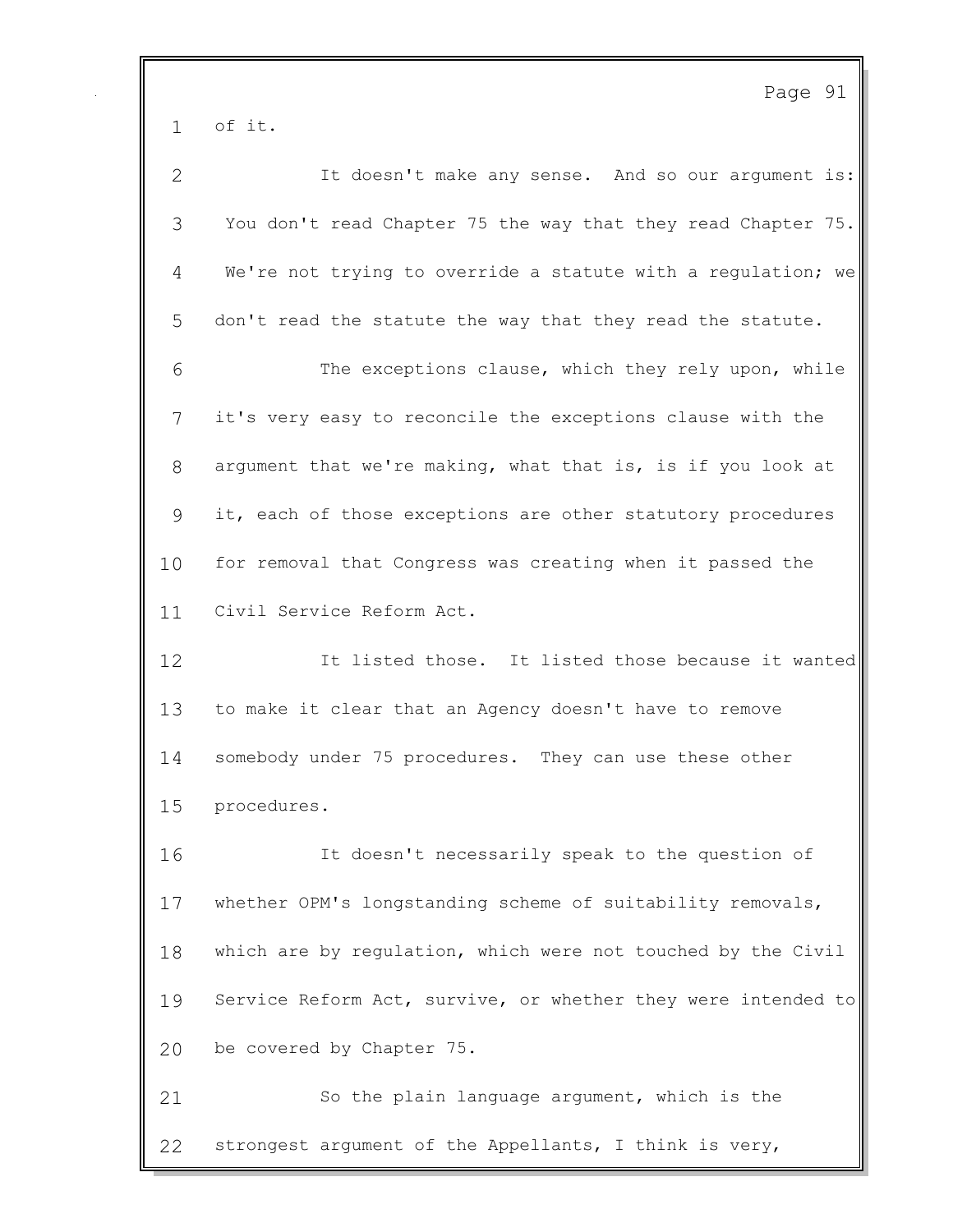somewhat simplistic.

| $\mathbf{2}$ | And if we want to take the plain-language argument            |
|--------------|---------------------------------------------------------------|
| 3            | a little bit further, and if, let's say we want to say, as    |
| 4            | you were suggesting, Vice Chair Wagner, that OPM can be the   |
| 5            | Agency, all right, in that case, then OPM would be the        |
| 6            | Agency, OPM would be directing the removal.                   |
| 7            | And answer would come back to OPM; the employee's             |
| 8            | response; OPM would make a determination. Kind of the way it  |
| 9            | works now, with a small distinction, which is that under our  |
| 10           | regs, there's no provision for an oral reply.                 |
| 11           | All right, then OPM defends the case in front of              |
| 12           | the Merit Systems Protection Board, just like OPM has do now. |
| 13           | The only thing left is, well, do the Douglas                  |
| 14           | Factors apply now? Because it's an action under Chapter 75.   |
| 15           | Well, it doesn't follow that the Douglas Factors              |
| 16           | would necessarily apply, if OPM is an Agency taking an action |
| 17           | under Chapter 75, because if you go back and you look at the  |
| 18           | Douglas case, and you look at the Lisiecki case, and other    |
| 19           | cases that have interpreted those factors, the whole reason   |
| 20           | those factors exist is because historically they were the     |
| 21           | factors, the Civil Service Commission looked at, when it was  |
| 22           | reviewing Agency-initiated removals.                          |

Page 92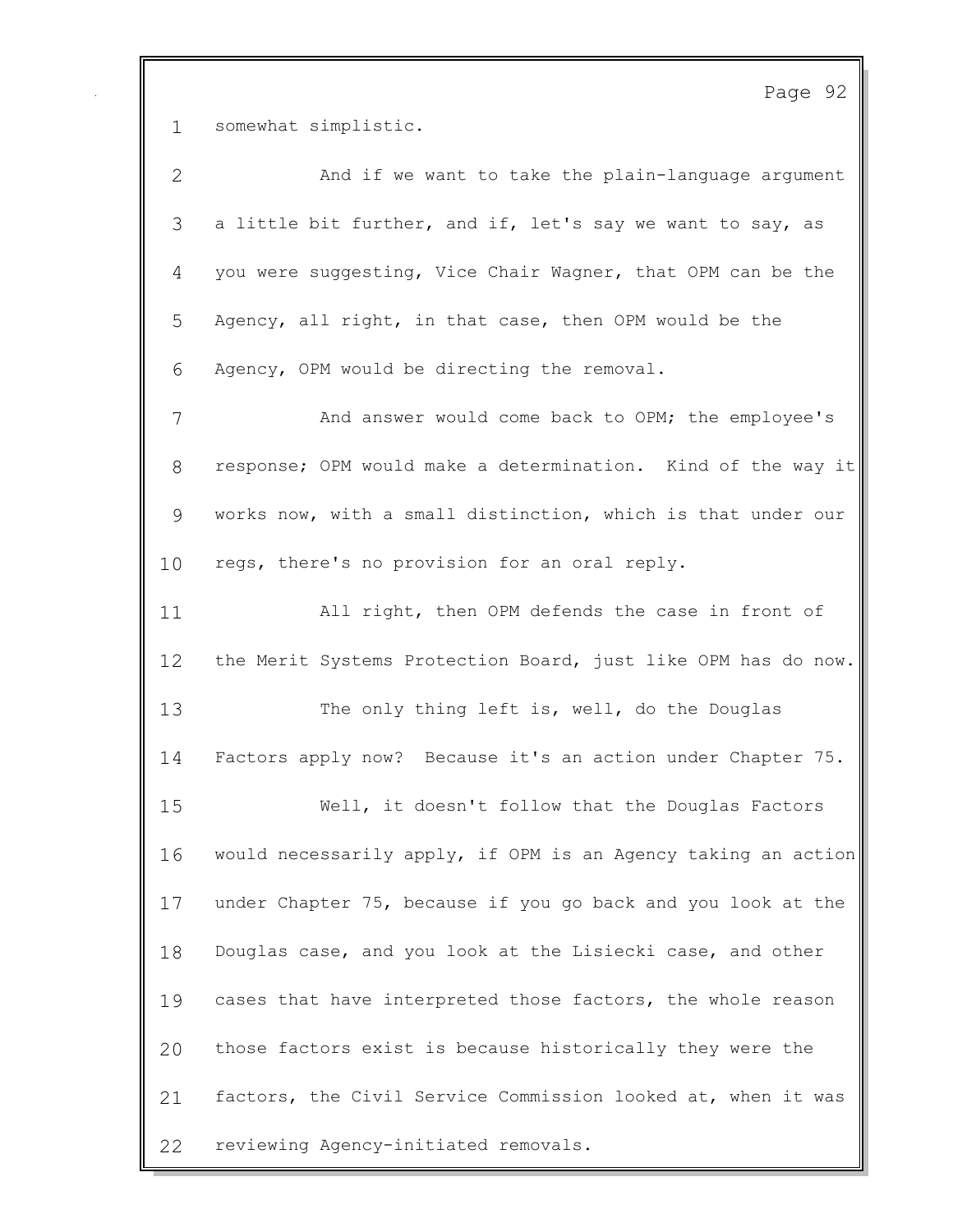Page 93 VICE CHAIRMAN WAGNER: Okay. I have a question, though. Apart from, again -- even assuming 5 CFR 731, is the source of the Board's subject matter jurisdiction to look at suitability actions -- or, suitability removal? Okay? You've still got the statutory construct that says, "Okay, or yes, we get the jurisdiction from 731, but once we have it, 7701 dictates to us what we do with it." 8 And under 5 USC 7701, we cannot sustain an action that is not proven by a preponderance of the evidence. And yet under your regulations, you would have it that if, you know, if OPM alleged ten charges, and only one was sustained, it would still be a matter that would have to go back to you on remand. 14 MS. KAPLAN: Well -- VICE CHAIRMAN WAGNER: Which is contrary to what 7701 -- MS. KAPLAN: No, because you would be reviewing our suitability determination to figure out whether it was supported by preponderant evidence. If you decide that eight or nine of the charges are not supported by a preponderance 21 of evidence, those are gone. Then on remand, there's the once charge, which the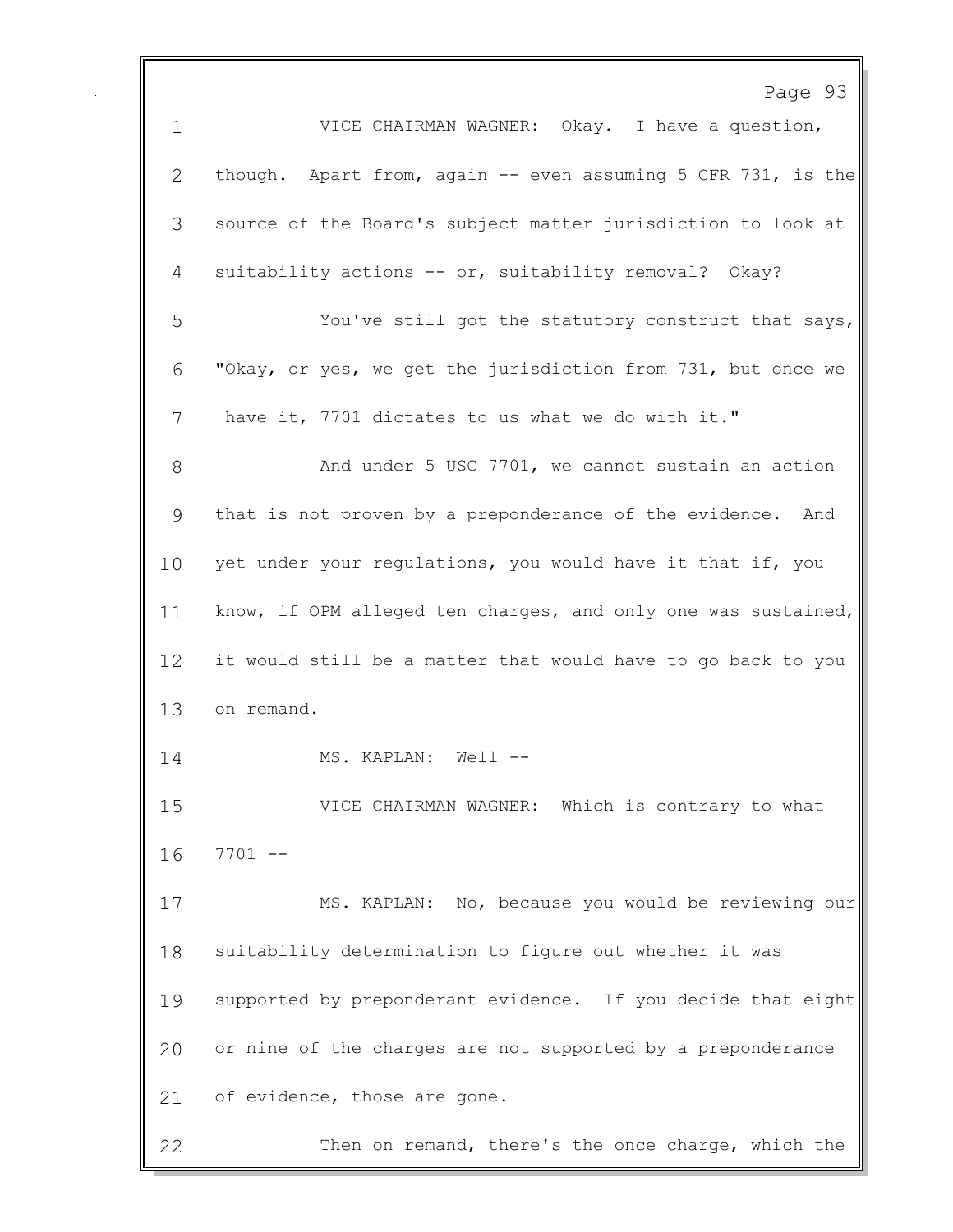|             | Page 94                                                      |
|-------------|--------------------------------------------------------------|
| $\mathbf 1$ | Board has found is supported by preponderant evidence. Then  |
| 2           | what we get to decide is what action is taken.               |
| 3           | So we're not subverting 7701, and the way that it            |
| 4           | works if you agreed with us that is not a Chapter 75 action, |
| 5           | and the Board has, you know, such jurisdiction as is granted |
| 6           | to it by OPM, it's not inconsistent 7701, because you still  |
| 7           | are going to be looking at these charges to see if they're   |
| 8           | supported by preponderant evidence.                          |
| 9           | The only thing that you're not looking at -- and             |
| 10          | you don't even look at this in performance cases, by the way |
| 11          | -- performance cases you don't mitigate --                   |
| 12          | (Simultaneous conversation.)                                 |
| 13          | CHAIRMAN TSUI GRUNDMANN: -- statutory provision              |
| 14          | for it $-$                                                   |
| 15          | MS. KAPLAN: Well, but are they not reviewing under           |
| 16          | 7701? I think they are, as well. And it's the same kind of   |
| 17          | thing.                                                       |
| 18          | So you know, they don't really conflict with each            |
| 19          | other.                                                       |
| 20          | CHAIRMAN TSUI GRUNDMANN: When we remand back to              |
| 21          | you the one charge, do you then go back and reapply 202,     |
| 22          | 731202?                                                      |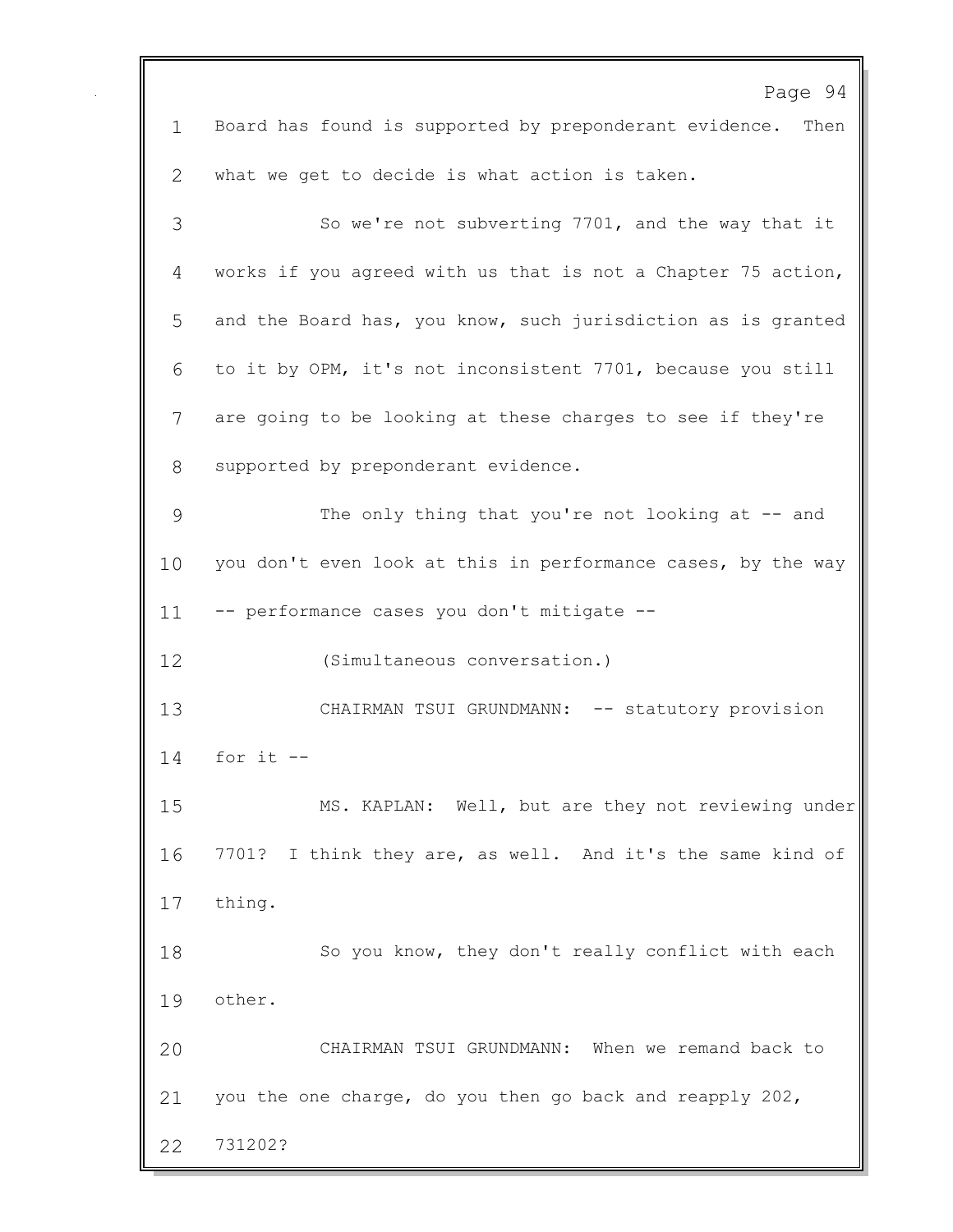Page 95 MS. KAPLAN: We would look at the whole thing all over again. We would say, "Okay, this is the only thing that's left." It's do we still -- the Board has now found that the individual is not suitable. But that shows not suitable for employment. Okay, is it the kind of thing, do we want to remove the person? Maybe we do. 8 Do we want to debar them? Do we want to -- usually -- let me frank with you -- usually they come together, all three things are done. 11 11 If the Board remands it and sends it back, and we find the person unsuitable, we're going to apply all three of the remedies. VICE CHAIRMAN WAGNER: But, you know, I realize that in your brief, you sort of pass this off. But the actual plain language of the regulation says that what is coming to us is the suitability action for review. 18 MS. KAPLAN: Yeah. VICE CHAIRMAN WAGNER: And it's I think a little too simplistic, to use your own term, to say, "Well, that doesn't mean suitability action, it just really means determination," when OPM took pains in its regs to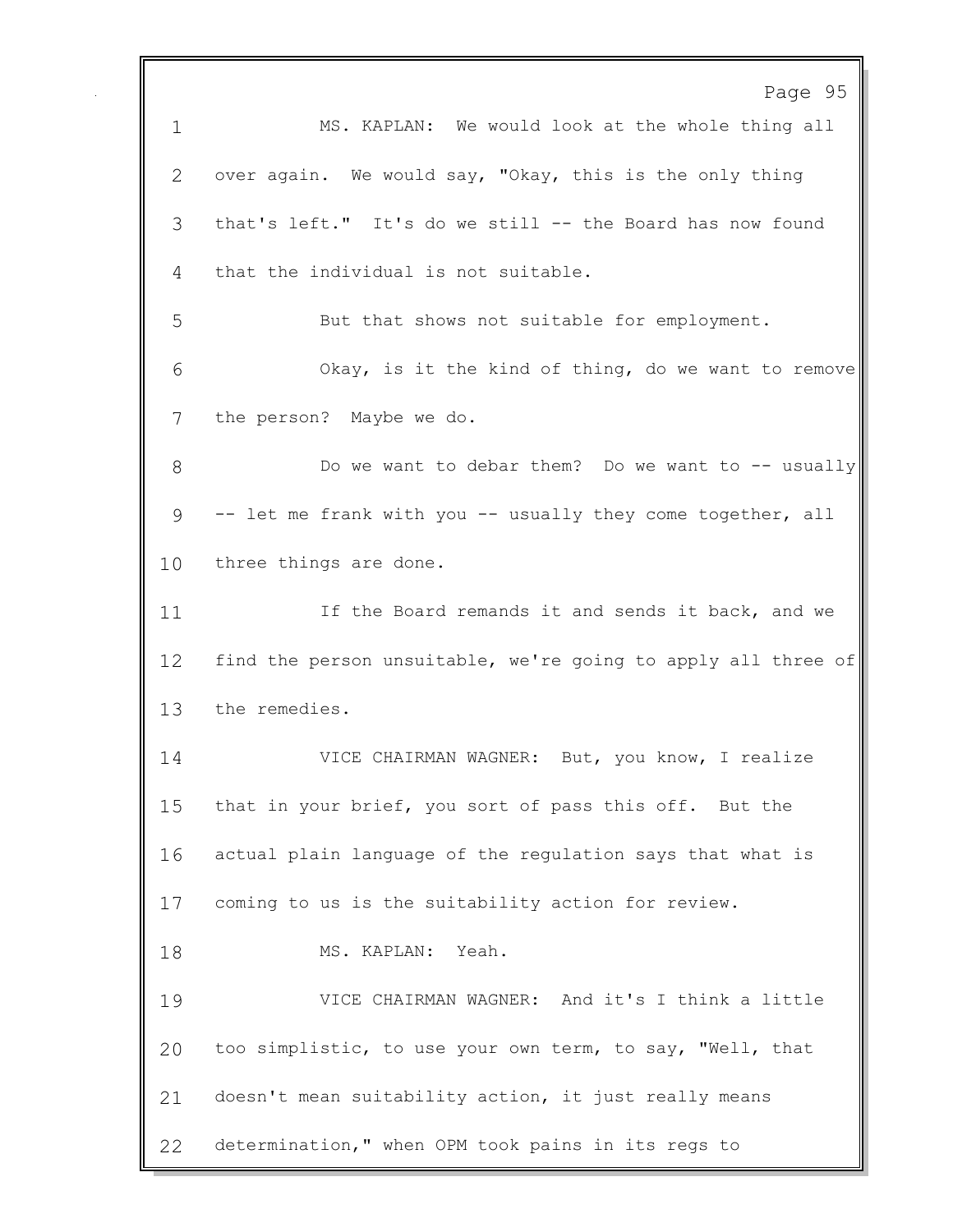Page 96 differentiate between those two things. MS. KAPLAN: Well, you know, if I had it to do all over again, I think that that created some confusion, obviously. But still, if you look at the scope of the Board's review, which is much more specific, the section, and in the current regulations as well, they talk about the Board, you know, reviewing the determination and not reviewing the specific actions. So that was -- I think, what was trying there is not entirely clear, by now, characterizing as a suitability action. 13 But I can tell you in the Preamble, I mean, I think we said we were still adopting the standard of review in Folio. And there was no intention to change Folio. And that's what our regulations mean. And you know, it might deserve a little revisit, but I don't think -- I still think that, you know, the use of the phrase, "suitability action" in the regulations doesn't change the Board's scope of review, which is specifically also addressed, even in the current regulations. CHAIRMAN TSUI GRUNDMANN: Can I take you to a different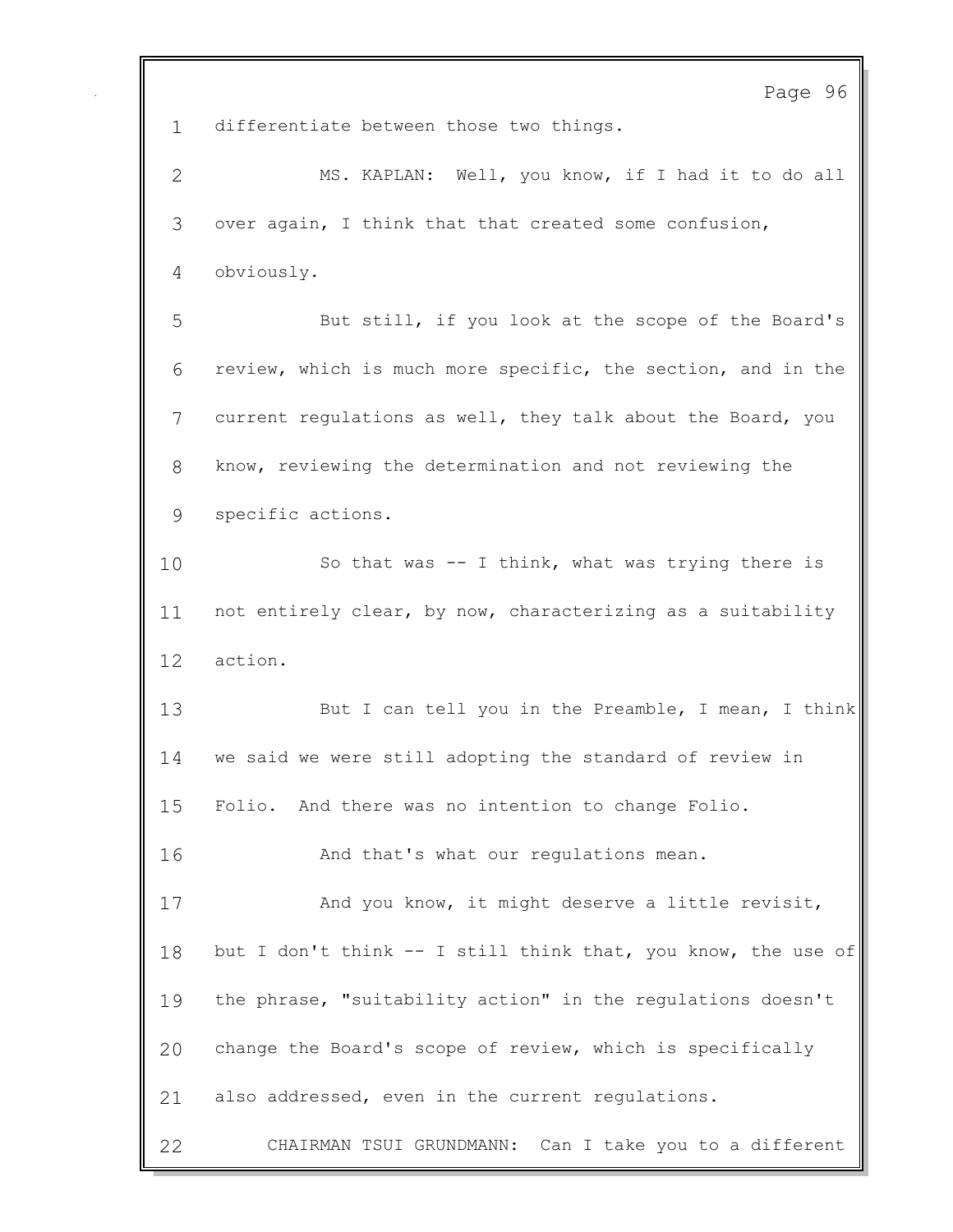Page 97 direction? We have a history of reviewing removals, when the third parties actually made the decision, the underlying decision to remove an employee; Such as loss of driver's license, such as maybe loss of a bar certificate, if you're an attorney. So a third party entity has made that determination. Yet the Agency takes the removal action. And we still review it under Chapter 75. MS. KAPLAN: Mm-hmm. CHAIRMAN TSUI GRUNDMANN: It's more like a condition of employment, my driver's license, by driving a truck. MS. KAPLAN: Mm-hmm. It's a qualification. CHAIRMAN TSUI GRUNDMANN: It's a qualification for employment. So is there a distinction between suitability for federal employment and eligibility to occupy a position? MS. KAPLAN: There is a distinction between suitability for federal employment, which really goes to your character and your conduct, and qualifications for employment.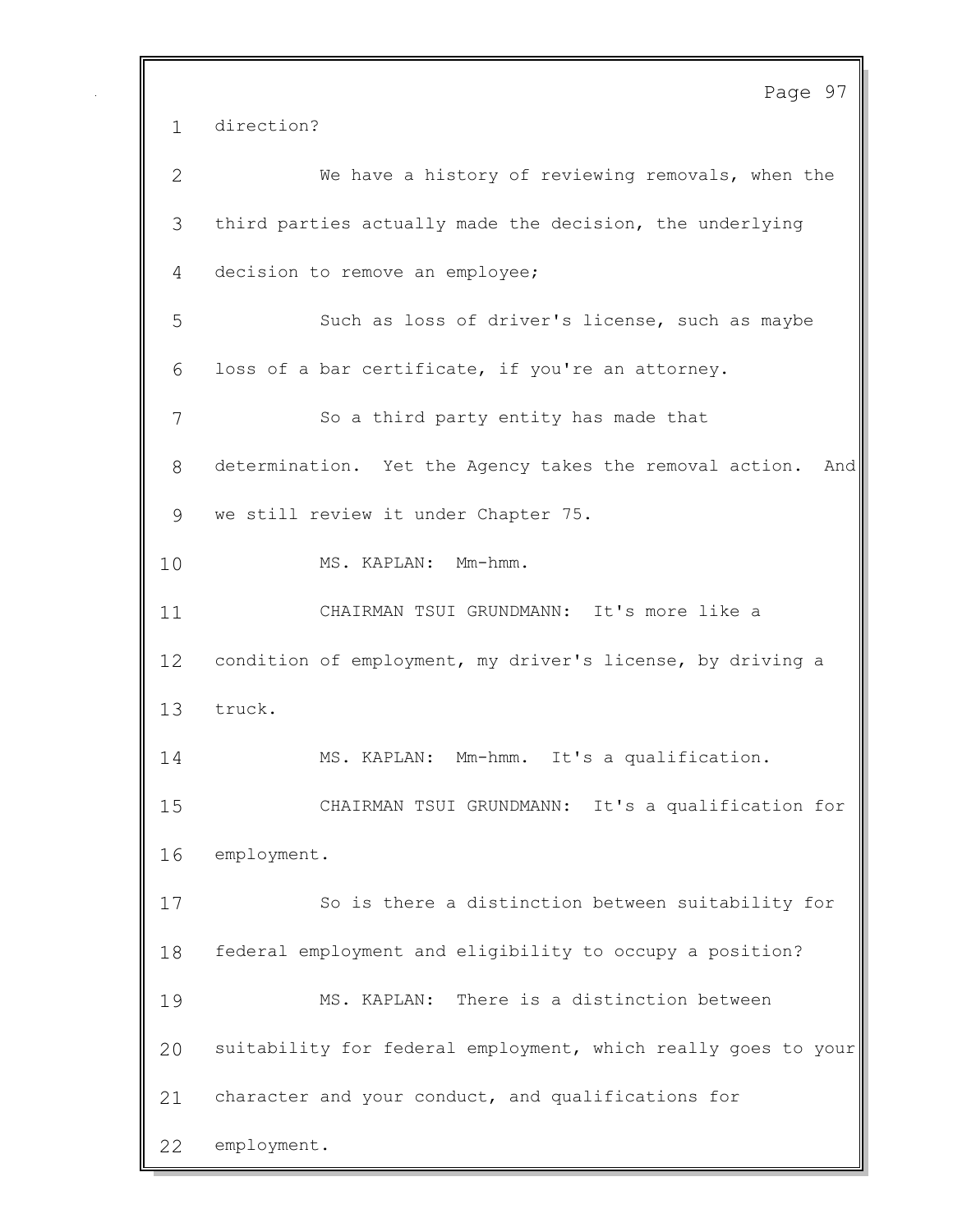Page 98 1 I don't know about eligibility. I'm sure that the people at OPM, who know this stuff like much better than I do would be able to draw a distinction between eligibility qualifications, examination, and suitability. But suitability is about character and conduct. It's not about qualifications. CHAIRMAN TSUI GRUNDMANN: So, but I'm just saying that, again, a third party has made that determination we're using. You're using the Agency as the vehicle to remove the employee. MS. KAPLAN: Well, but that's different than 12 suitability, because suitability is about -- you know, the fact that you don't have a driver's license doesn't, you know, speak to your character and your conduct to hold the position. CHAIRMAN TSUI GRUNDMANN: What if I lost my 17 driver's license, because I lied on some sort of -- my driver's license? MS. KAPLAN: There you go, bringing it right back. (Laughter.) CHAIRMAN TSUI GRUNDMANN: There you go. MS. KAPLAN: Okay. I think my time is up.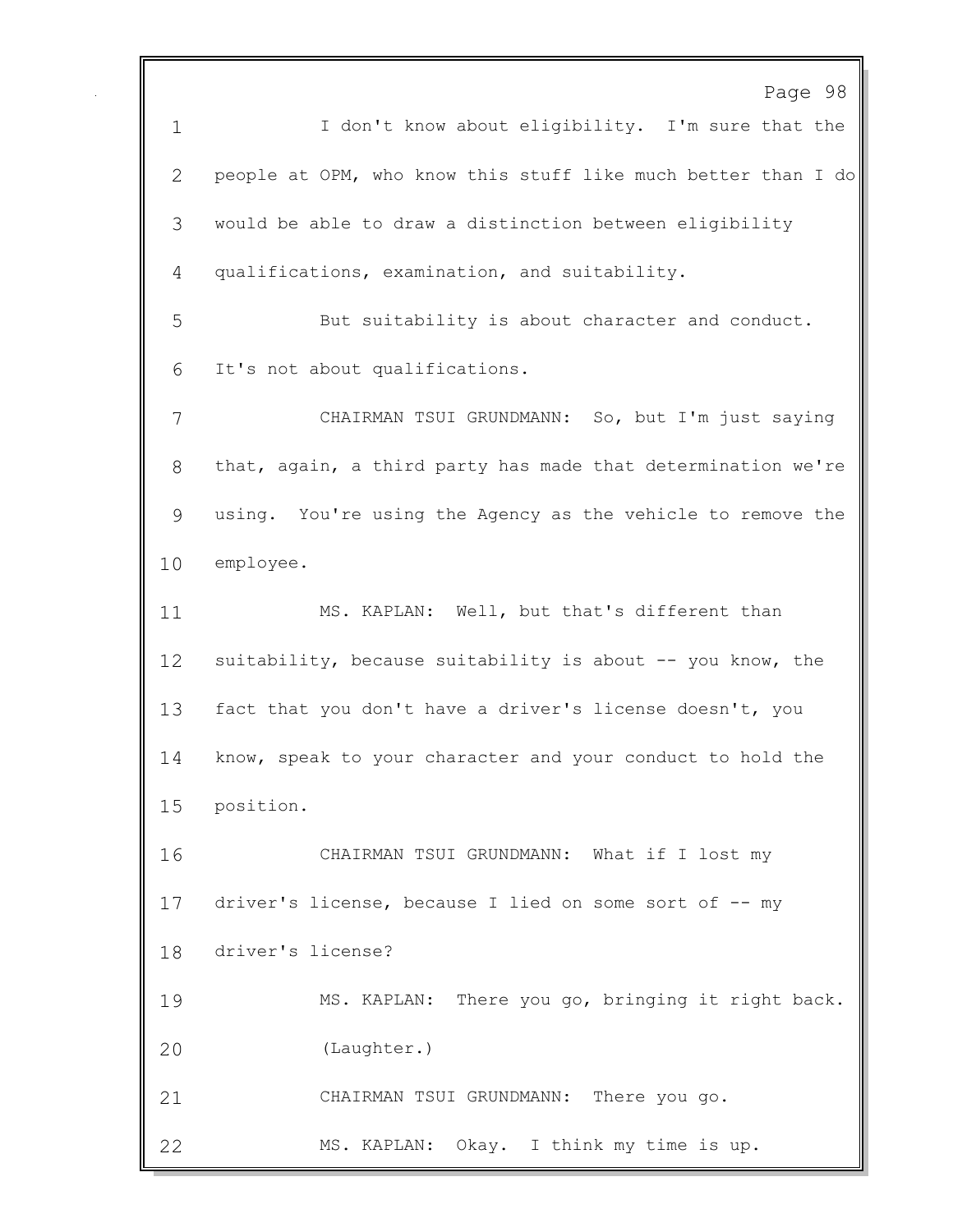```
Page 99
 1 Thank you very much. 
 2 (Laughter.) 
 3 MS. KAPLAN: Oh, is that an actual question? Do 
 4 you want -5 (Laughter.) 
 6 CHAIRMAN TSUI GRUNDMANN: No. Thank you very much. 
 7 MS. KAPLAN: Thank you.
 8 CHAIRMAN TSUI GRUNDMANN: Okay. 
 9 I believe we're on Amici for OPM, Department of 
10 Treasury, Mr. Avitabile? 
11 MR. AVITABILE: Thank you.
12 May it please the Board, my name is Greg Avitabile, 
13 and I'm here today for Amicus Department of Treasury.
14 Before I turn to my prepared remarks, I just wanted 
15 to call your attention -- I know one of the central issues 
16 here has been whether the intent of Chapter 75 was to apply 
17 to actions taken by the employing agency on the one hand 
18 versus OPM on the other. 
19 And I think, if I could just call your attention to
20 pages 6 and 7 of the brief that we filed, I cite to several 
21 passages from the legislative history in the Senate report 
22 that I think strongly counsel for that finding that it would
```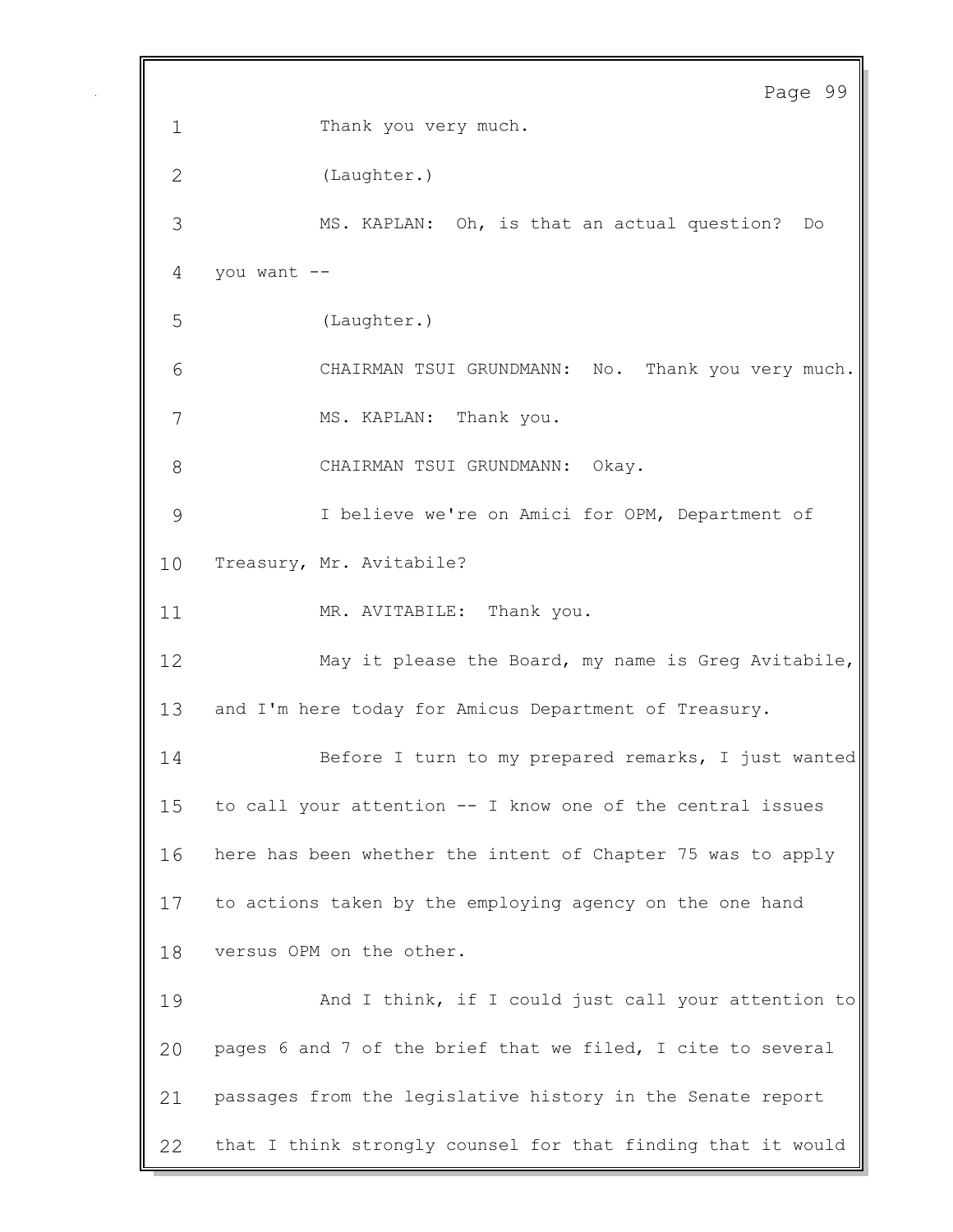apply only to adverse actions taken by Agencies.

Page 100

 In one passage -- CHAIRMAN TSUI GRUNDMANN: What page is that again? MR. AVITABILE: Well, it's page 6 and 7 of the amicus brief filed by the Treasury Department. In one passage, there's an observation made that the new CSRA Section 71513 procedures, requiring that agencies take adverse action only for cause, are identical to current statutory provisions relating to adverse actions, indicating that there was a recognition that at least with respect to Chapter 75, which also pre-existed the Civil Service Reform Act, there was an intended continuity in the purpose of that section, as to its application to employment agencies. And then on page 7, there's just frankly a number of different references to the impacts on the employing agency of various circumstances that can arise under Chapter 75, implying once again that the understanding of Congress

was that this was really a Chapter applicable to the

employing agency.

 VICE CHAIRMAN WAGNER: But I thought -- I'm not sure if it was OPM -- but somebody argued the point that pre-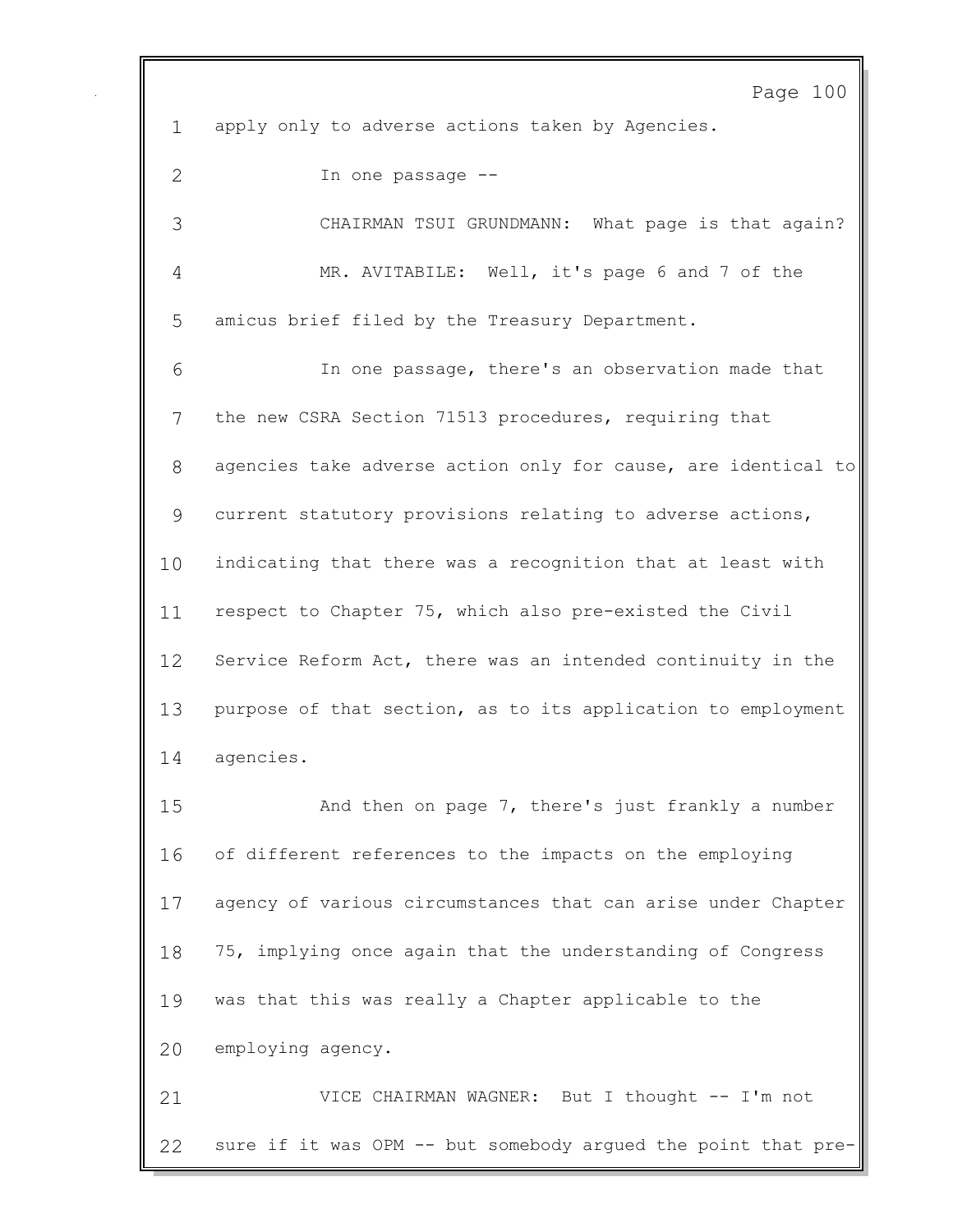Page 101 CSRA, that this was really delegated authority that was being exercised, that it was, you know, pre-CSRA, it was a centralized personnel authority, and that the CSRA was in fact intended to decentralize that authority. So, which is it? Is it that, you know, what Congress intended to do was to perpetuate a centralized authority construct? MR. AVITABILE: I think what Congress intended to do, at least with respect to Chapter 75, was to continue to have adverse actions taken, based on misconduct, to be taken 11 by the employing agency, and it left in place -- and I don't really want to repeat OPM's argument, that's not what I'm here for -- but it really left in place the longstanding pre- existing practice, based again on Section 3301, delegated by the President to OPM, previously to the Civil Service Commission, to determine fitness for federal employment, and the entire construct relating to fitness was separate from the construct concerning adverse actions that could be taken by an Agency. And I believe the legislative history, the language that I cited, demonstrates that the intent was to continue that distinction. Because Chapter 75 was recognized as an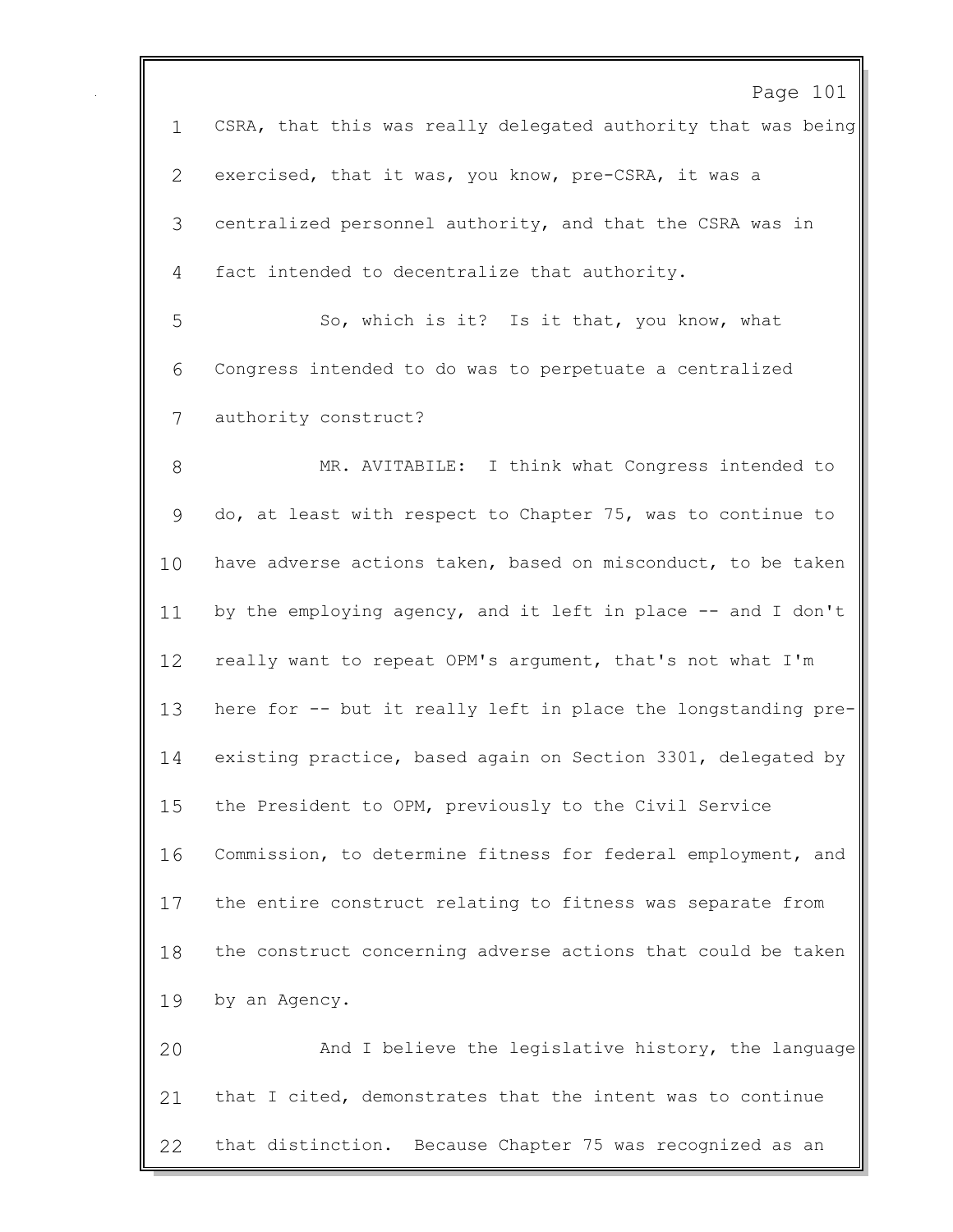Page 102

 adverse action taken by the employment Agency, whereas suitability determinations would be made by OPM, for other reasons.

 VICE CHAIRMAN WAGNER: But fitness determinations can also give rise to adverse actions. Correct? I mean, an employee can become unfit for duty in the course of -- MR. AVITABILE: There's no question that an employing agency could, based on the same conduct that OPM identified, also would choose to take an adverse action. 10 But the problem with that, which gets more probably to what I was intending to talk about, is the distinction between the interest OPM is intended to serve versus what the Agency's interests are; Agencies, as you know, that will take adverse actions based on the managerial discretion, whether they think a particular adverse action promotes efficiency of the service -- in other words, how's it going to impact on the conduct, on the operation of the Agency, and -- of the Agency's mission? OPM on the other hand, as I mentioned a moment ago, has a duty that was granted to the President by Congress and then delegated by Congress to provide to OPM to ensure that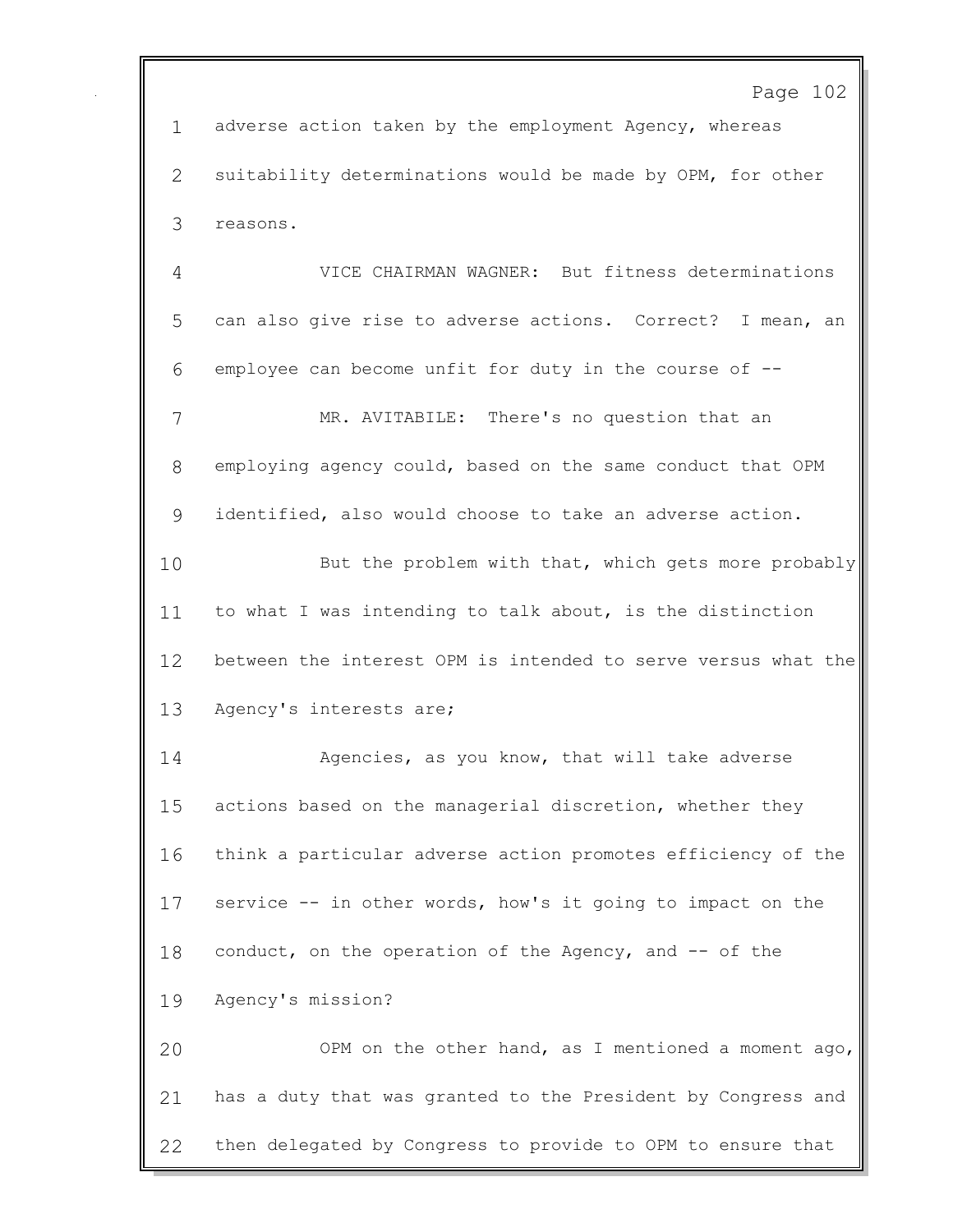Page 103

 the character and conduct of applicants make them fit for federal employment.

 So OPM is concerned with the integrity of the application in the examination process, and by extension protects the interests of the federal government at large. Agencies, on the other hand, are going to try to protect their own parochial interests in their own mission. And the problem you get when you have that diversion of interests in having an Agency defend OPM's suitability decision, is that you risk the possibility of undermining the integrity of the work force. 12 As we know from the regulations, already, Agencies do not always support OPM's determination that an employee 14 should be removed, based on suitability. And an Agency that wished to retain an employment would not be able to retain an employee would not be able to effectively represent OPM's interests as the defender of the decision. There's also other practical obstacles we see to be representation of OPM's interest before the MSPB by the Agency. Even assuming, for instance, that OPM could, in addition to their other statutory duties, prepare employing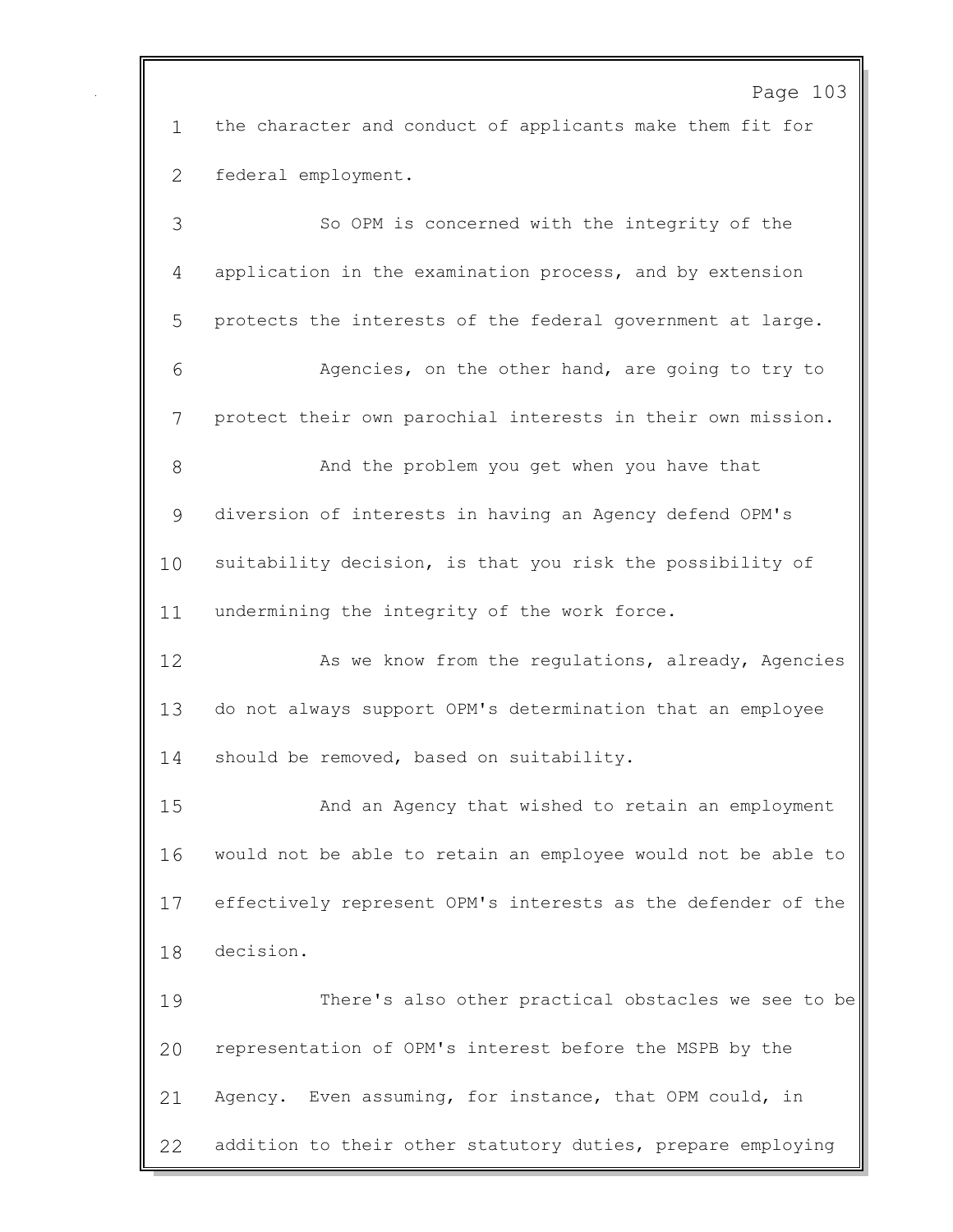Page 104 agencies to defend OPM's position, the employing agency could never be as effective a representative of OPM's interests. VICE CHAIRMAN WAGNER: I mean, these are pretty broad statements about the relative ability of OPM and Agencies, and what not; And their interests and lack of -- you know, I mean, it's a broad swipe at agencies and their willingness to ensure the integrity of the federal work force. And you know, if you really want us to -- is this case turning on -- MR. AVITABILE: No. My intent is not in any way to impugn any particular agency's interest in maintaining employees that, you know, clearly would be inappropriate. But I think it's been established by a number of individuals who have spoken here today that there are circumstances, particularly where an employee has been working for a year or more, that an Agency might have interests in retaining the employee, that they might consider to be paramount over what OPM would deem to be the appropriate outcome, based on their statutory mandate to protect the integrity of the federal workforce. CHAIRMAN TSUI GRUNDMANN: And in those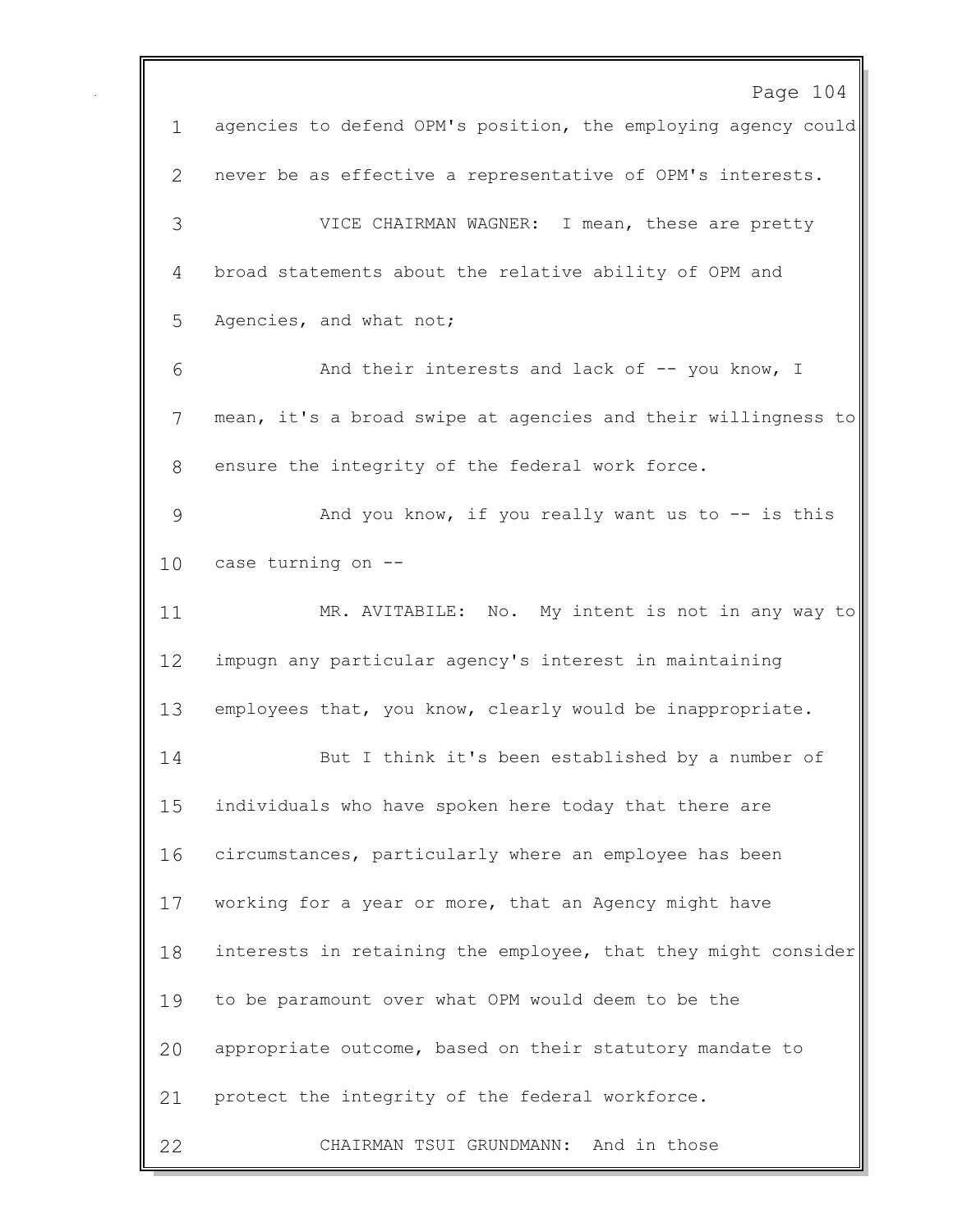Page 105 circumstances, then OPM's concern would override any Agency concerns? MR. AVITABILE: I think it should. And that's why it is OPM's responsible to make those determinations. I think also -- CHAIRMAN TSUI GRUNDMANN: I think you're out of time. 8 MR. AVITABILE: Oh, all right. CHAIRMAN TSUI GRUNDMANN: So I'll give you about 30 seconds. MR. AVITABILE: No, that's okay. I mean, that's fine. I don't mean to -- (Laughter.) CHAIRMAN TSUI GRUNDMANN: Do you want to wrap up? MR. AVITABILE: The only other point I was going to make, you know, related to the problems of mitigation and the application of Douglas Factors. I think that's really been covered already. CHAIRMAN TSUI GRUNDMANN: Okay. MR. AVITABILE: So I appreciate your time. CHAIRMAN TSUI GRUNDMANN: Thank you -- MR. AVITABILE: Thank you.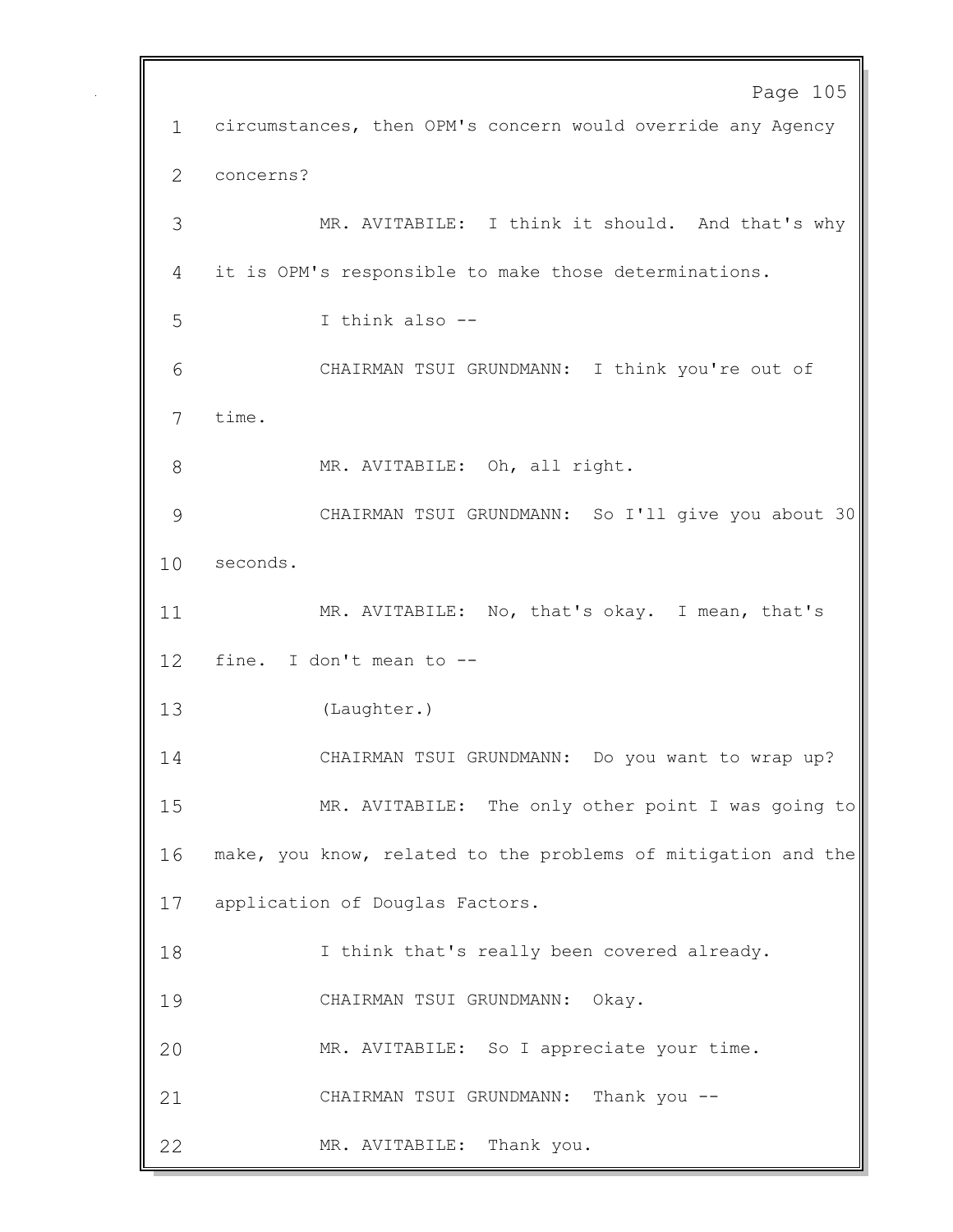Page 106 CHAIRMAN TSUI GRUNDMANN: We're back to Mr. Kaplan. MR. KAPLAN: No, Ms. Alden. CHAIRMAN TSUI GRUNDMANN: Oh, Ms. Alden, two minutes. MS. ALDEN: Thank you. We switched. CHAIRMAN TSUI GRUNDMANN: Okay. 7 MS. ALDEN: Thank you. Going back to 7513, and the Agency, I think that Department of Treasury's reference to the legislative history again is quite helpful. The statute is clear. It says an Agency may take an action covered by the subchapter. I believe Treasury's right. That applies to the employing agency. And that is because the legislative history is also equally clear that OPM isn't supposed to be taking these actions. That doesn't apply to OPM. After the employee becomes tenured, OPM no longer has authority to require that an employee be removed. And a lot of what we've been talking about here today is policy issues. In those circumstances where OPM believes that they don't have this tenured employee is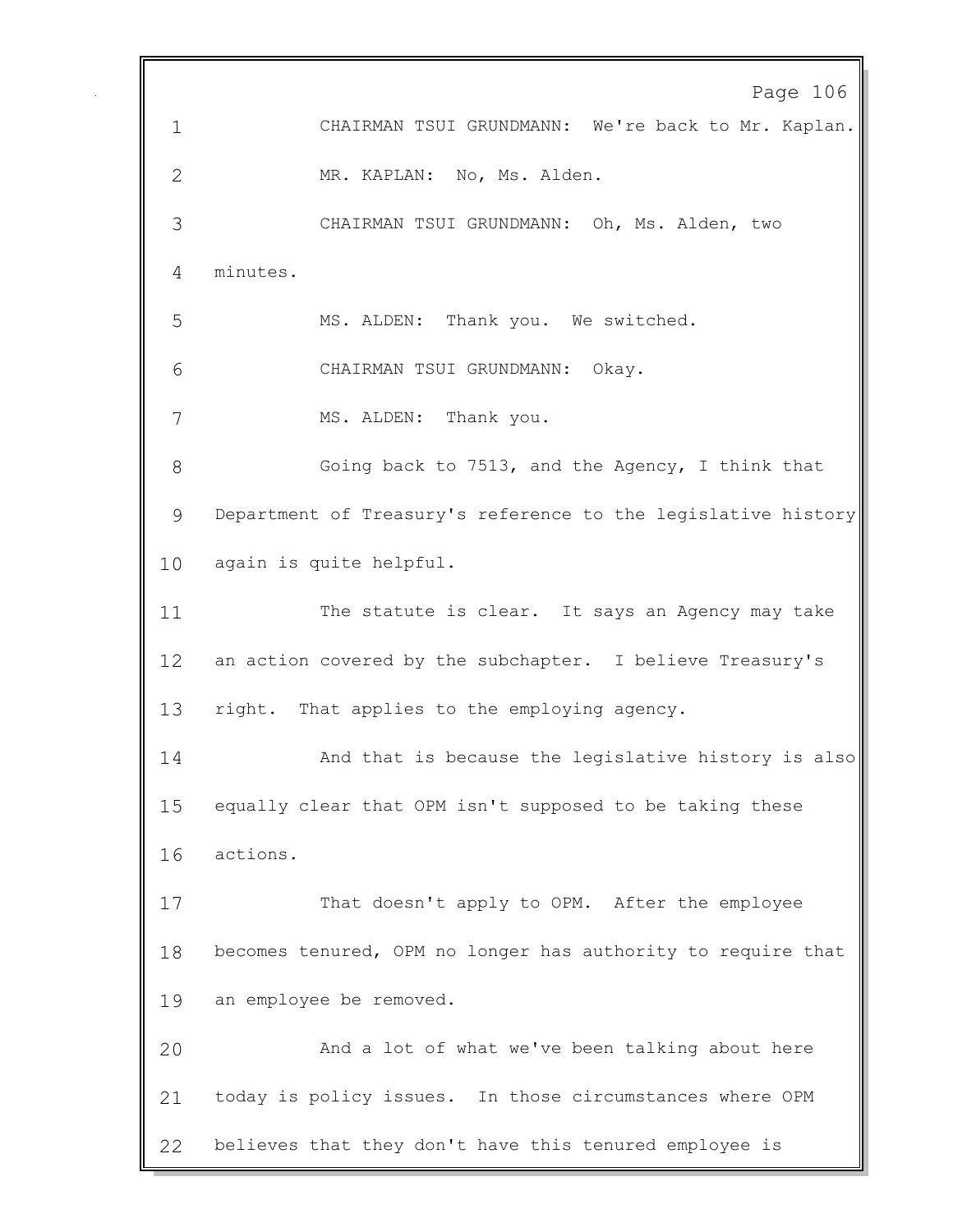Page 107 unsuitable, but the Agency may feel differently. There's the tension there. There is a tension there in terms of the policy. But the statute has no tension. The statute is clear. So if that policy tension causes a problem, we are not the people to resolve that. The Board is not the right place to resolve it. The Fed Circuit is not the right place to resolve it. That has to go back to Congress. If the Congress wants to resolve it by amending the Act, that's appropriate. But the Act as it stands is quite clear, and it does not give OPM the authority to terminate tenured employees. Again, focusing on the legislative history just for a moment, as I stated in my principle argument, OPM did not rebut our legislative history in its briefs. It also didn't rebut the legislative history here. The legislative history is really powerful. And I submit that that is the Appellants' strongest argument. The legislative history is unambiguous that removal actions include suitability determinations. That's my two minutes. Thank you. CHAIRMAN TSUI GRUNDMANN: Thank you very much. Mr. Kaplan has the last word.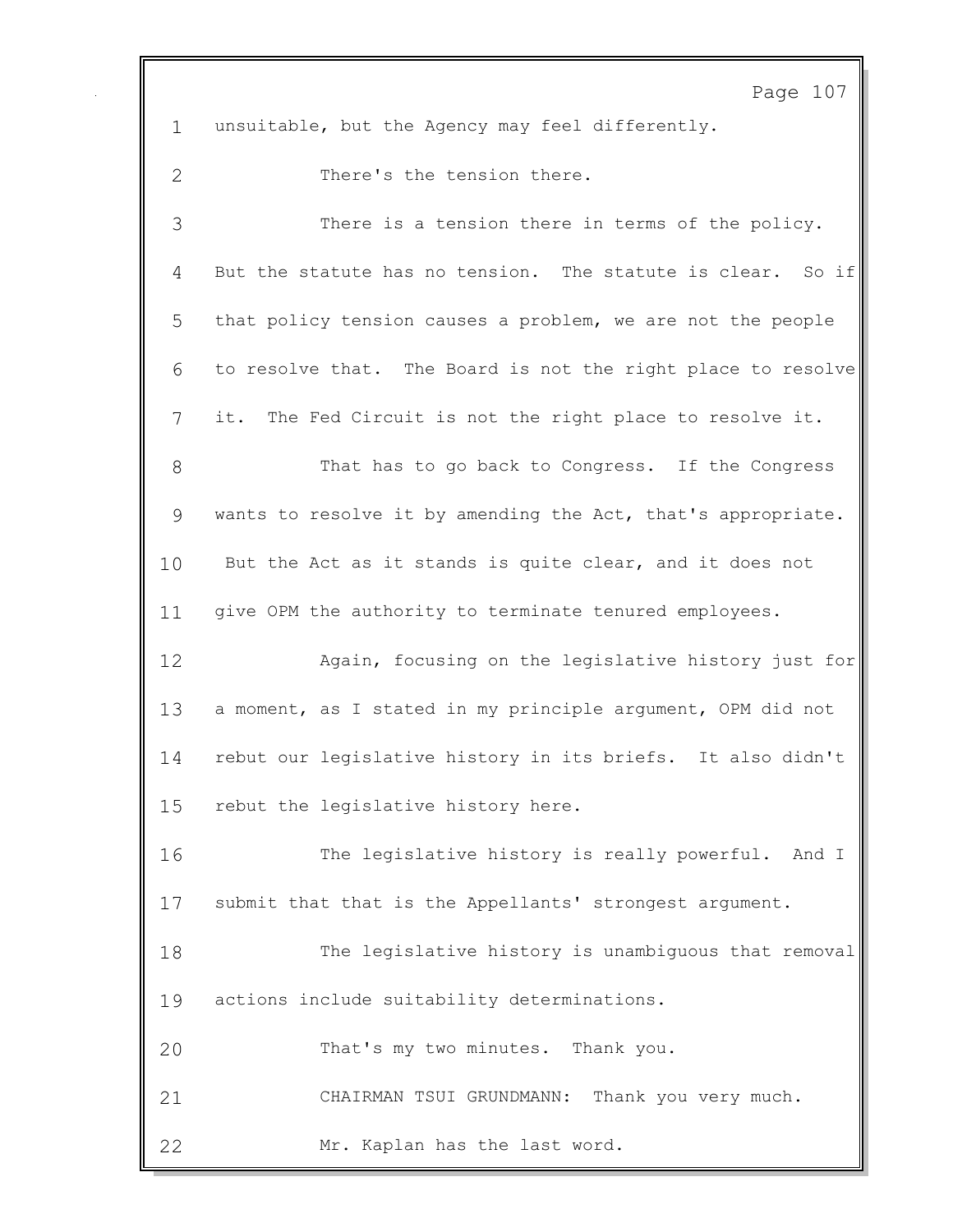Page 108 1 MR. KAPLAN: Thank you. OPM says that Chapter 75 doesn't apply to it; it applies to the Agencies. Well, then that begs the question of what statutory authority applies to OPM to allow it to direct these actions here. And as I've discussed in my principle argument, Section 3301 that it relies on, doesn't help it. 8 The word, "fitness," ascertain fitness for employment, is only discussed one place. And it's 5 USC 3301, number 2. And it's "ascertain the fitness of applicants." Tenured federal employees are not applicants. My first point. Second point. To the extent that it may be good policy to remove federal employees many years down the road, when you find out that they've committed fraud in their employment application, that's a policy issue; And Congress needs to decide if OPM has the statutory authority to do that. As of right now, it doesn't under the clear reading of the language. Agencies remove employees for falsification in employment applications. Right now today, the Board hears those cases.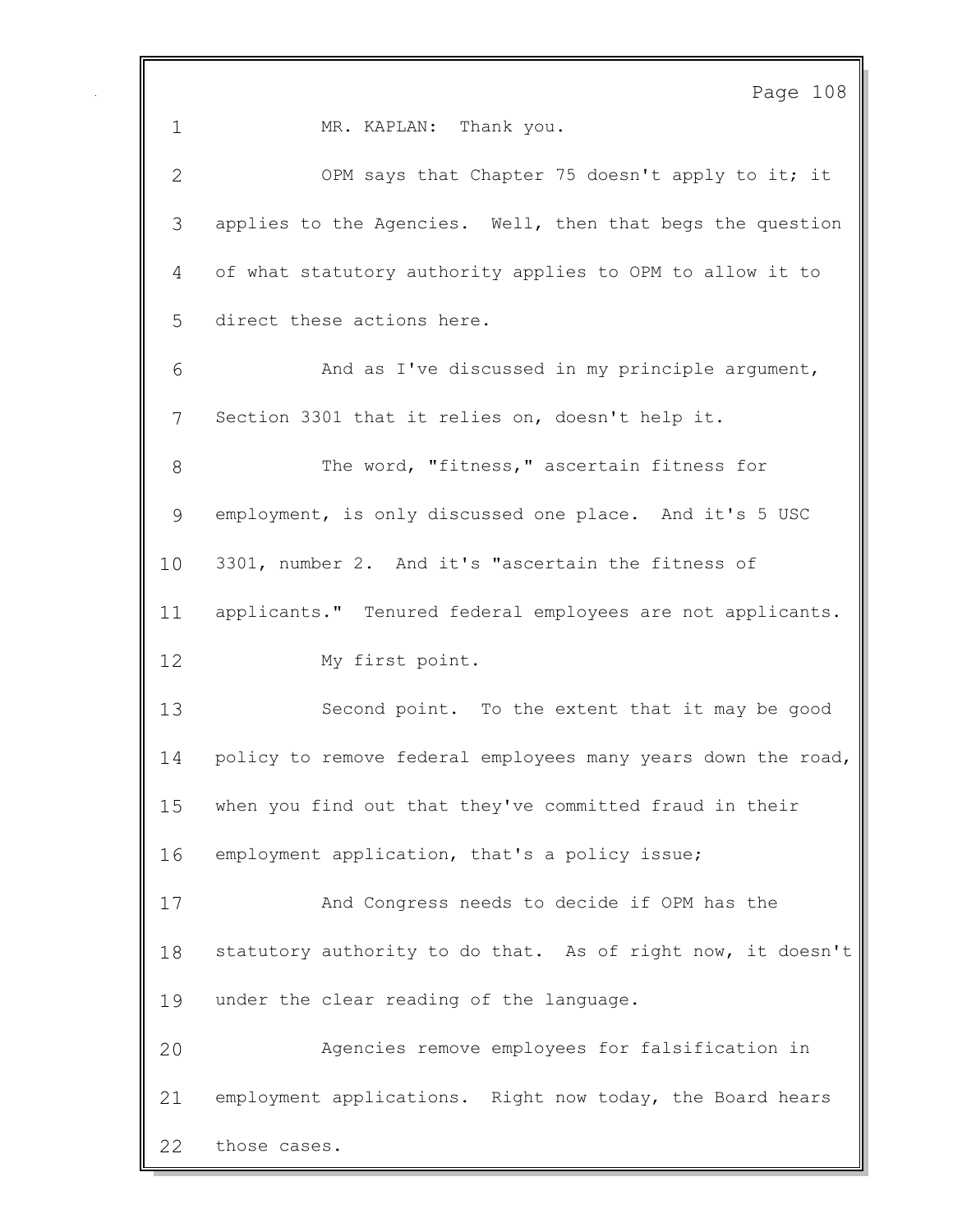Page 109 So the fact that someone has passed their probationary period doesn't mean that employees aren't removed for falsifying those employment applications or that that happens. You ask, can OPM expand, you know, the factors for consideration? It can. It can also contract them. And lastly, the President can't delegate to OPM authority that he doesn't have. The President is constrained by Section 3301. Let me close by saying this. The Board has the choice of two paths to resolve this case: The path suggested by OPM is one marked by silence, innuendo, implication, inference. The path suggested by Appellants is a path illumined by clear, express statutory language. I urge that you follow the path illuminated by the Appellants' argument and the clear expression of Congress. Thank you. CHAIRMAN TSUI GRUNDMANN: Thank you. The Board thanks the Counsel and the Amici for the time and the detail they put into their briefs and their argument today, to better inform the Board of our decision.